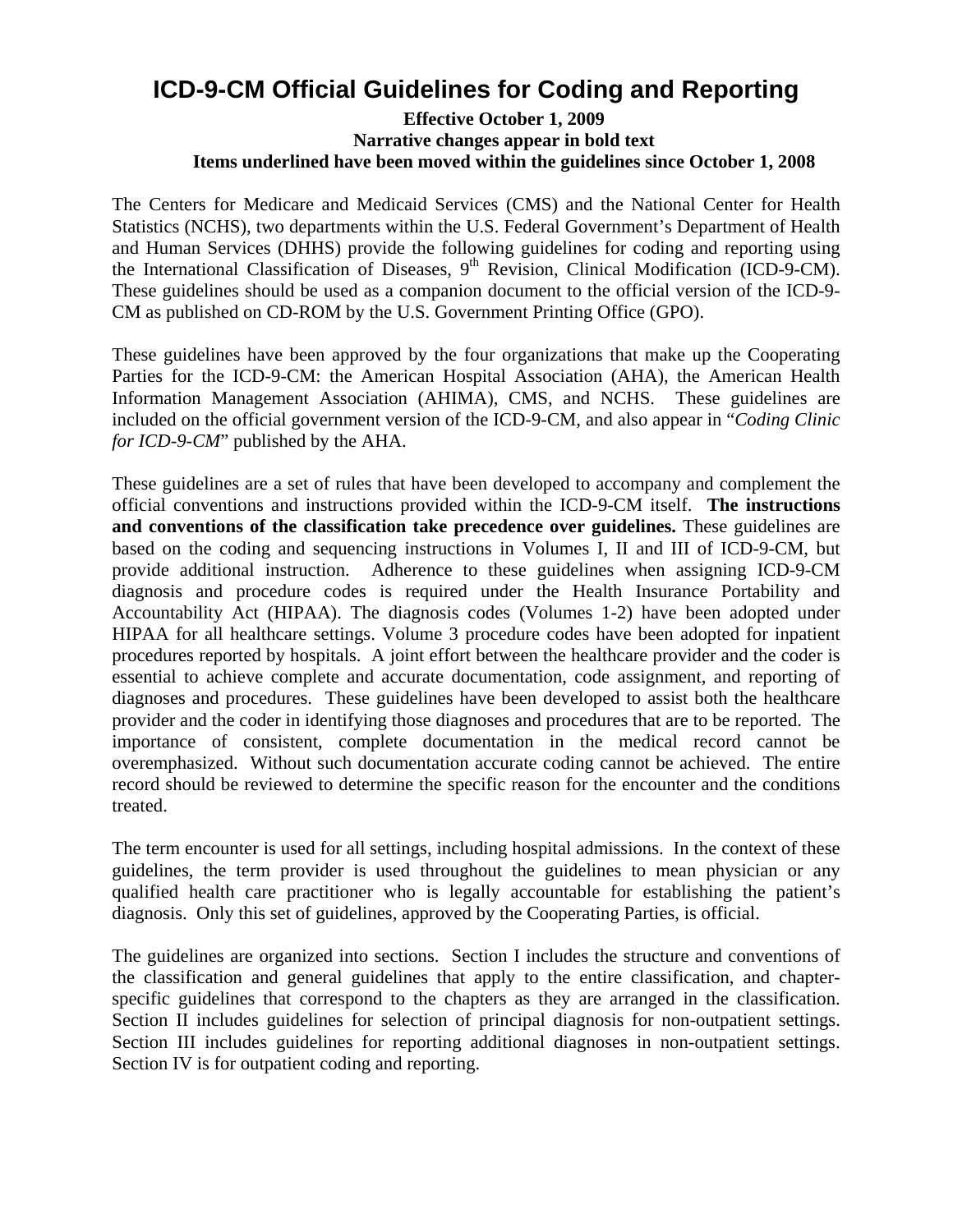| <b>Section I.</b> | Conventions, general coding guidelines and chapter specific guidelines 6                     |  |
|-------------------|----------------------------------------------------------------------------------------------|--|
|                   |                                                                                              |  |
| 1.                |                                                                                              |  |
| $\overline{2}$ .  |                                                                                              |  |
|                   | a.                                                                                           |  |
|                   | h.                                                                                           |  |
| 3.                |                                                                                              |  |
| 4.                |                                                                                              |  |
| 5.                |                                                                                              |  |
|                   | a.                                                                                           |  |
|                   | b.                                                                                           |  |
| 6.                | Etiology/manifestation convention ("code first", "use additional code" and "in diseases      |  |
|                   |                                                                                              |  |
| 7.                |                                                                                              |  |
| 8.                |                                                                                              |  |
| 9.                |                                                                                              |  |
| <b>B.</b>         |                                                                                              |  |
| 1.                |                                                                                              |  |
| 2.                |                                                                                              |  |
| 3.                |                                                                                              |  |
| 4.                |                                                                                              |  |
| 5.                |                                                                                              |  |
| 6.                |                                                                                              |  |
| 7.                |                                                                                              |  |
| 8.                |                                                                                              |  |
| 9.                |                                                                                              |  |
| 10.               |                                                                                              |  |
| 11.               |                                                                                              |  |
| 12.               |                                                                                              |  |
| 13.               |                                                                                              |  |
| 14.               |                                                                                              |  |
| 15.               |                                                                                              |  |
| 16.               |                                                                                              |  |
| 17.               |                                                                                              |  |
| C.                |                                                                                              |  |
| 1.                |                                                                                              |  |
|                   | a.                                                                                           |  |
|                   | Septicemia, Systemic Inflammatory Response Syndrome (SIRS), Sepsis, Severe Sepsis, and<br>b. |  |
|                   |                                                                                              |  |
|                   | $C_{\bullet}$                                                                                |  |
| 2.                |                                                                                              |  |
|                   | a.                                                                                           |  |
|                   | b.                                                                                           |  |
|                   | c.                                                                                           |  |
|                   | d.                                                                                           |  |

ICD-9-CM Official Guidelines for Coding and Reporting Effective October 1, 2009 Page 2 of 112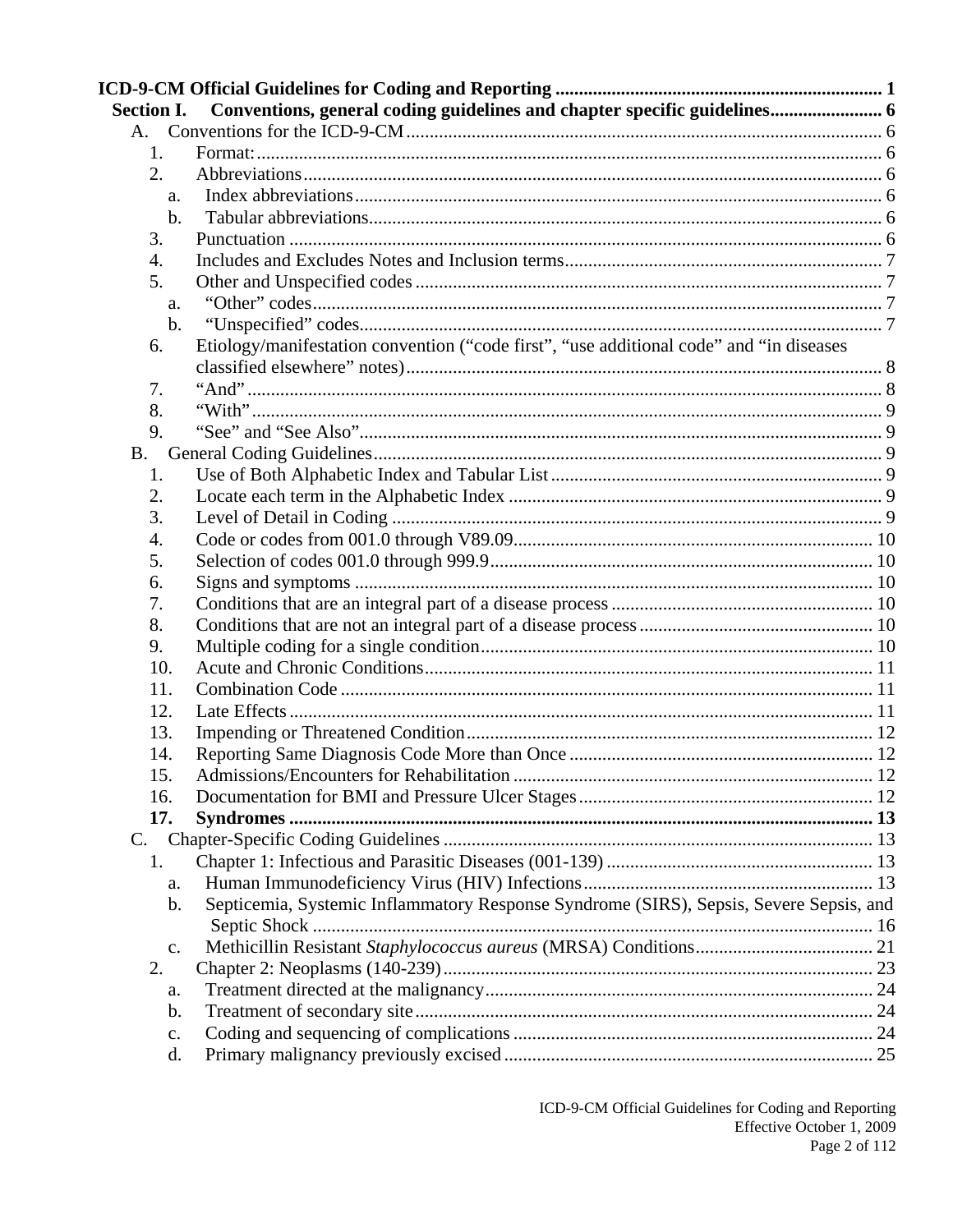| f.<br>Symptoms, signs, and ill-defined conditions listed in Chapter 16 associated with neoplasms<br>g.<br>h.<br>i.<br>Chapter 3: Endocrine, Nutritional, and Metabolic Diseases and Immunity Disorders (240-<br>3.<br>a.<br>4.<br>a.<br>5.<br>Chapter 6: Diseases of Nervous System and Sense Organs (320-389)  31<br>6.<br>a.<br>7.<br>a.<br>$\mathbf b$ .<br>c.<br>d.<br>e.<br>8.<br>a.<br>$\mathbf b$ .<br>c.<br>d.<br>9.<br>10.<br>a.<br>Chapter 11: Complications of Pregnancy, Childbirth, and the Puerperium (630-679)  44<br>11.<br>a.<br>b.<br>c.<br>d.<br>e.<br>f.<br>g.<br>h.<br>i.<br>j.<br>k.<br>12.<br>a. | e.  | Admissions/Encounters involving chemotherapy, immunotherapy and radiation therapy  25 |  |
|-------------------------------------------------------------------------------------------------------------------------------------------------------------------------------------------------------------------------------------------------------------------------------------------------------------------------------------------------------------------------------------------------------------------------------------------------------------------------------------------------------------------------------------------------------------------------------------------------------------------------|-----|---------------------------------------------------------------------------------------|--|
|                                                                                                                                                                                                                                                                                                                                                                                                                                                                                                                                                                                                                         |     |                                                                                       |  |
|                                                                                                                                                                                                                                                                                                                                                                                                                                                                                                                                                                                                                         |     |                                                                                       |  |
|                                                                                                                                                                                                                                                                                                                                                                                                                                                                                                                                                                                                                         |     |                                                                                       |  |
|                                                                                                                                                                                                                                                                                                                                                                                                                                                                                                                                                                                                                         |     |                                                                                       |  |
|                                                                                                                                                                                                                                                                                                                                                                                                                                                                                                                                                                                                                         |     |                                                                                       |  |
|                                                                                                                                                                                                                                                                                                                                                                                                                                                                                                                                                                                                                         |     |                                                                                       |  |
|                                                                                                                                                                                                                                                                                                                                                                                                                                                                                                                                                                                                                         |     |                                                                                       |  |
|                                                                                                                                                                                                                                                                                                                                                                                                                                                                                                                                                                                                                         |     |                                                                                       |  |
|                                                                                                                                                                                                                                                                                                                                                                                                                                                                                                                                                                                                                         |     |                                                                                       |  |
|                                                                                                                                                                                                                                                                                                                                                                                                                                                                                                                                                                                                                         |     |                                                                                       |  |
|                                                                                                                                                                                                                                                                                                                                                                                                                                                                                                                                                                                                                         |     |                                                                                       |  |
|                                                                                                                                                                                                                                                                                                                                                                                                                                                                                                                                                                                                                         |     |                                                                                       |  |
|                                                                                                                                                                                                                                                                                                                                                                                                                                                                                                                                                                                                                         |     |                                                                                       |  |
|                                                                                                                                                                                                                                                                                                                                                                                                                                                                                                                                                                                                                         |     |                                                                                       |  |
|                                                                                                                                                                                                                                                                                                                                                                                                                                                                                                                                                                                                                         |     |                                                                                       |  |
|                                                                                                                                                                                                                                                                                                                                                                                                                                                                                                                                                                                                                         |     |                                                                                       |  |
|                                                                                                                                                                                                                                                                                                                                                                                                                                                                                                                                                                                                                         |     |                                                                                       |  |
|                                                                                                                                                                                                                                                                                                                                                                                                                                                                                                                                                                                                                         |     |                                                                                       |  |
|                                                                                                                                                                                                                                                                                                                                                                                                                                                                                                                                                                                                                         |     |                                                                                       |  |
|                                                                                                                                                                                                                                                                                                                                                                                                                                                                                                                                                                                                                         |     |                                                                                       |  |
|                                                                                                                                                                                                                                                                                                                                                                                                                                                                                                                                                                                                                         |     |                                                                                       |  |
|                                                                                                                                                                                                                                                                                                                                                                                                                                                                                                                                                                                                                         |     |                                                                                       |  |
|                                                                                                                                                                                                                                                                                                                                                                                                                                                                                                                                                                                                                         |     |                                                                                       |  |
|                                                                                                                                                                                                                                                                                                                                                                                                                                                                                                                                                                                                                         |     |                                                                                       |  |
|                                                                                                                                                                                                                                                                                                                                                                                                                                                                                                                                                                                                                         |     |                                                                                       |  |
|                                                                                                                                                                                                                                                                                                                                                                                                                                                                                                                                                                                                                         |     |                                                                                       |  |
|                                                                                                                                                                                                                                                                                                                                                                                                                                                                                                                                                                                                                         |     |                                                                                       |  |
|                                                                                                                                                                                                                                                                                                                                                                                                                                                                                                                                                                                                                         |     |                                                                                       |  |
|                                                                                                                                                                                                                                                                                                                                                                                                                                                                                                                                                                                                                         |     |                                                                                       |  |
|                                                                                                                                                                                                                                                                                                                                                                                                                                                                                                                                                                                                                         |     |                                                                                       |  |
|                                                                                                                                                                                                                                                                                                                                                                                                                                                                                                                                                                                                                         |     |                                                                                       |  |
|                                                                                                                                                                                                                                                                                                                                                                                                                                                                                                                                                                                                                         |     |                                                                                       |  |
|                                                                                                                                                                                                                                                                                                                                                                                                                                                                                                                                                                                                                         |     |                                                                                       |  |
|                                                                                                                                                                                                                                                                                                                                                                                                                                                                                                                                                                                                                         |     |                                                                                       |  |
|                                                                                                                                                                                                                                                                                                                                                                                                                                                                                                                                                                                                                         |     |                                                                                       |  |
|                                                                                                                                                                                                                                                                                                                                                                                                                                                                                                                                                                                                                         |     |                                                                                       |  |
|                                                                                                                                                                                                                                                                                                                                                                                                                                                                                                                                                                                                                         |     |                                                                                       |  |
|                                                                                                                                                                                                                                                                                                                                                                                                                                                                                                                                                                                                                         |     |                                                                                       |  |
|                                                                                                                                                                                                                                                                                                                                                                                                                                                                                                                                                                                                                         |     |                                                                                       |  |
|                                                                                                                                                                                                                                                                                                                                                                                                                                                                                                                                                                                                                         |     |                                                                                       |  |
|                                                                                                                                                                                                                                                                                                                                                                                                                                                                                                                                                                                                                         |     |                                                                                       |  |
|                                                                                                                                                                                                                                                                                                                                                                                                                                                                                                                                                                                                                         |     |                                                                                       |  |
|                                                                                                                                                                                                                                                                                                                                                                                                                                                                                                                                                                                                                         |     |                                                                                       |  |
|                                                                                                                                                                                                                                                                                                                                                                                                                                                                                                                                                                                                                         | 13. | Chapter 13: Diseases of Musculoskeletal and Connective Tissue (710-739) 53            |  |
| a.                                                                                                                                                                                                                                                                                                                                                                                                                                                                                                                                                                                                                      |     |                                                                                       |  |
| 14.                                                                                                                                                                                                                                                                                                                                                                                                                                                                                                                                                                                                                     |     |                                                                                       |  |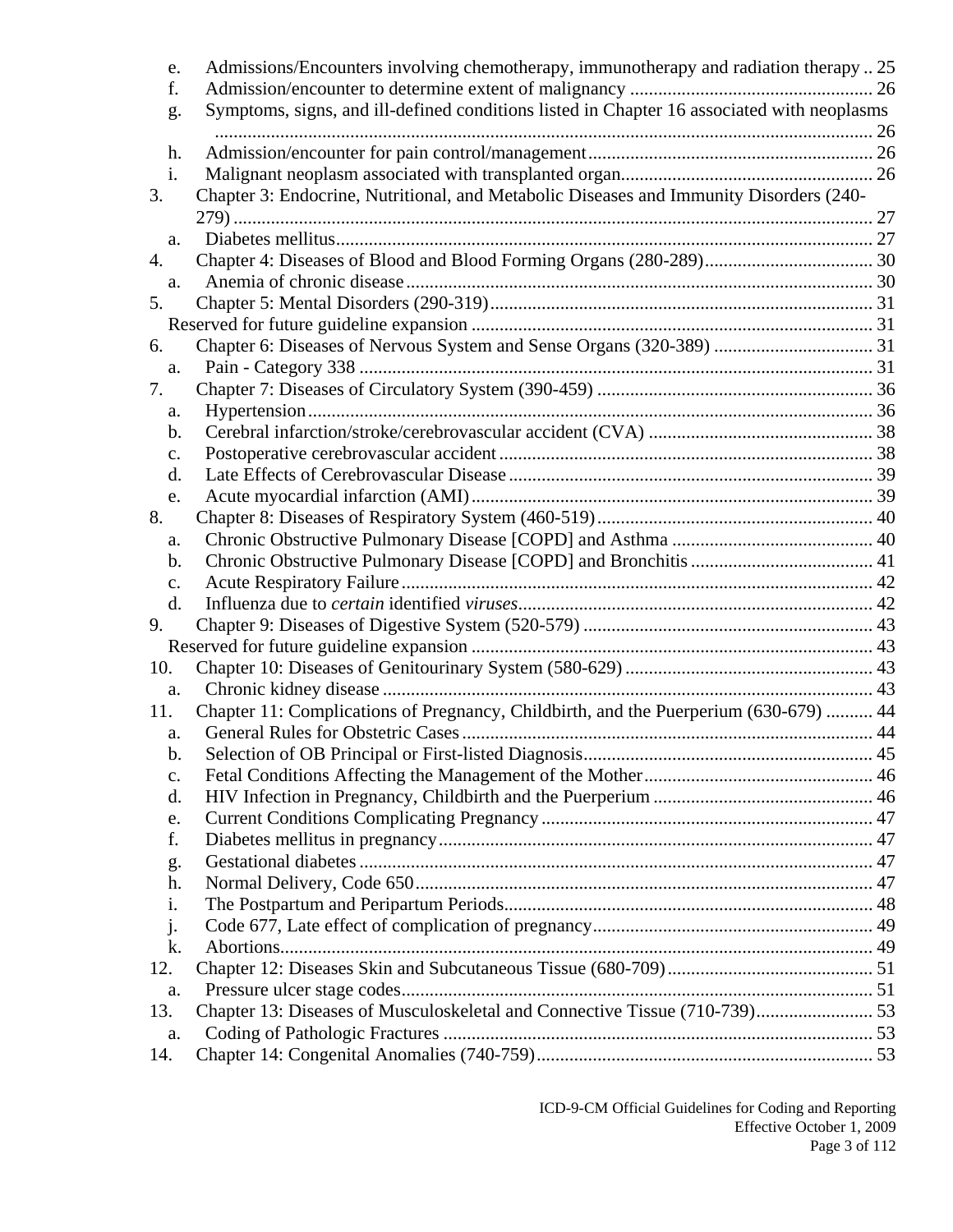|                    | a.              |                                                                                            |  |
|--------------------|-----------------|--------------------------------------------------------------------------------------------|--|
|                    | 15.             |                                                                                            |  |
|                    | a.              |                                                                                            |  |
|                    | $b$             |                                                                                            |  |
|                    | c.              |                                                                                            |  |
|                    | d.              |                                                                                            |  |
|                    | e.              |                                                                                            |  |
|                    | f.              |                                                                                            |  |
|                    | g.              |                                                                                            |  |
|                    | h.              |                                                                                            |  |
|                    | i.              |                                                                                            |  |
|                    | $\mathbf{j}$ .  |                                                                                            |  |
|                    | 16.             |                                                                                            |  |
|                    |                 |                                                                                            |  |
|                    | 17.             |                                                                                            |  |
|                    | a.              |                                                                                            |  |
|                    | b.              |                                                                                            |  |
|                    | $\mathcal{C}$ . |                                                                                            |  |
|                    | d.              |                                                                                            |  |
|                    | e.              |                                                                                            |  |
|                    | f.              |                                                                                            |  |
|                    | g.              |                                                                                            |  |
|                    | 18.             | Classification of Factors Influencing Health Status and Contact with Health Service        |  |
|                    |                 |                                                                                            |  |
|                    | a.              |                                                                                            |  |
|                    | $\mathbf b$ .   |                                                                                            |  |
|                    | $\mathbf{C}$ .  |                                                                                            |  |
|                    | d.              |                                                                                            |  |
|                    | e.              |                                                                                            |  |
|                    | 19.             | Supplemental Classification of External Causes of Injury and Poisoning (E-codes, E800-     |  |
|                    |                 |                                                                                            |  |
|                    | a.<br>b.        |                                                                                            |  |
|                    |                 | Adverse Effects of Drugs, Medicinal and Biological Substances Guidelines  86               |  |
|                    | c.<br>d.        |                                                                                            |  |
|                    | e.              |                                                                                            |  |
|                    | f.              |                                                                                            |  |
|                    | g.              |                                                                                            |  |
|                    | h.              |                                                                                            |  |
|                    | i.              |                                                                                            |  |
|                    | $\mathbf{1}$    |                                                                                            |  |
|                    | k.              |                                                                                            |  |
| <b>Section II.</b> |                 |                                                                                            |  |
| А.                 |                 |                                                                                            |  |
| <b>B.</b>          |                 | Two or more interrelated conditions, each potentially meeting the definition for principal |  |
|                    |                 |                                                                                            |  |
| $\mathbf{C}$ .     |                 | Two or more diagnoses that equally meet the definition for principal diagnosis 91          |  |
|                    |                 |                                                                                            |  |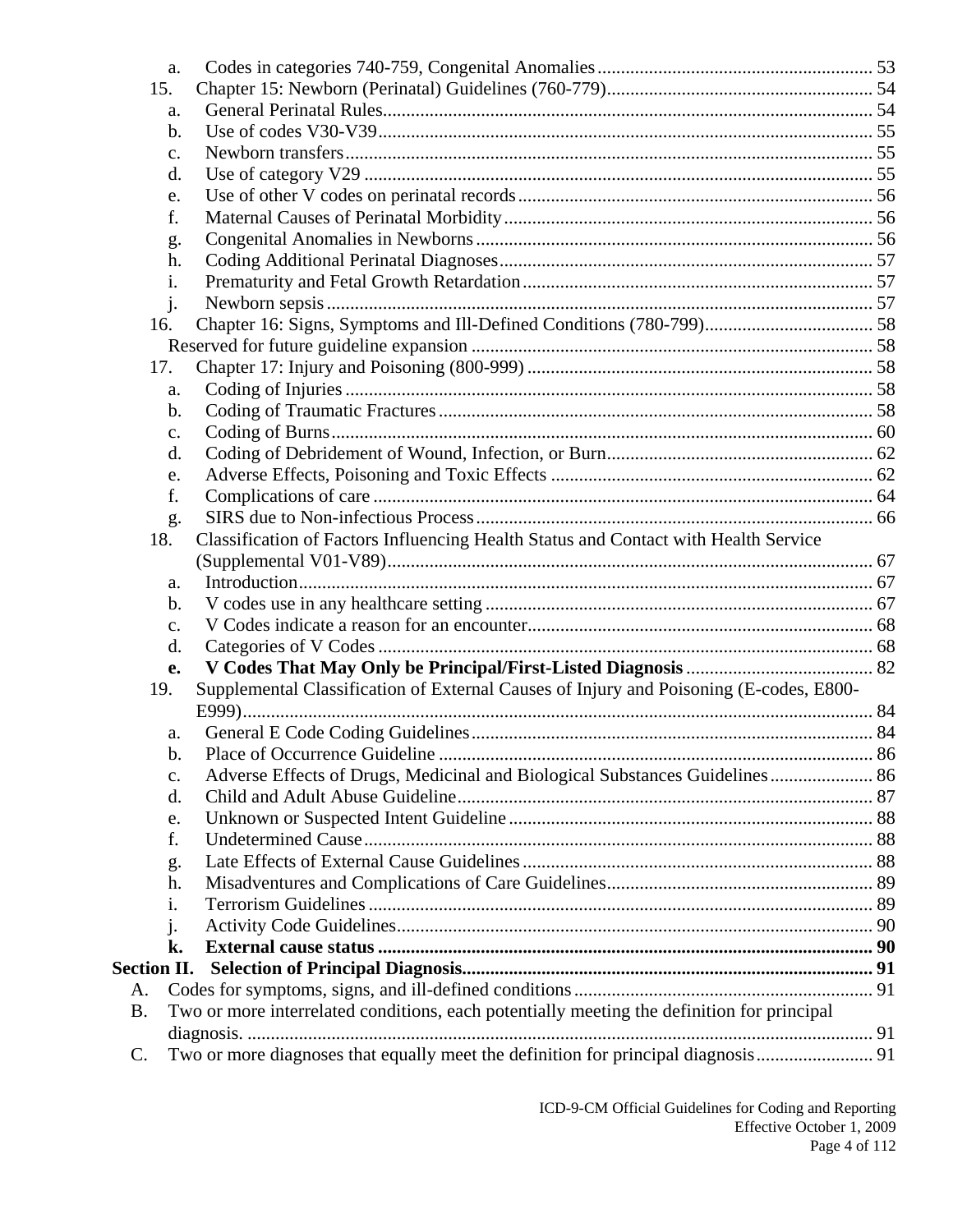| D.              |                                                                                             |  |
|-----------------|---------------------------------------------------------------------------------------------|--|
| Ε.              |                                                                                             |  |
| F.              |                                                                                             |  |
| G.              |                                                                                             |  |
| H.              |                                                                                             |  |
| I.              |                                                                                             |  |
| 1.              |                                                                                             |  |
| 2.              |                                                                                             |  |
| J.              |                                                                                             |  |
|                 |                                                                                             |  |
| А.              |                                                                                             |  |
| <b>B.</b>       |                                                                                             |  |
| $\mathcal{C}$ . |                                                                                             |  |
|                 | Section IV. Diagnostic Coding and Reporting Guidelines for Outpatient Services  95          |  |
| A.              |                                                                                             |  |
| 1.              |                                                                                             |  |
| 2.              |                                                                                             |  |
| <b>B.</b>       |                                                                                             |  |
| C.              |                                                                                             |  |
| D.              |                                                                                             |  |
| Ε.              |                                                                                             |  |
| F.              |                                                                                             |  |
| G.              |                                                                                             |  |
| 1.              |                                                                                             |  |
|                 | 2.                                                                                          |  |
| H.              | ICD-9-CM code for the diagnosis, condition, problem, or other reason for encounter/visit 97 |  |
| I.              |                                                                                             |  |
| J.              |                                                                                             |  |
| K.              |                                                                                             |  |
| L.              |                                                                                             |  |
| M.              |                                                                                             |  |
| N.              |                                                                                             |  |
| O.              |                                                                                             |  |
| P.              |                                                                                             |  |
|                 |                                                                                             |  |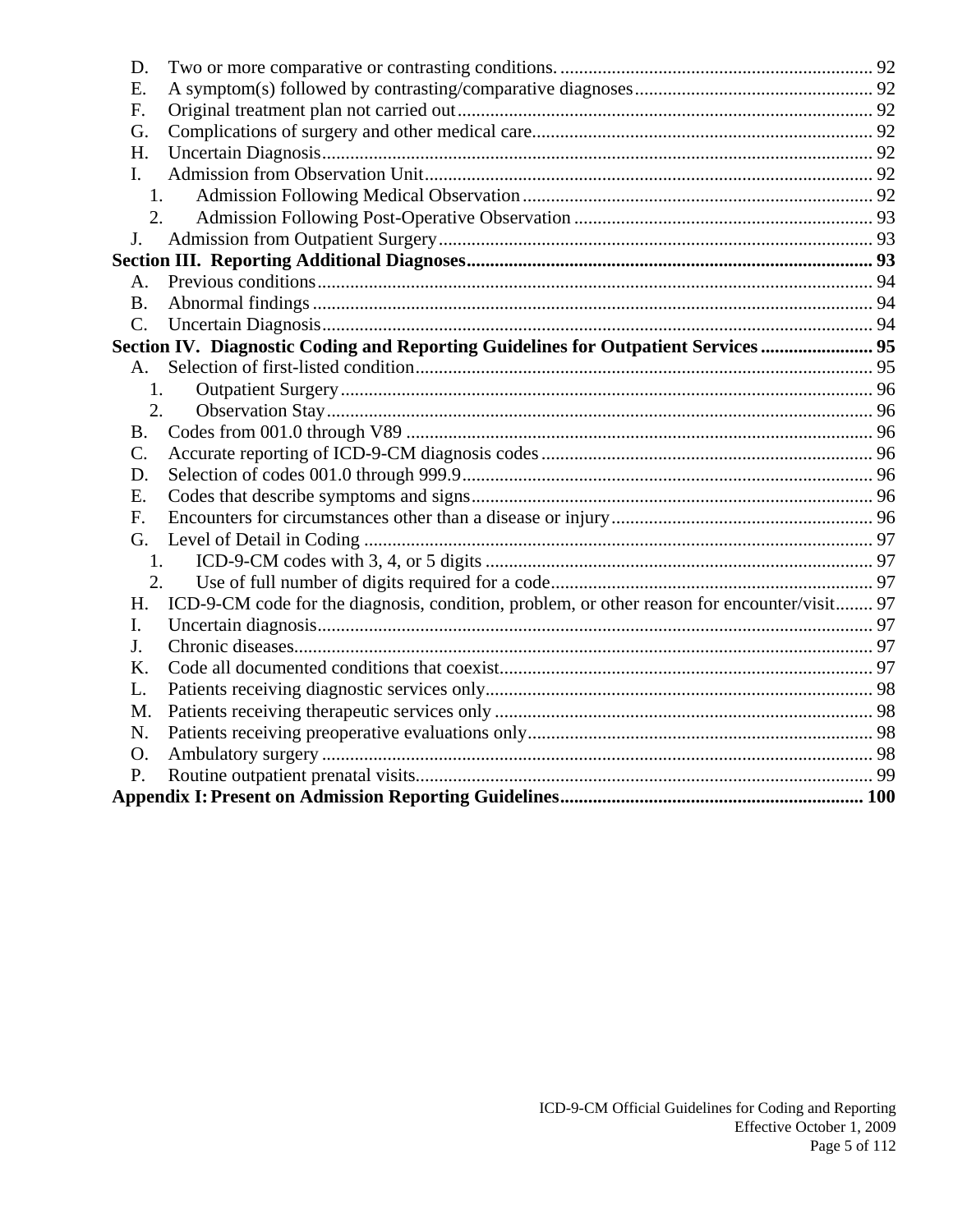# <span id="page-5-0"></span>**Section I. Conventions, general coding guidelines and chapter specific guidelines**

The conventions, general guidelines and chapter-specific guidelines are applicable to all health care settings unless otherwise indicated. **The conventions and instructions of the classification take precedence over guidelines.** 

# <span id="page-5-1"></span>**A. Conventions for the ICD-9-CM**

The conventions for the ICD-9-CM are the general rules for use of the classification independent of the guidelines. These conventions are incorporated within the index and tabular of the ICD-9-CM as instructional notes. The conventions are as follows:

# <span id="page-5-2"></span>**1. Format:**

The ICD-9-CM uses an indented format for ease in reference

# <span id="page-5-4"></span><span id="page-5-3"></span>**2. Abbreviations**

# **a. Index abbreviations**

NEC "Not elsewhere classifiable" This abbreviation in the index represents "other specified" when a specific code is not available for a condition the index directs the coder to the "other specified" code in the tabular.

# <span id="page-5-5"></span>**b. Tabular abbreviations**

NEC "Not elsewhere classifiable"

This abbreviation in the tabular represents "other specified". When a specific code is not available for a condition the tabular includes an NEC entry under a code to identify the code as the "other specified" code. *(See Section I.A.5.a. "Other" codes").* 

NOS "Not otherwise specified" This abbreviation is the equivalent of unspecified. *(See Section I.A.5.b., "Unspecified" codes)* 

# <span id="page-5-6"></span>**3. Punctuation**

- **[ ]** Brackets are used in the tabular list to enclose synonyms, alternative wording or explanatory phrases. Brackets are used in the index to identify manifestation codes. *(See Section I.A.6. "Etiology/manifestations")*
- **( )** Parentheses are used in both the index and tabular to enclose supplementary words that may be present or absent in the statement of a

ICD-9-CM Official Guidelines for Coding and Reporting Effective October 1, 2009 Page 6 of 112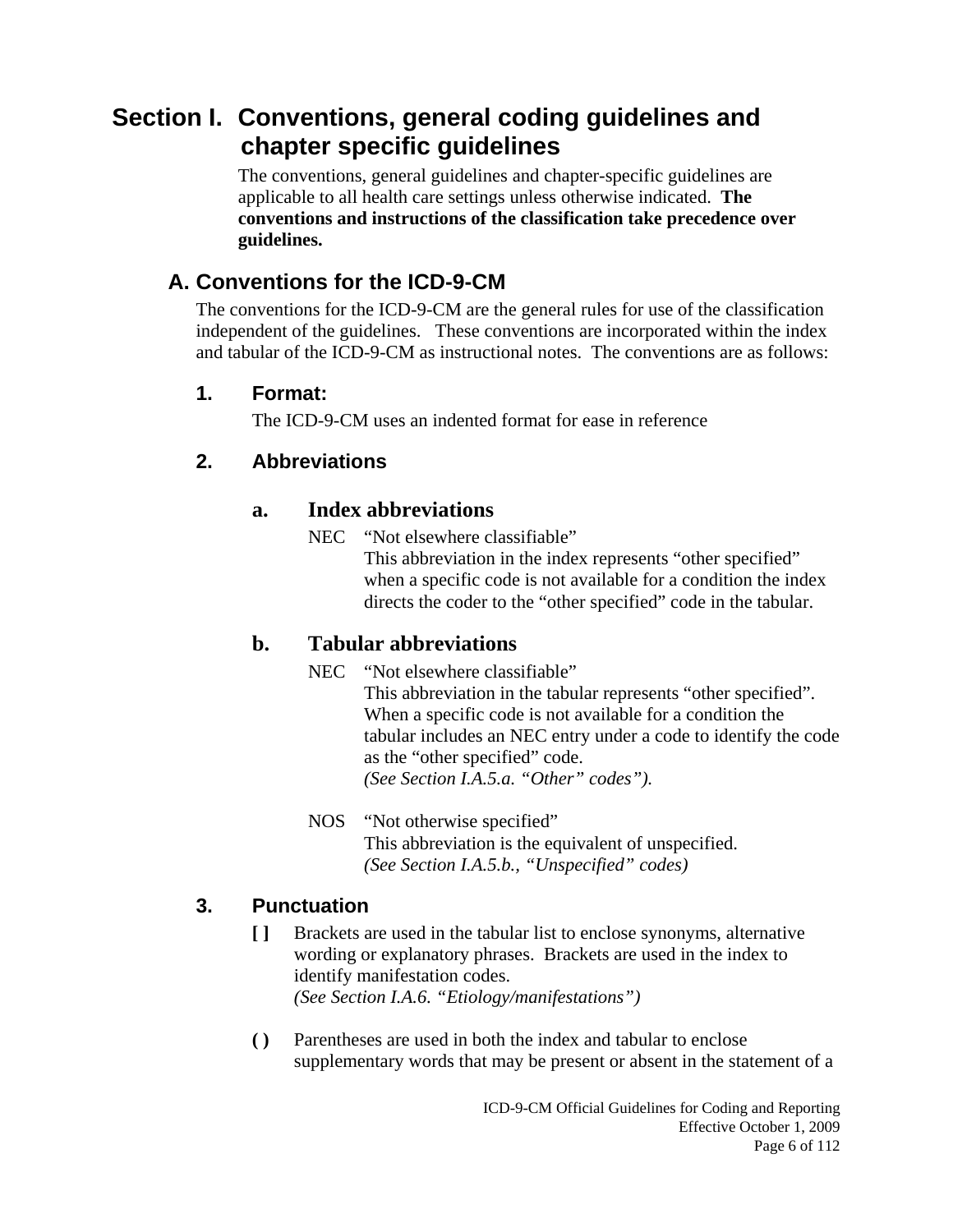disease or procedure without affecting the code number to which it is assigned. The terms within the parentheses are referred to as nonessential modifiers.

**:** Colons are used in the Tabular list after an incomplete term which needs one or more of the modifiers following the colon to make it assignable to a given category.

# <span id="page-6-0"></span>**4. Includes and Excludes Notes and Inclusion terms**

- **Includes:** This note appears immediately under a three-digit code title to further define, or give examples of, the content of the category.
- **Excludes:** An excludes note under a code indicates that the terms excluded from the code are to be coded elsewhere. In some cases the codes for the excluded terms should not be used in conjunction with the code from which it is excluded. An example of this is a congenital condition excluded from an acquired form of the same condition. The congenital and acquired codes should not be used together. In other cases, the excluded terms may be used together with an excluded code. An example of this is when fractures of different bones are coded to different codes. Both codes may be used together if both types of fractures are present.
- **Inclusion terms:** List of terms is included under certain four and five digit codes. These terms are the conditions for which that code number is to be used. The terms may be synonyms of the code title, or, in the case of "other specified" codes, the terms are a list of the various conditions assigned to that code. The inclusion terms are not necessarily exhaustive. Additional terms found only in the index may also be assigned to a code.

# <span id="page-6-2"></span><span id="page-6-1"></span>**5. Other and Unspecified codes**

# **a. "Other" codes**

Codes titled "other" or "other specified" (usually a code with a 4th digit 8 or fifth-digit 9 for diagnosis codes) are for use when the information in the medical record provides detail for which a specific code does not exist. Index entries with NEC in the line designate "other" codes in the tabular. These index entries represent specific disease entities for which no specific code exists so the term is included within an "other" code.

# <span id="page-6-3"></span>**b. "Unspecified" codes**

Codes (usually a code with a 4th digit 9 or 5th digit 0 for diagnosis codes) titled "unspecified" are for use when the information in the medical record is insufficient to assign a more specific code.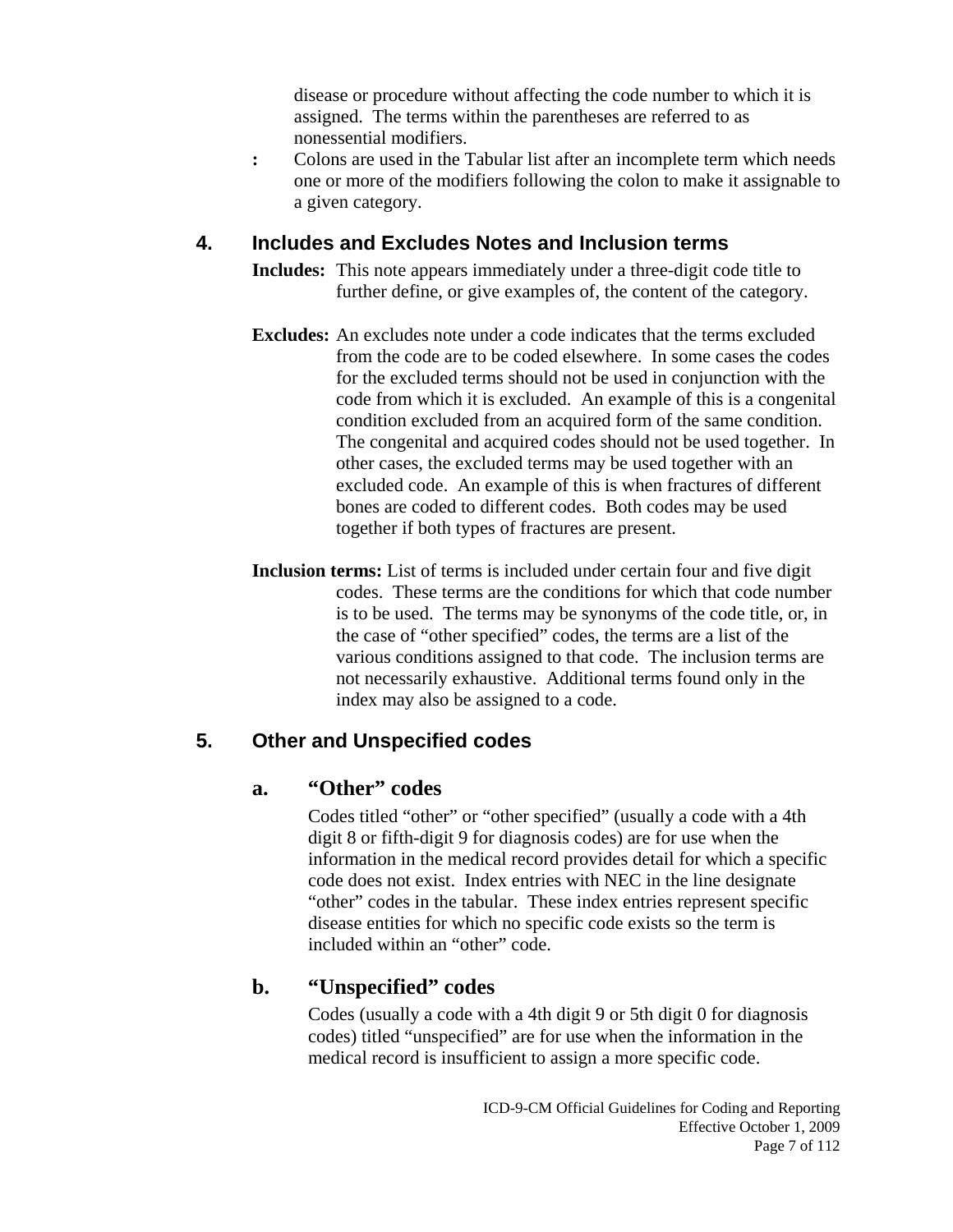# <span id="page-7-0"></span>**6. Etiology/manifestation convention ("code first", "use additional code" and "in diseases classified elsewhere" notes)**

Certain conditions have both an underlying etiology and multiple body system manifestations due to the underlying etiology. For such conditions, the ICD-9-CM has a coding convention that requires the underlying condition be sequenced first followed by the manifestation. Wherever such a combination exists, there is a "use additional code" note at the etiology code, and a "code first" note at the manifestation code. These instructional notes indicate the proper sequencing order of the codes, etiology followed by manifestation.

In most cases the manifestation codes will have in the code title, "in diseases classified elsewhere." Codes with this title are a component of the etiology/ manifestation convention. The code title indicates that it is a manifestation code. "In diseases classified elsewhere" codes are never permitted to be used as first listed or principal diagnosis codes. They must be used in conjunction with an underlying condition code and they must be listed following the underlying condition.

There are manifestation codes that do not have "in diseases classified elsewhere" in the title. For such codes a "use additional code" note will still be present and the rules for sequencing apply.

In addition to the notes in the tabular, these conditions also have a specific index entry structure. In the index both conditions are listed together with the etiology code first followed by the manifestation codes in brackets. The code in brackets is always to be sequenced second.

The most commonly used etiology/manifestation combinations are the codes for Diabetes mellitus, category 250. For each code under category 250 there is a use additional code note for the manifestation that is specific for that particular diabetic manifestation. Should a patient have more than one manifestation of diabetes, more than one code from category 250 may be used with as many manifestation codes as are needed to fully describe the patient's complete diabetic condition. The category 250 diabetes codes should be sequenced first, followed by the manifestation codes.

"Code first" and "Use additional code" notes are also used as sequencing rules in the classification for certain codes that are not part of an etiology/ manifestation combination.

*See - Section I.B.9. "Multiple coding for a single condition".* 

### <span id="page-7-1"></span>**7. "And"**

The word "and" should be interpreted to mean either "and" or "or" when it appears in a title.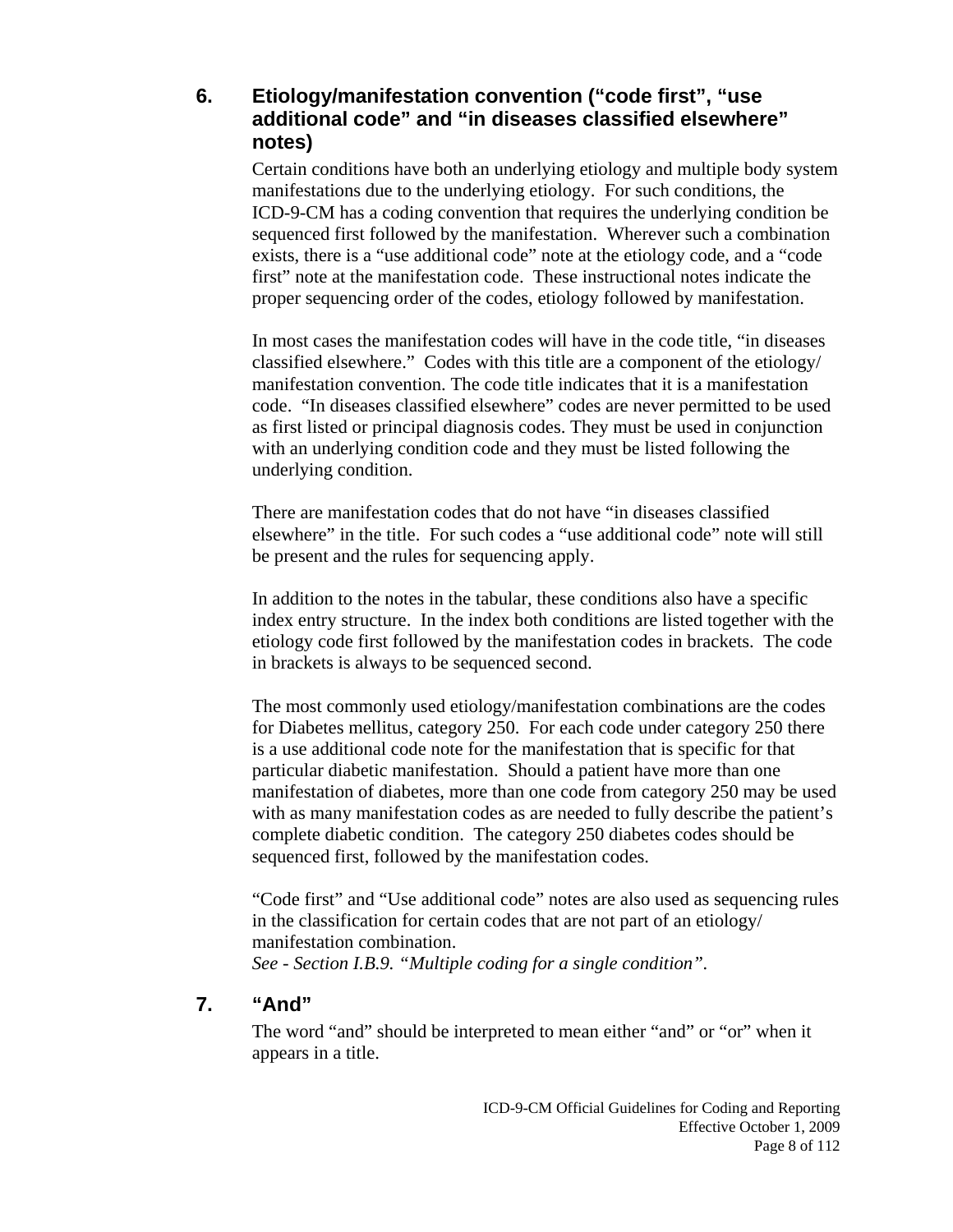## <span id="page-8-0"></span>**8. "With"**

The word "with" in the alphabetic index is sequenced immediately following the main term, not in alphabetical order.

# <span id="page-8-1"></span>**9. "See" and "See Also"**

The "see" instruction following a main term in the index indicates that another term should be referenced. It is necessary to go to the main term referenced with the "see" note to locate the correct code.

A "see also" instruction following a main term in the index instructs that there is another main term that may also be referenced that may provide additional index entries that may be useful. It is not necessary to follow the "see also" note when the original main term provides the necessary code.

# <span id="page-8-3"></span><span id="page-8-2"></span>**B. General Coding Guidelines**

# **1. Use of Both Alphabetic Index and Tabular List**

Use both the Alphabetic Index and the Tabular List when locating and assigning a code. Reliance on only the Alphabetic Index or the Tabular List leads to errors in code assignments and less specificity in code selection.

# <span id="page-8-4"></span>**2. Locate each term in the Alphabetic Index**

Locate each term in the Alphabetic Index and verify the code selected in the Tabular List. Read and be guided by instructional notations that appear in both the Alphabetic Index and the Tabular List.

# <span id="page-8-5"></span>**3. Level of Detail in Coding**

Diagnosis and procedure codes are to be used at their highest number of digits available.

ICD-9-CM diagnosis codes are composed of codes with 3, 4, or 5 digits. Codes with three digits are included in ICD-9-CM as the heading of a category of codes that may be further subdivided by the use of fourth and/or fifth digits, which provide greater detail.

A three-digit code is to be used only if it is not further subdivided. Where fourth-digit subcategories and/or fifth-digit subclassifications are provided, they must be assigned. A code is invalid if it has not been coded to the full number of digits required for that code. For example, Acute myocardial infarction, code 410, has fourth digits that describe the location of the infarction (e.g., 410.2, Of inferolateral wall), and fifth digits that identify the episode of care. It would be incorrect to report a code in category 410 without a fourth and fifth digit.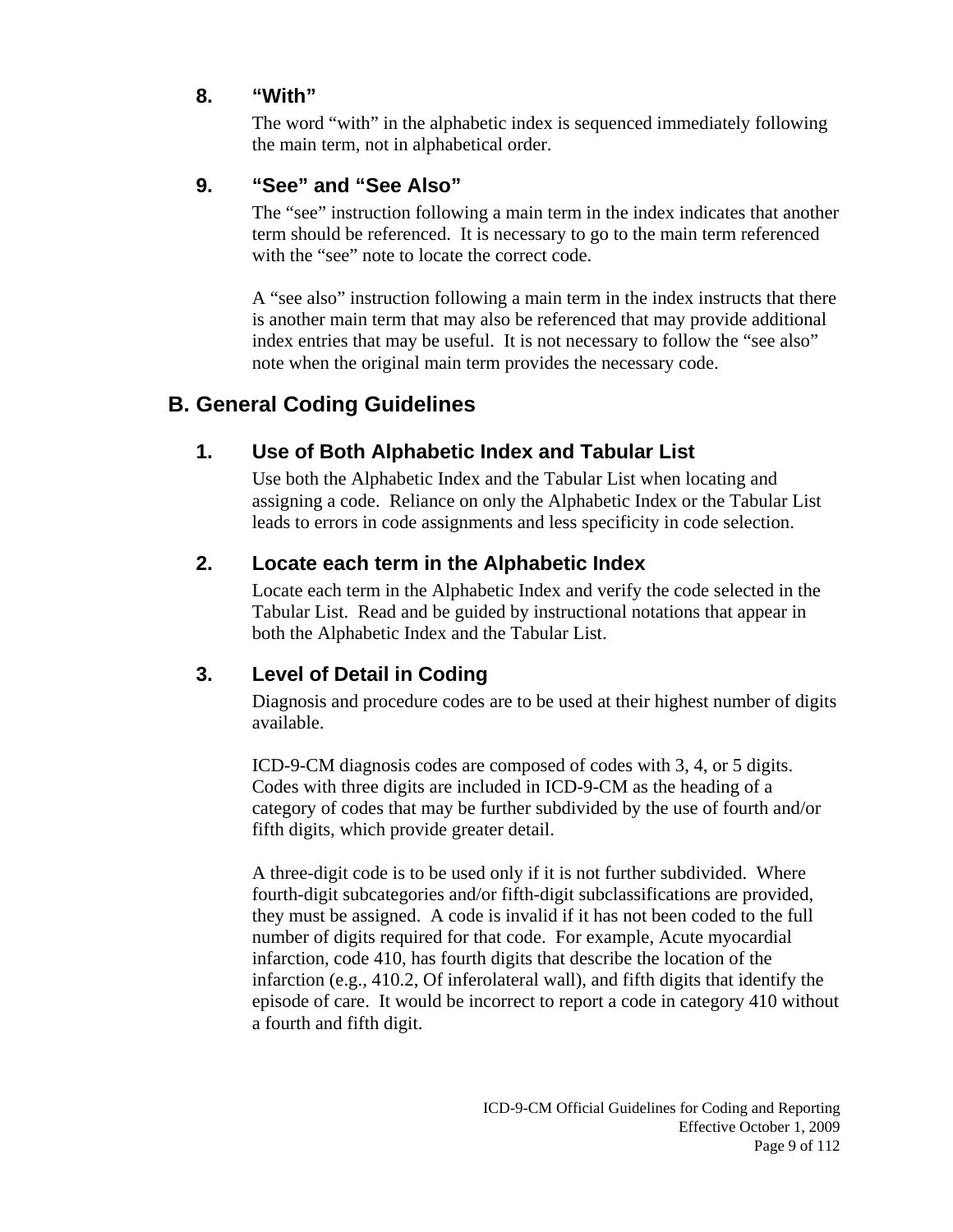ICD-9-CM Volume 3 procedure codes are composed of codes with either 3 or 4 digits. Codes with two digits are included in ICD-9-CM as the heading of a category of codes that may be further subdivided by the use of third and/or fourth digits, which provide greater detail.

## <span id="page-9-0"></span>**4. Code or codes from 001.0 through V89.09**

The appropriate code or codes from 001.0 through **V89.09** must be used to identify diagnoses, symptoms, conditions, problems, complaints or other reason(s) for the encounter/visit.

# <span id="page-9-1"></span>**5. Selection of codes 001.0 through 999.9**

The selection of codes 001.0 through 999.9 will frequently be used to describe the reason for the admission/encounter. These codes are from the section of ICD-9-CM for the classification of diseases and injuries (e.g., infectious and parasitic diseases; neoplasms; symptoms, signs, and ill-defined conditions, etc.).

# <span id="page-9-2"></span>**6. Signs and symptoms**

Codes that describe symptoms and signs, as opposed to diagnoses, are acceptable for reporting purposes when a related definitive diagnosis has not been established (confirmed) by the provider. Chapter 16 of ICD-9-CM, Symptoms, Signs, and Ill-defined conditions (codes 780.0 - 799.9) contain many, but not all codes for symptoms.

# <span id="page-9-3"></span>**7. Conditions that are an integral part of a disease process**

Signs and symptoms that are associated routinely with a disease process should not be assigned as additional codes, unless otherwise instructed by the classification.

# <span id="page-9-4"></span>**8. Conditions that are not an integral part of a disease process**

Additional signs and symptoms that may not be associated routinely with a disease process should be coded when present.

# <span id="page-9-5"></span>**9. Multiple coding for a single condition**

In addition to the etiology/manifestation convention that requires two codes to fully describe a single condition that affects multiple body systems, there are other single conditions that also require more than one code. "Use additional code" notes are found in the tabular at codes that are not part of an etiology/manifestation pair where a secondary code is useful to fully describe a condition. The sequencing rule is the same as the etiology/manifestation pair - "use additional code" indicates that a secondary code should be added.

For example, for infections that are not included in chapter 1, a secondary code from category 041, Bacterial infection in conditions classified elsewhere and of unspecified site, may be required to identify the bacterial organism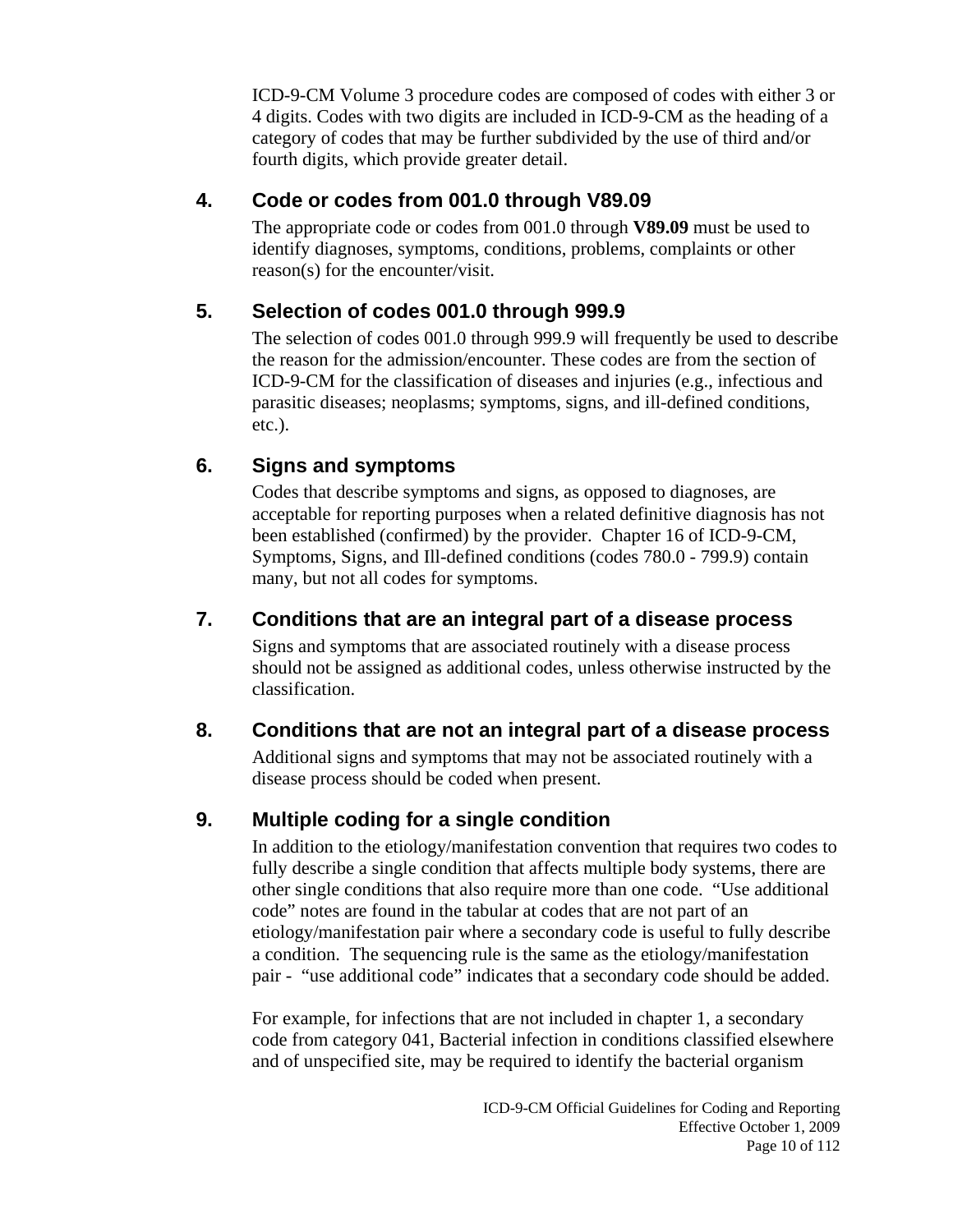causing the infection. A "use additional code" note will normally be found at the infectious disease code, indicating a need for the organism code to be added as a secondary code.

"Code first" notes are also under certain codes that are not specifically manifestation codes but may be due to an underlying cause. When a "code first" note is present and an underlying condition is present the underlying condition should be sequenced first.

"Code, if applicable, any causal condition first", notes indicate that this code may be assigned as a principal diagnosis when the causal condition is unknown or not applicable. If a causal condition is known, then the code for that condition should be sequenced as the principal or first-listed diagnosis.

Multiple codes may be needed for late effects, complication codes and obstetric codes to more fully describe a condition. See the specific guidelines for these conditions for further instruction.

#### <span id="page-10-0"></span>**10. Acute and Chronic Conditions**

If the same condition is described as both acute (subacute) and chronic, and separate subentries exist in the Alphabetic Index at the same indentation level, code both and sequence the acute (subacute) code first.

#### <span id="page-10-1"></span>**11. Combination Code**

A combination code is a single code used to classify: Two diagnoses, or A diagnosis with an associated secondary process (manifestation) A diagnosis with an associated complication

Combination codes are identified by referring to subterm entries in the Alphabetic Index and by reading the inclusion and exclusion notes in the Tabular List.

Assign only the combination code when that code fully identifies the diagnostic conditions involved or when the Alphabetic Index so directs. Multiple coding should not be used when the classification provides a combination code that clearly identifies all of the elements documented in the diagnosis. When the combination code lacks necessary specificity in describing the manifestation or complication, an additional code should be used as a secondary code.

#### <span id="page-10-2"></span>**12. Late Effects**

A late effect is the residual effect (condition produced) after the acute phase of an illness or injury has terminated. There is no time limit on when a late effect code can be used. The residual may be apparent early, such as in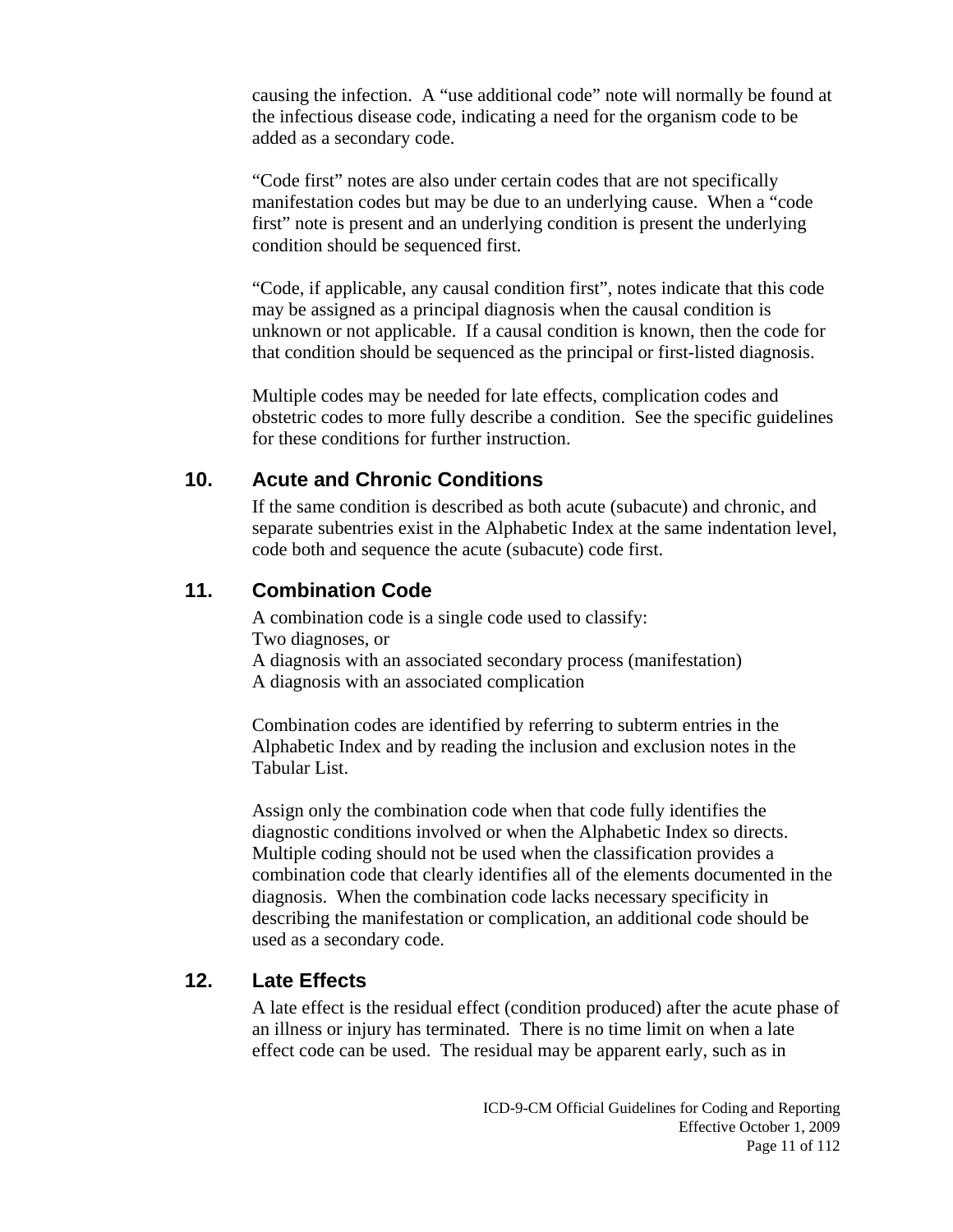cerebrovascular accident cases, or it may occur months or years later, such as that due to a previous injury. Coding of late effects generally requires two codes sequenced in the following order: The condition or nature of the late effect is sequenced first. The late effect code is sequenced second.

An exception to the above guidelines are those instances where the code for late effect is followed by a manifestation code identified in the Tabular List and title, or the late effect code has been expanded (at the fourth and fifth-digit levels) to include the manifestation(s). The code for the acute phase of an illness or injury that led to the late effect is never used with a code for the late effect.

#### <span id="page-11-0"></span>**13. Impending or Threatened Condition**

Code any condition described at the time of discharge as "impending" or "threatened" as follows:

If it did occur, code as confirmed diagnosis.

If it did not occur, reference the Alphabetic Index to determine if the condition has a subentry term for "impending" or "threatened" and also reference main term entries for "Impending" and for "Threatened." If the subterms are listed, assign the given code.

If the subterms are not listed, code the existing underlying condition(s) and not the condition described as impending or threatened.

#### <span id="page-11-1"></span>**14. Reporting Same Diagnosis Code More than Once**

Each unique ICD-9-CM diagnosis code may be reported only once for an encounter. This applies to bilateral conditions or two different conditions classified to the same ICD-9-CM diagnosis code.

#### <span id="page-11-2"></span>**15. Admissions/Encounters for Rehabilitation**

When the purpose for the admission/encounter is rehabilitation, sequence the appropriate V code from category V57, Care involving use of rehabilitation procedures, as the principal/first-listed diagnosis. The code for the condition for which the service is being performed should be reported as an additional diagnosis.

Only one code from category V57 is required. Code V57.89, Other specified rehabilitation procedures, should be assigned if more than one type of rehabilitation is performed during a single encounter. A procedure code should be reported to identify each type of rehabilitation therapy actually performed.

#### <span id="page-11-3"></span>**16. Documentation for BMI and Pressure Ulcer Stages**

For the Body Mass Index (BMI) and pressure ulcer stage codes, code assignment may be based on medical record documentation from clinicians who are not the patient's provider (i.e., physician or other qualified healthcare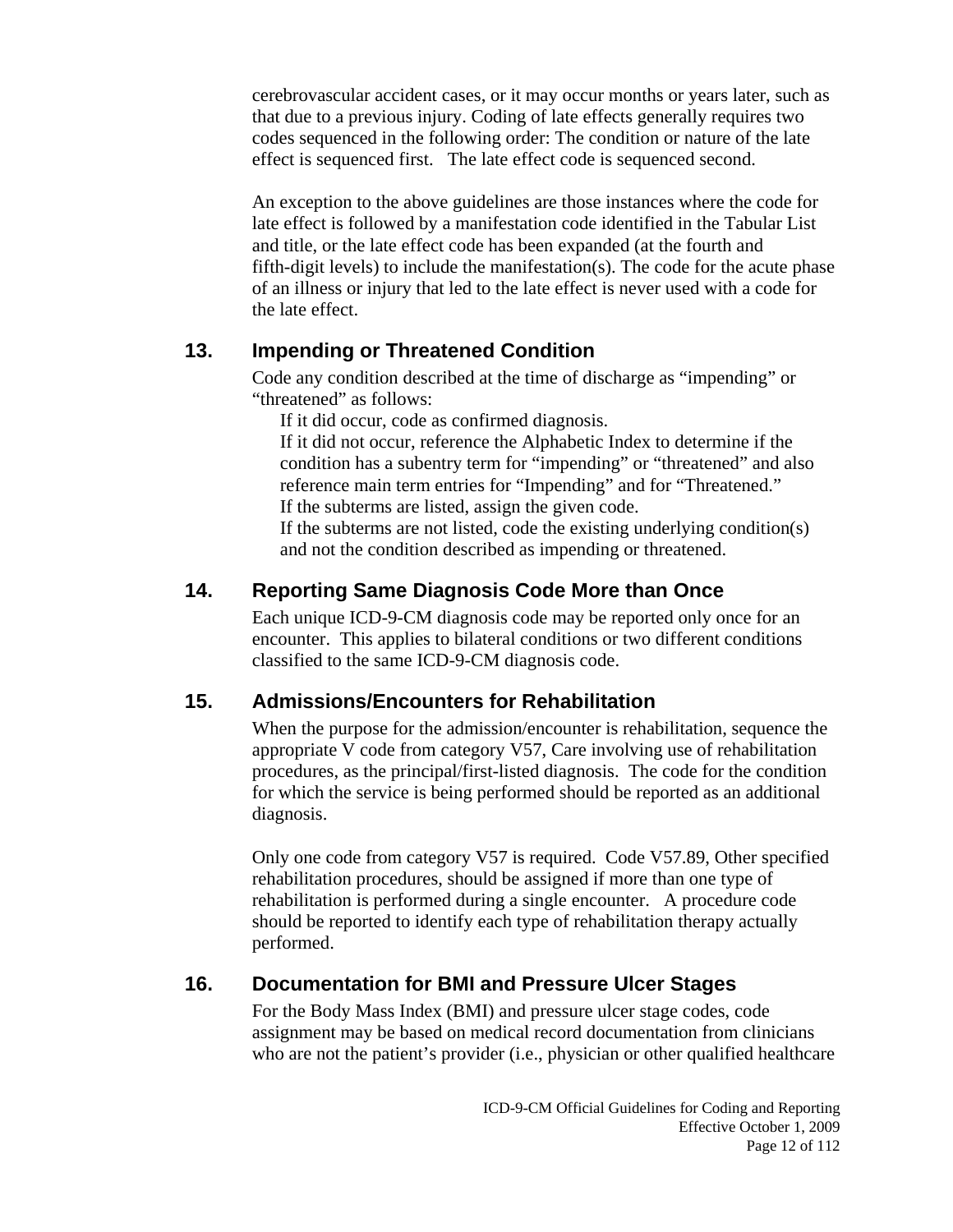practitioner legally accountable for establishing the patient's diagnosis), since this information is typically documented by other clinicians involved in the care of the patient (e.g., a dietitian often documents the BMI and nurses often documents the pressure ulcer stages). However, the associated diagnosis (such as overweight, obesity, or pressure ulcer) must be documented by the patient's provider. If there is conflicting medical record documentation, either from the same clinician or different clinicians, the patient's attending provider should be queried for clarification.

The BMI and pressure ulcer stage codes should only be reported as secondary diagnoses. As with all other secondary diagnosis codes, the BMI and pressure ulcer stage codes should only be assigned when they meet the definition of a reportable additional diagnosis (see Section III, Reporting Additional Diagnoses).

#### <span id="page-12-0"></span>**17. Syndromes**

**Follow the Alphabetic Index guidance when coding syndromes. In the absence of index guidance, assign codes for the documented manifestations of the syndrome.** 

# <span id="page-12-1"></span>**C. Chapter-Specific Coding Guidelines**

In addition to general coding guidelines, there are guidelines for specific diagnoses and/or conditions in the classification. Unless otherwise indicated, these guidelines apply to all health care settings. Please refer to Section II for guidelines on the selection of principal diagnosis.

# <span id="page-12-3"></span><span id="page-12-2"></span>**1. Chapter 1: Infectious and Parasitic Diseases (001-139)**

# **a. Human Immunodeficiency Virus (HIV) Infections**

### **1) Code only confirmed cases**

Code only confirmed cases of HIV infection/illness. This is an exception to the hospital inpatient guideline Section II, H.

In this context, "confirmation" does not require documentation of positive serology or culture for HIV; the provider's diagnostic statement that the patient is HIV positive, or has an HIV-related illness is sufficient.

### **2) Selection and sequencing of HIV codes**

### **(a) Patient admitted for HIV-related condition**

If a patient is admitted for an HIV-related condition, the principal diagnosis should be 042, followed by

> ICD-9-CM Official Guidelines for Coding and Reporting Effective October 1, 2009 Page 13 of 112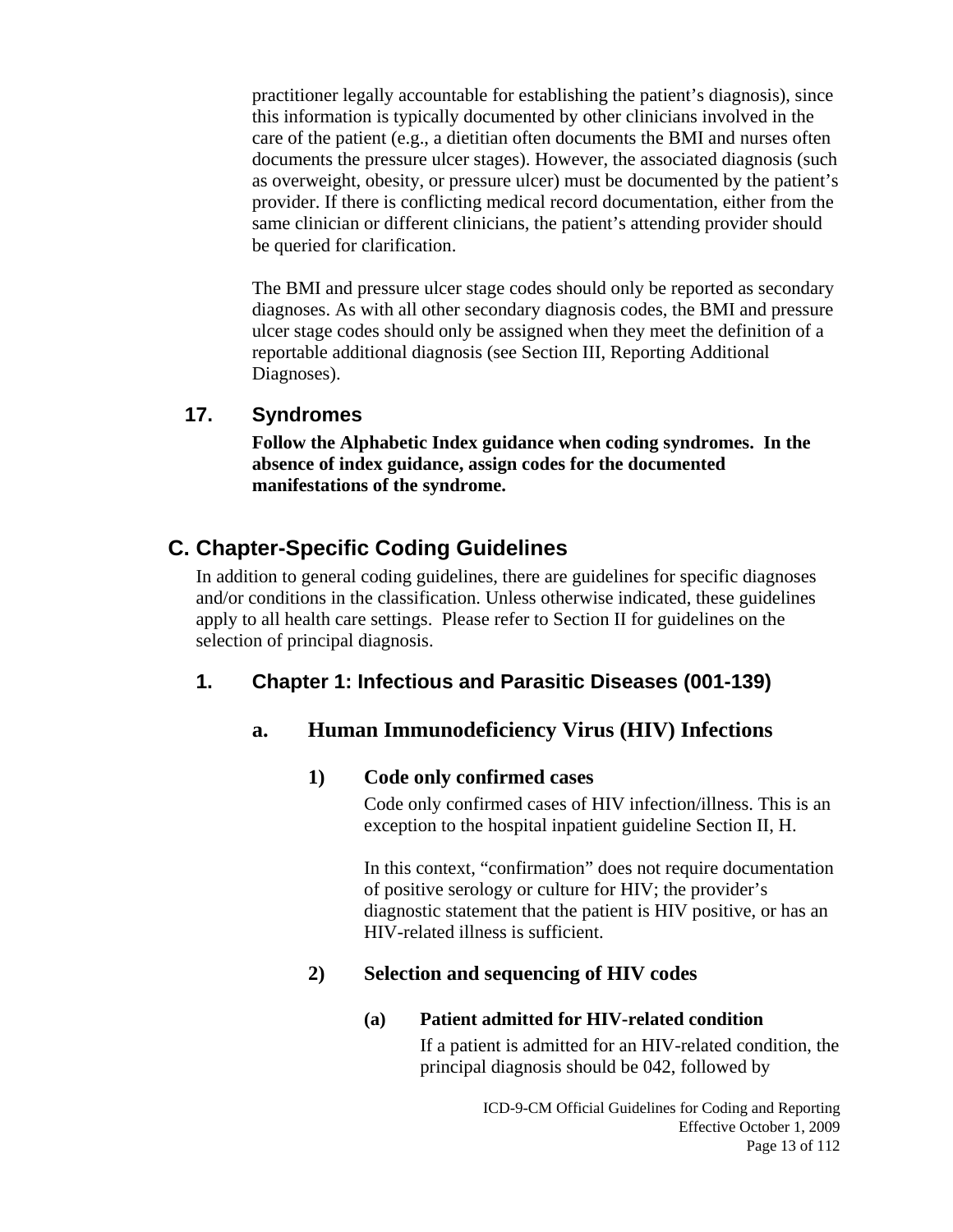additional diagnosis codes for all reported HIV-related conditions.

### **(b) Patient with HIV disease admitted for unrelated condition**

If a patient with HIV disease is admitted for an unrelated condition (such as a traumatic injury), the code for the unrelated condition (e.g., the nature of injury code) should be the principal diagnosis. Other diagnoses would be 042 followed by additional diagnosis codes for all reported HIV-related conditions.

#### **(c) Whether the patient is newly diagnosed**

Whether the patient is newly diagnosed or has had previous admissions/encounters for HIV conditions is irrelevant to the sequencing decision.

#### **(d) Asymptomatic human immunodeficiency virus**

V08 Asymptomatic human immunodeficiency virus [HIV] infection, is to be applied when the patient without any documentation of symptoms is listed as being "HIV positive," "known HIV," "HIV test positive," or similar terminology. Do not use this code if the term "AIDS" is used or if the patient is treated for any HIV-related illness or is described as having any condition(s) resulting from his/her HIV positive status; use 042 in these cases.

#### **(e) Patients with inconclusive HIV serology**

Patients with inconclusive HIV serology, but no definitive diagnosis or manifestations of the illness, may be assigned code 795.71, Inconclusive serologic test for Human Immunodeficiency Virus [HIV].

#### **(f) Previously diagnosed HIV-related illness**

Patients with any known prior diagnosis of an HIV-related illness should be coded to 042. Once a patient has developed an HIV-related illness, the patient should always be assigned code 042 on every subsequent admission/encounter. Patients previously diagnosed with any HIV illness (042) should never be assigned to 795.71 or V08.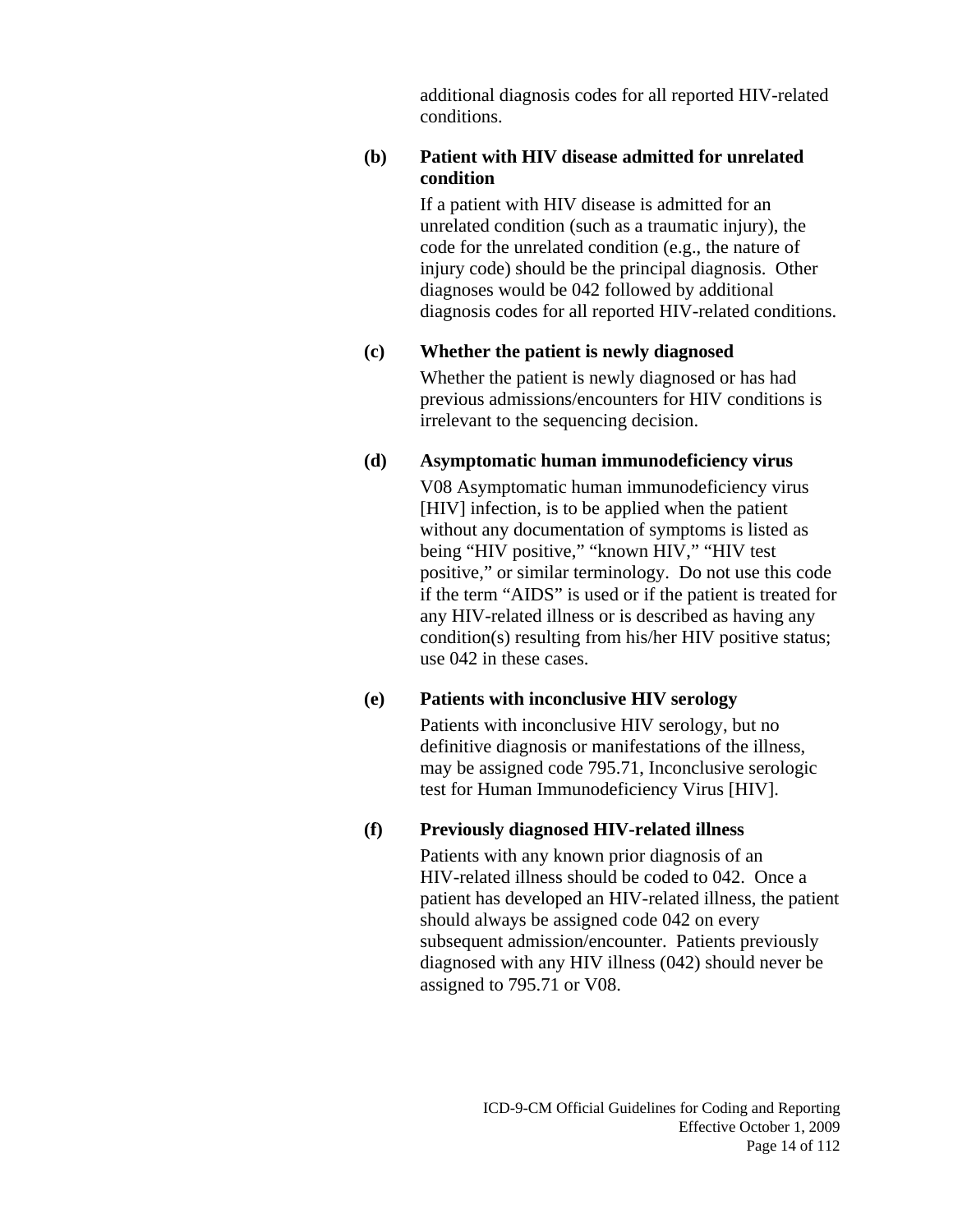### **(g) HIV Infection in Pregnancy, Childbirth and the Puerperium**

During pregnancy, childbirth or the puerperium, a patient admitted (or presenting for a health care encounter) because of an HIV-related illness should receive a principal diagnosis code of 647.6X, Other specified infectious and parasitic diseases in the mother classifiable elsewhere, but complicating the pregnancy, childbirth or the puerperium, followed by 042 and the code(s) for the HIV-related illness(es). Codes from Chapter 15 always take sequencing priority.

Patients with asymptomatic HIV infection status admitted (or presenting for a health care encounter) during pregnancy, childbirth, or the puerperium should receive codes of 647.6X and V08.

#### **(h) Encounters for testing for HIV**

If a patient is being seen to determine his/her HIV status, use code V73.89, Screening for other specified viral disease. Use code V69.8, Other problems related to lifestyle, as a secondary code if an asymptomatic patient is in a known high risk group for HIV. Should a patient with signs or symptoms or illness, or a confirmed HIV related diagnosis be tested for HIV, code the signs and symptoms or the diagnosis. An additional counseling code V65.44 may be used if counseling is provided during the encounter for the test.

When a patient returns to be informed of his/her HIV test results use code V65.44, HIV counseling, if the results of the test are negative.

If the results are positive but the patient is asymptomatic use code V08, Asymptomatic HIV infection. If the results are positive and the patient is symptomatic use code 042, HIV infection, with codes for the HIV related symptoms or diagnosis. The HIV counseling code may also be used if counseling is provided for patients with positive test results.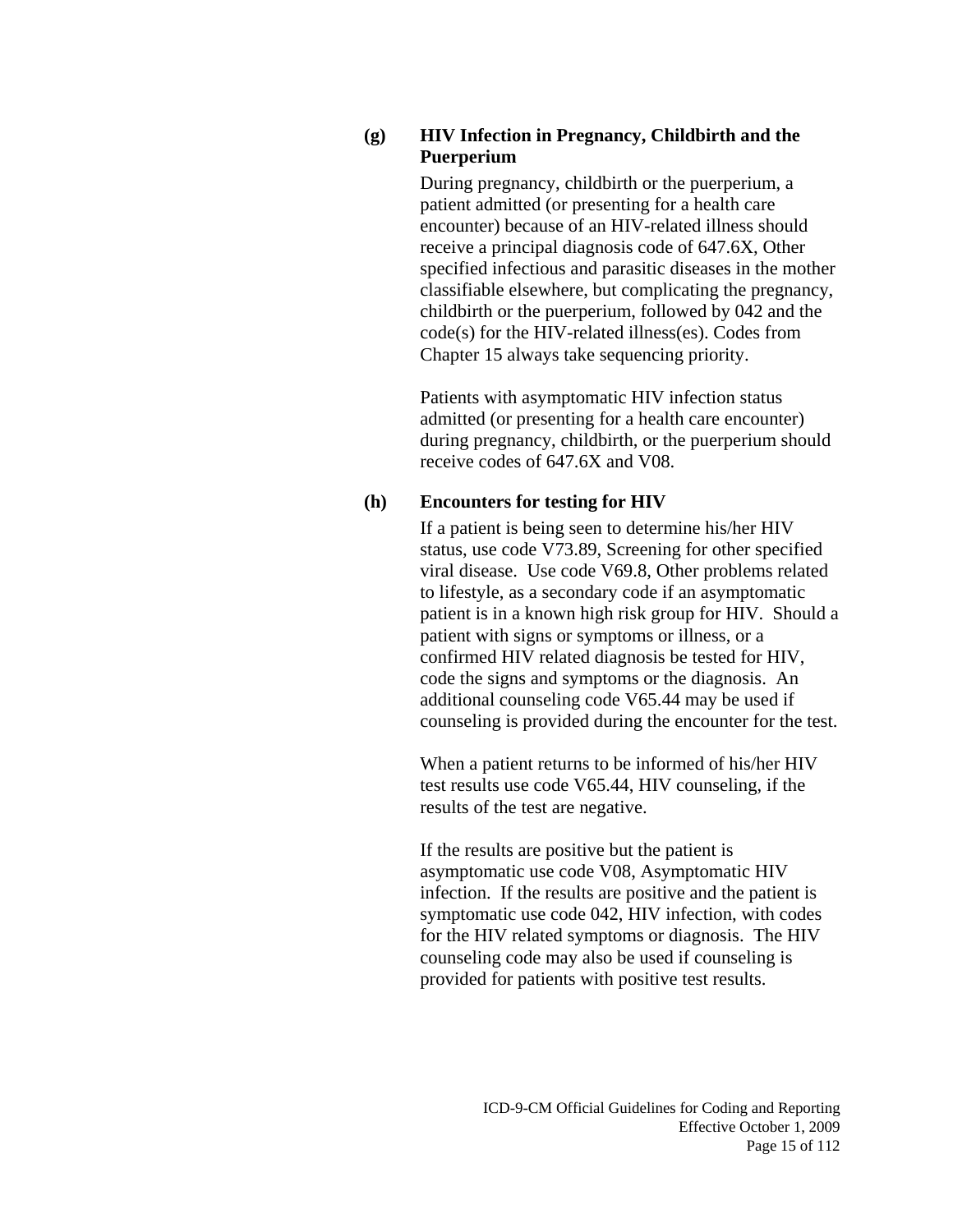# <span id="page-15-0"></span>**b. Septicemia, Systemic Inflammatory Response Syndrome (SIRS), Sepsis, Severe Sepsis, and Septic Shock**

### **1) SIRS, Septicemia, and Sepsis**

- **(a)** The terms *septicemia* and *sepsis* are often used interchangeably by providers, however they are not considered synonymous terms. The following descriptions are provided for reference but do not preclude querying the provider for clarification about terms used in the documentation:
	- (i) Septicemia generally refers to a systemic disease associated with the presence of pathological microorganisms or toxins in the blood, which can include bacteria, viruses, fungi or other organisms.
	- (ii) Systemic inflammatory response syndrome (SIRS) generally refers to the systemic response to infection, trauma/burns, or other insult (such as cancer) with symptoms including fever, tachycardia, tachypnea, and leukocytosis.
	- (iii)Sepsis generally refers to SIRS due to infection.
	- (iv)Severe sepsis generally refers to sepsis with associated acute organ dysfunction.
- **(b) The Coding of SIRS, sepsis and severe sepsis** The coding of SIRS, sepsis and severe sepsis requires a minimum of 2 codes: a code for the underlying cause (such as infection or trauma) and a code from subcategory 995.9 Systemic inflammatory response syndrome (SIRS).
	- (i) The code for the underlying cause (such as infection or trauma) must be sequenced before the code from subcategory 995.9 Systemic inflammatory response syndrome (SIRS).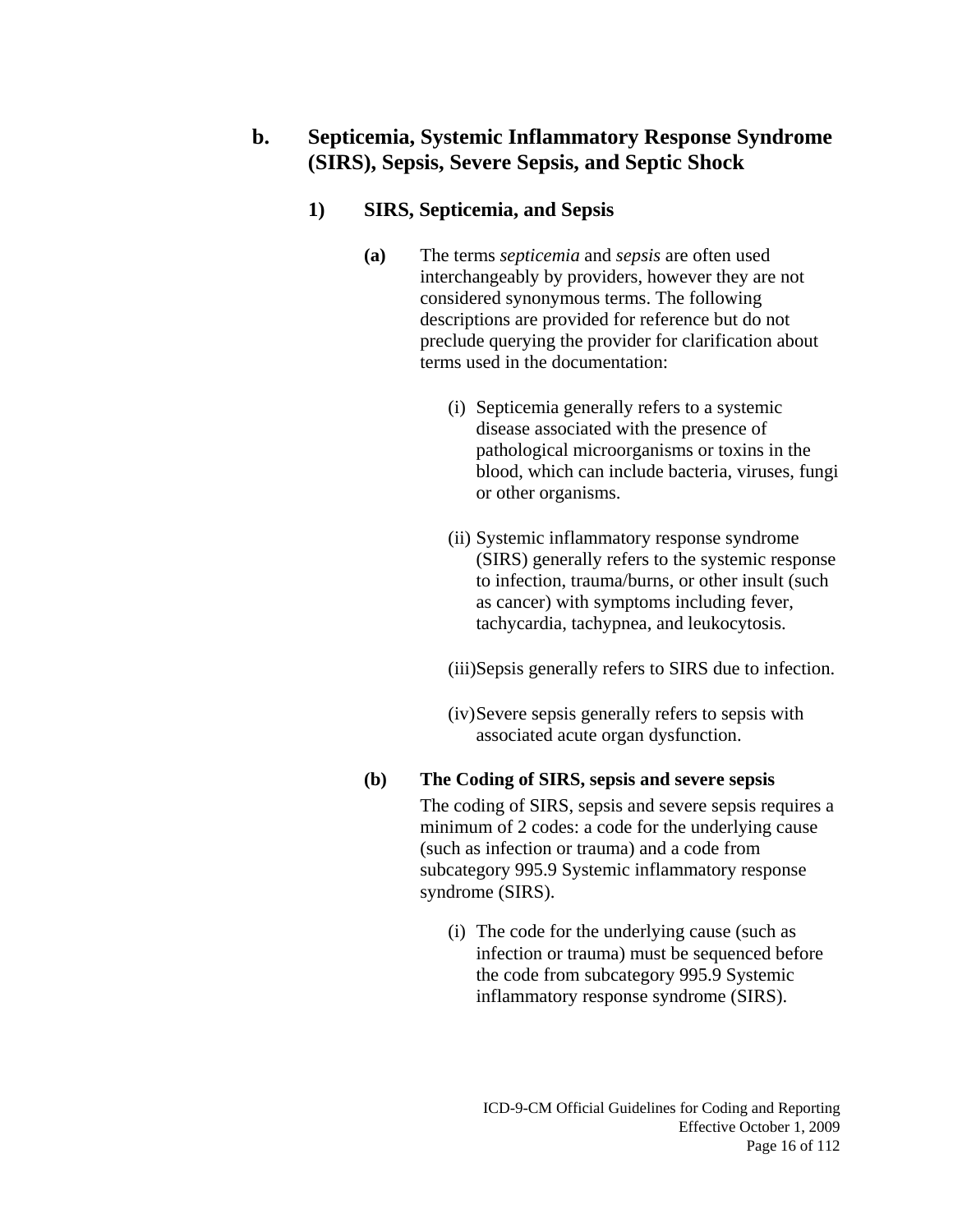- (ii) Sepsis and severe sepsis require a code for the systemic infection (038.xx, 112.5, etc.) and either code 995.91, Sepsis, or 995.92, Severe sepsis. If the causal organism is not documented, assign code 038.9, Unspecified septicemia.
- (iii)Severe sepsis requires additional code(s) for the associated acute organ dysfunction(s).
- (iv)If a patient has sepsis with multiple organ dysfunctions, follow the instructions for coding severe sepsis.
- (v) Either the term sepsis or SIRS must be documented to assign a code from subcategory 995.9.

*See Section I.C.17.g), Injury and poisoning, for information regarding systemic inflammatory response syndrome (SIRS) due to trauma/burns and other non-infectious processes.* 

**(c)** Due to the complex nature of sepsis and severe sepsis, some cases may require querying the provider prior to assignment of the codes.

### **2) Sequencing sepsis and severe sepsis**

### **(a) Sepsis and severe sepsis as principal diagnosis**

If sepsis or severe sepsis is present on admission, and meets the definition of principal diagnosis, the systemic infection code (e.g., 038.xx, 112.5, etc) should be assigned as the principal diagnosis, followed by code 995.91, Sepsis, or 995.92, Severe sepsis, as required by the sequencing rules in the Tabular List. Codes from subcategory 995.9 can never be assigned as a principal diagnosis. A code should also be assigned for any localized infection, if present.

If the sepsis or severe sepsis is due to a postprocedural infection, see Section I.C.1.b.10 for guidelines related to sepsis due to postprocedural infection.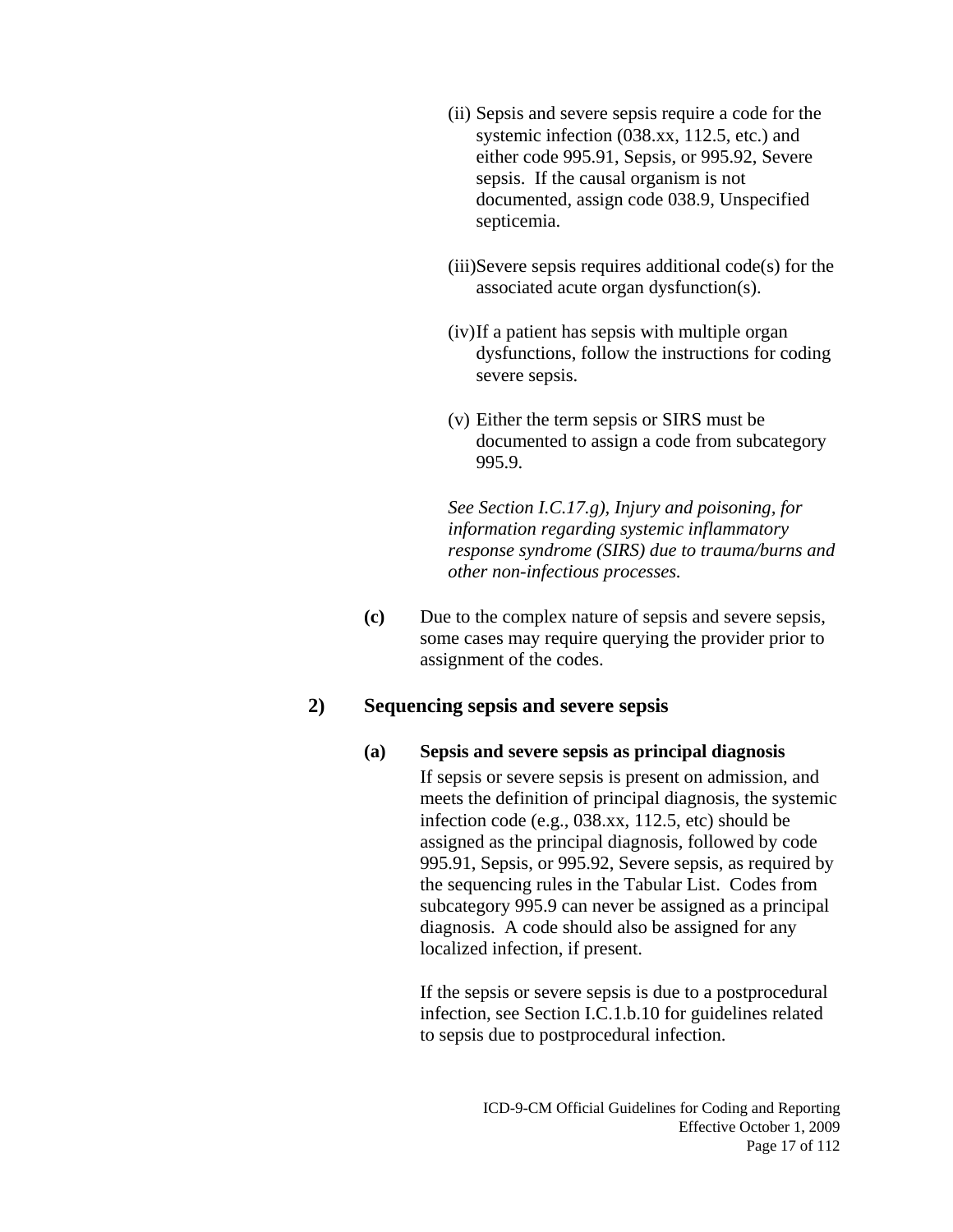### **(b) Sepsis and severe sepsis as secondary diagnoses**

When sepsis or severe sepsis develops during the encounter (it was not present on admission), the systemic infection code and code 995.91 or 995.92 should be assigned as secondary diagnoses.

### **(c) Documentation unclear as to whether sepsis or severe sepsis is present on admission**

Sepsis or severe sepsis may be present on admission but the diagnosis may not be confirmed until sometime after admission. If the documentation is not clear whether the sepsis or severe sepsis was present on admission, the provider should be queried.

# **3) Sepsis/SIRS with Localized Infection**

If the reason for admission is both sepsis, severe sepsis, or SIRS and a localized infection, such as pneumonia or cellulitis, a code for the systemic infection (038.xx, 112.5, etc) should be assigned first, then code 995.91 or 995.92, followed by the code for the localized infection. If the patient is admitted with a localized infection, such as pneumonia, and sepsis/SIRS doesn't develop until after admission, see guideline I.C.1.b.2.b).

If the localized infection is postprocedural, *see Section I.C.1.b.10 for guidelines related to sepsis due to postprocedural infection.* 

**Note:** The term urosepsis is a nonspecific term. If that is the only term documented then only code 599.0 should be assigned based on the default for the term in the ICD-9-CM index, in addition to the code for the causal organism if known.

### **4) Bacterial Sepsis and Septicemia**

In most cases, it will be a code from category 038, Septicemia, that will be used in conjunction with a code from subcategory 995.9 such as the following:

### **(a) Streptococcal sepsis**

If the documentation in the record states streptococcal sepsis, codes 038.0, Streptococcal septicemia, and code 995.91 should be used, in that sequence.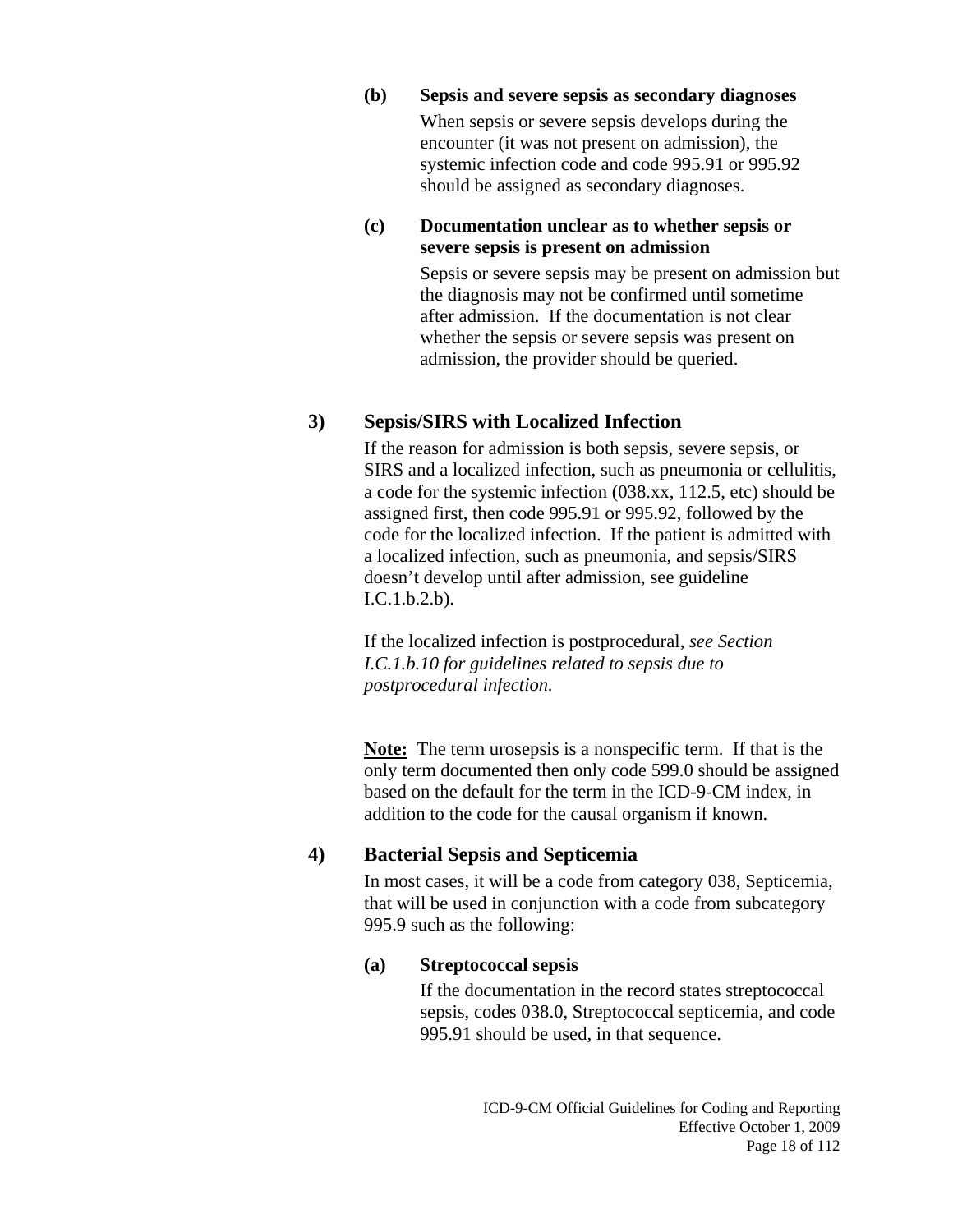### **(b) Streptococcal septicemia**

If the documentation states streptococcal septicemia, only code 038.0 should be assigned, however, the provider should be queried whether the patient has sepsis, an infection with SIRS.

### **5) Acute organ dysfunction that is not clearly associated with the sepsis**

If a patient has sepsis and an acute organ dysfunction, but the medical record documentation indicates that the acute organ dysfunction is related to a medical condition other than the sepsis, do not assign code 995.92, Severe sepsis. An acute organ dysfunction must be associated with the sepsis in order to assign the severe sepsis code. If the documentation is not clear as to whether an acute organ dysfunction is related to the sepsis or another medical condition, query the provider.

### **6) Septic shock**

### **(a) Sequencing of septic shock**

Septic shock generally refers to circulatory failure associated with severe sepsis, and, therefore, it represents a type of acute organ dysfunction.

For all cases of septic shock, the code for the systemic infection should be sequenced first, followed by codes 995.92 and 785.52. Any additional codes for other acute organ dysfunctions should also be assigned. As noted in the sequencing instructions in the Tabular List, the code for septic shock cannot be assigned as a principal diagnosis.

**(b) Septic Shock without documentation of severe sepsis**  Septic shock indicates the presence of severe sepsis.

> Code 995.92, Severe sepsis, must be assigned with code 785.52, Septic shock, even if the term severe sepsis is not documented in the record. The "use additional code" note and the "code first" note in the tabular support this guideline.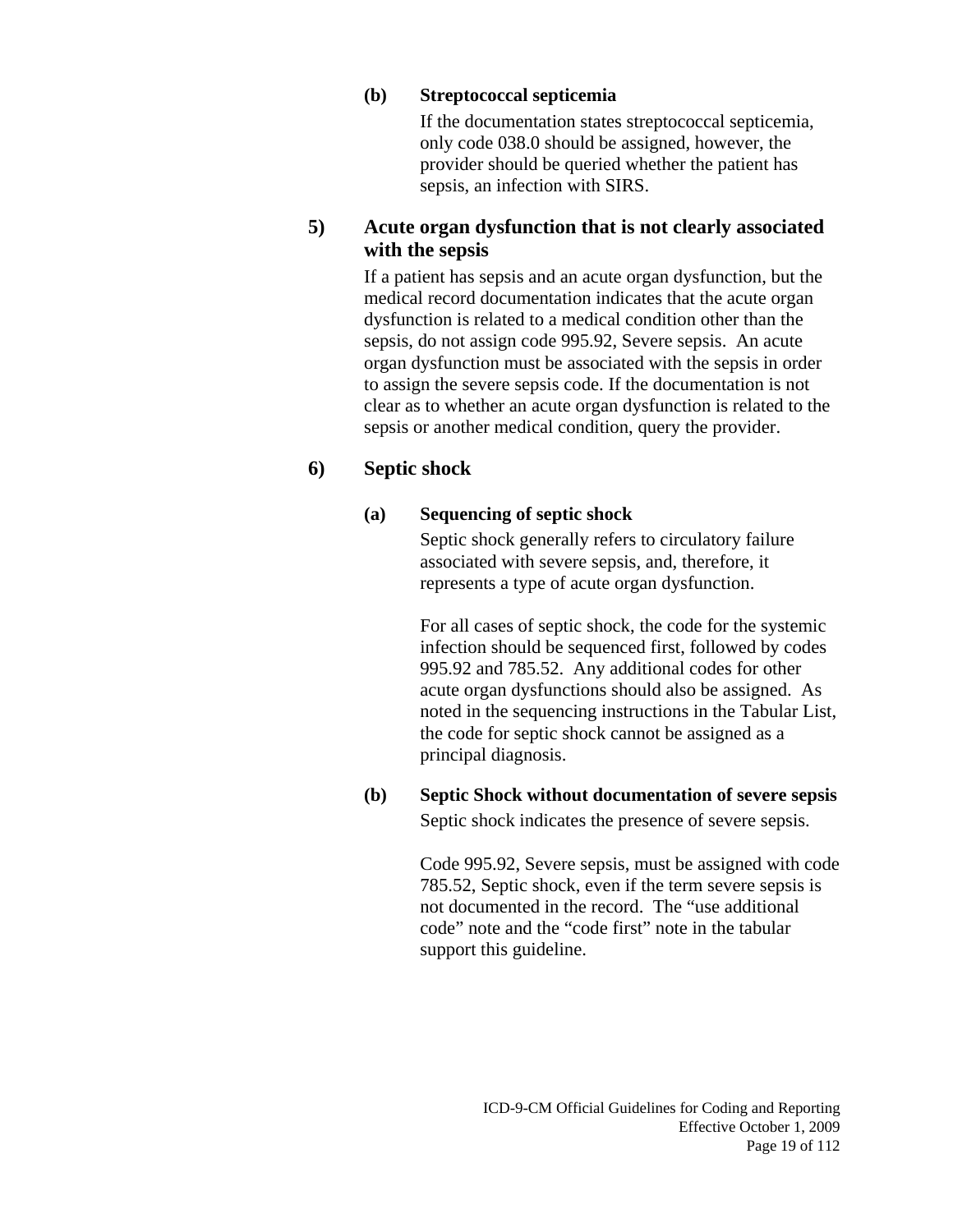### **7) Sepsis and septic shock complicating abortion and pregnancy**

Sepsis and septic shock complicating abortion, ectopic pregnancy, and molar pregnancy are classified to category codes in Chapter 11 (630-639). *See section I.C.11.i.7. for information on the coding of puerperal sepsis.*

### **8) Negative or inconclusive blood cultures**

Negative or inconclusive blood cultures do not preclude a diagnosis of septicemia or sepsis in patients with clinical evidence of the condition, however, the provider should be queried.

### **9) Newborn sepsis**

*See Section I.C.15.j for information on the coding of newborn sepsis.* 

### **10) Sepsis due to a Postprocedural Infection**

### **(a) Documentation of causal relationship**

As with all postprocedural complications, code assignment is based on the provider's documentation of the relationship between the infection and the procedure.

### **(b) Sepsis due to postprocedural infection**

In cases of postprocedural sepsis, the complication code, such as code 998.59, Other postoperative infection, or 674.3x, Other complications of obstetrical surgical wounds should be coded first followed by the appropriate sepsis codes (systemic infection code and either code 995.91or 995.92). An additional code(s) for any acute organ dysfunction should also be assigned for cases of severe sepsis.

### **11) External cause of injury codes with SIRS**

*Refer to Section I.C.19.a.7 for instruction on the use of external cause of injury codes with codes for SIRS resulting from trauma.*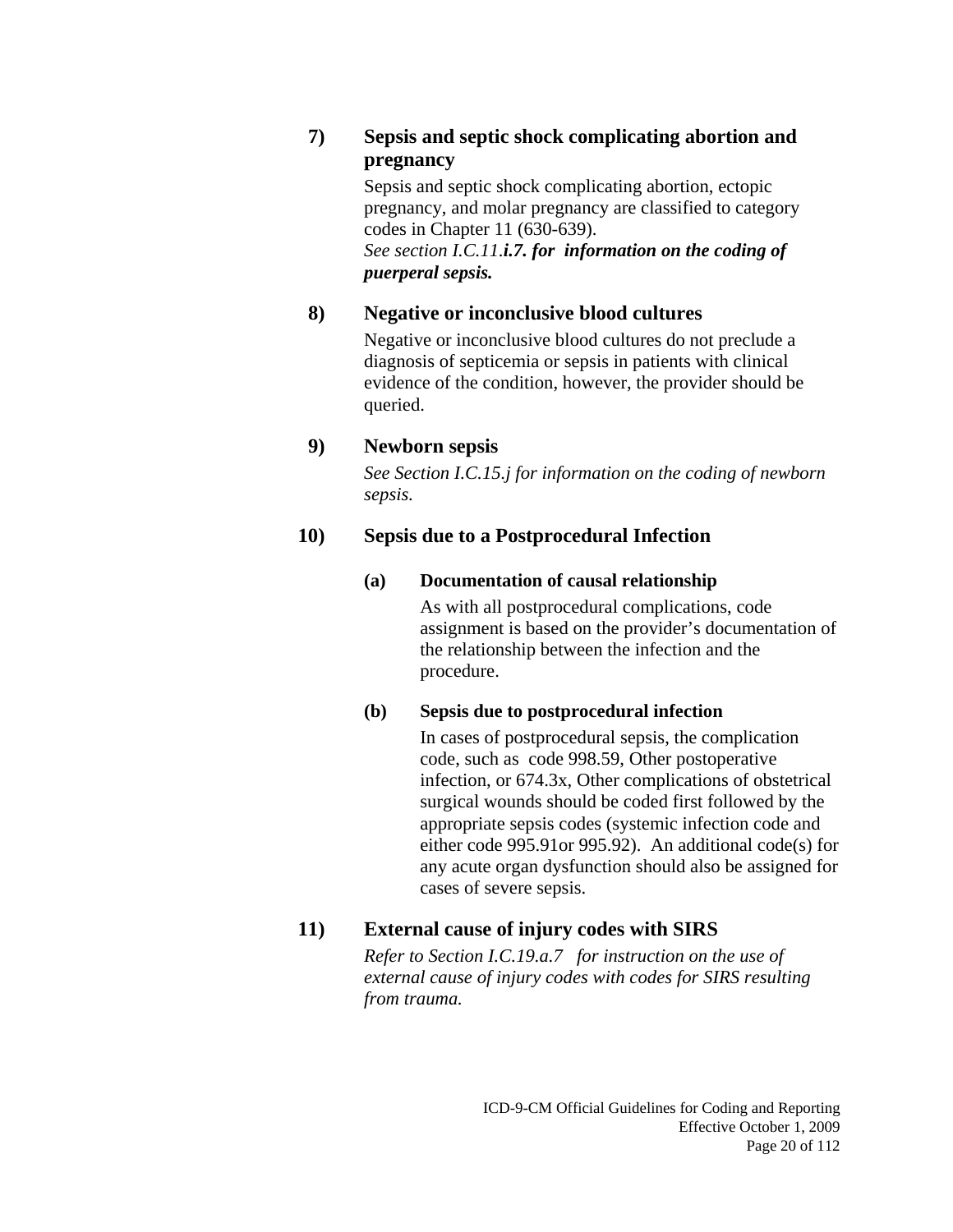### **12) Sepsis and Severe Sepsis Associated with Noninfectious Process**

In some cases, a non-infectious process, such as trauma, may lead to an infection which can result in sepsis or severe sepsis. If sepsis or severe sepsis is documented as associated with a non-infectious condition, such as a burn or serious injury, and this condition meets the definition for principal diagnosis, the code for the non-infectious condition should be sequenced first, followed by the code for the systemic infection and either code 995.91, Sepsis, or 995.92, Severe sepsis. Additional codes for any associated acute organ dysfunction(s) should also be assigned for cases of severe sepsis. If the sepsis or severe sepsis meets the definition of principal diagnosis, the systemic infection and sepsis codes should be sequenced before the noninfectious condition. When both the associated non-infectious condition and the sepsis or severe sepsis meet the definition of principal diagnosis, either may be assigned as principal diagnosis.

*See Section I.C.1.b.2.a. for guidelines pertaining to sepsis or severe sepsis as the principal diagnosis.* 

Only one code from subcategory 995.9 should be assigned. Therefore, when a non-infectious condition leads to an infection resulting in sepsis or severe sepsis, assign either code 995.91 or 995.92. Do not additionally assign code 995.93, Systemic inflammatory response syndrome due to noninfectious process without acute organ dysfunction, or 995.94, Systemic inflammatory response syndrome with acute organ dysfunction.

*See Section I.C.17.g for information on the coding of SIRS due to trauma/burns or other non-infectious disease processes.* 

# <span id="page-20-0"></span>**c. Methicillin Resistant** *Staphylococcus aureus* **(MRSA) Conditions**

### **1) Selection and sequencing of MRSA codes**

#### **(a) Combination codes for MRSA infection**

When a patient is diagnosed with an infection that is due to methicillin resistant *Staphylococcus aureus* (MRSA), and that infection has a combination code that

> ICD-9-CM Official Guidelines for Coding and Reporting Effective October 1, 2009 Page 21 of 112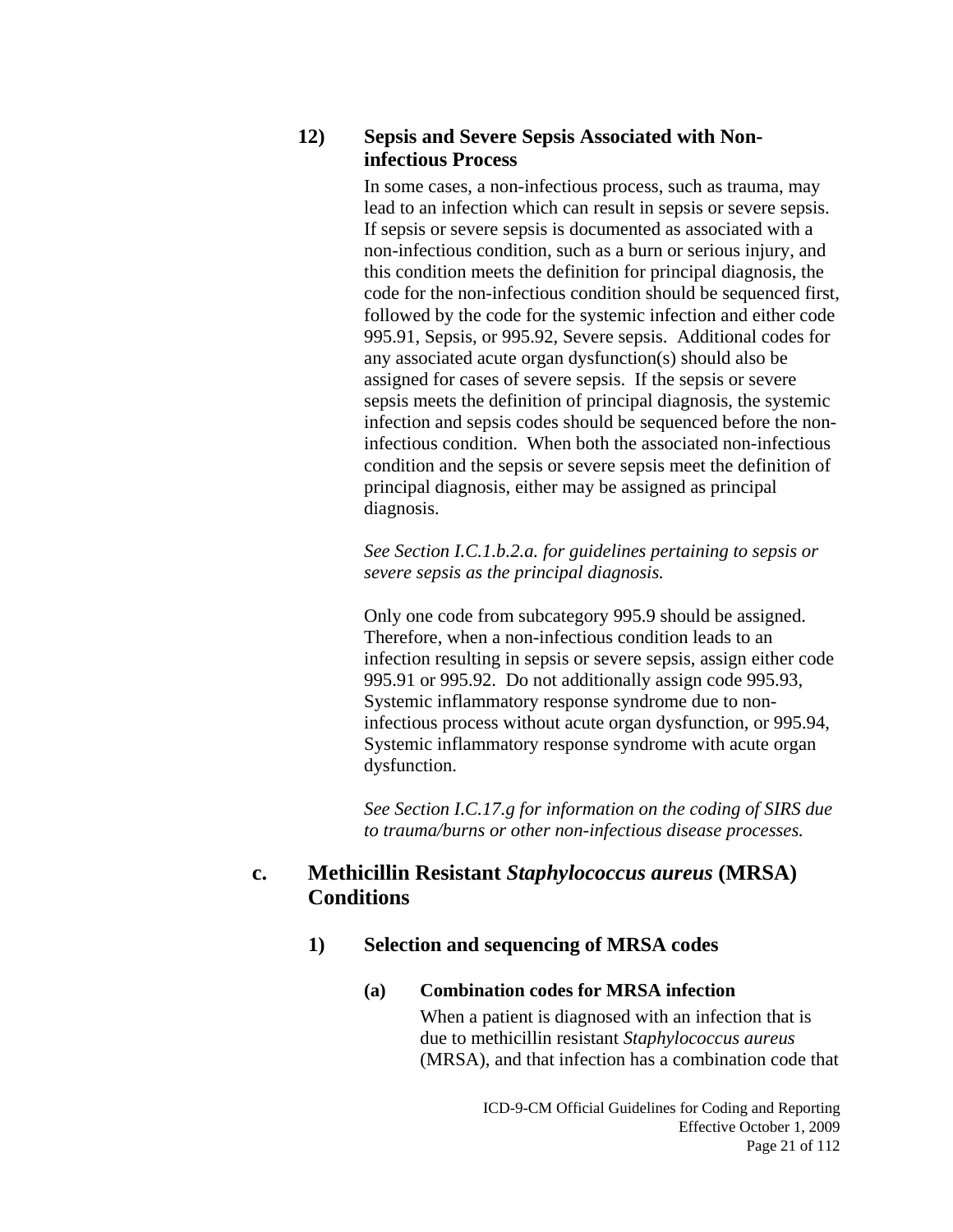includes the causal organism (e.g., septicemia, pneumonia) assign the appropriate code for the condition (e.g., code 038.12, Methicillin resistant Staphylococcus aureus septicemia or code 482.42, Methicillin resistant pneumonia due to Staphylococcus aureus). Do not assign code 041.12, Methicillin resistant Staphylococcus aureus, as an additional code because the code includes the type of infection and the MRSA organism. Do not assign a code from subcategory V09.0, Infection with microorganisms resistant to penicillins, as an additional diagnosis.

*See Section C.1.b.1 for instructions on coding and sequencing of septicemia.*

### **(b) Other codes for MRSA infection**

When there is documentation of a current infection (e.g., wound infection, stitch abscess, urinary tract infection) due to MRSA, and that infection does not have a combination code that includes the causal organism, select the appropriate code to identify the condition along with code 041.12, Methicillin resistant Staphylococcus aureus, for the MRSA infection. Do not assign a code from subcategory V09.0, Infection with microorganisms resistant to penicillins.

### **(c) Methicillin susceptible Staphylococcus aureus (MSSA) and MRSA colonization**

The condition or state of being colonized or carrying MSSA or MRSA is called colonization or carriage, while an individual person is described as being colonized or being a carrier. Colonization means that MSSA or MSRA is present on or in the body without necessarily causing illness. A positive MRSA colonization test might be documented by the provider as "MRSA screen positive" or "MRSA nasal swab positive".

Assign code V02.54, Carrier or suspected carrier, Methicillin resistant Staphylococcus aureus, for patients documented as having MRSA colonization. Assign code V02.53, Carrier or suspected carrier, Methicillin susceptible Staphylococcus aureus, for patient documented as having MSSA colonization.

> ICD-9-CM Official Guidelines for Coding and Reporting Effective October 1, 2009 Page 22 of 112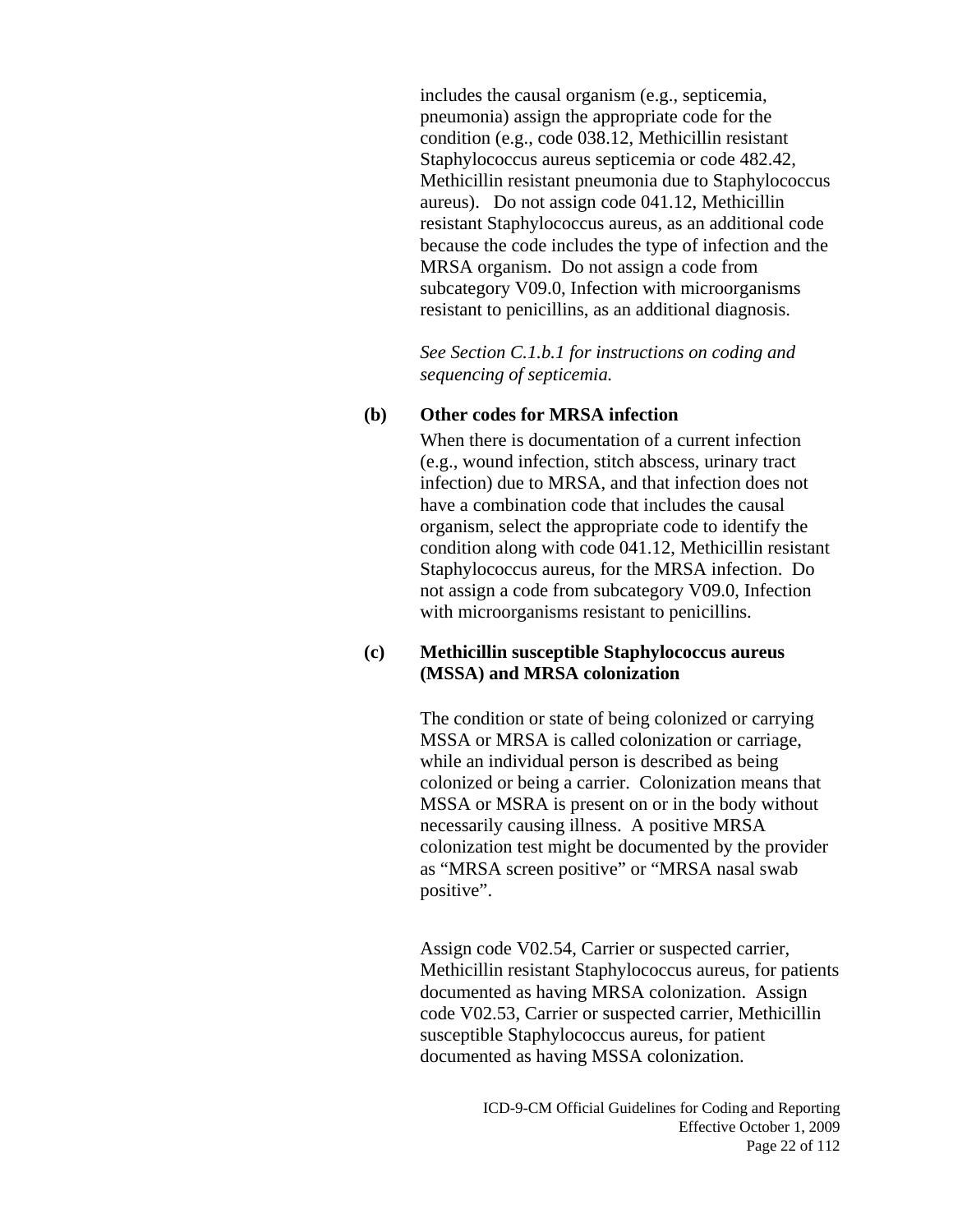Colonization is not necessarily indicative of a disease process or as the cause of a specific condition the patient may have unless documented as such by the provider.

Code V02.59, Other specified bacterial diseases, should be assigned for other types of staphylococcal colonization (e.g., S*. epidermidis, S. saprophyticus).*  Code V02.59 should not be assigned for colonization with any type of *Staphylococcus aureus* (MRSA, MSSA).

#### **(d) MRSA colonization and infection**

If a patient is documented as having both MRSA colonization and infection during a hospital admission, code V02.54, Carrier or suspected carrier, Methicillin resistant *Staphylococcus aureus*, and a code for the MRSA infection may both be assigned.

### <span id="page-22-0"></span>**2. Chapter 2: Neoplasms (140-239)**

#### **General guidelines**

Chapter 2 of the ICD-9-CM contains the codes for most benign and all malignant neoplasms. Certain benign neoplasms, such as prostatic adenomas, may be found in the specific body system chapters. To properly code a neoplasm it is necessary to determine from the record if the neoplasm is benign, in-situ, malignant, or of uncertain histologic behavior. If malignant, any secondary (metastatic) sites should also be determined.

The neoplasm table in the Alphabetic Index should be referenced first. However, if the histological term is documented, that term should be referenced first, rather than going immediately to the Neoplasm Table, in order to determine which column in the Neoplasm Table is appropriate. For example, if the documentation indicates "adenoma," refer to the term in the Alphabetic Index to review the entries under this term and the instructional note to "see also neoplasm, by site, benign." The table provides the proper code based on the type of neoplasm and the site. It is important to select the proper column in the table that corresponds to the type of neoplasm. The tabular should then be referenced to verify that the correct code has been selected from the table and that a more specific site code does not exist. *See Section I. C. 18.d.4. for information regarding V codes for genetic susceptibility to cancer.*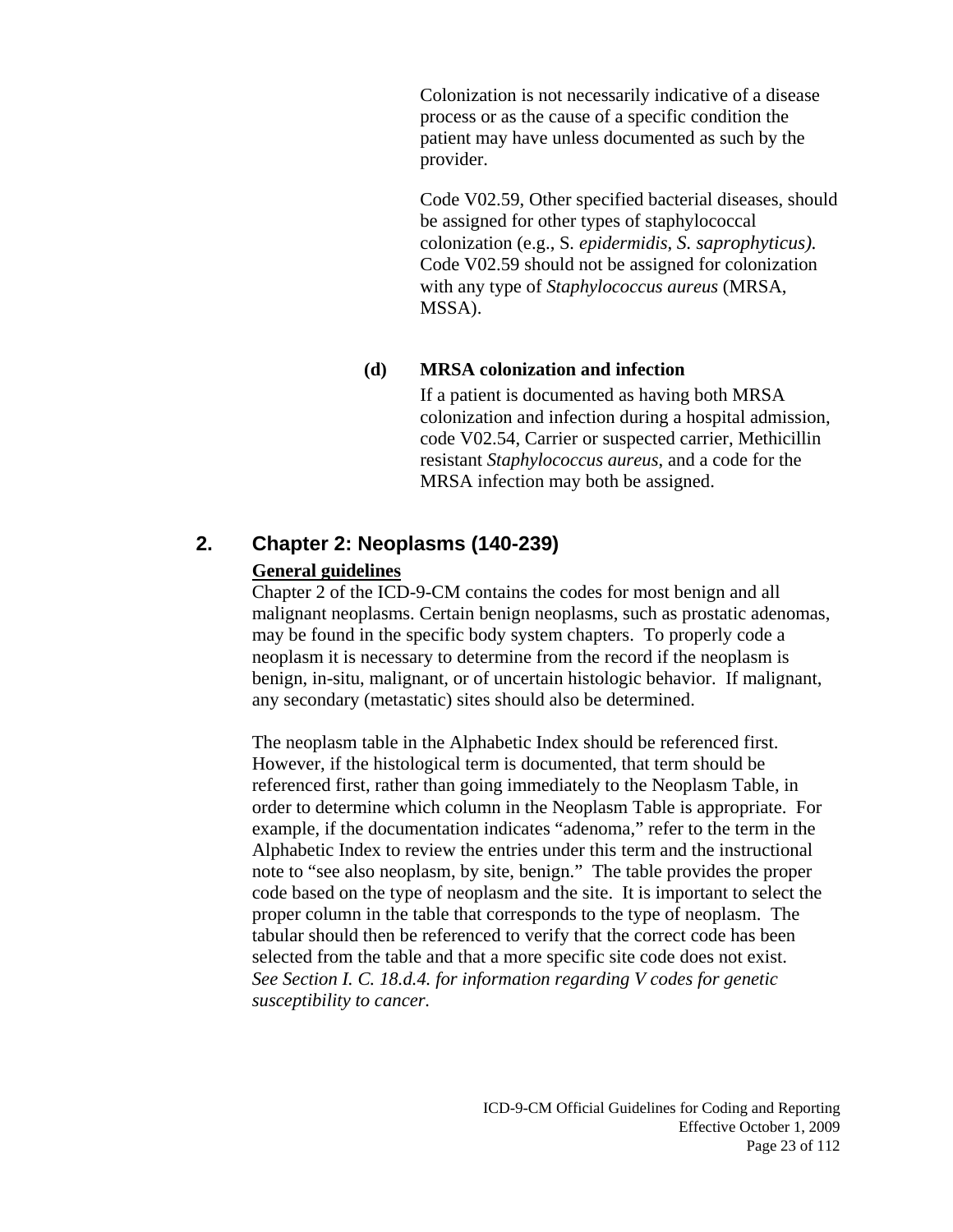# <span id="page-23-0"></span>**a. Treatment directed at the malignancy**

If the treatment is directed at the malignancy, designate the malignancy as the principal diagnosis.

The only exception to this guideline is if a patient admission/encounter is solely for the administration of chemotherapy, immunotherapy or radiation therapy, assign the appropriate V58.x code as the first-listed or principal diagnosis, and the diagnosis or problem for which the service is being performed as a secondary diagnosis.

# <span id="page-23-1"></span>**b. Treatment of secondary site**

When a patient is admitted because of a primary neoplasm with metastasis and treatment is directed toward the secondary site only, the secondary neoplasm is designated as the principal diagnosis even though the primary malignancy is still present.

# <span id="page-23-2"></span>**c. Coding and sequencing of complications**

Coding and sequencing of complications associated with the malignancies or with the therapy thereof are subject to the following guidelines:

# **1) Anemia associated with malignancy**

When admission/encounter is for management of an anemia associated with the malignancy, and the treatment is only for anemia, the appropriate anemia code (such as code 285.22, Anemia in neoplastic disease) is designated as the principal diagnosis and is followed by the appropriate code(s) for the malignancy.

Code 285.22 may also be used as a secondary code if the patient suffers from anemia and is being treated for the malignancy.

**Code 285.22, Anemia in neoplastic disease, and code 285.3, Antineoplastic chemotherapy induced anemia, may both be assigned if anemia in neoplastic disease and anemia due to antineoplastic chemotherapy are both documented.** 

# **2) Anemia associated with chemotherapy, immunotherapy and radiation therapy**

When the admission/encounter is for management of an anemia associated with chemotherapy, immunotherapy or radiotherapy and the only treatment is for the anemia, the anemia is sequenced first. The appropriate neoplasm code should be assigned as an additional code.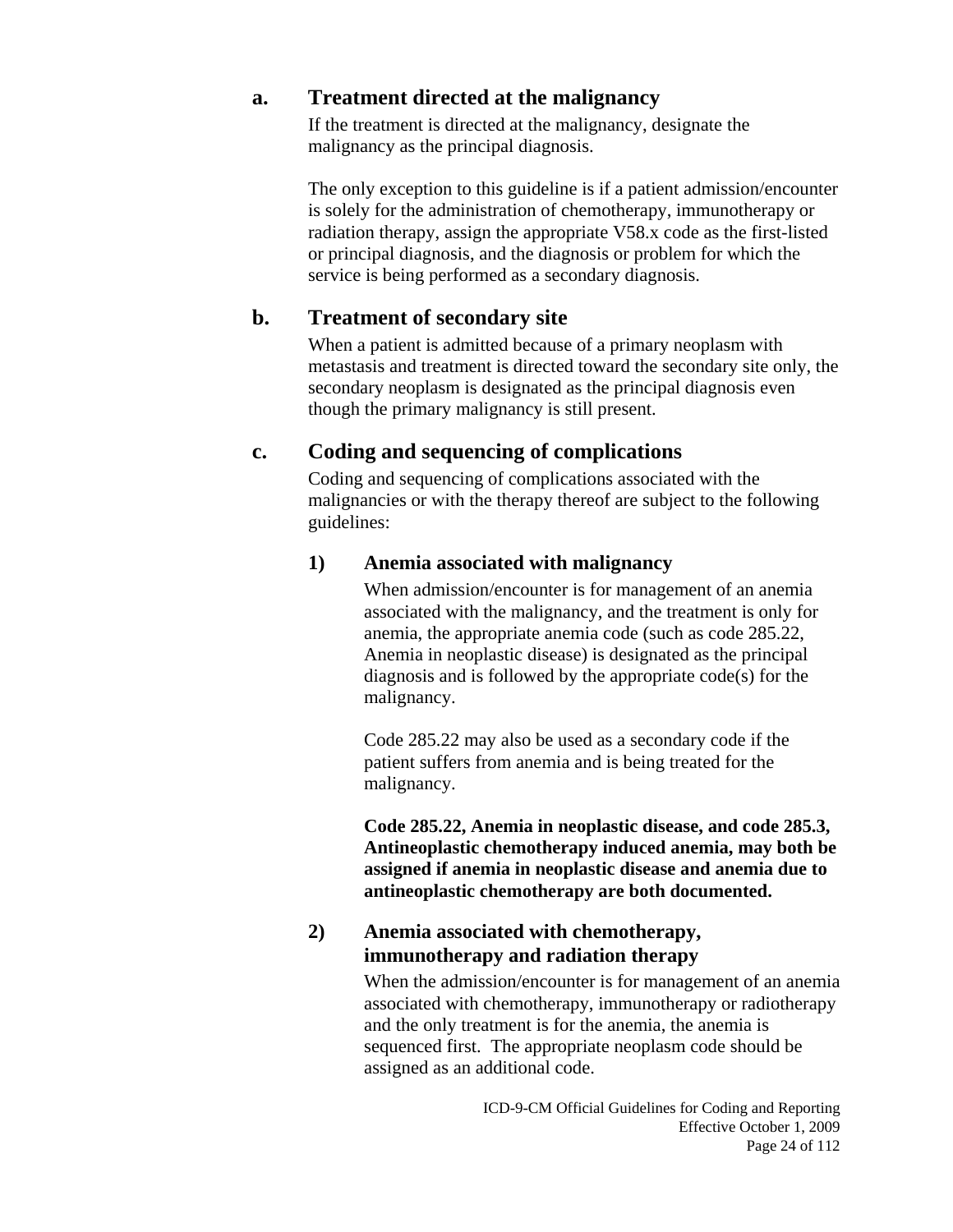## **3) Management of dehydration due to the malignancy**

When the admission/encounter is for management of dehydration due to the malignancy or the therapy, or a combination of both, and only the dehydration is being treated (intravenous rehydration), the dehydration is sequenced first, followed by the code(s) for the malignancy.

# **4) Treatment of a complication resulting from a surgical procedure**

When the admission/encounter is for treatment of a complication resulting from a surgical procedure, designate the complication as the principal or first-listed diagnosis if treatment is directed at resolving the complication.

# <span id="page-24-0"></span>**d. Primary malignancy previously excised**

When a primary malignancy has been previously excised or eradicated from its site and there is no further treatment directed to that site and there is no evidence of any existing primary malignancy, a code from category V10, Personal history of malignant neoplasm, should be used to indicate the former site of the malignancy. Any mention of extension, invasion, or metastasis to another site is coded as a secondary malignant neoplasm to that site. The secondary site may be the principal or first-listed with the V10 code used as a secondary code.

# <span id="page-24-1"></span>**e. Admissions/Encounters involving chemotherapy, immunotherapy and radiation therapy**

### **1) Episode of care involves surgical removal of neoplasm**  When an episode of care involves the surgical removal of a neoplasm, primary or secondary site, followed by adjunct chemotherapy or radiation treatment during the same episode of care, the neoplasm code should be assigned as principal or first-listed diagnosis, using codes in the 140-198 series or where appropriate in the 200-203 series.

# **2) Patient admission/encounter solely for administration of chemotherapy, immunotherapy and radiation therapy**

If a patient admission/encounter is solely for the administration of chemotherapy, immunotherapy or radiation therapy assign code V58.0, Encounter for radiation therapy, or V58.11, Encounter for antineoplastic chemotherapy, or V58.12, Encounter for antineoplastic immunotherapy as the first-listed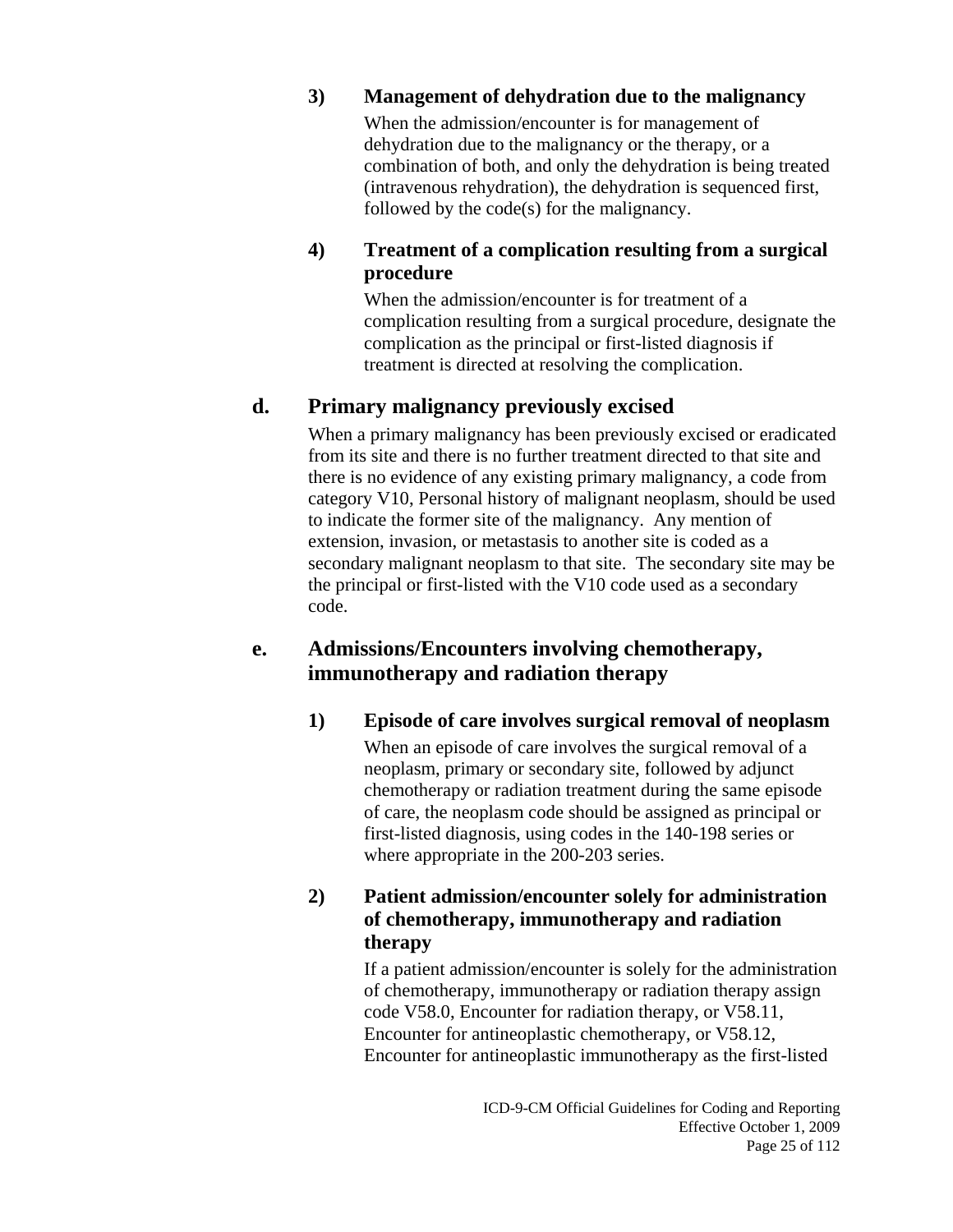or principal diagnosis. If a patient receives more than one of these therapies during the same admission more than one of these codes may be assigned, in any sequence.

The malignancy for which the therapy is being administered should be assigned as a secondary diagnosis.

# **3) Patient admitted for radiotherapy/chemotherapy and immunotherapy and develops complications**

When a patient is admitted for the purpose of radiotherapy, immunotherapy or chemotherapy and develops complications such as uncontrolled nausea and vomiting or dehydration, the principal or first-listed diagnosis is V58.0, Encounter for radiotherapy, or V58.11, Encounter for antineoplastic chemotherapy, or V58.12, Encounter for antineoplastic immunotherapy followed by any codes for the complications.

# <span id="page-25-0"></span>**f. Admission/encounter to determine extent of malignancy**

When the reason for admission/encounter is to determine the extent of the malignancy, or for a procedure such as paracentesis or thoracentesis, the primary malignancy or appropriate metastatic site is designated as the principal or first-listed diagnosis, even though chemotherapy or radiotherapy is administered.

# <span id="page-25-1"></span>**g. Symptoms, signs, and ill-defined conditions listed in Chapter 16 associated with neoplasms**

Symptoms, signs, and ill-defined conditions listed in Chapter 16 characteristic of, or associated with, an existing primary or secondary site malignancy cannot be used to replace the malignancy as principal or first-listed diagnosis, regardless of the number of admissions or encounters for treatment and care of the neoplasm.

# <span id="page-25-2"></span>**h. Admission/encounter for pain control/management**

*See Section I.C.6.a.5 for information on coding admission/encounter for pain control/management.* 

# <span id="page-25-3"></span>**i. Malignant neoplasm associated with transplanted organ**

A malignant neoplasm of a transplanted organ should be coded as a transplant complication. Assign first the appropriate code from subcategory 996.8, Complications of transplanted organ, followed by code 199.2, Malignant neoplasm associated with transplanted organ. Use an additional code for the specific malignancy.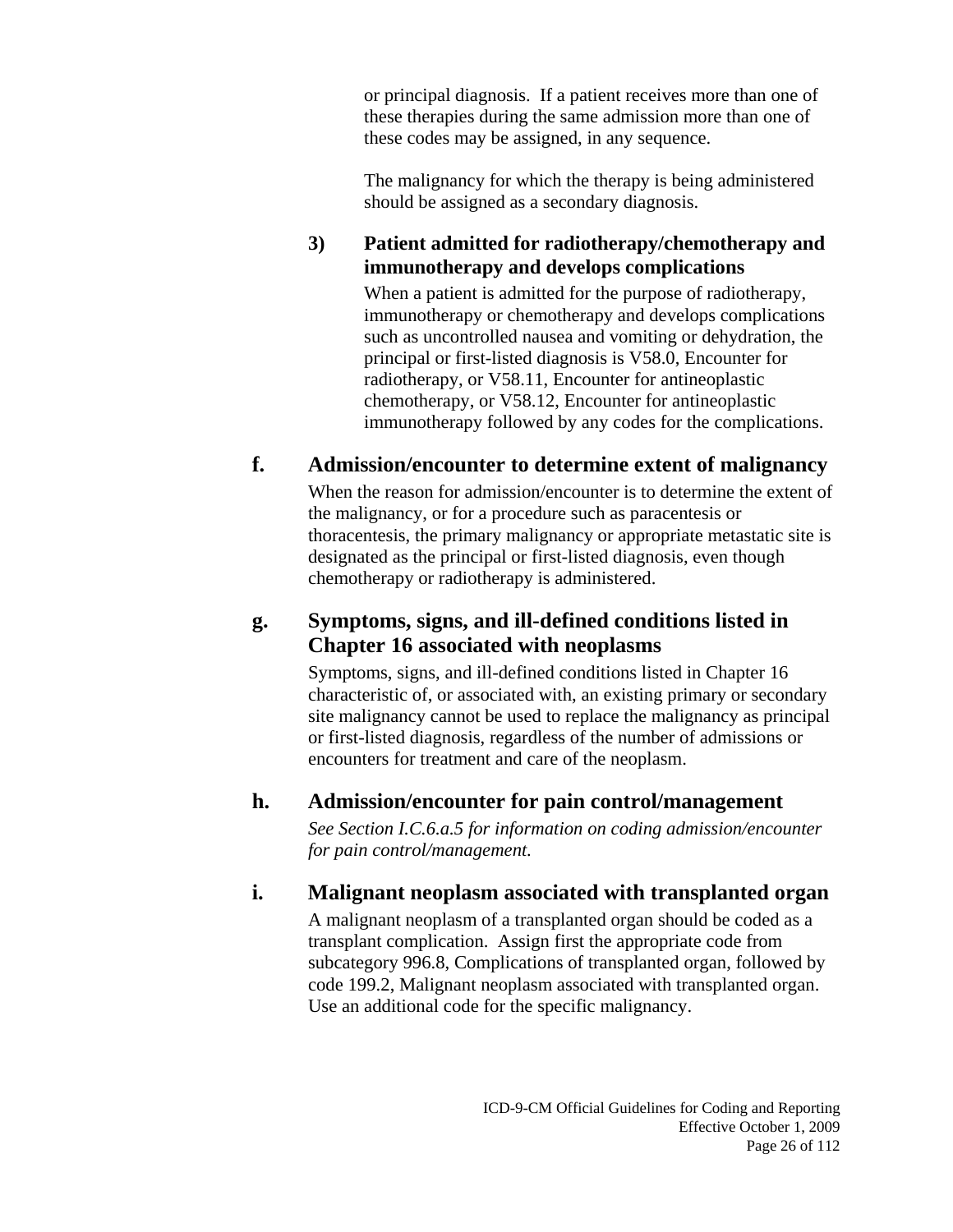<span id="page-26-1"></span><span id="page-26-0"></span>**3. Chapter 3: Endocrine, Nutritional, and Metabolic Diseases and Immunity Disorders (240-279)** 

# **a. Diabetes mellitus**

Codes under category 250, Diabetes mellitus, identify complications/manifestations associated with diabetes mellitus. A fifth-digit is required for all category 250 codes to identify the type of diabetes mellitus and whether the diabetes is controlled or uncontrolled.

*See I.C.3.a.7 for secondary diabetes* 

# **1) Fifth-digits for category 250:**

The following are the fifth-digits for the codes under category 250:

- 0 type II or unspecified type, not stated as uncontrolled
- 1 type I, [juvenile type], not stated as uncontrolled
- 2 type II or unspecified type, uncontrolled
- 3 type I, [juvenile type], uncontrolled

The age of a patient is not the sole determining factor, though most type I diabetics develop the condition before reaching puberty. For this reason type I diabetes mellitus is also referred to as juvenile diabetes.

# **2) Type of diabetes mellitus not documented**

If the type of diabetes mellitus is not documented in the medical record the default is type II.

# **3) Diabetes mellitus and the use of insulin**

All type I diabetics must use insulin to replace what their bodies do not produce. However, the use of insulin does not mean that a patient is a type I diabetic. Some patients with type II diabetes mellitus are unable to control their blood sugar through diet and oral medication alone and do require insulin. If the documentation in a medical record does not indicate the type of diabetes but does indicate that the patient uses insulin, the appropriate fifth-digit for type II must be used. For type II patients who routinely use insulin, code V58.67, Long-term (current) use of insulin, should also be assigned to indicate that the patient uses insulin. Code V58.67 should not be assigned if insulin is given temporarily to bring a type II patient's blood sugar under control during an encounter.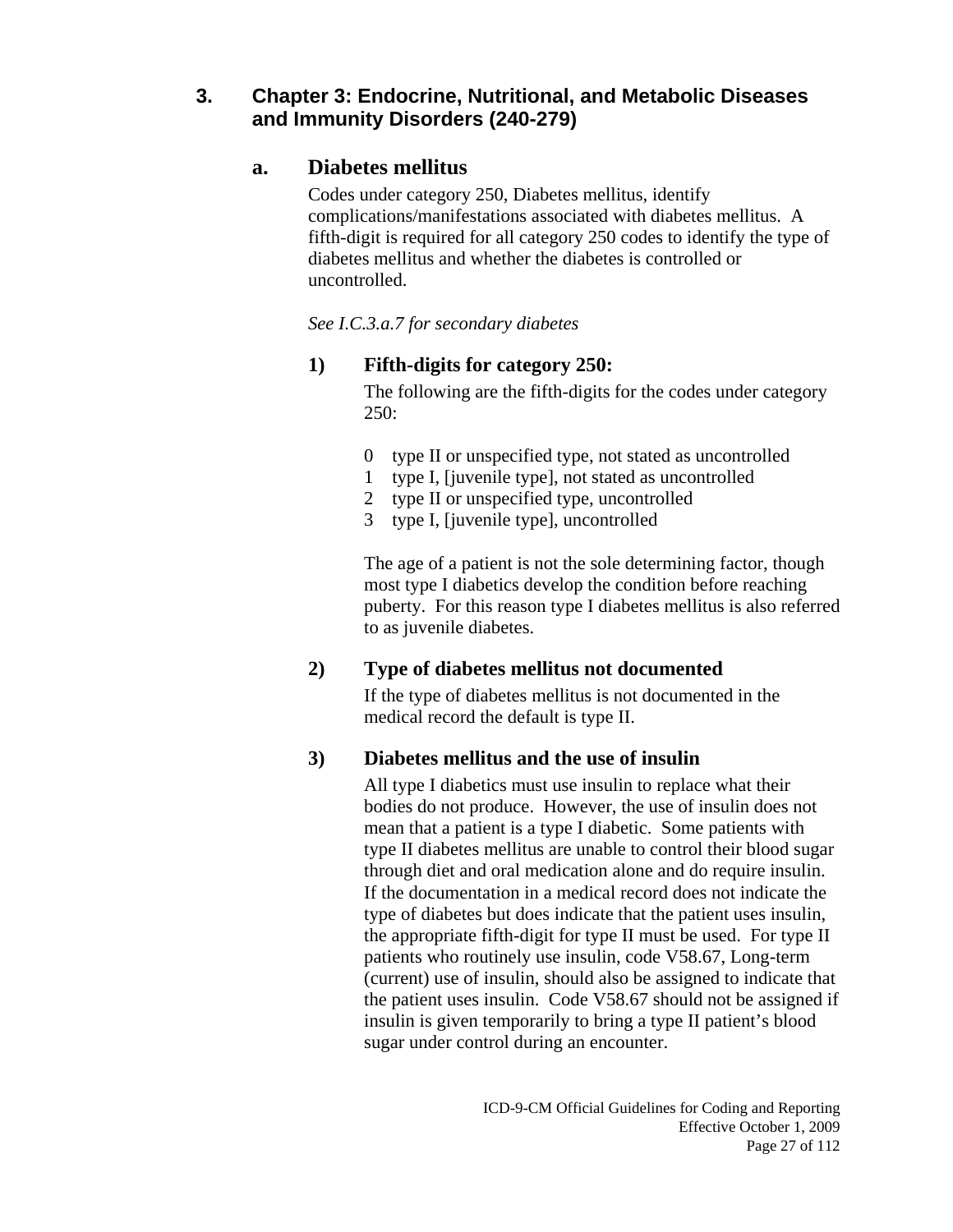## **4) Assigning and sequencing diabetes codes and associated conditions**

When assigning codes for diabetes and its associated conditions, the code(s) from category 250 must be sequenced before the codes for the associated conditions. The diabetes codes and the secondary codes that correspond to them are paired codes that follow the etiology/manifestation convention of the classification *(See Section I.A.6., Etiology/manifestation convention).* Assign as many codes from category 250 as needed to identify all of the associated conditions that the patient has. The corresponding secondary codes are listed under each of the diabetes codes.

**(a) Diabetic retinopathy/diabetic macular edema**  Diabetic macular edema, code 362.07, is only present with diabetic retinopathy. Another code from subcategory 362.0, Diabetic retinopathy, must be used with code 362.07. Codes under subcategory 362.0 are diabetes manifestation codes, so they must be used following the appropriate diabetes code.

## **5) Diabetes mellitus in pregnancy and gestational diabetes**

- **(a)** For diabetes mellitus complicating pregnancy, see Section I.C.11.f., Diabetes mellitus in pregnancy.
- **(b)** For gestational diabetes, see Section I.C.11, g., Gestational diabetes.

# **6) Insulin pump malfunction**

### **(a) Underdose of insulin due insulin pump failure**

An underdose of insulin due to an insulin pump failure should be assigned 996.57, Mechanical complication due to insulin pump, as the principal or first listed code, followed by the appropriate diabetes mellitus code based on documentation.

### **(b) Overdose of insulin due to insulin pump failure**

The principal or first listed code for an encounter due to an insulin pump malfunction resulting in an overdose of insulin, should also be 996.57, Mechanical complication due to insulin pump, followed by code 962.3, Poisoning by insulins and antidiabetic agents,

> ICD-9-CM Official Guidelines for Coding and Reporting Effective October 1, 2009 Page 28 of 112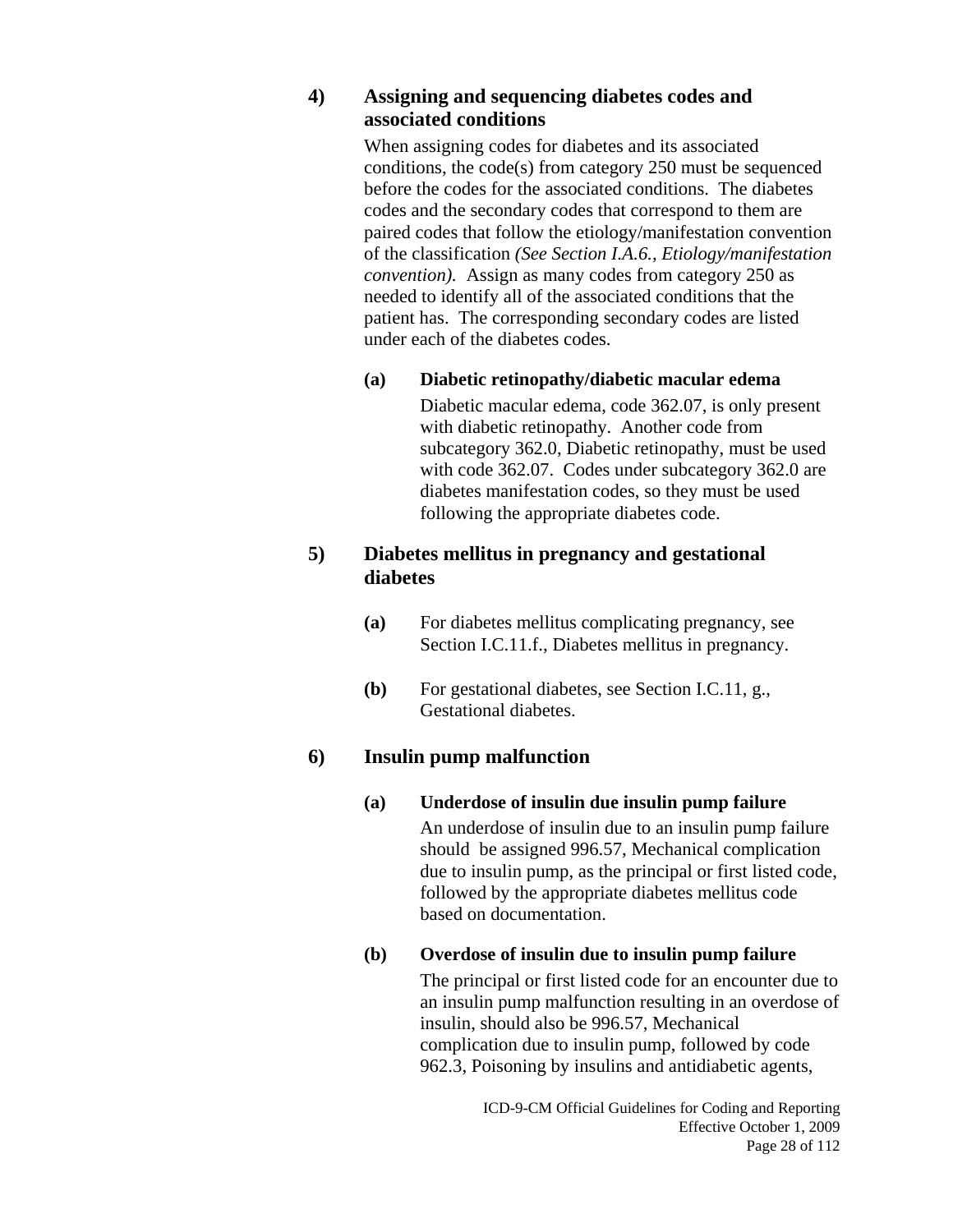and the appropriate diabetes mellitus code based on documentation.

### **7) Secondary Diabetes Mellitus**

Codes under category 249, Secondary diabetes mellitus, identify complications/manifestations associated with secondary diabetes mellitus. Secondary diabetes is always caused by another condition or event (e.g., cystic fibrosis, malignant neoplasm of pancreas, pancreatectomy, adverse effect of drug, or poisoning).

#### **(a) Fifth-digits for category 249:**

A fifth-digit is required for all category 249 codes to identify whether the diabetes is controlled or uncontrolled.

### **(b) Secondary diabetes mellitus and the use of insulin**

For patients who routinely use insulin, code V58.67, Long-term (current) use of insulin, should also be assigned. Code V58.67 should not be assigned if insulin is given temporarily to bring a patient's blood sugar under control during an encounter.

### **(c) Assigning and sequencing secondary diabetes codes and associated conditions**

When assigning codes for secondary diabetes and its associated conditions (e.g. renal manifestations), the code(s) from category 249 must be sequenced before the codes for the associated conditions. The secondary diabetes codes and the diabetic manifestation codes that correspond to them are paired codes that follow the etiology/manifestation convention of the classification. Assign as many codes from category 249 as needed to identify all of the associated conditions that the patient has. The corresponding codes for the associated conditions are listed under each of the secondary diabetes codes. For example, secondary diabetes with diabetic nephrosis is assigned to code 249.40, followed by 581.81.

### **(d) Assigning and sequencing secondary diabetes codes and its causes**

The sequencing of the secondary diabetes codes in relationship to codes for the cause of the diabetes is based on the reason for the encounter, applicable ICD-

> ICD-9-CM Official Guidelines for Coding and Reporting Effective October 1, 2009 Page 29 of 112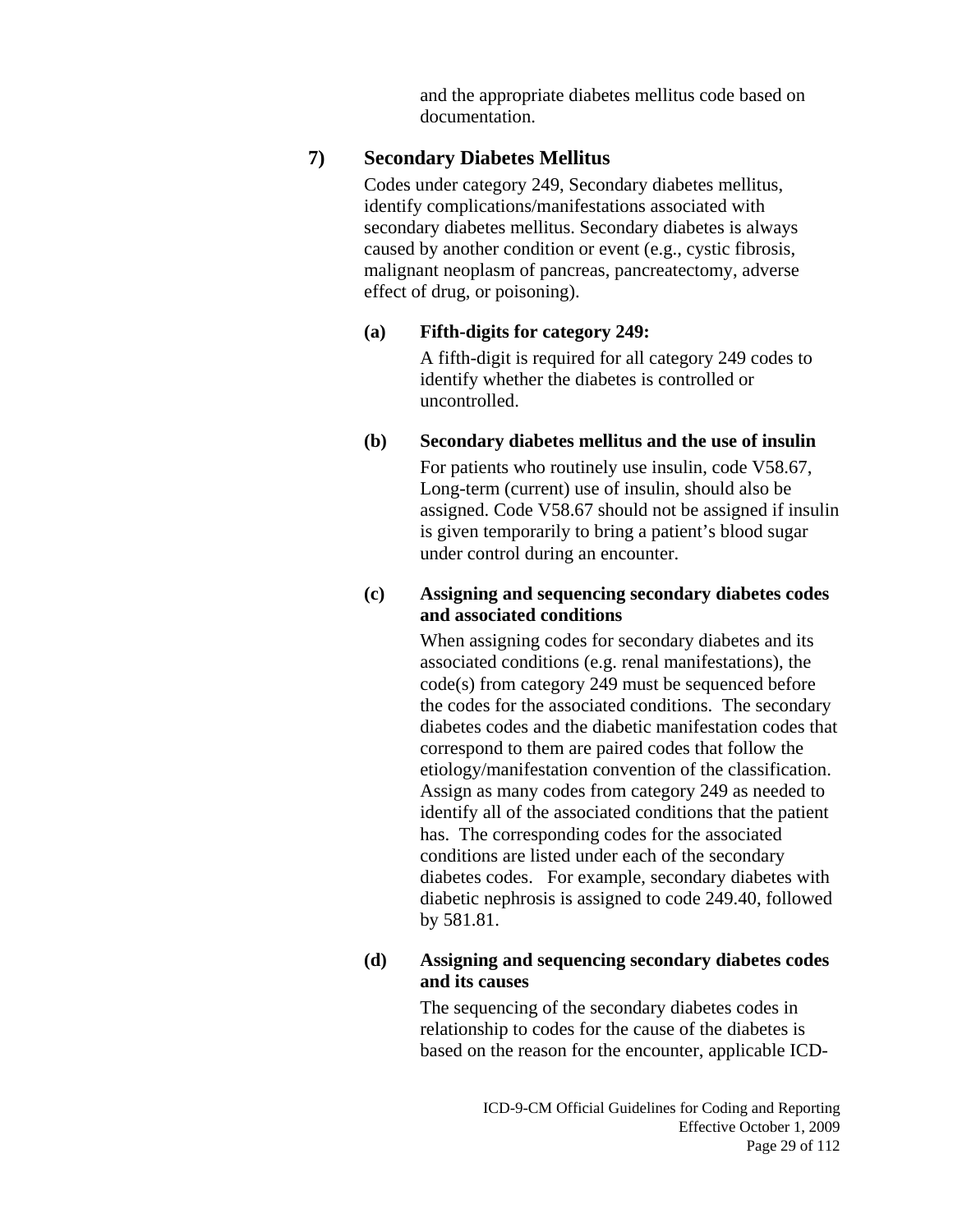9-CM sequencing conventions, and chapter-specific guidelines.

If a patient is seen for treatment of the secondary diabetes or one of its associated conditions, a code from category 249 is sequenced as the principal or first-listed diagnosis, with the cause of the secondary diabetes (e.g. cystic fibrosis) sequenced as an additional diagnosis.

If, however, the patient is seen for the treatment of the condition causing the secondary diabetes (e.g., malignant neoplasm of pancreas), the code for the cause of the secondary diabetes should be sequenced as the principal or first-listed diagnosis followed by a code from category 249.

### **(i) Secondary diabetes mellitus due to pancreatectomy**

For postpancreatectomy diabetes mellitus (lack of insulin due to the surgical removal of all or part of the pancreas), assign code 251.3, Postsurgical hypoinsulinemia. **Assign a code from subcategory 249 and code V45.79, Other acquired absence of organ, as additional codes**. Code also any diabetic manifestations (e.g. diabetic nephrosis 581.81).

#### **(ii) Secondary diabetes due to drugs**

Secondary diabetes may be caused by an adverse effect of correctly administered medications, poisoning or late effect of poisoning. *See section I.C.17.e for coding of adverse effects and poisoning, and section I.C.19 for E code reporting.*

# <span id="page-29-1"></span><span id="page-29-0"></span>**4. Chapter 4: Diseases of Blood and Blood Forming Organs (280-289)**

### **a. Anemia of chronic disease**

Subcategory 285.2, Anemia in chronic illness, has codes for anemia in chronic kidney disease, code 285.21; anemia in neoplastic disease, code 285.22; and anemia in other chronic illness, code 285.29. These codes can be used as the principal/first listed code if the reason for the encounter is to treat the anemia. They may also be used as secondary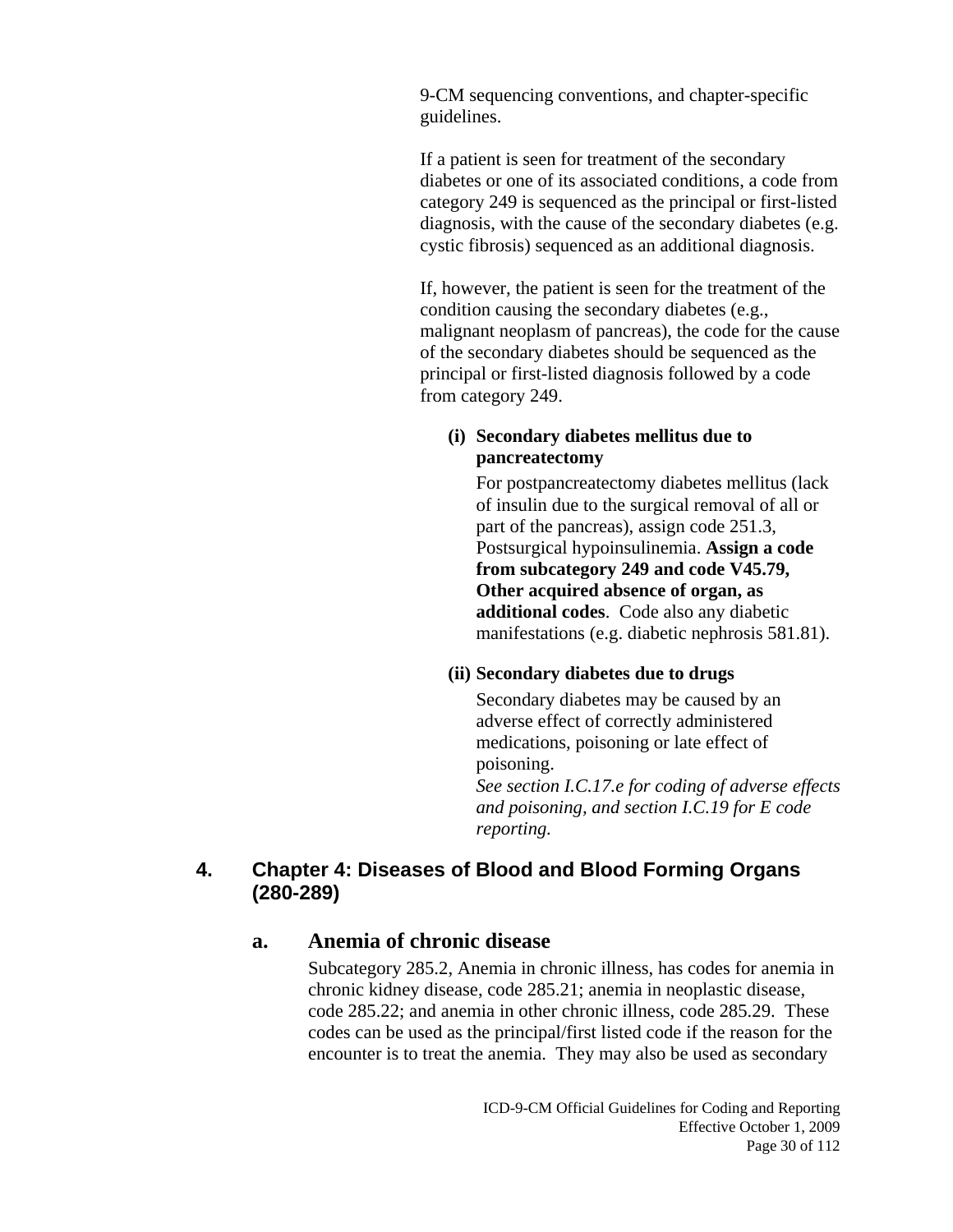codes if treatment of the anemia is a component of an encounter, but not the primary reason for the encounter. When using a code from subcategory 285 it is also necessary to use the code for the chronic condition causing the anemia.

### **1) Anemia in chronic kidney disease**

When assigning code 285.21, Anemia in chronic kidney disease, it is also necessary to assign a code from category 585, Chronic kidney disease, to indicate the stage of chronic kidney disease.

*See I.C.10.a. Chronic kidney disease (CKD).*

### **2) Anemia in neoplastic disease**

When assigning code 285.22, Anemia in neoplastic disease, it is also necessary to assign the neoplasm code that is responsible for the anemia. Code 285.22 is for use for anemia that is due to the malignancy, not for anemia due to antineoplastic chemotherapy drugs. **Assign code 285.3 for anemia due to antineoplastic chemotherapy.** *See I.C.2.c.1 Anemia associated with malignancy. See I.C.2.c.2 Anemia associated with chemotherapy, immunotherapy and radiation therapy.* 

# <span id="page-30-1"></span><span id="page-30-0"></span>**5. Chapter 5: Mental Disorders (290-319)**

Reserved for future guideline expansion

# <span id="page-30-3"></span><span id="page-30-2"></span>**6. Chapter 6: Diseases of Nervous System and Sense Organs (320-389)**

### **a. Pain - Category 338**

### **1) General coding information**

Codes in category 338 may be used in conjunction with codes from other categories and chapters to provide more detail about acute or chronic pain and neoplasm-related pain, unless otherwise indicated below.

If the pain is not specified as acute or chronic, do not assign codes from category 338, except for post-thoracotomy pain, postoperative pain, neoplasm related pain, or central pain syndrome.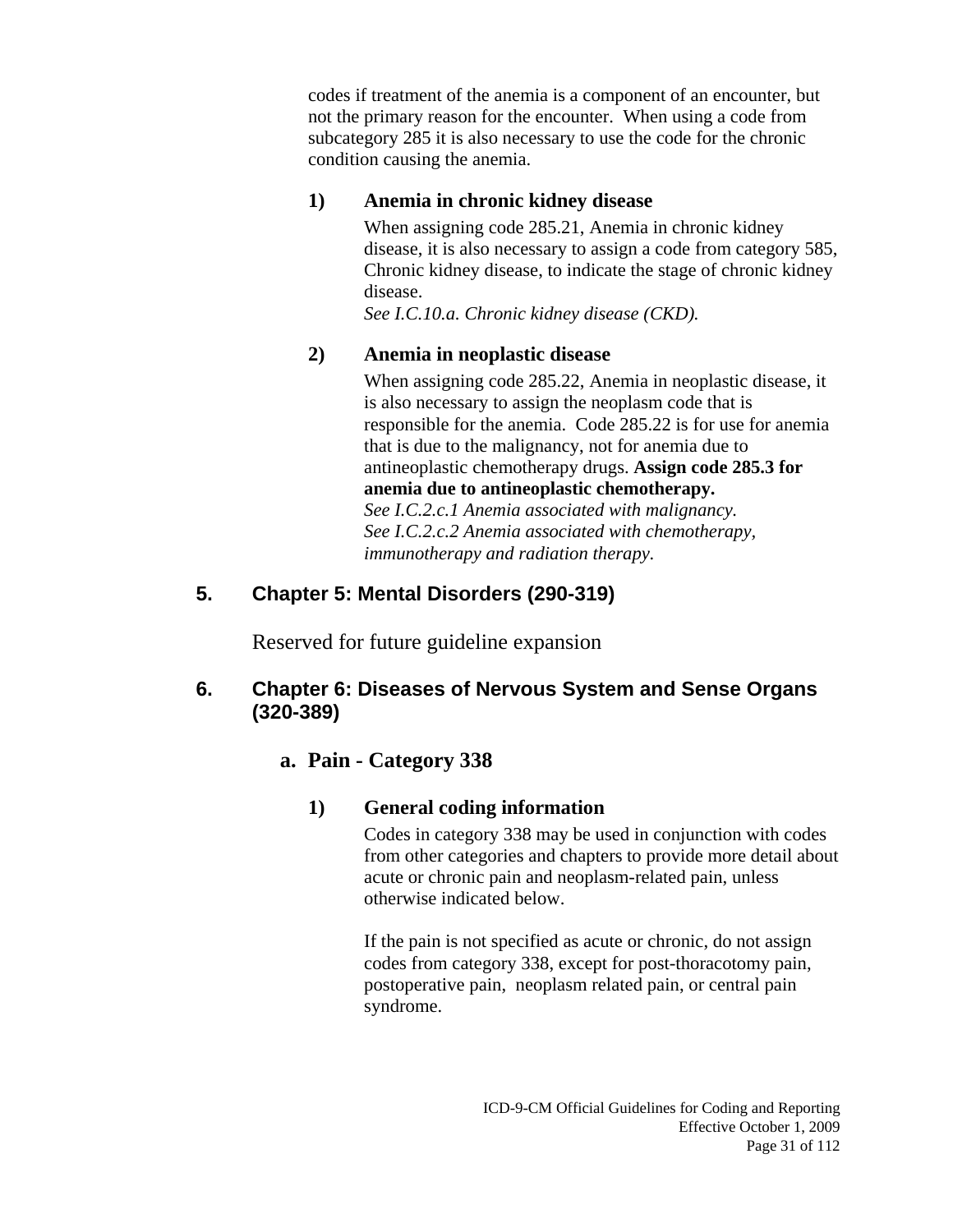A code from subcategories 338.1 and 338.2 should not be assigned if the underlying (definitive) diagnosis is known, unless the reason for the encounter is pain control/ management and not management of the underlying condition.

### **(a) Category 338 Codes as Principal or First-Listed Diagnosis**

Category 338 codes are acceptable as principal diagnosis or the first-listed code:

- When pain control or pain management is the reason for the admission/encounter (e.g., a patient with displaced intervertebral disc, nerve impingement and severe back pain presents for injection of steroid into the spinal canal). The underlying cause of the pain should be reported as an additional diagnosis, if known.
- When an admission or encounter is for a procedure aimed at treating the underlying condition (e.g., spinal fusion, kyphoplasty), a code for the underlying condition (e.g., vertebral fracture, spinal stenosis) should be assigned as the principal diagnosis. No code from category 338 should be assigned.
- When a patient is admitted for the insertion of a neurostimulator for pain control, assign the appropriate pain code as the principal or first listed diagnosis. When an admission or encounter is for a procedure aimed at treating the underlying condition and a neurostimulator is inserted for pain control during the same admission/encounter, a code for the underlying condition should be assigned as the principal diagnosis and the appropriate pain code should be assigned as a secondary diagnosis.

### **(b) Use of Category 338 Codes in Conjunction with Site Specific Pain Codes**

### **(i) Assigning Category 338 Codes and Site-Specific Pain Codes**

Codes from category 338 may be used in conjunction with codes that identify the site of pain (including codes from chapter 16) if the category 338 code provides additional

ICD-9-CM Official Guidelines for Coding and Reporting Effective October 1, 2009 Page 32 of 112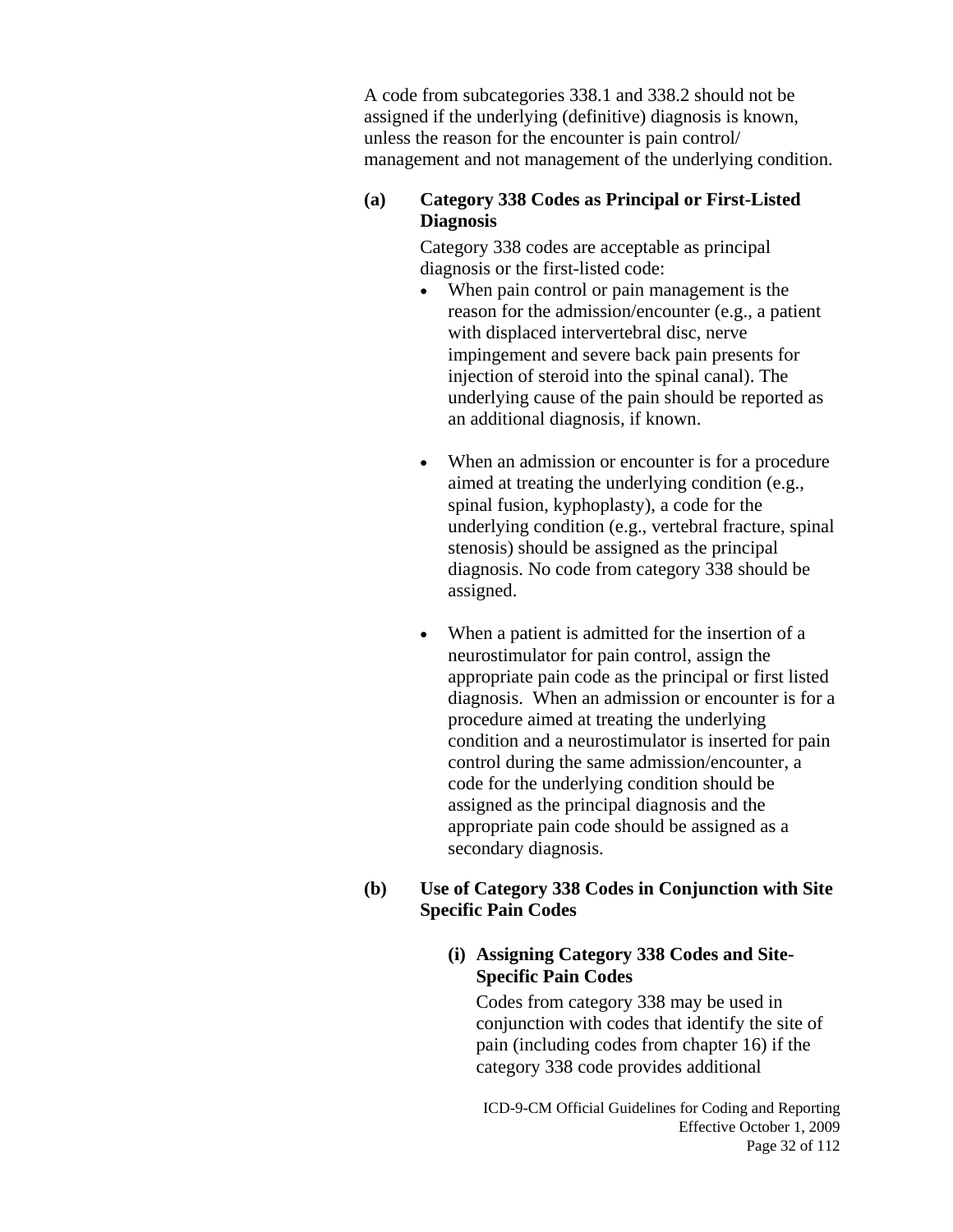information. For example, if the code describes the site of the pain, but does not fully describe whether the pain is acute or chronic, then both codes should be assigned.

#### **(ii) Sequencing of Category 338 Codes with Site-Specific Pain Codes**

The sequencing of category 338 codes with sitespecific pain codes (including chapter 16 codes), is dependent on the circumstances of the encounter/admission as follows:

- If the encounter is for pain control or pain management, assign the code from category 338 followed by the code identifying the specific site of pain (e.g., encounter for pain management for acute neck pain from trauma is assigned code 338.11, Acute pain due to trauma, followed by code 723.1, Cervicalgia, to identify the site of pain).
- If the encounter is for any other reason except pain control or pain management, and a related definitive diagnosis has not been established (confirmed) by the provider, assign the code for the specific site of pain first, followed by the appropriate code from category 338.

### **2) Pain due to devices, implants and grafts**

Pain associated with devices, implants or grafts left in a surgical site (for example painful hip prosthesis) is assigned to the appropriate code(s) found in Chapter 17, Injury and Poisoning. Use additional code(s) from category 338 to identify acute or chronic pain due to presence of the device, implant or graft (338.18-338.19 or 338.28-338.29).

### **3) Postoperative Pain**

Post-thoracotomy pain and other postoperative pain are classified to subcategories 338.1 and 338.2, depending on whether the pain is acute or chronic. The default for post-thoracotomy and other postoperative pain not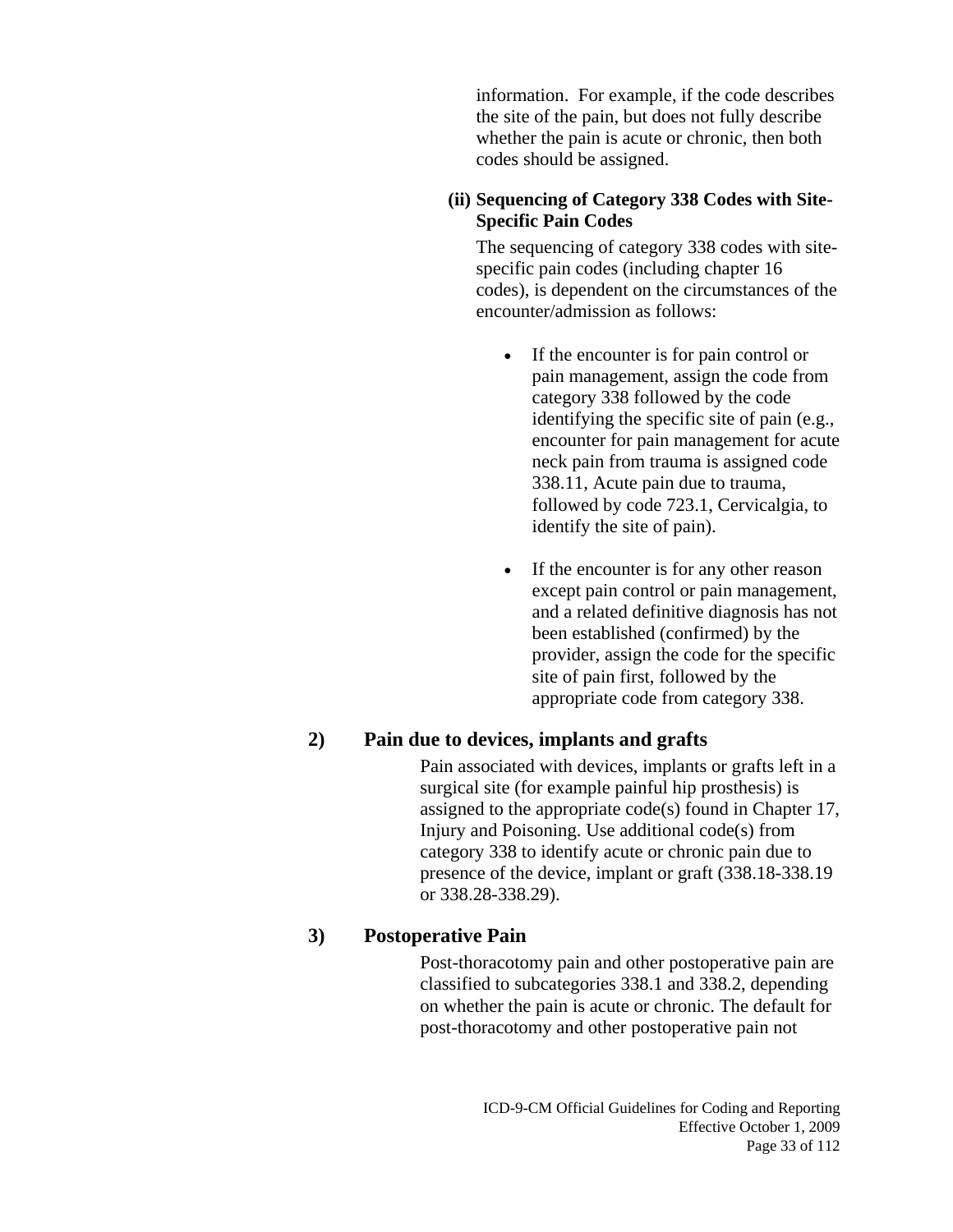specified as acute or chronic is the code for the acute form.

Routine or expected postoperative pain immediately after surgery should not be coded.

**(a) Postoperative pain not associated with specific postoperative complication** 

> Postoperative pain not associated with a specific postoperative complication is assigned to the appropriate postoperative pain code in category 338.

### **(b) Postoperative pain associated with specific postoperative complication**

Postoperative pain associated with a specific postoperative complication (such as painful wire sutures) is assigned to the appropriate code(s) found in Chapter 17, Injury and Poisoning. If appropriate, use additional code(s) from category 338 to identify acute or chronic pain (338.18 or 338.28). If pain control/management is the reason for the encounter, a code from category 338 should be assigned as the principal or first-listed diagnosis in accordance with *Section I.C.6.a.1.a above*.

### **(c) Postoperative pain as principal or first-listed diagnosis**

Postoperative pain may be reported as the principal or first-listed diagnosis when the stated reason for the admission/encounter is documented as postoperative pain control/management.

### **(d) Postoperative pain as secondary diagnosis**

Postoperative pain may be reported as a secondary diagnosis code when a patient presents for outpatient surgery and develops an unusual or inordinate amount of postoperative pain.

The provider's documentation should be used to guide the coding of postoperative pain, as well as *Section III. Reporting Additional Diagnoses* and *Section IV. Diagnostic Coding and Reporting in the Outpatient Setting.*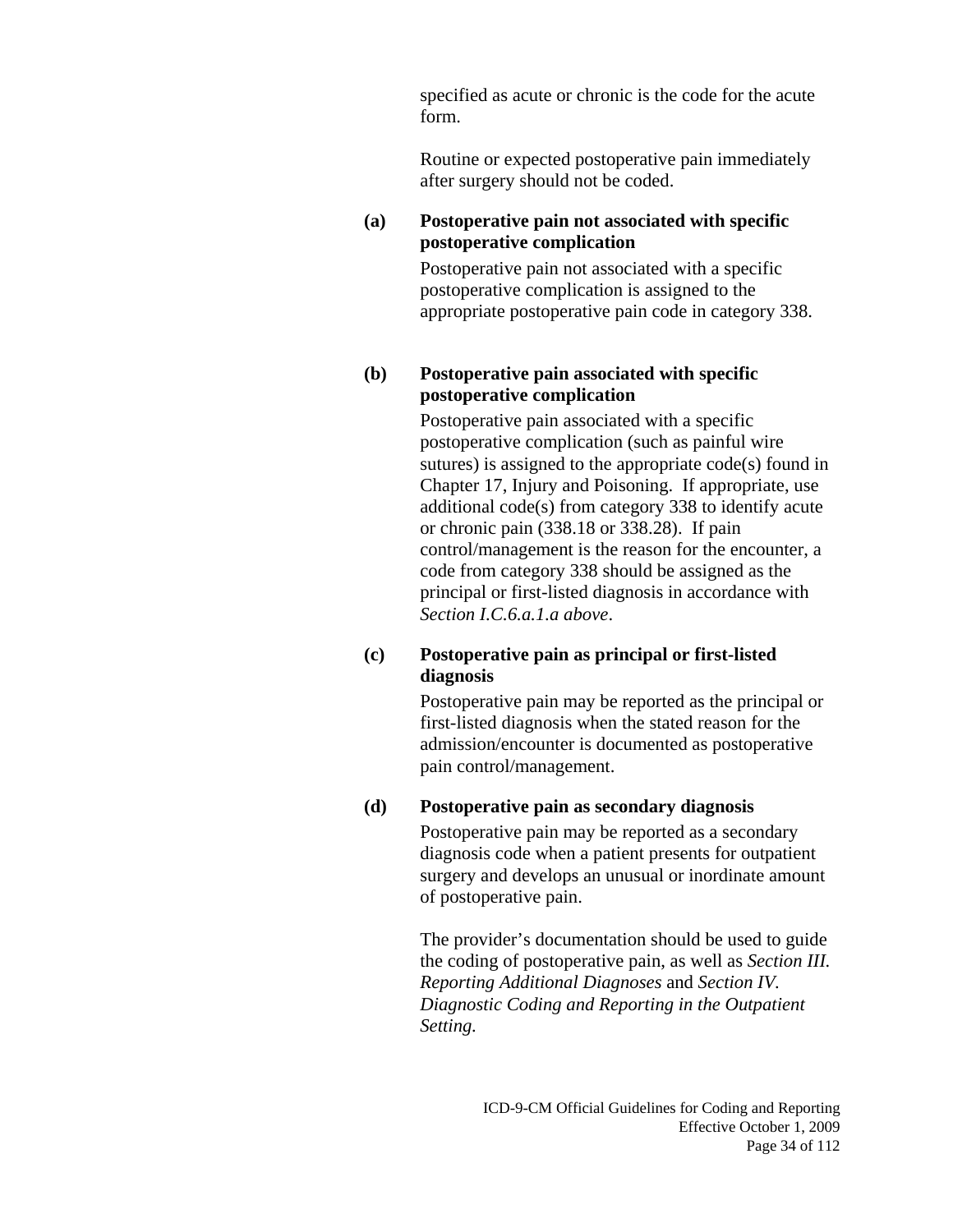*See Section II.I.2 for information on sequencing of diagnoses for patients admitted to hospital inpatient care following post-operative observation.* 

*See Section II.J for information on sequencing of diagnoses for patients admitted to hospital inpatient care from outpatient surgery.* 

*See Section IV.A.2 for information on sequencing of diagnoses for patients admitted for observation.*

#### **4) Chronic pain**

Chronic pain is classified to subcategory 338.2. There is no time frame defining when pain becomes chronic pain. The provider's documentation should be used to guide use of these codes.

#### **5) Neoplasm Related Pain**

Code 338.3 is assigned to pain documented as being related, associated or due to cancer, primary or secondary malignancy, or tumor. This code is assigned regardless of whether the pain is acute or chronic.

This code may be assigned as the principal or firstlisted code when the stated reason for the admission/encounter is documented as pain control/pain management. The underlying neoplasm should be reported as an additional diagnosis.

When the reason for the admission/encounter is management of the neoplasm and the pain associated with the neoplasm is also documented, code 338.3 may be assigned as an additional diagnosis.

*See Section I.C.2 for instructions on the sequencing of neoplasms for all other stated reasons for the admission/encounter (except for pain control/pain management).* 

#### **6) Chronic pain syndrome**

This condition is different than the term "chronic pain," and therefore this code should only be used when the provider has specifically documented this condition.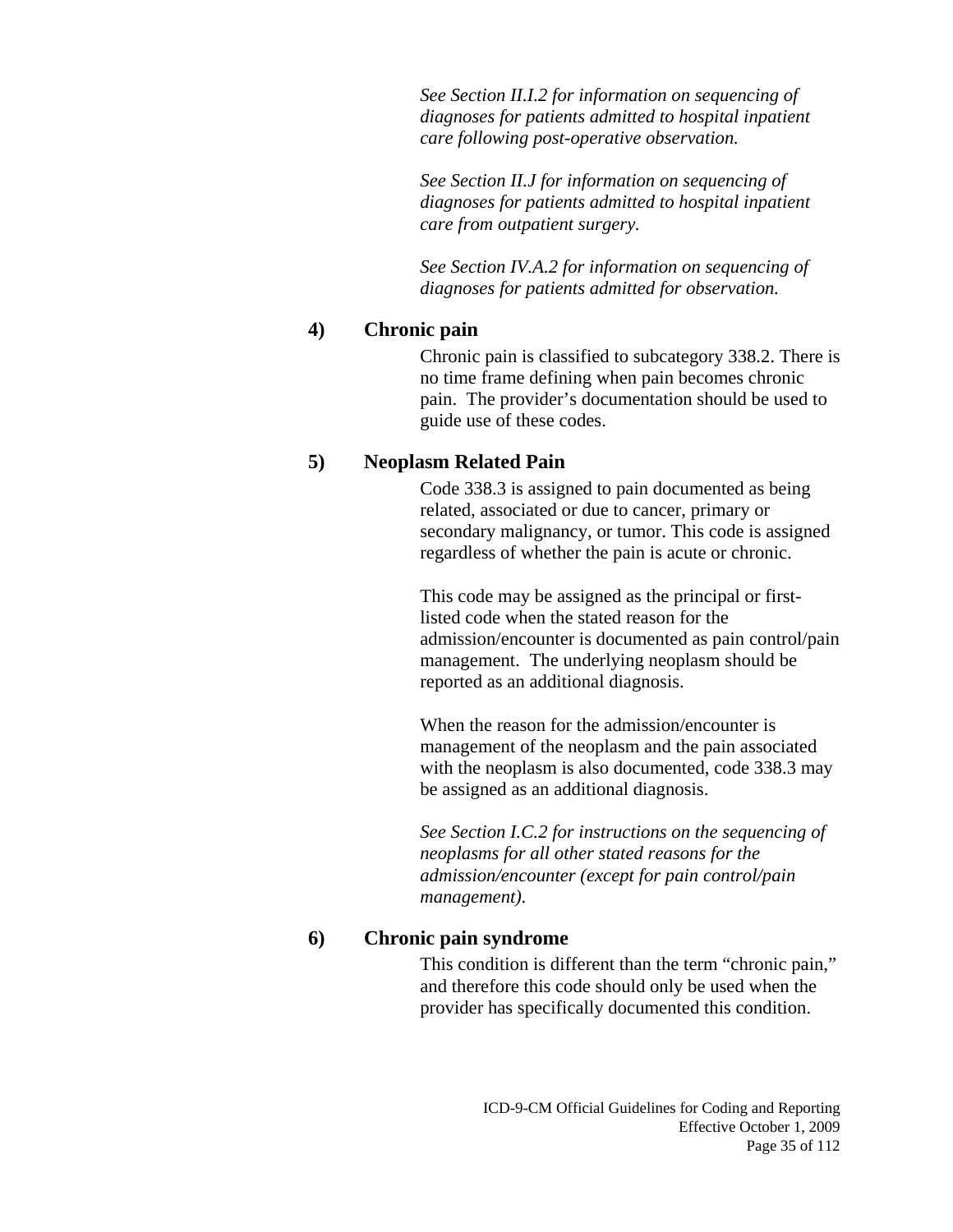# <span id="page-35-1"></span><span id="page-35-0"></span>**7. Chapter 7: Diseases of Circulatory System (390-459)**

# **a. Hypertension**

# **Hypertension Table**

The Hypertension Table, found under the main term, "Hypertension", in the Alphabetic Index, contains a complete listing of all conditions due to or associated with hypertension and classifies them according to malignant, benign, and unspecified.

# **1) Hypertension, Essential, or NOS**

Assign hypertension (arterial) (essential) (primary) (systemic) (NOS) to category code 401 with the appropriate fourth digit to indicate malignant (.0), benign (.1), or unspecified (.9). Do not use either .0 malignant or .1 benign unless medical record documentation supports such a designation.

# **2) Hypertension with Heart Disease**

Heart conditions (425.8, 429.0-429.3, 429.8, 429.9) are assigned to a code from category 402 when a causal relationship is stated (due to hypertension) or implied (hypertensive). Use an additional code from category 428 to identify the type of heart failure in those patients with heart failure. More than one code from category 428 may be assigned if the patient has systolic or diastolic failure and congestive heart failure.

The same heart conditions (425.8, 429.0-429.3, 429.8, 429.9) with hypertension, but without a stated causal relationship, are coded separately. Sequence according to the circumstances of the admission/encounter.

# **3) Hypertensive Chronic Kidney Disease**

Assign codes from category 403, Hypertensive chronic kidney disease, when conditions classified to category 585 are present. Unlike hypertension with heart disease, ICD-9-CM presumes a cause-and-effect relationship and classifies chronic kidney disease (CKD) with hypertension as hypertensive chronic kidney disease.

Fifth digits for category 403 should be assigned as follows:

- 0 with CKD stage I through stage IV, or unspecified.
- 1 with CKD stage V or end stage renal disease.

The appropriate code from category 585, Chronic kidney disease, should be used as a secondary code with a code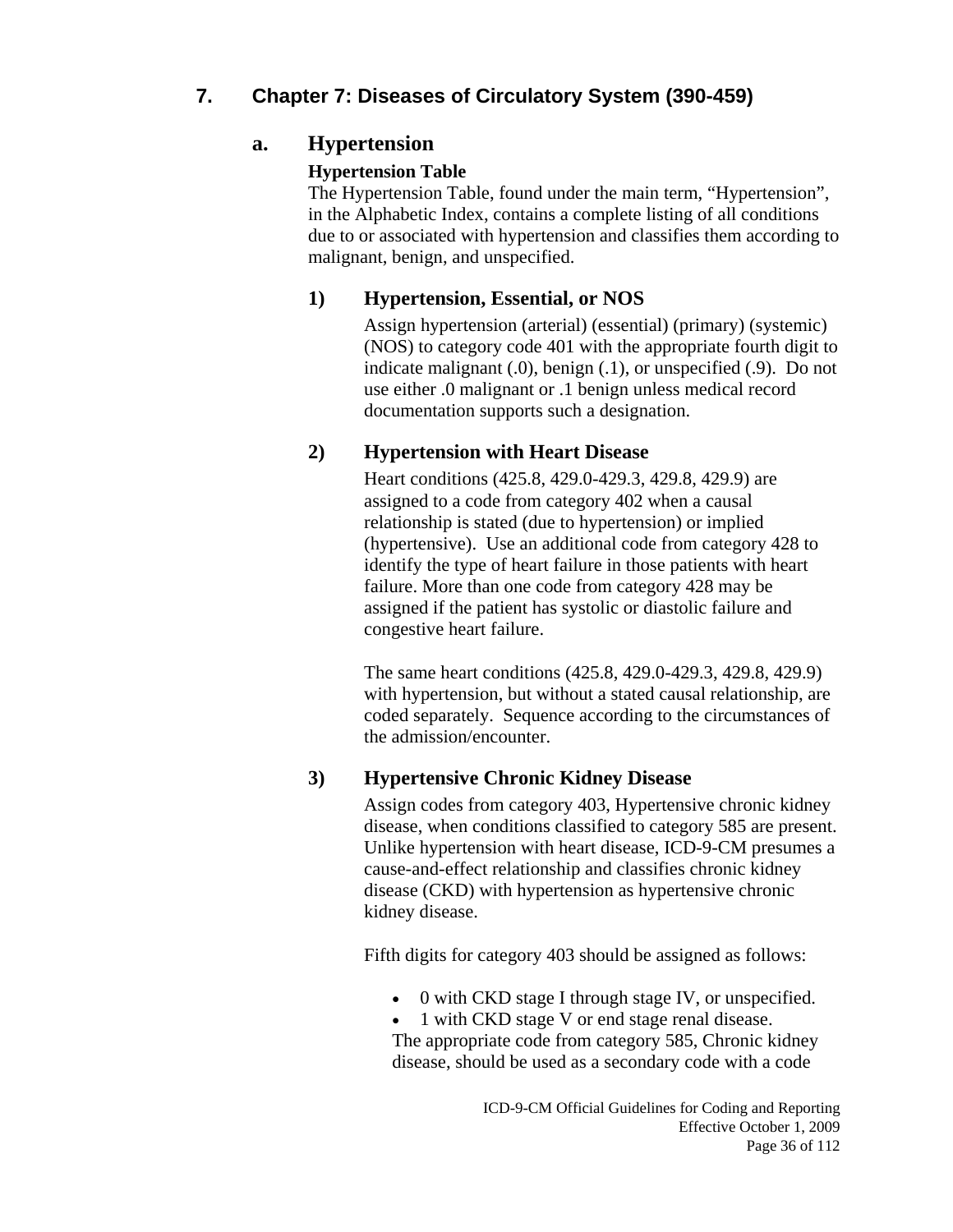from category 403 to identify the stage of chronic kidney disease.

*See Section I.C.10.a for information on the coding of chronic kidney disease.*

## **4) Hypertensive Heart and Chronic Kidney Disease**

Assign codes from combination category 404, Hypertensive heart and chronic kidney disease, when both hypertensive kidney disease and hypertensive heart disease are stated in the diagnosis. Assume a relationship between the hypertension and the chronic kidney disease, whether or not the condition is so designated. Assign an additional code from category 428, to identify the type of heart failure. More than one code from category 428 may be assigned if the patient has systolic or diastolic failure and congestive heart failure.

Fifth digits for category 404 should be assigned as follows:

- 0 without heart failure and with chronic kidney disease (CKD) stage I through stage IV, or unspecified
- 1 with heart failure and with CKD stage I through stage IV, or unspecified
- 2 without heart failure and with CKD stage V or end stage renal disease
- 3 with heart failure and with CKD stage V or end stage renal disease

The appropriate code from category 585, Chronic kidney disease, should be used as a secondary code with a code from category 404 to identify the stage of kidney disease. *See Section I.C.10.a for information on the coding of chronic kidney disease.* 

## **5) Hypertensive Cerebrovascular Disease**

First assign codes from 430-438, Cerebrovascular disease, then the appropriate hypertension code from categories 401-405.

## **6) Hypertensive Retinopathy**

Two codes are necessary to identify the condition. First assign the code from subcategory 362.11, Hypertensive retinopathy, then the appropriate code from categories 401-405 to indicate the type of hypertension.

## **7) Hypertension, Secondary**

Two codes are required: one to identify the underlying etiology and one from category 405 to identify the hypertension.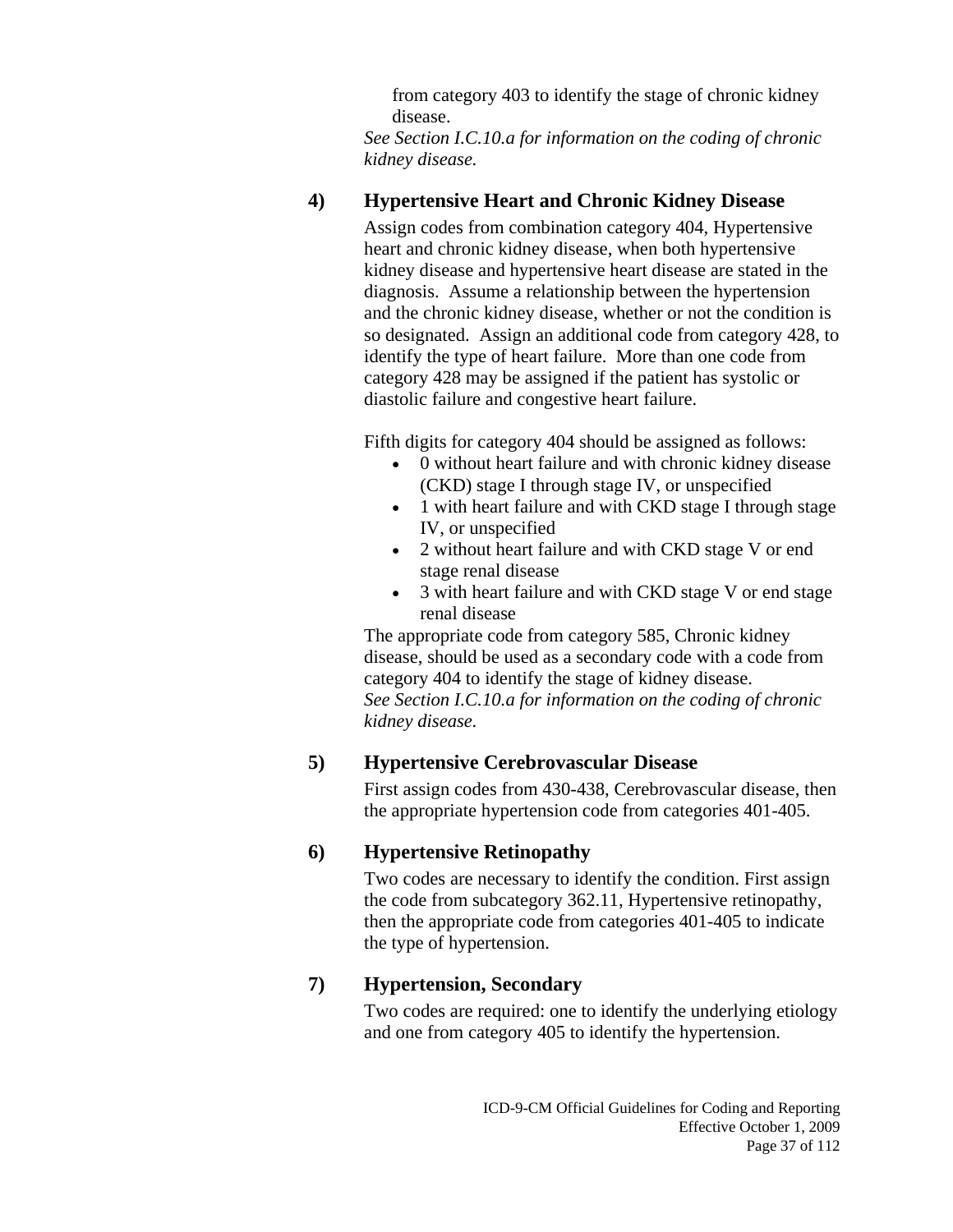Sequencing of codes is determined by the reason for admission/encounter.

#### **8) Hypertension, Transient**

Assign code 796.2, Elevated blood pressure reading without diagnosis of hypertension, unless patient has an established diagnosis of hypertension. Assign code 642.3x for transient hypertension of pregnancy.

## **9) Hypertension, Controlled**

Assign appropriate code from categories 401-405. This diagnostic statement usually refers to an existing state of hypertension under control by therapy.

## **10) Hypertension, Uncontrolled**

Uncontrolled hypertension may refer to untreated hypertension or hypertension not responding to current therapeutic regimen. In either case, assign the appropriate code from categories 401-405 to designate the stage and type of hypertension. Code to the type of hypertension.

### **11) Elevated Blood Pressure**

For a statement of elevated blood pressure without further specificity, assign code 796.2, Elevated blood pressure reading without diagnosis of hypertension, rather than a code from category 401.

## **b. Cerebral infarction/stroke/cerebrovascular accident (CVA)**

The terms stroke and CVA are often used interchangeably to refer to a cerebral infarction. The terms stroke, CVA, and cerebral infarction NOS are all indexed to the default code 434.91, Cerebral artery occlusion, unspecified, with infarction. Code 436, Acute, but illdefined, cerebrovascular disease, should not be used when the documentation states stroke or CVA.

*See Section I.C.18.d.3 for information on coding status post administration of tPA in a different facility within the last 24 hours.* 

## **c. Postoperative cerebrovascular accident**

A cerebrovascular hemorrhage or infarction that occurs as a result of medical intervention is coded to 997.02, Iatrogenic cerebrovascular infarction or hemorrhage. Medical record documentation should clearly specify the cause- and-effect relationship between the medical intervention and the cerebrovascular accident in order to assign this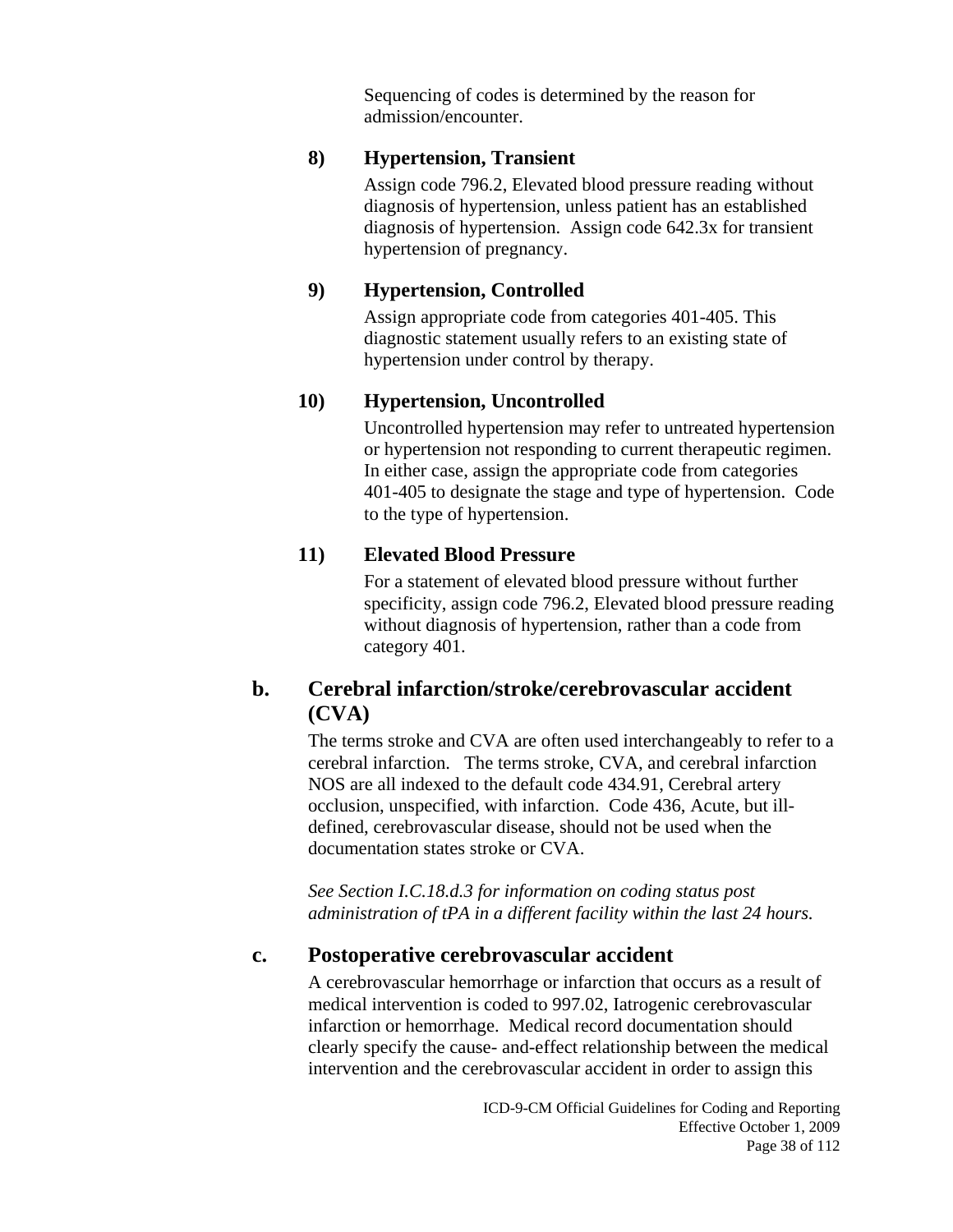code. A secondary code from the code range 430-432 or from a code from subcategories 433 or 434 with a fifth digit of "1" should also be used to identify the type of hemorrhage or infarct.

This guideline conforms to the use additional code note instruction at category 997. Code 436, Acute, but ill-defined, cerebrovascular disease, should not be used as a secondary code with code 997.02.

# **d. Late Effects of Cerebrovascular Disease**

## **1) Category 438, Late Effects of Cerebrovascular disease**

Category 438 is used to indicate conditions classifiable to categories 430-437 as the causes of late effects (neurologic deficits), themselves classified elsewhere. These "late effects" include neurologic deficits that persist after initial onset of conditions classifiable to 430-437. The neurologic deficits caused by cerebrovascular disease may be present from the onset or may arise at any time after the onset of the condition classifiable to 430-437.

## **2) Codes from category 438 with codes from 430-437**

Codes from category 438 may be assigned on a health care record with codes from 430-437, if the patient has a current cerebrovascular accident (CVA) and deficits from an old CVA.

## **3) Code V12.54**

Assign code V12.54, Transient ischemic attack (TIA), and cerebral infarction without residual deficits (and not a code from category 438) as an additional code for history of cerebrovascular disease when no neurologic deficits are present.

## **e. Acute myocardial infarction (AMI)**

## **1) ST elevation myocardial infarction (STEMI) and non ST elevation myocardial infarction (NSTEMI)**

The ICD-9-CM codes for acute myocardial infarction (AMI) identify the site, such as anterolateral wall or true posterior wall. Subcategories 410.0-410.6 and 410.8 are used for ST elevation myocardial infarction (STEMI). Subcategory 410.7, Subendocardial infarction, is used for non ST elevation myocardial infarction (NSTEMI) and nontransmural MIs.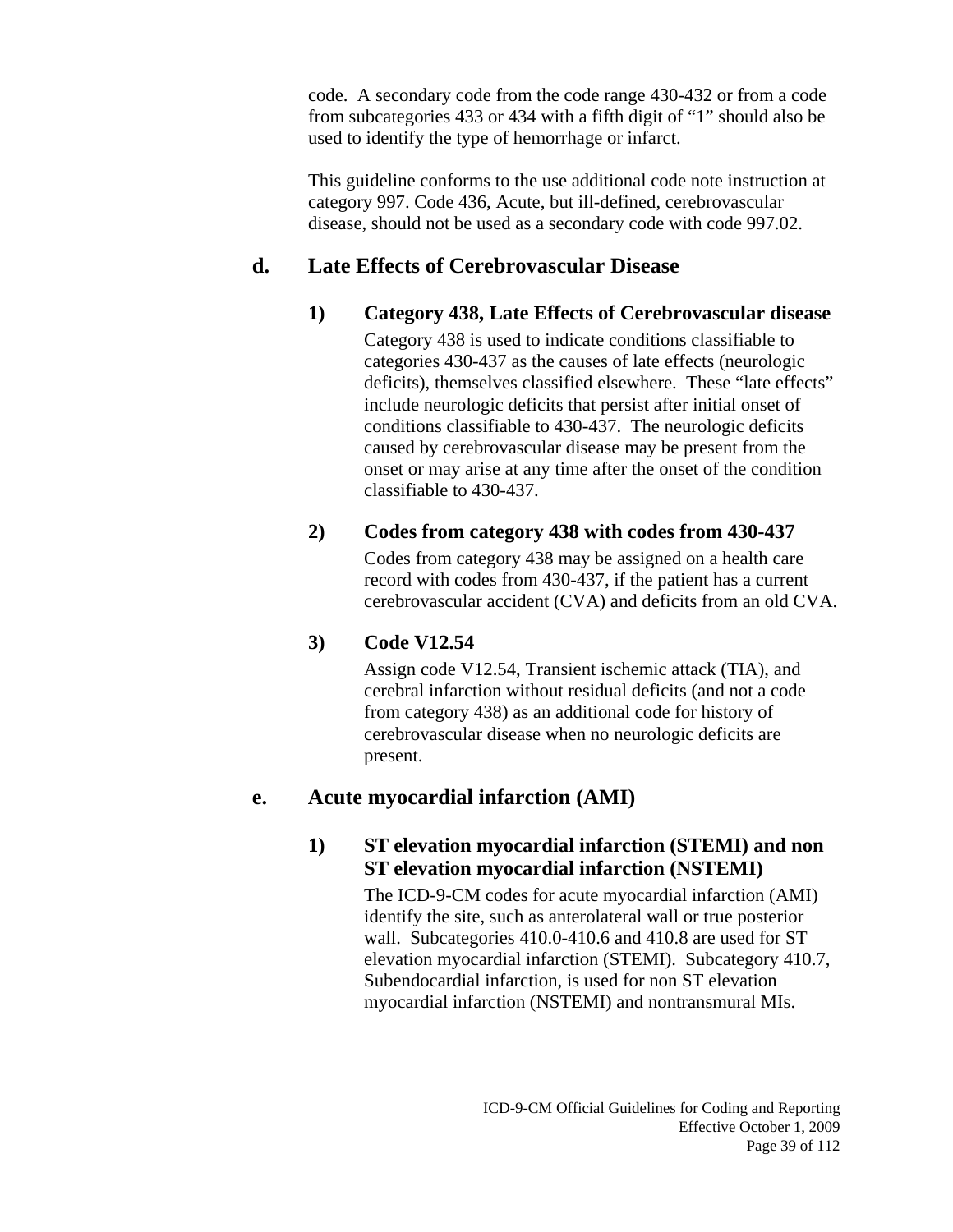### **2) Acute myocardial infarction, unspecified**

Subcategory 410.9 is the default for the unspecified term acute myocardial infarction. If only STEMI or transmural MI without the site is documented, query the provider as to the site, or assign a code from subcategory 410.9.

## **3) AMI documented as nontransmural or subendocardial but site provided**

If an AMI is documented as nontransmural or subendocardial, but the site is provided, it is still coded as a subendocardial AMI. If NSTEMI evolves to STEMI, assign the STEMI code. If STEMI converts to NSTEMI due to thrombolytic therapy, it is still coded as STEMI.

*See Section I.C.18.d.3 for information on coding status post administration of tPA in a different facility within the last 24 hours.*

# **8. Chapter 8: Diseases of Respiratory System (460-519)**

*See I.C.17.f. for ventilator-associated pneumonia.*

## **a. Chronic Obstructive Pulmonary Disease [COPD] and Asthma**

## **1) Conditions that comprise COPD and Asthma**

The conditions that comprise COPD are obstructive chronic bronchitis, subcategory 491.2, and emphysema, category 492. All asthma codes are under category 493, Asthma. Code 496, Chronic airway obstruction, not elsewhere classified, is a nonspecific code that should only be used when the documentation in a medical record does not specify the type of COPD being treated.

## **2) Acute exacerbation of chronic obstructive bronchitis and asthma**

The codes for chronic obstructive bronchitis and asthma distinguish between uncomplicated cases and those in acute exacerbation. An acute exacerbation is a worsening or a decompensation of a chronic condition. An acute exacerbation is not equivalent to an infection superimposed on a chronic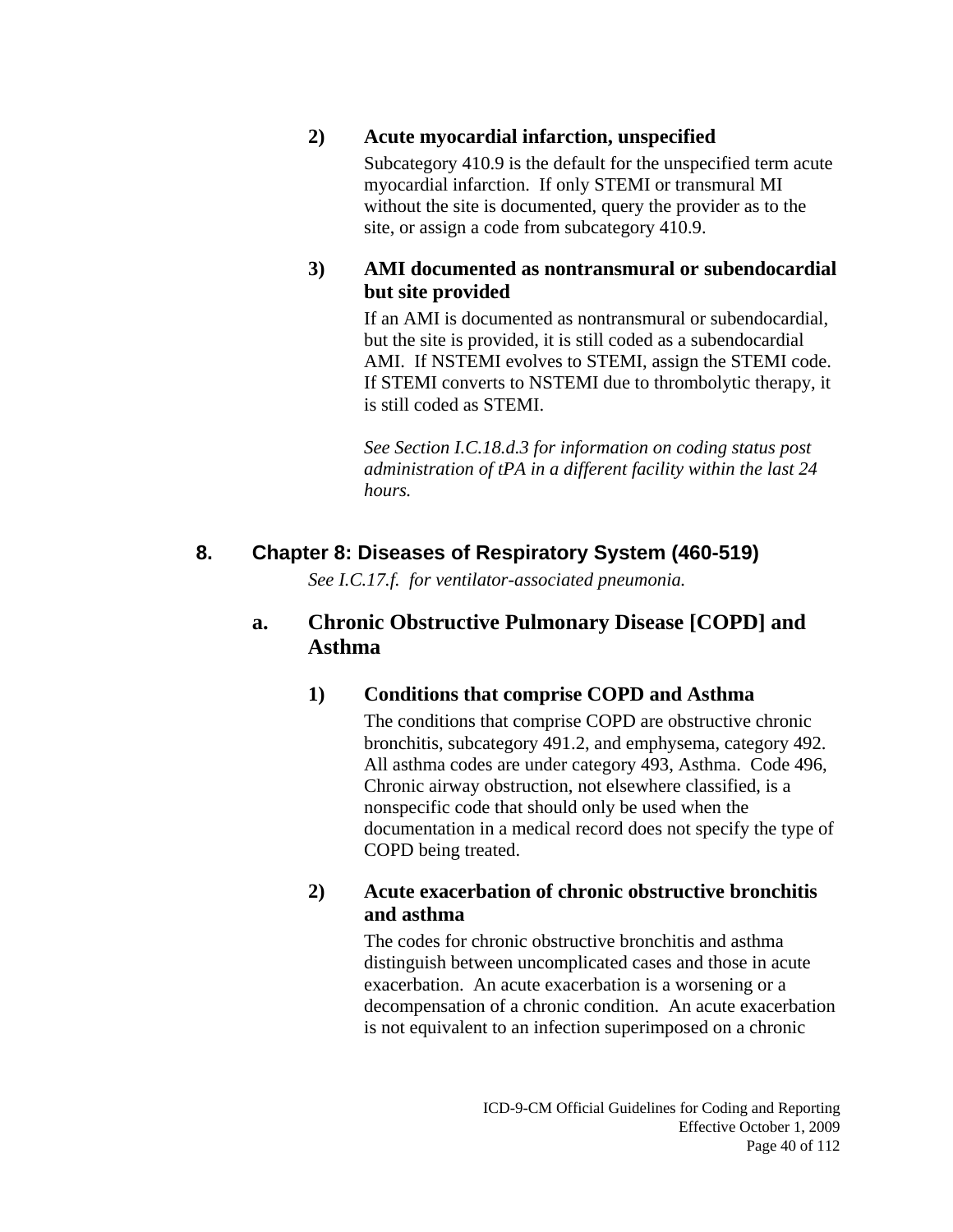condition, though an exacerbation may be triggered by an infection.

### **3) Overlapping nature of the conditions that comprise COPD and asthma**

Due to the overlapping nature of the conditions that make up COPD and asthma, there are many variations in the way these conditions are documented. Code selection must be based on the terms as documented. When selecting the correct code for the documented type of COPD and asthma, it is essential to first review the index, and then verify the code in the tabular list. There are many instructional notes under the different COPD subcategories and codes. It is important that all such notes be reviewed to assure correct code assignment.

#### **4) Acute exacerbation of asthma and status asthmaticus**

An acute exacerbation of asthma is an increased severity of the asthma symptoms, such as wheezing and shortness of breath. Status asthmaticus refers to a patient's failure to respond to therapy administered during an asthmatic episode and is a life threatening complication that requires emergency care. If status asthmaticus is documented by the provider with any type of COPD or with acute bronchitis, the status asthmaticus should be sequenced first. It supersedes any type of COPD including that with acute exacerbation or acute bronchitis. It is inappropriate to assign an asthma code with  $5<sup>th</sup>$  digit 2, with acute exacerbation, together with an asthma code with  $5<sup>th</sup>$  digit 1, with status asthmatics. Only the  $5<sup>th</sup>$  digit 1 should be assigned.

## **b. Chronic Obstructive Pulmonary Disease [COPD] and Bronchitis**

#### **1) Acute bronchitis with COPD**

Acute bronchitis, code 466.0, is due to an infectious organism. When acute bronchitis is documented with COPD, code 491.22, Obstructive chronic bronchitis with acute bronchitis, should be assigned. It is not necessary to also assign code 466.0. If a medical record documents acute bronchitis with COPD with acute exacerbation, only code 491.22 should be assigned. The acute bronchitis included in code 491.22 supersedes the acute exacerbation. If a medical record documents COPD with acute exacerbation without mention of acute bronchitis, only code 491.21 should be assigned.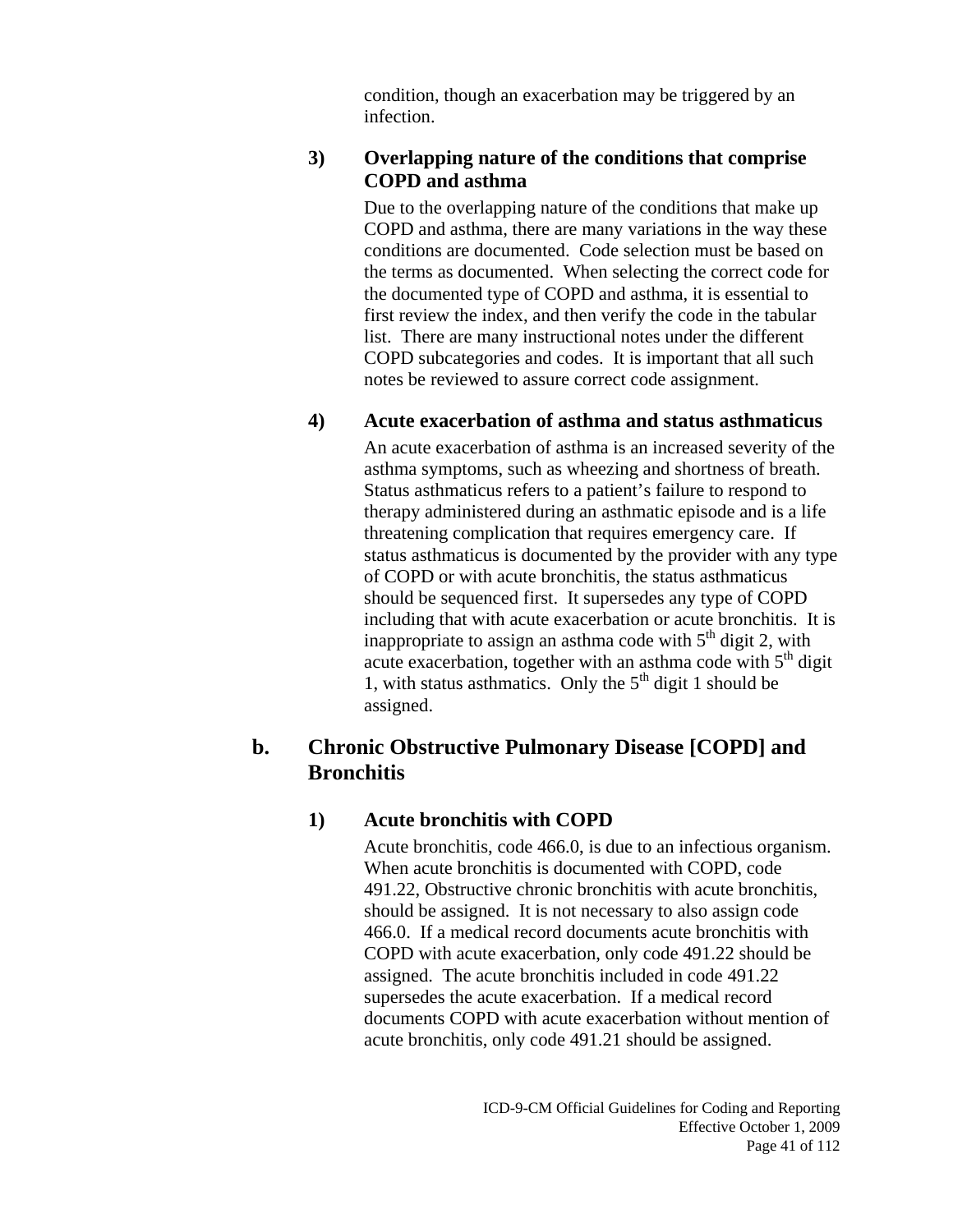## **c. Acute Respiratory Failure**

### **1) Acute respiratory failure as principal diagnosis**

Code 518.81, Acute respiratory failure, may be assigned as a principal diagnosis when it is the condition established after study to be chiefly responsible for occasioning the admission to the hospital, and the selection is supported by the Alphabetic Index and Tabular List. However, chapter-specific coding guidelines (such as obstetrics, poisoning, HIV, newborn) that provide sequencing direction take precedence.

#### **2) Acute respiratory failure as secondary diagnosis**

Respiratory failure may be listed as a secondary diagnosis if it occurs after admission, or if it is present on admission, but does not meet the definition of principal diagnosis.

### **3) Sequencing of acute respiratory failure and another acute condition**

When a patient is admitted with respiratory failure and another acute condition, (e.g., myocardial infarction, cerebrovascular accident, aspiration pneumonia), the principal diagnosis will not be the same in every situation. This applies whether the other acute condition is a respiratory or nonrespiratory condition. Selection of the principal diagnosis will be dependent on the circumstances of admission. If both the respiratory failure and the other acute condition are equally responsible for occasioning the admission to the hospital, and there are no chapter-specific sequencing rules, the guideline regarding two or more diagnoses that equally meet the definition for principal diagnosis *(Section II, C.)* may be applied in these situations.

If the documentation is not clear as to whether acute respiratory failure and another condition are equally responsible for occasioning the admission, query the provider for clarification.

## **d. Influenza due to** *certain* **identified** *viruses*

Code only confirmed cases of avian influenza **(code 488.0, Influenza due to identified avian influenza virus) or novel H1N1 influenza virus (H1N1 or swine flu, code 488.1).** This is an exception to the hospital inpatient guideline Section II, H. (Uncertain Diagnosis).

In this context, "confirmation" does not require documentation of positive laboratory testing specific for avian **or novel H1N1**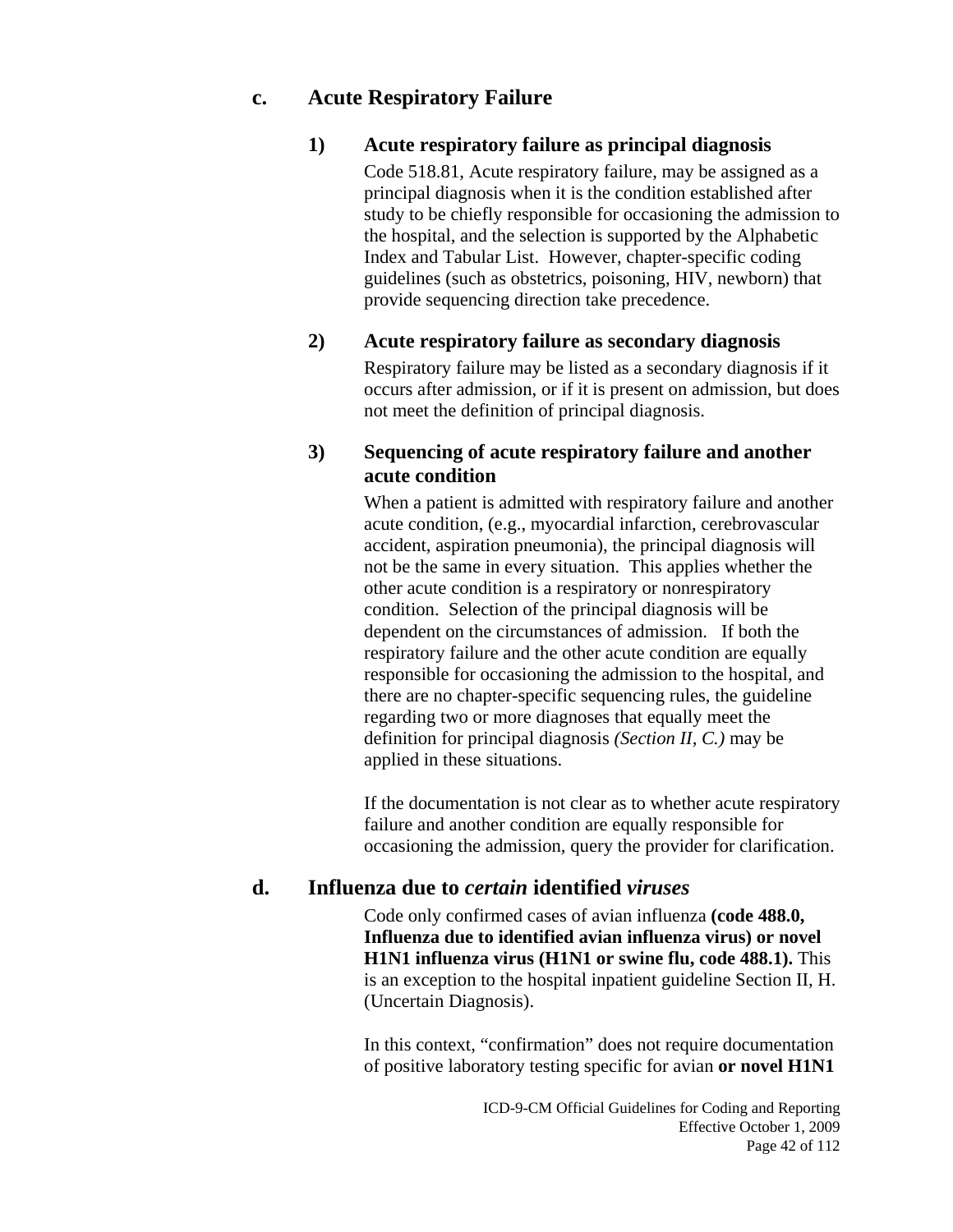influenza. However, coding should be based on the provider's diagnostic statement that the patient has avian **or novel H1N1 (H1N1 or swine flu)** influenza.

If the provider records "suspected or possible or probable avian **or novel H1N1** influenza **(H1N1 or swine flu)**," the appropriate influenza code from category 487 should be assigned. **A code from category** 488, Influenza due to **certain**  identified influenza virus**es**, should not be assigned.

## **9. Chapter 9: Diseases of Digestive System (520-579)**

Reserved for future guideline expansion

#### **10. Chapter 10: Diseases of Genitourinary System (580-629)**

## **a. Chronic kidney disease**

## **1) Stages of chronic kidney disease (CKD)**

The ICD-9-CM classifies CKD based on severity. The severity of CKD is designated by stages I-V. Stage II, code 585.2, equates to mild CKD; stage III, code 585.3, equates to moderate CKD; and stage IV, code 585.4, equates to severe CKD. Code 585.6, End stage renal disease (ESRD), is assigned when the provider has documented end-stage-renal disease (ESRD).

If both a stage of CKD and ESRD are documented, assign code 585.6 only.

## **2) Chronic kidney disease and kidney transplant status**

Patients who have undergone kidney transplant may still have some form of CKD, because the kidney transplant may not fully restore kidney function. Therefore, the presence of CKD alone does not constitute a transplant complication. Assign the appropriate 585 code for the patient's stage of CKD and code V42.0. If a transplant complication such as failure or rejection is documented, see section I.C.17.f.**2**.b for information on coding complications of a kidney transplant. If the documentation is unclear as to whether the patient has a complication of the transplant, query the provider.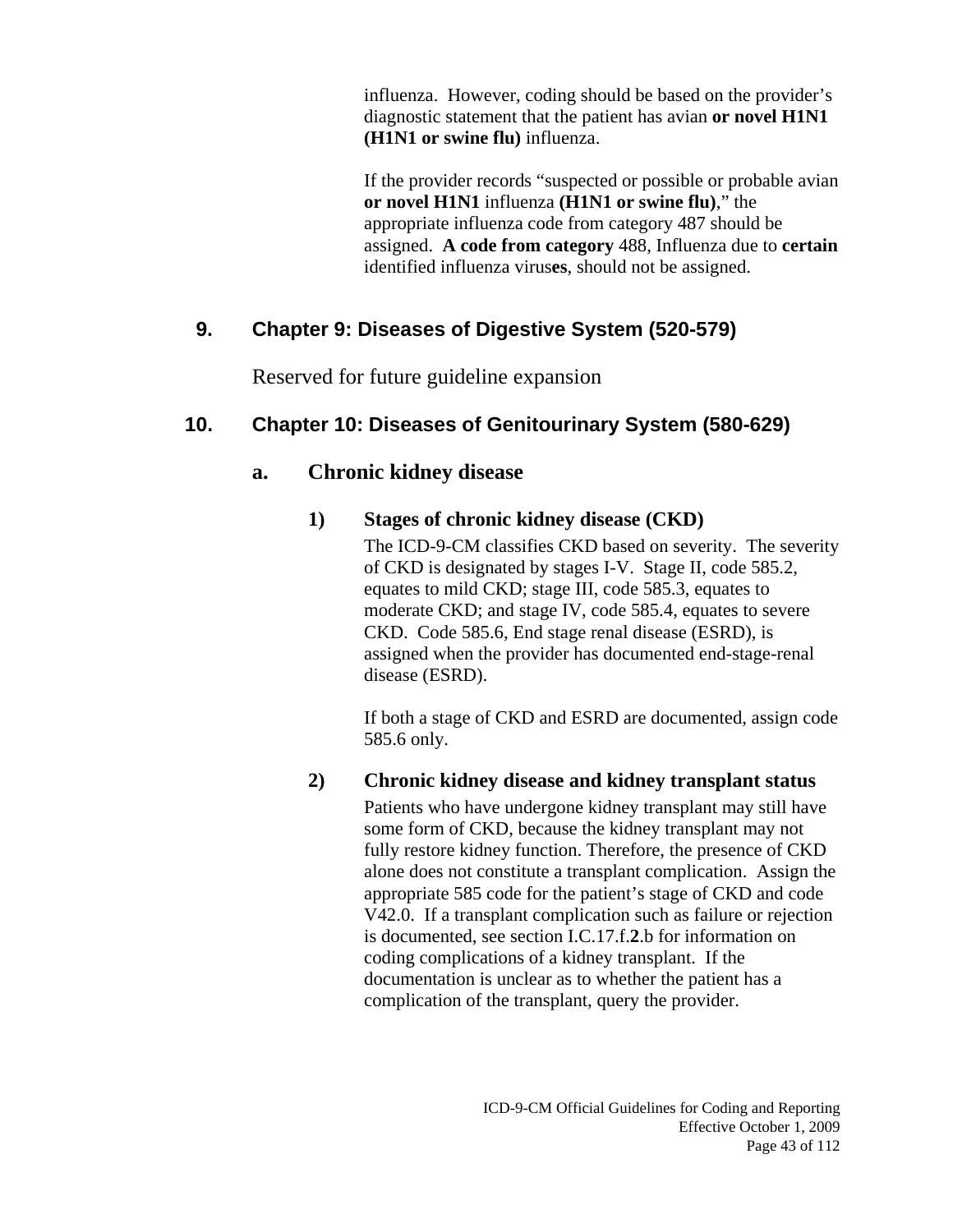## **3) Chronic kidney disease with other conditions**

Patients with CKD may also suffer from other serious conditions, most commonly diabetes mellitus and hypertension. The sequencing of the CKD code in relationship to codes for other contributing conditions is based on the conventions in the tabular list.

*See I.C.3.a.4 for sequencing instructions for diabetes. See I.C.4.a.1 for anemia in CKD. See I.C.7.a.3 for hypertensive chronic kidney disease. See I.C.17.f.2.b, Kidney transplant complications, for instructions on coding of documented rejection or failure.* 

#### **11. Chapter 11: Complications of Pregnancy, Childbirth, and the Puerperium (630-679)**

# **a. General Rules for Obstetric Cases**

## **1) Codes from chapter 11 and sequencing priority**

Obstetric cases require codes from chapter 11, codes in the range 630-679, Complications of Pregnancy, Childbirth, and the Puerperium. Chapter 11 codes have sequencing priority over codes from other chapters. Additional codes from other chapters may be used in conjunction with chapter 11 codes to further specify conditions. Should the provider document that the pregnancy is incidental to the encounter, then code V22.2 should be used in place of any chapter 11 codes. It is the provider's responsibility to state that the condition being treated is not affecting the pregnancy.

## **2) Chapter 11 codes used only on the maternal record**

Chapter 11 codes are to be used only on the maternal record, never on the record of the newborn.

## **3) Chapter 11 fifth-digits**

Categories 640-648, 651-676 have required fifth-digits, which indicate whether the encounter is antepartum, postpartum and whether a delivery has also occurred.

## **4) Fifth-digits, appropriate for each code**

The fifth-digits, which are appropriate for each code number, are listed in brackets under each code. The fifth-digits on each code should all be consistent with each other. That is, should a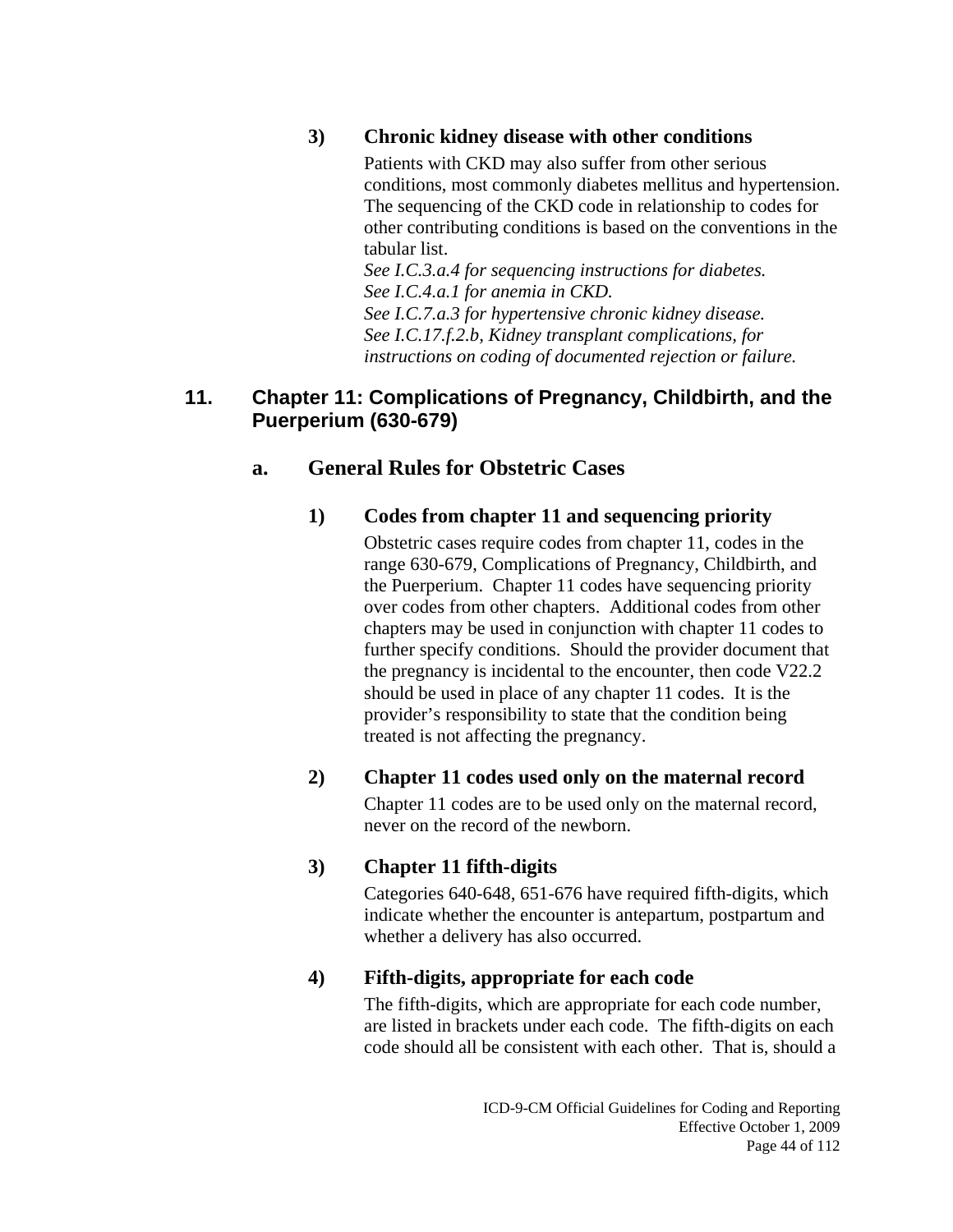delivery occur all of the fifth-digits should indicate the delivery.

# **b. Selection of OB Principal or First-listed Diagnosis**

## **1) Routine outpatient prenatal visits**

For routine outpatient prenatal visits when no complications are present codes V22.0, Supervision of normal first pregnancy, and V22.1, Supervision of other normal pregnancy, should be used as the first-listed diagnoses. These codes should not be used in conjunction with chapter 11 codes.

## **2) Prenatal outpatient visits for high-risk patients**

For **routine** prenatal outpatient visits for patients with high-risk pregnancies, a code from category V23, Supervision of high-risk pregnancy, should be used as the first-listed diagnosis. Secondary chapter 11 codes may be used in conjunction with these codes if appropriate.

## **3) Episodes when no delivery occurs**

In episodes when no delivery occurs, the principal diagnosis should correspond to the principal complication of the pregnancy, which necessitated the encounter. Should more than one complication exist, all of which are treated or monitored, any of the complications codes may be sequenced first.

## **4) When a delivery occurs**

When a delivery occurs, the principal diagnosis should correspond to the main circumstances or complication of the delivery. In cases of cesarean delivery, the selection of the principal diagnosis **should be the condition established after study that was responsible for the patient's admission. If the patient was admitted with a condition that resulted in the performance of a cesarean procedure, that condition should be selected as the principal diagnosis. If the reason** for **the** admission/encounter was unrelated to the condition resulting in the cesarean delivery, **the condition related to the reason for the admission/encounter should be selected as the principal diagnosis, even if a cesarean was performed.** 

## **5) Outcome of delivery**

An outcome of delivery code, V27.0-V27.9, should be included on every maternal record when a delivery has occurred. These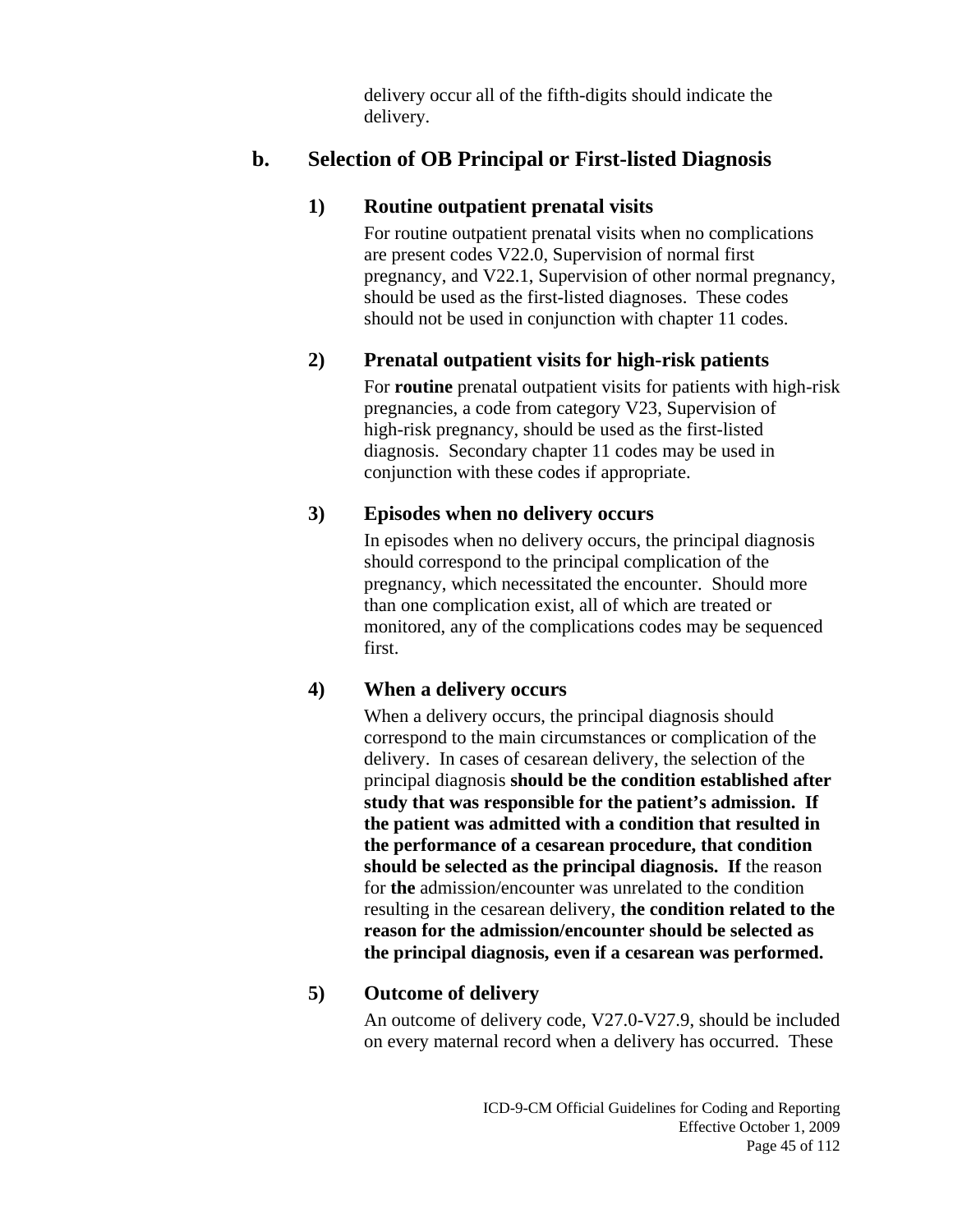codes are not to be used on subsequent records or on the newborn record.

## **c. Fetal Conditions Affecting the Management of the Mother**

## **1) Codes from category 655**

Known or suspected fetal abnormality affecting management of the mother, and category 656, Other fetal and placental problems affecting the management of the mother, are assigned only when the fetal condition is actually responsible for modifying the management of the mother, i.e., by requiring diagnostic studies, additional observation, special care, or termination of pregnancy. The fact that the fetal condition exists does not justify assigning a code from this series to the mother's record.

*See I.C.18.d. for suspected maternal and fetal conditions not found* 

## **2) In utero surgery**

In cases when surgery is performed on the fetus, a diagnosis code from category 655, Known or suspected fetal abnormalities affecting management of the mother, should be assigned identifying the fetal condition. Procedure code 75.36, Correction of fetal defect, should be assigned on the hospital inpatient record.

No code from Chapter 15, the perinatal codes, should be used on the mother's record to identify fetal conditions. Surgery performed in utero on a fetus is still to be coded as an obstetric encounter.

# **d. HIV Infection in Pregnancy, Childbirth and the Puerperium**

During pregnancy, childbirth or the puerperium, a patient admitted because of an HIV-related illness should receive a principal diagnosis of 647.6X, Other specified infectious and parasitic diseases in the mother classifiable elsewhere, but complicating the pregnancy, childbirth or the puerperium, followed by 042 and the code(s) for the HIV-related illness(es).

Patients with asymptomatic HIV infection status admitted during pregnancy, childbirth, or the puerperium should receive codes of 647.6X and V08.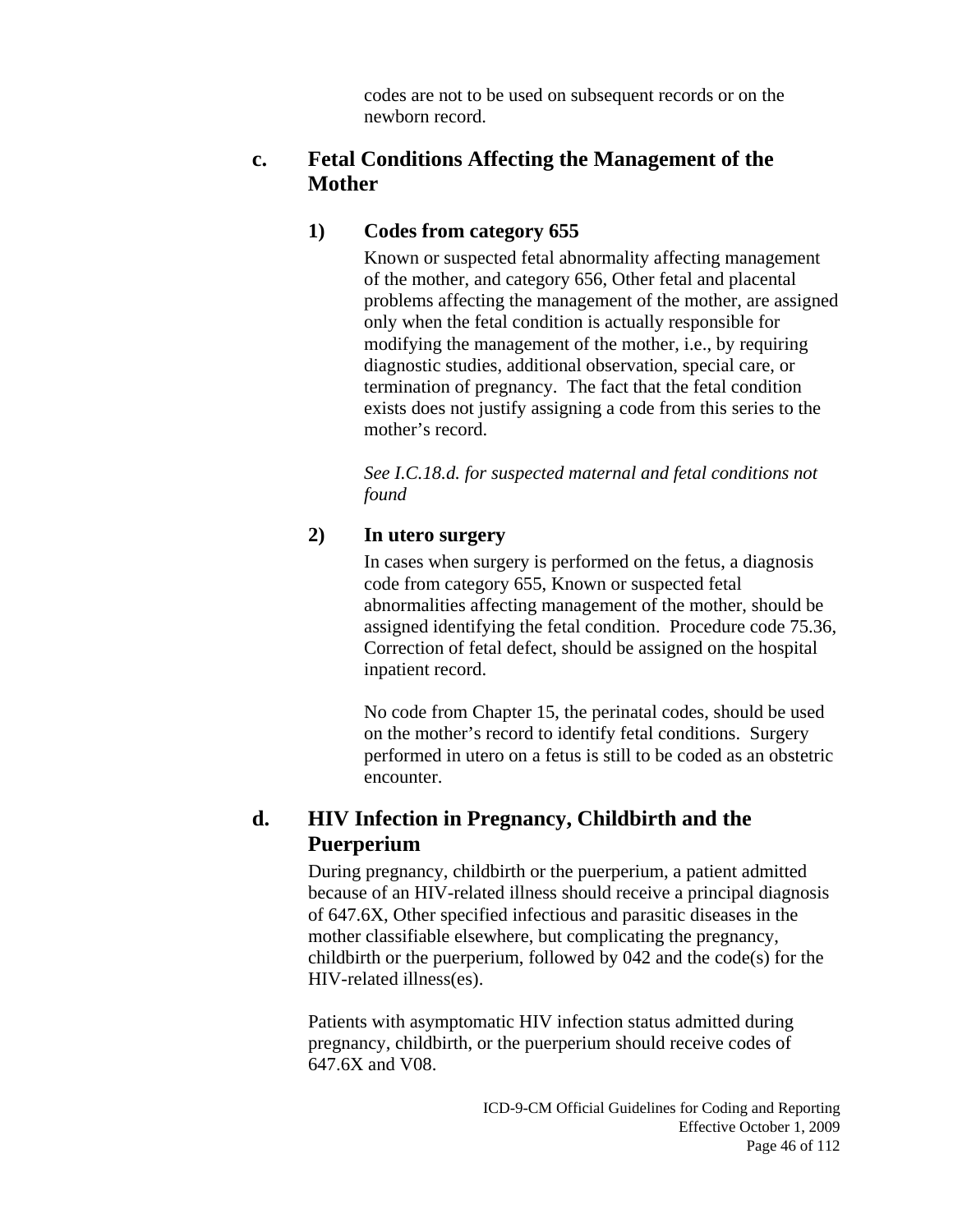# **e. Current Conditions Complicating Pregnancy**

Assign a code from subcategory 648.x for patients that have current conditions when the condition affects the management of the pregnancy, childbirth, or the puerperium. Use additional secondary codes from other chapters to identify the conditions, as appropriate.

# **f. Diabetes mellitus in pregnancy**

Diabetes mellitus is a significant complicating factor in pregnancy. Pregnant women who are diabetic should be assigned code 648.0x, Diabetes mellitus complicating pregnancy, and a secondary code from category 250, Diabetes mellitus, or category 249, Secondary diabetes to identify the type of diabetes.

Code V58.67, Long-term (current) use of insulin, should also be assigned if the diabetes mellitus is being treated with insulin.

# **g. Gestational diabetes**

Gestational diabetes can occur during the second and third trimester of pregnancy in women who were not diabetic prior to pregnancy. Gestational diabetes can cause complications in the pregnancy similar to those of pre-existing diabetes mellitus. It also puts the woman at greater risk of developing diabetes after the pregnancy. Gestational diabetes is coded to 648.8x, Abnormal glucose tolerance. Codes 648.0x and 648.8x should never be used together on the same record.

Code V58.67, Long-term (current) use of insulin, should also be assigned if the gestational diabetes is being treated with insulin.

## **h. Normal Delivery, Code 650**

## **1) Normal delivery**

Code 650 is for use in cases when a woman is admitted for a full-term normal delivery and delivers a single, healthy infant without any complications antepartum, during the delivery, or postpartum during the delivery episode. Code 650 is always a principal diagnosis. It is not to be used if any other code from chapter 11 is needed to describe a current complication of the antenatal, delivery, or perinatal period. Additional codes from other chapters may be used with code 650 if they are not related to or are in any way complicating the pregnancy.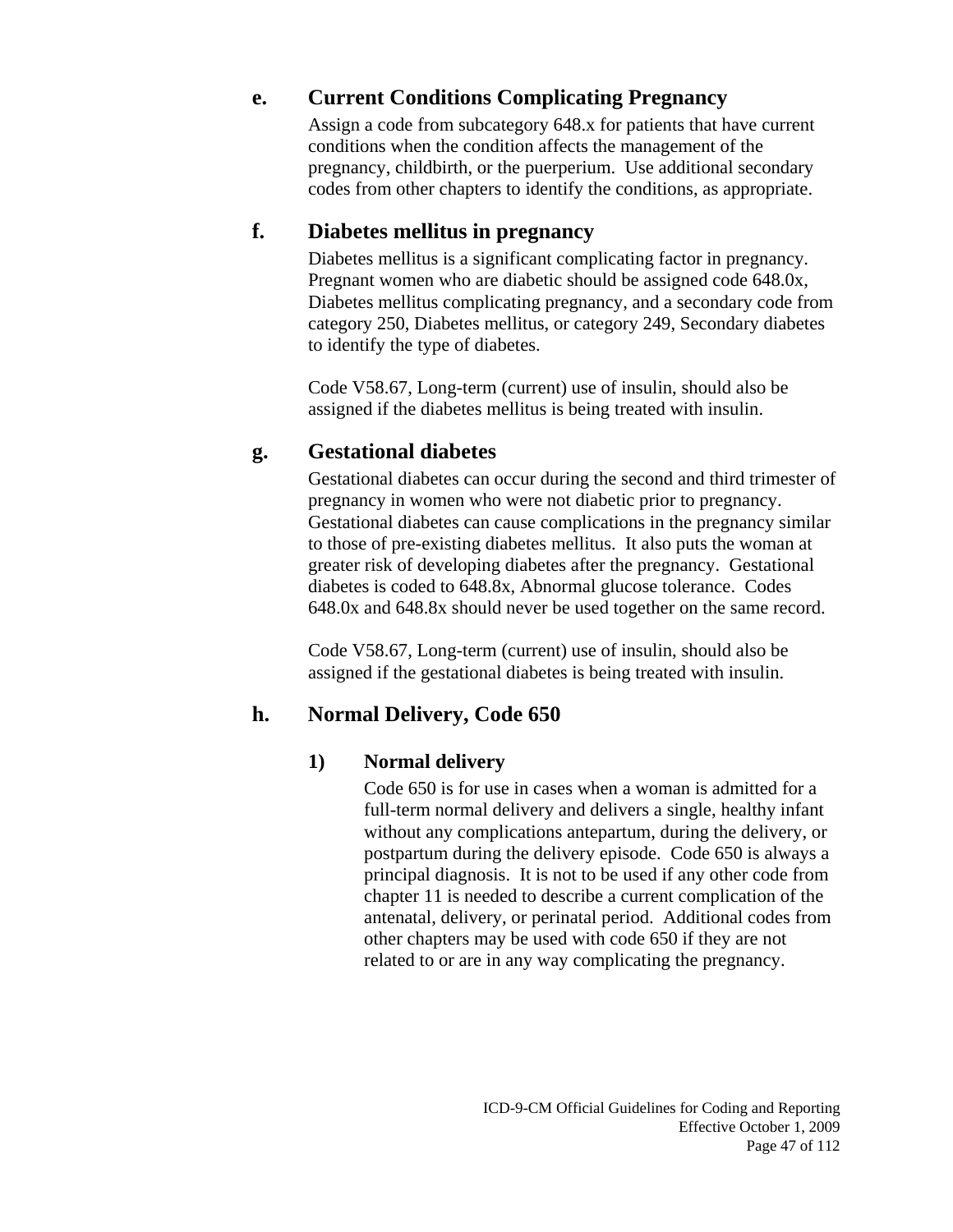### **2) Normal delivery with resolved antepartum complication**

Code 650 may be used if the patient had a complication at some point during her pregnancy, but the complication is not present at the time of the admission for delivery.

### **3) V27.0, Single liveborn, outcome of delivery**

V27.0, Single liveborn, is the only outcome of delivery code appropriate for use with 650.

## **i. The Postpartum and Peripartum Periods**

## **1) Postpartum and peripartum periods**

The postpartum period begins immediately after delivery and continues for six weeks following delivery. The peripartum period is defined as the last month of pregnancy to five months postpartum.

## **2) Postpartum complication**

A postpartum complication is any complication occurring within the six-week period.

## **3) Pregnancy-related complications after 6 week period**

Chapter 11 codes may also be used to describe pregnancy-related complications after the six-week period should the provider document that a condition is pregnancy related.

## **4) Postpartum complications occurring during the same admission as delivery**

Postpartum complications that occur during the same admission as the delivery are identified with a fifth digit of "2." Subsequent admissions/encounters for postpartum complications should be identified with a fifth digit of "4."

## **5) Admission for routine postpartum care following delivery outside hospital**

When the mother delivers outside the hospital prior to admission and is admitted for routine postpartum care and no complications are noted, code V24.0, Postpartum care and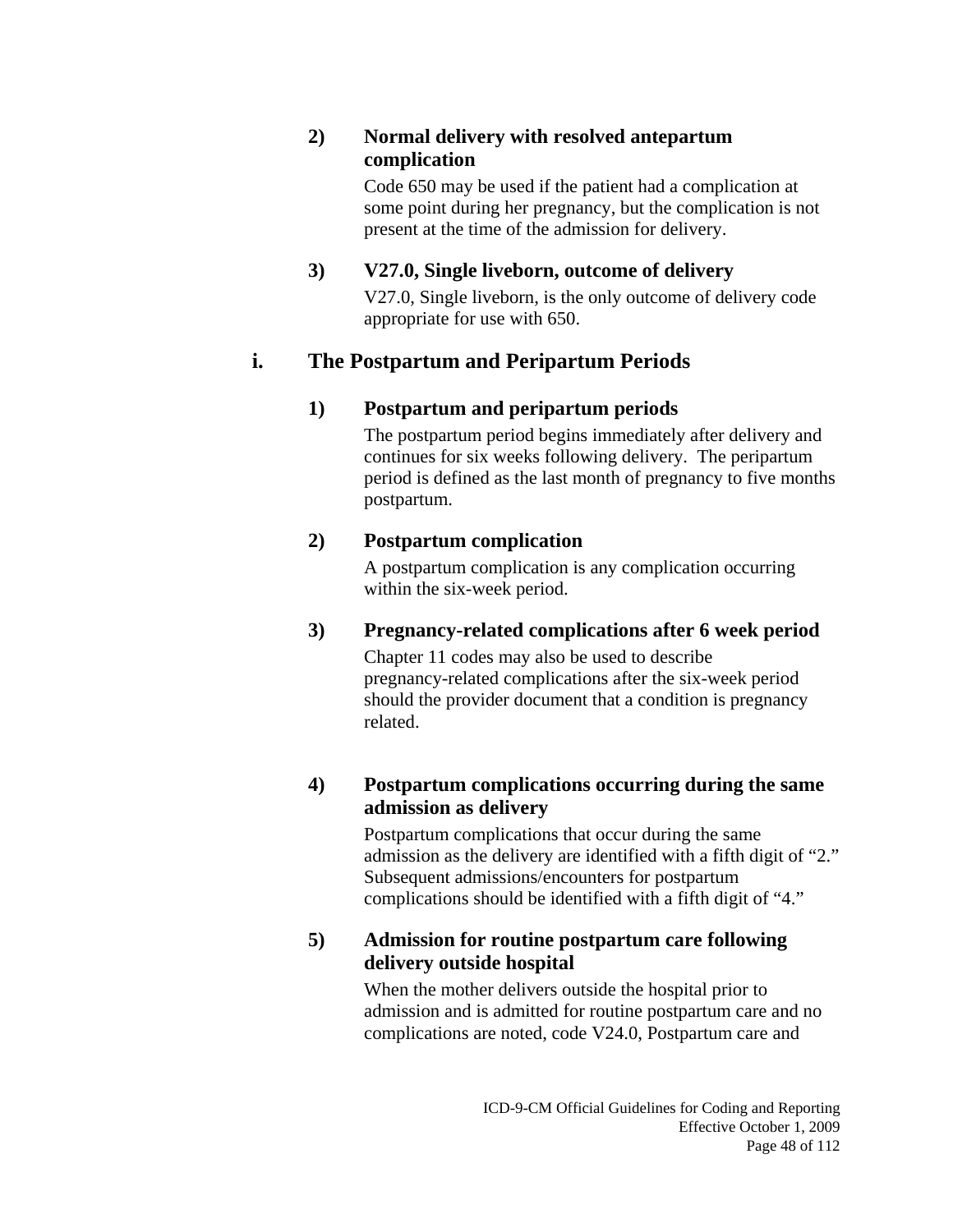examination immediately after delivery, should be assigned as the principal diagnosis.

## **6) Admission following delivery outside hospital with postpartum conditions**

A delivery diagnosis code should not be used for a woman who has delivered prior to admission to the hospital. Any postpartum conditions and/or postpartum procedures should be coded.

## **7) Puerperal sepsis**

**Code 670.2x, Puerperal sepsis, should be assigned with a secondary code to identify the causal organism (e.g., for a bacterial infection, assign a code from category 041, Bacterial infections in conditions classified elsewhere and of unspecified site). A code from category 038, Septicemia, should not be used for puerperal sepsis. Do not assign code 995.91, Sepsis, as code 670.2x describes the sepsis. If applicable, use additional codes to identify severe sepsis (995.92) and any associated acute organ dysfunction.** 

# **j. Code 677, Late effect of complication of pregnancy**

## **1) Code 677**

Code 677, Late effect of complication of pregnancy, childbirth, and the puerperium is for use in those cases when an initial complication of a pregnancy develops a sequelae requiring care or treatment at a future date.

## **2) After the initial postpartum period**

This code may be used at any time after the initial postpartum period.

## **3) Sequencing of Code 677**

This code, like all late effect codes, is to be sequenced following the code describing the sequelae of the complication.

## **k. Abortions**

## **1) Fifth-digits required for abortion categories**

Fifth-digits are required for abortion categories 634-637. **Fifth digit assignment is based on the status of the patient at the beginning (or start) of the encounter.** Fifth-digit 1, incomplete, indicates that all of the products of conception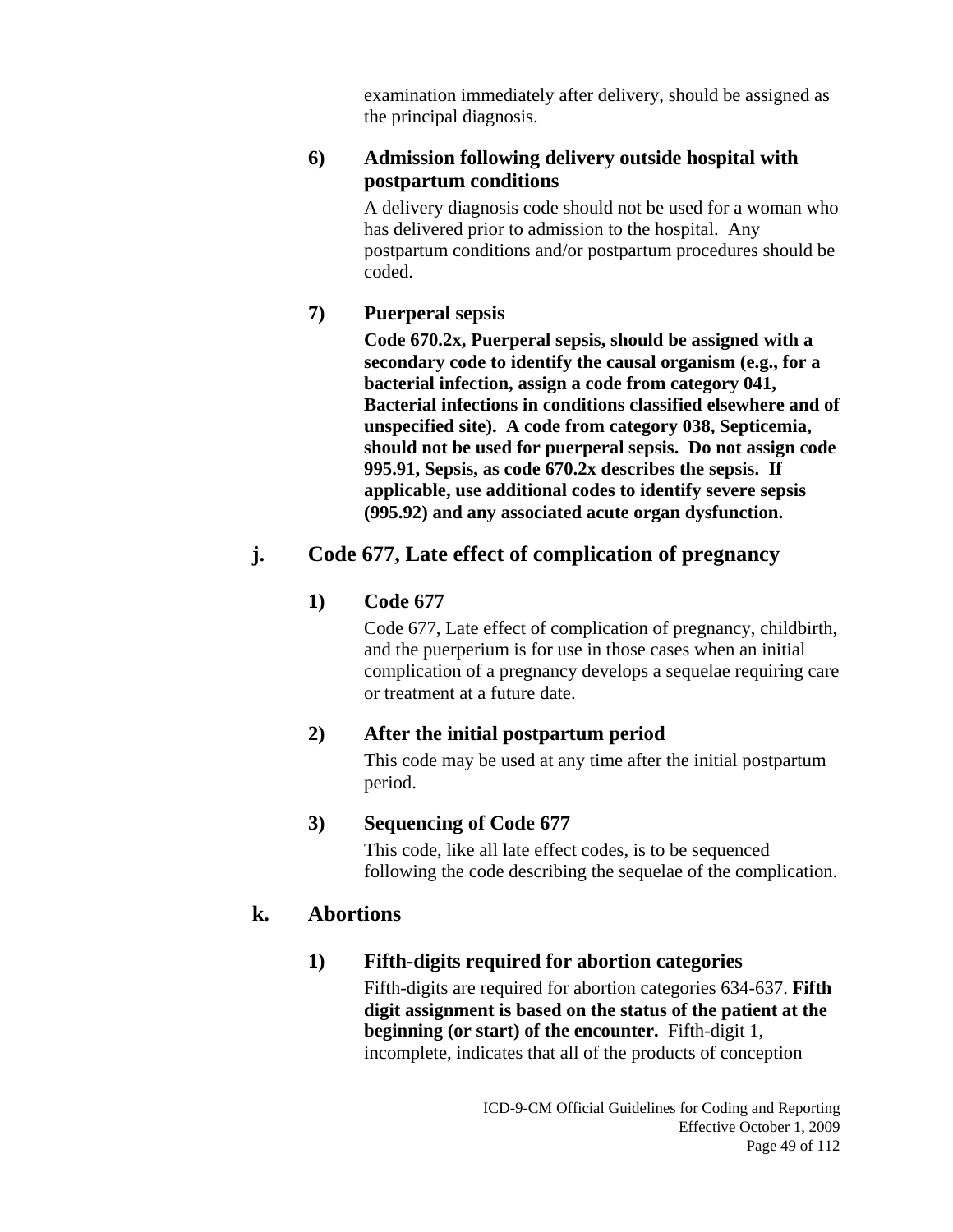have not been expelled from the uterus. Fifth-digit 2, complete, indicates that all products of conception have been expelled from the uterus.

## **2) Code from categories 640-648 and 651-659**

A code from categories 640-648 and 651-659 may be used as additional codes with an abortion code to indicate the complication leading to the abortion.

Fifth digit 3 is assigned with codes from these categories when used with an abortion code because the other fifth digits will not apply. Codes from the 660-669 series are not to be used for complications of abortion.

## **3) Code 639 for complications**

Code 639 is to be used for all complications following abortion. Code 639 cannot be assigned with codes from categories 634-638.

## **4) Abortion with Liveborn Fetus**

When an attempted termination of pregnancy results in a liveborn fetus assign code 644.21, Early onset of delivery, with an appropriate code from category V27, Outcome of Delivery. The procedure code for the attempted termination of pregnancy should also be assigned.

## **5) Retained Products of Conception following an abortion**

Subsequent admissions for retained products of conception following a spontaneous or legally induced abortion are assigned the appropriate code from category 634, Spontaneous abortion, or 635 Legally induced abortion, with a fifth digit of "1" (incomplete). This advice is appropriate even when the patient was discharged previously with a discharge diagnosis of complete abortion.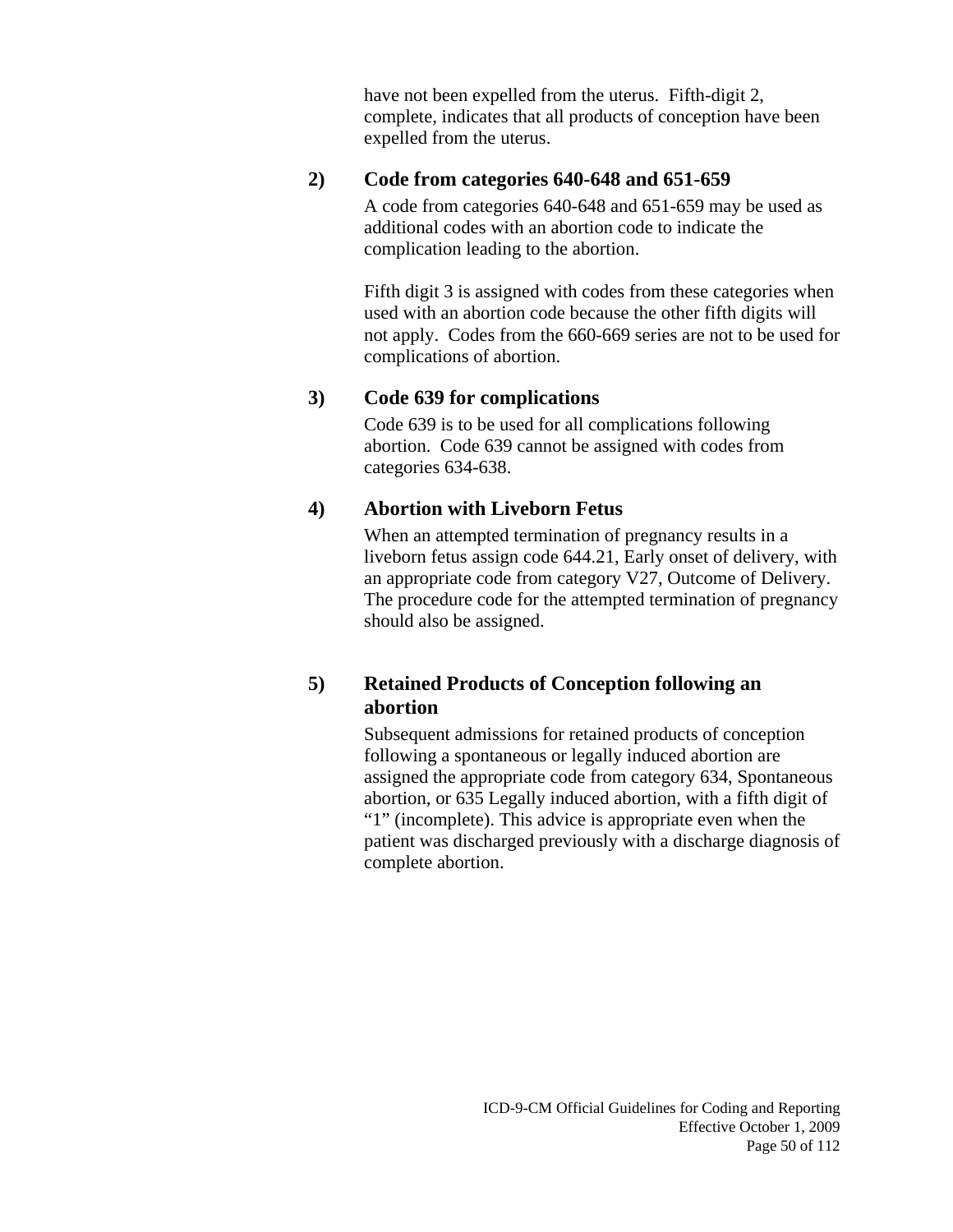## **12. Chapter 12: Diseases Skin and Subcutaneous Tissue (680-709)**

### **a. Pressure ulcer stage codes**

#### **1) Pressure ulcer stages**

Two codes are needed to completely describe a pressure ulcer: A code from subcategory 707.0, Pressure ulcer, to identify the site of the pressure ulcer and a code from subcategory 707.2, Pressure ulcer stages.

The codes in subcategory 707.2, Pressure ulcer stages, are to be used as an additional diagnosis with a code(s) from subcategory 707.0, Pressure Ulcer. Codes from 707.2, Pressure ulcer stages, may not be assigned as a principal or first-listed diagnosis. The pressure ulcer stage codes should only be used with pressure ulcers and not with other types of ulcers (e.g., stasis ulcer).

The ICD-9-CM classifies pressure ulcer stages based on severity, which is designated by stages I-IV and unstageable.

#### **2) Unstageable pressure ulcers**

Assignment of code 707.25, Pressure ulcer, unstageable, should be based on the clinical documentation. Code 707.25 is used for pressure ulcers whose stage cannot be clinically determined (e.g., the ulcer is covered by eschar or has been treated with a skin or muscle graft) and pressure ulcers that are documented as deep tissue injury but not documented as due to trauma. This code should not be confused with code 707.20, Pressure ulcer, stage unspecified. Code 707.20 should be assigned when there is no documentation regarding the stage of the pressure ulcer.

## **3) Documented pressure ulcer stage**

Assignment of the pressure ulcer stage code should be guided by clinical documentation of the stage or documentation of the terms found in the index. For clinical terms describing the stage that are not found in the index, and there is no documentation of the stage, the provider should be queried.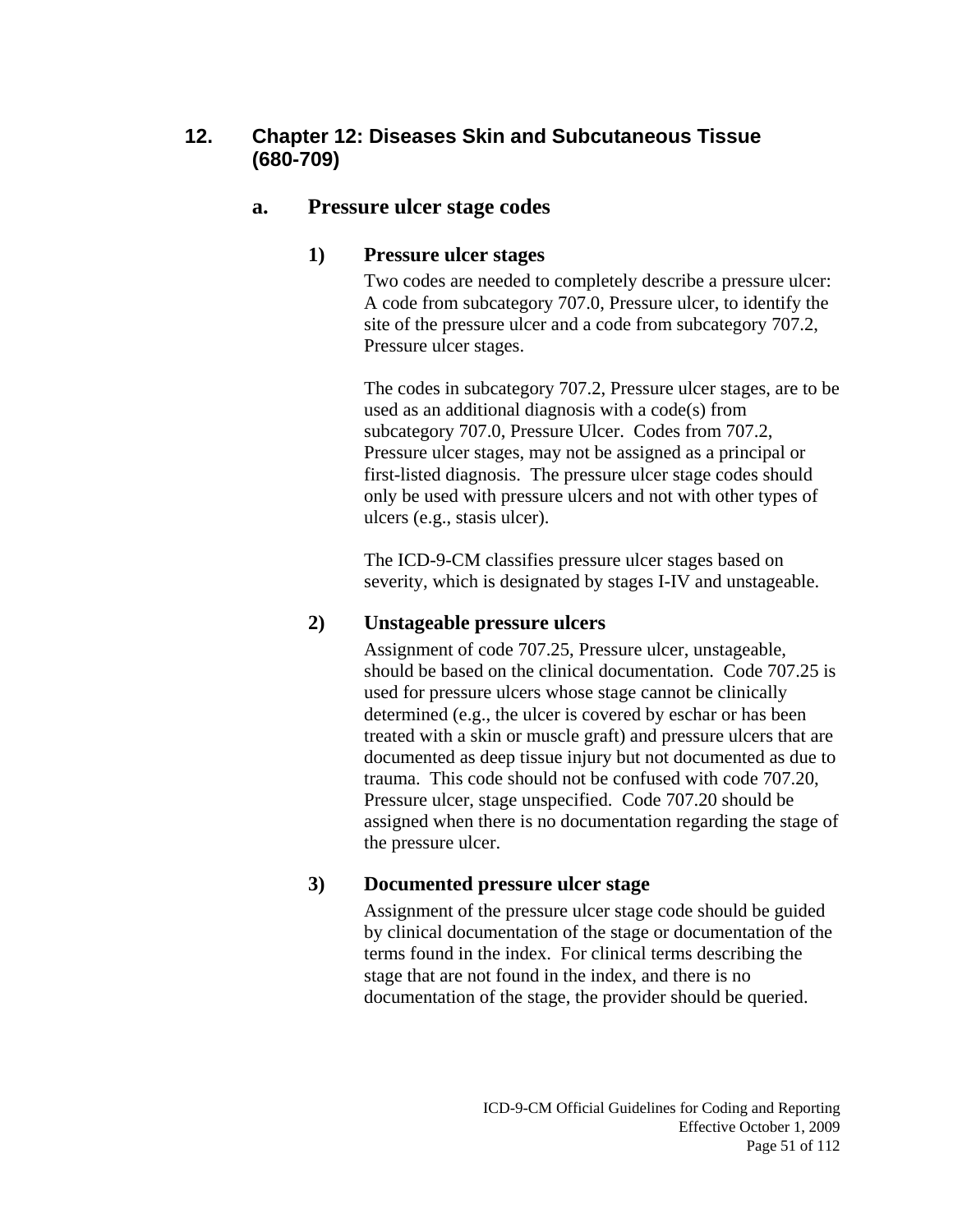### **4) Bilateral pressure ulcers with same stage**

When a patient has bilateral pressure ulcers (e.g., both buttocks) and both pressure ulcers are documented as being the same stage, only the code for the site and one code for the stage should be reported.

## **5) Bilateral pressure ulcers with different stages**

When a patient has bilateral pressure ulcers at the same site (e.g., both buttocks) and each pressure ulcer is documented as being at a different stage, assign one code for the site and the appropriate codes for the pressure ulcer stage.

## **6) Multiple pressure ulcers of different sites and stages**

When a patient has multiple pressure ulcers at different sites (e.g., buttock, heel, shoulder) and each pressure ulcer is documented as being at different stages (e.g., stage 3 and stage 4), assign the appropriate codes for each different site and a code for each different pressure ulcer stage.

### **7) Patients admitted with pressure ulcers documented as healed**

No code is assigned if the documentation states that the pressure ulcer is completely healed.

## **8) Patients admitted with pressure ulcers documented as healing**

Pressure ulcers described as healing should be assigned the appropriate pressure ulcer stage code based on the documentation in the medical record. If the documentation does not provide information about the stage of the healing pressure ulcer, assign code 707.20, Pressure ulcer stage, unspecified.

If the documentation is unclear as to whether the patient has a current (new) pressure ulcer or if the patient is being treated for a healing pressure ulcer, query the provider.

## **9) Patient admitted with pressure ulcer evolving into another stage during the admission**

If a patient is admitted with a pressure ulcer at one stage and it progresses to a higher stage, assign the code for highest stage reported for that site.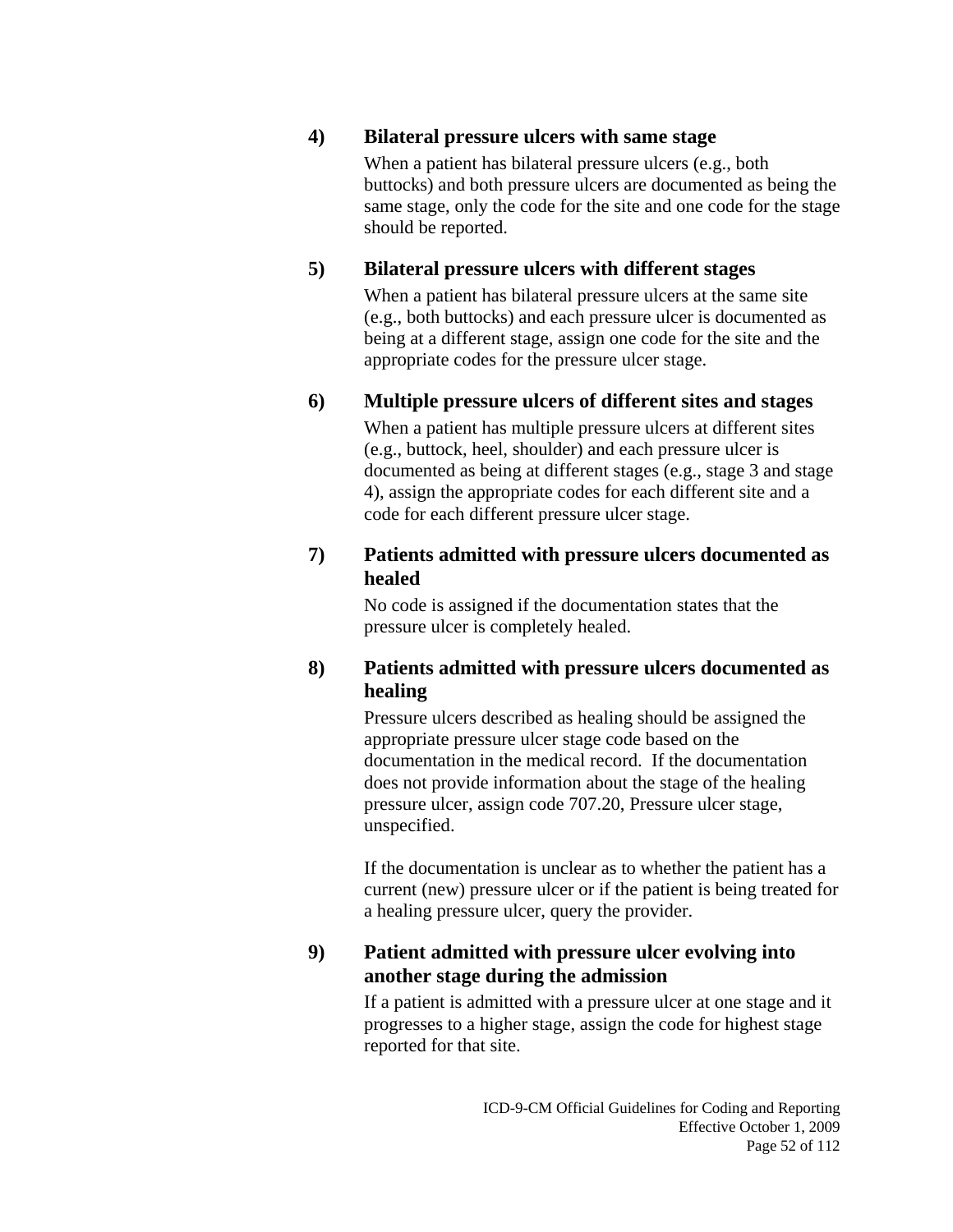#### **13. Chapter 13: Diseases of Musculoskeletal and Connective Tissue (710-739)**

## **a. Coding of Pathologic Fractures**

#### **1) Acute Fractures vs. Aftercare**

Pathologic fractures are reported using subcategory 733.1, when the fracture is newly diagnosed. Subcategory 733.1 may be used while the patient is receiving active treatment for the fracture. Examples of active treatment are: surgical treatment, emergency department encounter, evaluation and treatment by a new physician.

Fractures are coded using the aftercare codes (subcategories V54.0, V54.2, V54.8 or V54.9) for encounters after the patient has completed active treatment of the fracture and is receiving routine care for the fracture during the healing or recovery phase. Examples of fracture aftercare are: cast change or removal, removal of external or internal fixation device, medication adjustment, and follow up visits following fracture treatment.

Care for complications of surgical treatment for fracture repairs during the healing or recovery phase should be coded with the appropriate complication codes.

Care of complications of fractures, such as malunion and nonunion, should be reported with the appropriate codes.

*See Section I. C. 17.b for information on the coding of traumatic fractures.* 

#### **14. Chapter 14: Congenital Anomalies (740-759)**

# **a. Codes in categories 740-759, Congenital Anomalies**

Assign an appropriate code(s) from categories 740-759, Congenital Anomalies, when an anomaly is documented. A congenital anomaly may be the principal/first listed diagnosis on a record or a secondary diagnosis.

When a congenital anomaly does not have a unique code assignment, assign additional code(s) for any manifestations that may be present.

When the code assignment specifically identifies the congenital anomaly, manifestations that are an inherent component of the

> ICD-9-CM Official Guidelines for Coding and Reporting Effective October 1, 2009 Page 53 of 112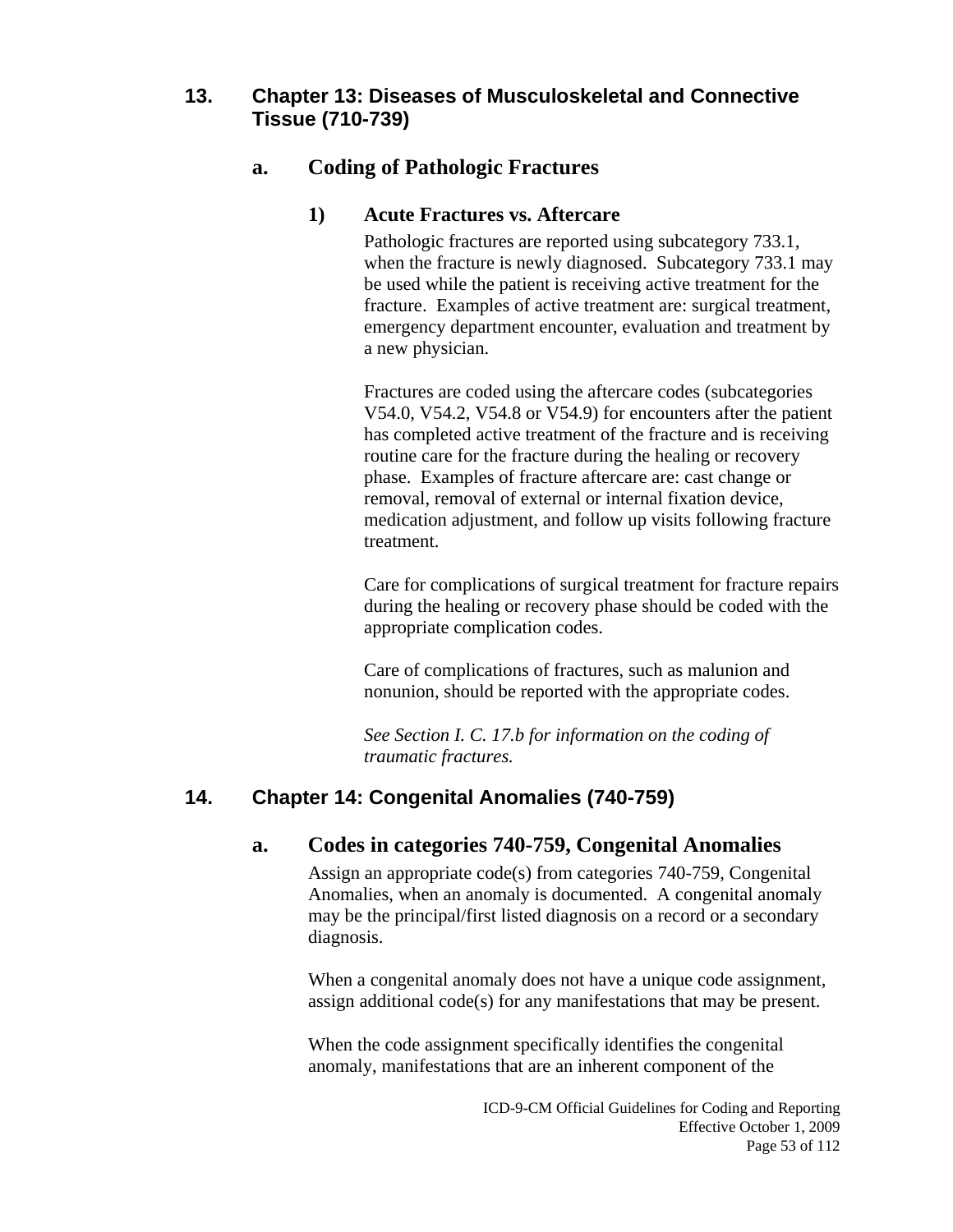anomaly should not be coded separately. Additional codes should be assigned for manifestations that are not an inherent component.

Codes from Chapter 14 may be used throughout the life of the patient. If a congenital anomaly has been corrected, a personal history code should be used to identify the history of the anomaly. Although present at birth, a congenital anomaly may not be identified until later in life. Whenever the condition is diagnosed by the physician, it is appropriate to assign a code from codes 740-759.

For the birth admission, the appropriate code from category V30, Liveborn infants, according to type of birth should be sequenced as the principal diagnosis, followed by any congenital anomaly codes, 740- 759.

#### **15. Chapter 15: Newborn (Perinatal) Guidelines (760-779)**

For coding and reporting purposes the perinatal period is defined as before birth through the 28th day following birth. The following guidelines are provided for reporting purposes. Hospitals may record other diagnoses as needed for internal data use.

## **a. General Perinatal Rules**

## **1) Chapter 15 Codes**

They are never for use on the maternal record. Codes from Chapter 11, the obstetric chapter, are never permitted on the newborn record. Chapter 15 code may be used throughout the life of the patient if the condition is still present.

## **2) Sequencing of perinatal codes**

Generally, codes from Chapter 15 should be sequenced as the principal/first-listed diagnosis on the newborn record, with the exception of the appropriate V30 code for the birth episode, followed by codes from any other chapter that provide additional detail. The "use additional code" note at the beginning of the chapter supports this guideline. If the index does not provide a specific code for a perinatal condition, assign code 779.89, Other specified conditions originating in the perinatal period, followed by the code from another chapter that specifies the condition. Codes for signs and symptoms may be assigned when a definitive diagnosis has not been established.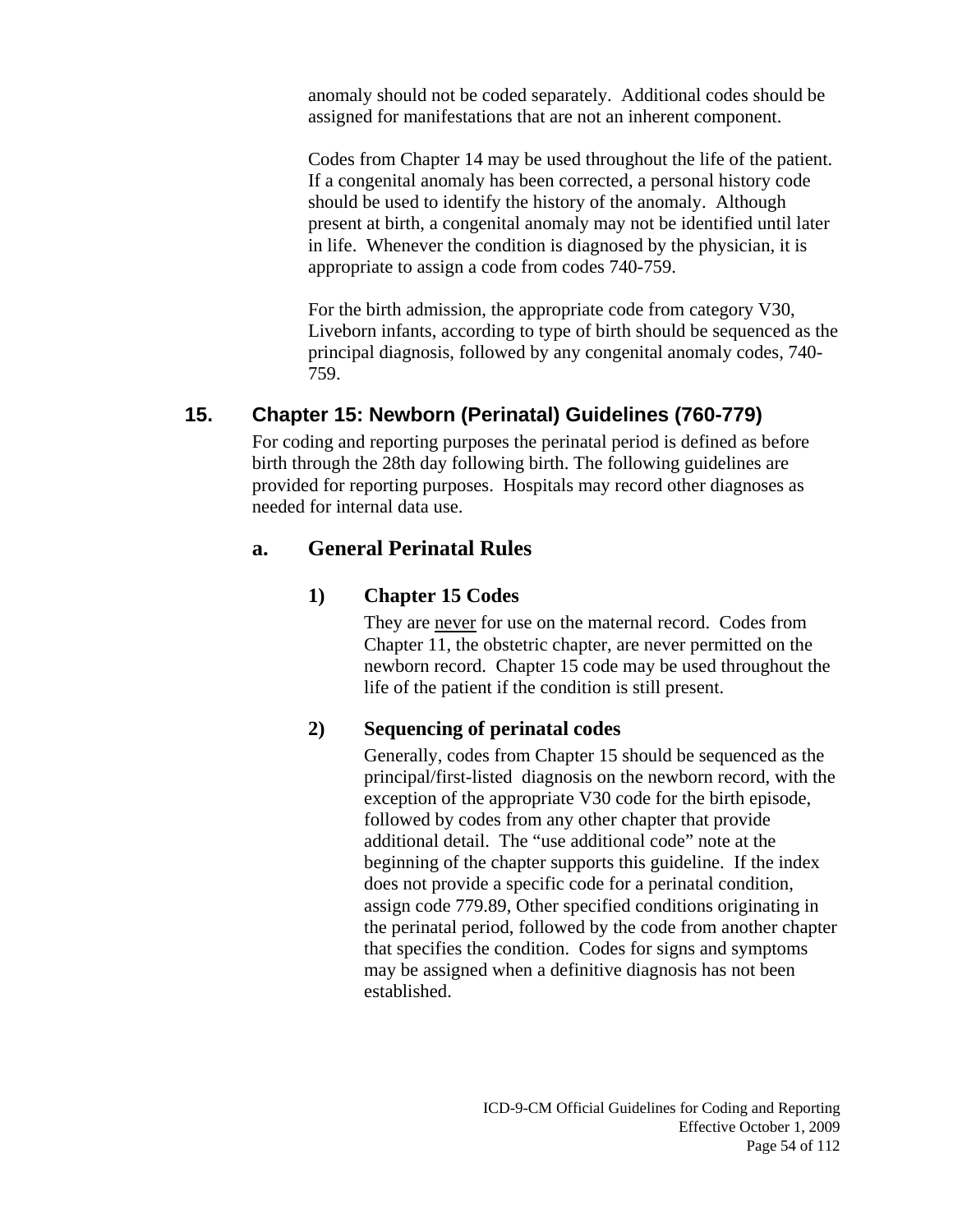## **3) Birth process or community acquired conditions**

If a newborn has a condition that may be either due to the birth process or community acquired and the documentation does not indicate which it is, the default is due to the birth process and the code from Chapter 15 should be used. If the condition is community-acquired, a code from Chapter 15 should not be assigned.

### **4) Code all clinically significant conditions**

All clinically significant conditions noted on routine newborn examination should be coded. A condition is clinically significant if it requires:

- clinical evaluation; or
- therapeutic treatment; or
- diagnostic procedures; or
- extended length of hospital stay; or
- increased nursing care and/or monitoring; or
- has implications for future health care needs

**Note:** The perinatal guidelines listed above are the same as the general coding guidelines for "additional diagnoses", except for the final point regarding implications for future health care needs. Codes should be assigned for conditions that have been specified by the provider as having implications for future health care needs. Codes from the perinatal chapter should not be assigned unless the provider has established a definitive diagnosis.

## **b. Use of codes V30-V39**

When coding the birth of an infant, assign a code from categories V30-V39, according to the type of birth. A code from this series is assigned as a principal diagnosis, and assigned only once to a newborn at the time of birth.

#### **c. Newborn transfers**

If the newborn is transferred to another institution, the V30 series is not used at the receiving hospital.

## **d. Use of category V29**

#### **1) Assigning a code from category V29**

Assign a code from category V29, Observation and evaluation of newborns and infants for suspected conditions not found, to

> ICD-9-CM Official Guidelines for Coding and Reporting Effective October 1, 2009 Page 55 of 112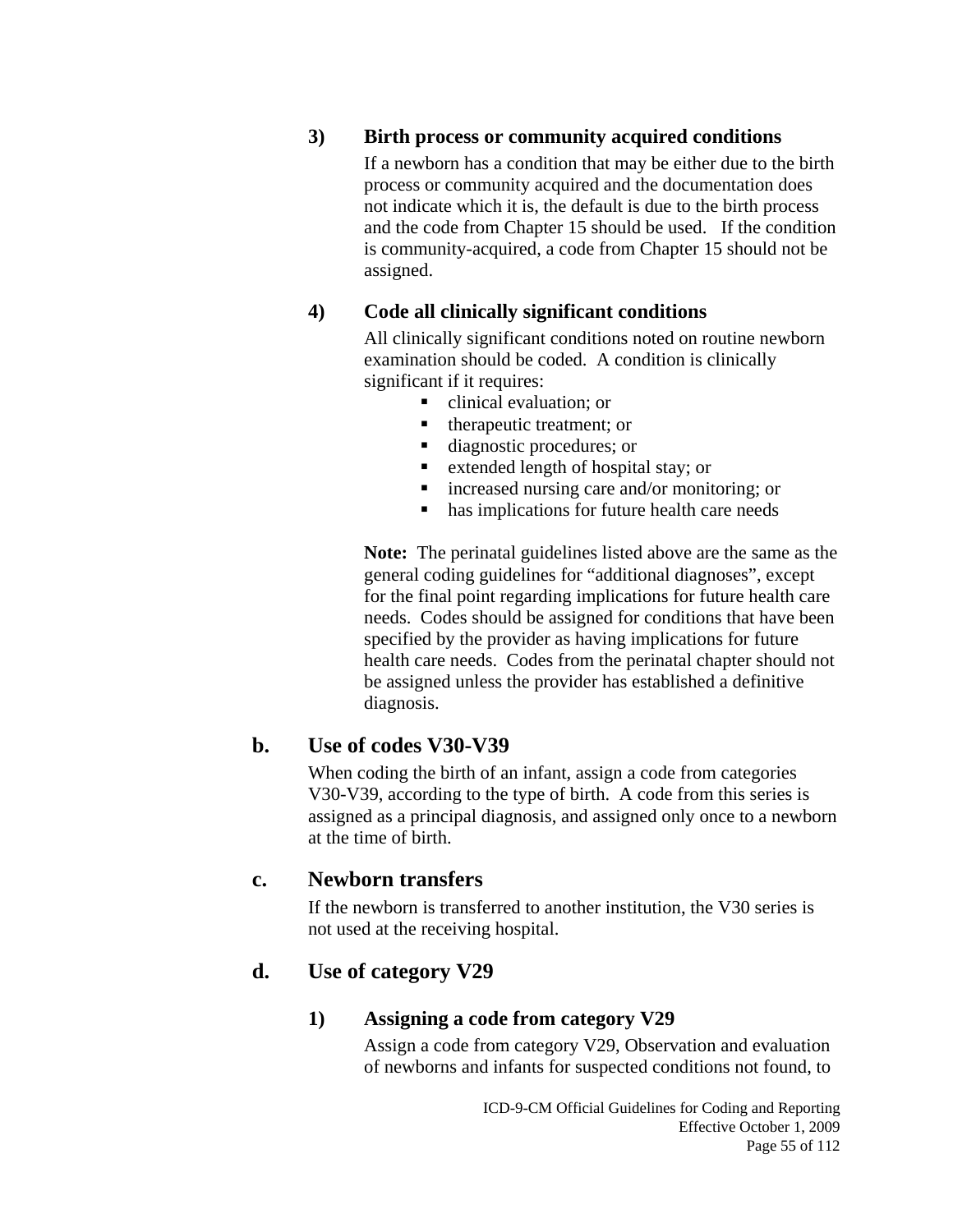identify those instances when a healthy newborn is evaluated for a suspected condition that is determined after study not to be present. Do not use a code from category V29 when the patient has identified signs or symptoms of a suspected problem; in such cases, code the sign or symptom.

A code from category V29 may also be assigned as a principal code for readmissions or encounters when the V30 code no longer applies. Codes from category V29 are for use only for healthy newborns and infants for which no condition after study is found to be present.

## **2) V29 code on a birth record**

A V29 code is to be used as a secondary code after the V30, Outcome of delivery, code.

## **e. Use of other V codes on perinatal records**

V codes other than V30 and V29 may be assigned on a perinatal or newborn record code. The codes may be used as a principal or firstlisted diagnosis for specific types of encounters or for readmissions or encounters when the V30 code no longer applies. *See Section I.C.18 for information regarding the assignment of V codes*.

# **f. Maternal Causes of Perinatal Morbidity**

Codes from categories 760-763, Maternal causes of perinatal morbidity and mortality, are assigned only when the maternal condition has actually affected the fetus or newborn. The fact that the mother has an associated medical condition or experiences some complication of pregnancy, labor or delivery does not justify the routine assignment of codes from these categories to the newborn record.

# **g. Congenital Anomalies in Newborns**

For the birth admission, the appropriate code from category V30, Liveborn infants according to type of birth, should be used, followed by any congenital anomaly codes, categories 740-759. Use additional secondary codes from other chapters to specify conditions associated with the anomaly, if applicable.

*Also, see Section I.C.14 for information on the coding of congenital anomalies.*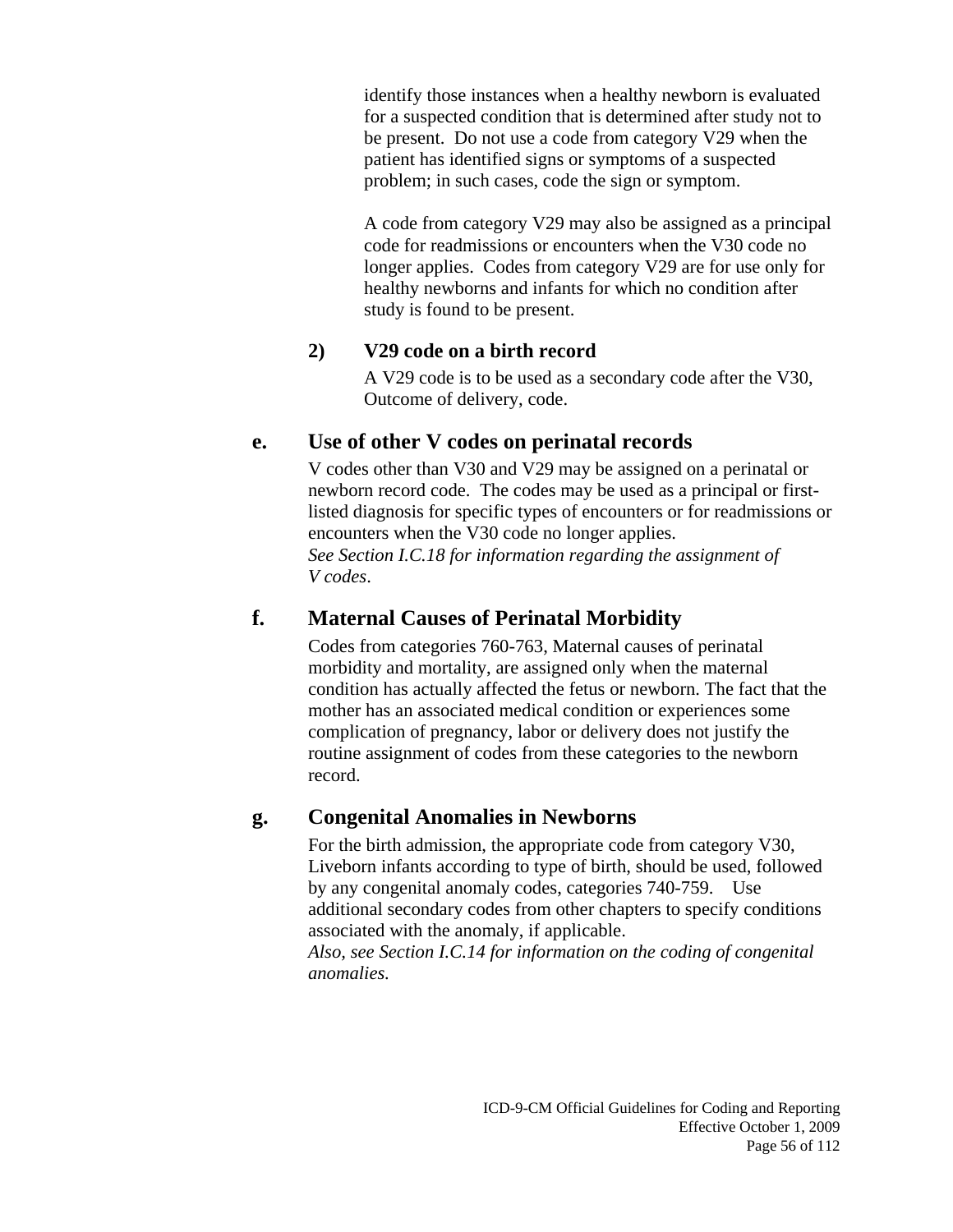# **h. Coding Additional Perinatal Diagnoses**

**1) Assigning codes for conditions that require treatment**  Assign codes for conditions that require treatment or further investigation, prolong the length of stay, or require resource utilization.

## **2) Codes for conditions specified as having implications for future health care needs**

Assign codes for conditions that have been specified by the provider as having implications for future health care needs.

**Note:** This guideline should not be used for adult patients.

## **3) Codes for newborn conditions originating in the perinatal period**

Assign a code for newborn conditions originating in the perinatal period (categories 760-779), as well as complications arising during the current episode of care classified in other chapters, only if the diagnoses have been documented by the responsible provider at the time of transfer or discharge as having affected the fetus or newborn.

# **i. Prematurity and Fetal Growth Retardation**

Providers utilize different criteria in determining prematurity. A code for prematurity should not be assigned unless it is documented. The 5th digit assignment for codes from category 764 and subcategories 765.0 and 765.1 should be based on the recorded birth weight and estimated gestational age.

A code from subcategory 765.2, Weeks of gestation, should be assigned as an additional code with category 764 and codes from 765.0 and 765.1 to specify weeks of gestation as documented by the provider in the record.

# **j. Newborn sepsis**

Code 771.81, Septicemia [sepsis] of newborn, should be assigned with a secondary code from category 041, Bacterial infections in conditions classified elsewhere and of unspecified site, to identify the organism. A code from category 038, Septicemia, should not be used on a newborn record. Do not assign code 995.91, Sepsis, as code 771.81 describes the sepsis. If applicable, use additional codes to identify severe sepsis (995.92) and any associated acute organ dysfunction.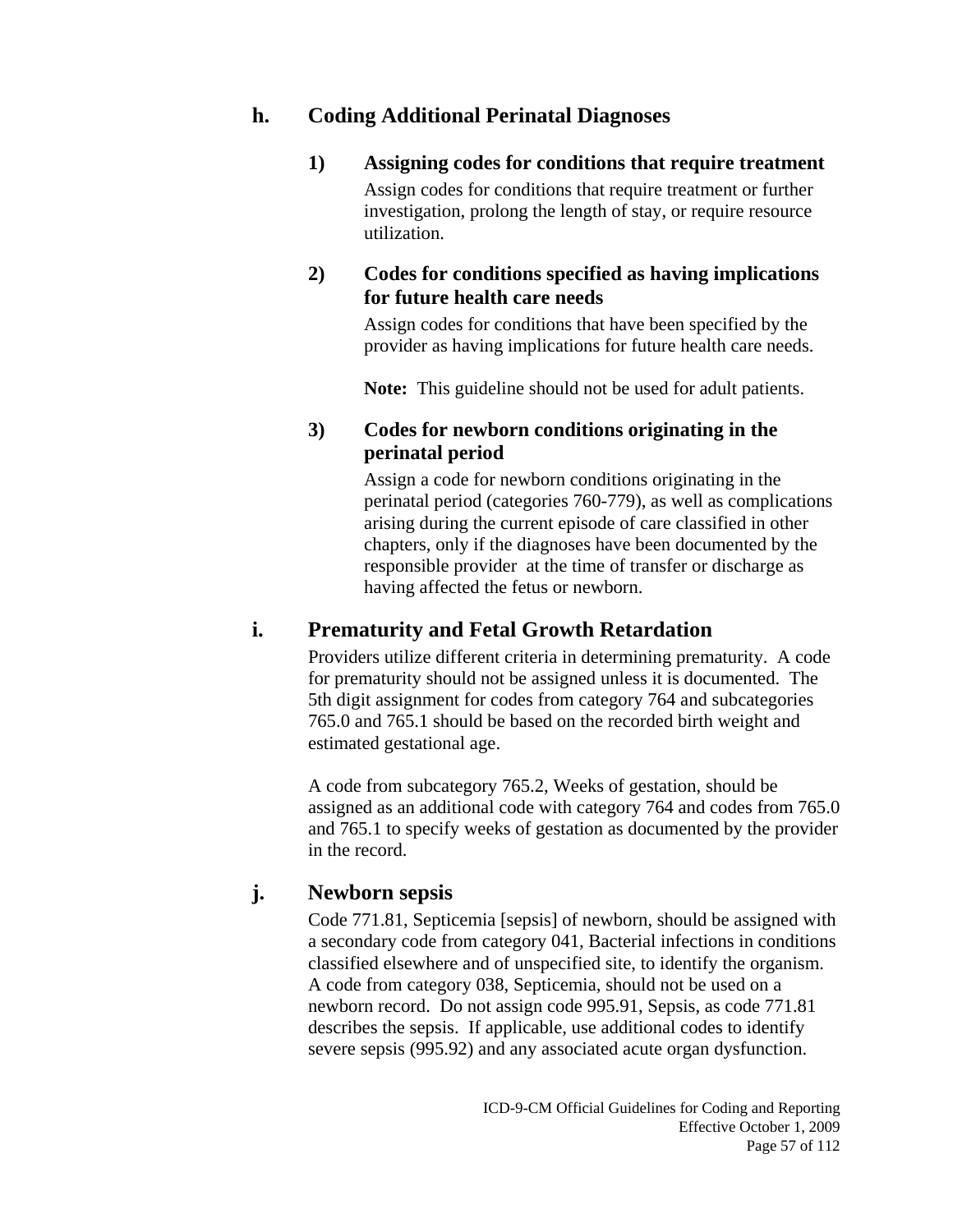#### **16. Chapter 16: Signs, Symptoms and Ill-Defined Conditions (780-799)**

Reserved for future guideline expansion

#### **17. Chapter 17: Injury and Poisoning (800-999)**

# **a. Coding of Injuries**

When coding injuries, assign separate codes for each injury unless a combination code is provided, in which case the combination code is assigned. Multiple injury codes are provided in ICD-9-CM, but should not be assigned unless information for a more specific code is not available. These **traumatic injury** codes are not to be used for normal, healing surgical wounds or to identify complications of surgical wounds.

The code for the most serious injury, as determined by the provider and the focus of treatment, is sequenced first.

## **1) Superficial injuries**

Superficial injuries such as abrasions or contusions are not coded when associated with more severe injuries of the same site.

## **2) Primary injury with damage to nerves/blood vessels**

When a primary injury results in minor damage to peripheral nerves or blood vessels, the primary injury is sequenced first with additional code(s) from categories 950-957, Injury to nerves and spinal cord, and/or 900-904, Injury to blood vessels. When the primary injury is to the blood vessels or nerves, that injury should be sequenced first.

# **b. Coding of Traumatic Fractures**

The principles of multiple coding of injuries should be followed in coding fractures. Fractures of specified sites are coded individually by site in accordance with both the provisions within categories 800-829 and the level of detail furnished by medical record content. Combination categories for multiple fractures are provided for use when there is insufficient detail in the medical record (such as trauma cases transferred to another hospital), when the reporting form limits the number of codes that can be used in reporting pertinent clinical data, or when there is insufficient specificity at the fourth-digit or fifth-digit level. More specific guidelines are as follows: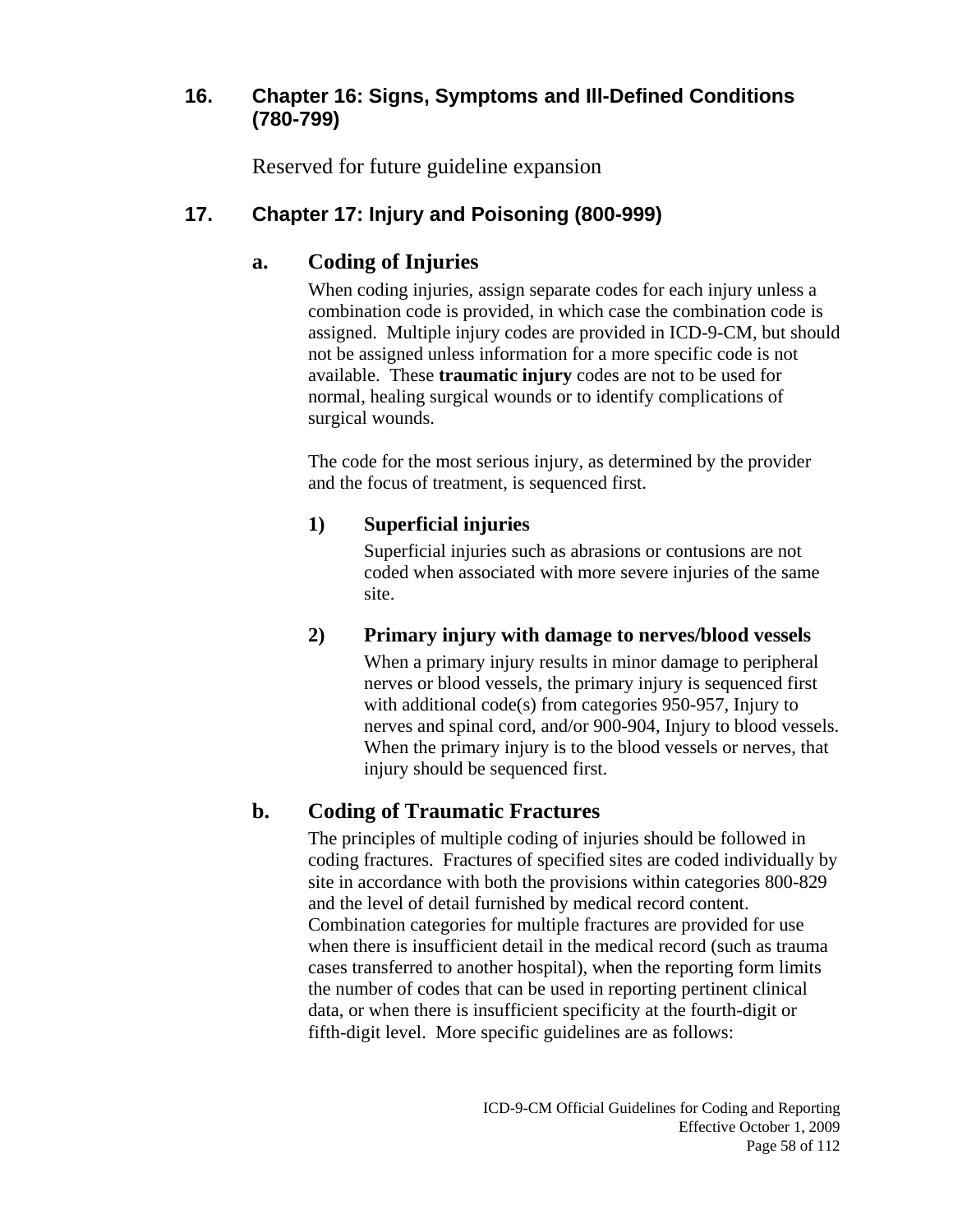## **1) Acute Fractures vs. Aftercare**

Traumatic fractures are coded using the acute fracture codes (800-829) while the patient is receiving active treatment for the fracture. Examples of active treatment are: surgical treatment, emergency department encounter, and evaluation and treatment by a new physician.

Fractures are coded using the aftercare codes (subcategories V54.0, V54.1, V54.8, or V54.9) for encounters after the patient has completed active treatment of the fracture and is receiving routine care for the fracture during the healing or recovery phase. Examples of fracture aftercare are: cast change or removal, removal of external or internal fixation device, medication adjustment, and follow up visits following fracture treatment.

Care for complications of surgical treatment for fracture repairs during the healing or recovery phase should be coded with the appropriate complication codes.

Care of complications of fractures, such as malunion and nonunion, should be reported with the appropriate codes.

Pathologic fractures are not coded in the 800-829 range, but instead are assigned to subcategory 733.1. *See Section I.C.13.a for additional information.* 

## **2) Multiple fractures of same limb**

Multiple fractures of same limb classifiable to the same three-digit or four-digit category are coded to that category.

#### **3) Multiple unilateral or bilateral fractures of same bone**

Multiple unilateral or bilateral fractures of same bone(s) but classified to different fourth-digit subdivisions (bone part) within the same three-digit category are coded individually by site.

## **4) Multiple fracture categories 819 and 828**

Multiple fracture categories 819 and 828 classify bilateral fractures of both upper limbs (819) and both lower limbs (828), but without any detail at the fourth-digit level other than open and closed type of fractures.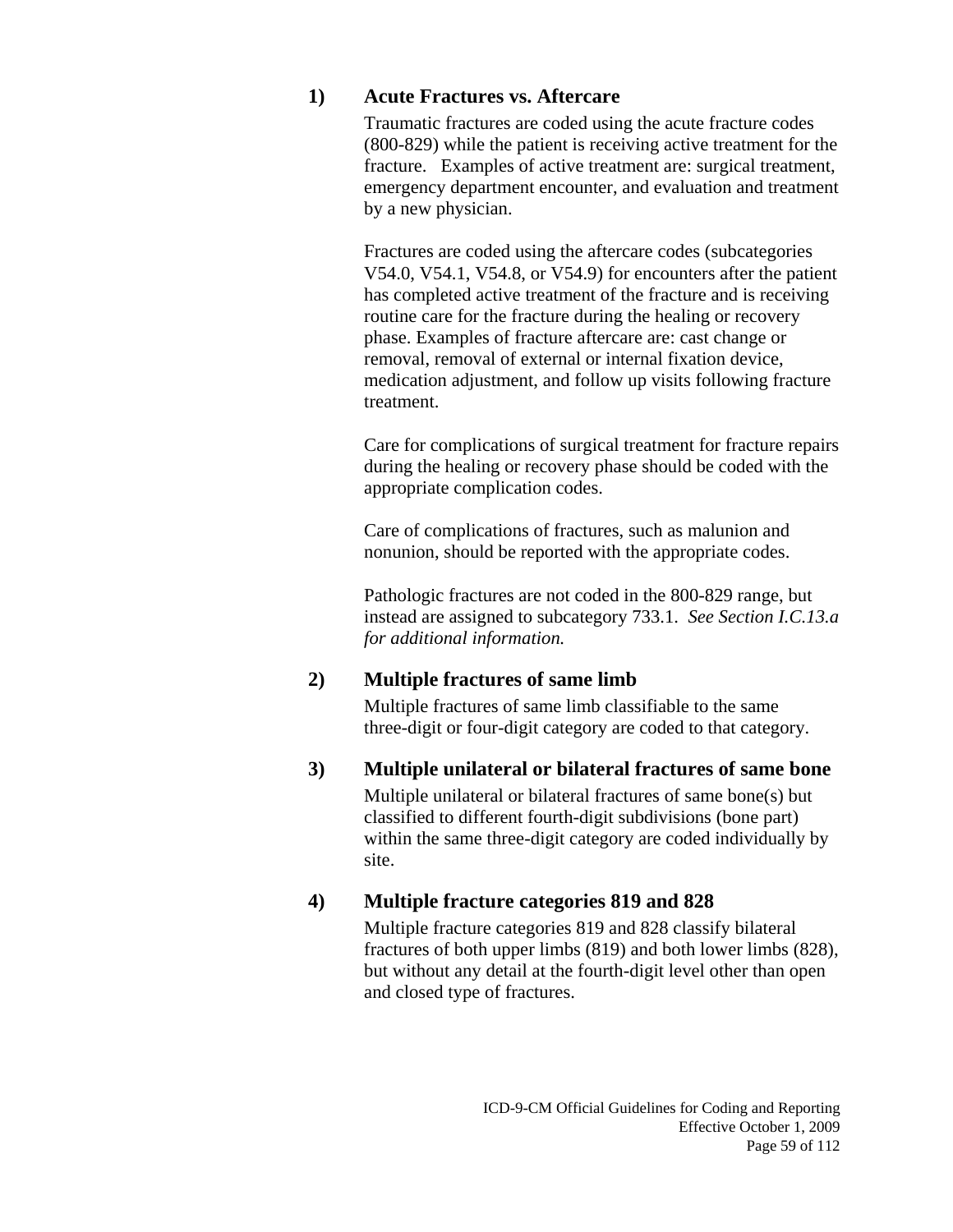## **5) Multiple fractures sequencing**

Multiple fractures are sequenced in accordance with the severity of the fracture. The provider should be asked to list the fracture diagnoses in the order of severity.

## **c. Coding of Burns**

Current burns (940-948) are classified by depth, extent and by agent (E code). Burns are classified by depth as first degree (erythema), second degree (blistering), and third degree (full-thickness involvement).

## **1) Sequencing of burn and related condition codes**

Sequence first the code that reflects the highest degree of burn when more than one burn is present.

- a. When the reason for the admission or encounter is for treatment of external multiple burns, sequence first the code that reflects the burn of the highest degree.
- b. When a patient has both internal and external burns, the circumstances of admission govern the selection of the principal diagnosis or first-listed diagnosis.
- c. When a patient is admitted for burn injuries and other related conditions such as smoke inhalation and/or respiratory failure, the circumstances of admission govern the selection of the principal or first-listed diagnosis.

## **2) Burns of the same local site**

Classify burns of the same local site (three-digit category level, 940-947) but of different degrees to the subcategory identifying the highest degree recorded in the diagnosis.

## **3) Non-healing burns**

Non-healing burns are coded as acute burns. Necrosis of burned skin should be coded as a non-healed burn.

## **4) Code 958.3, Posttraumatic wound infection**

Assign code 958.3, Posttraumatic wound infection, not elsewhere classified, as an additional code for any documented infected burn site.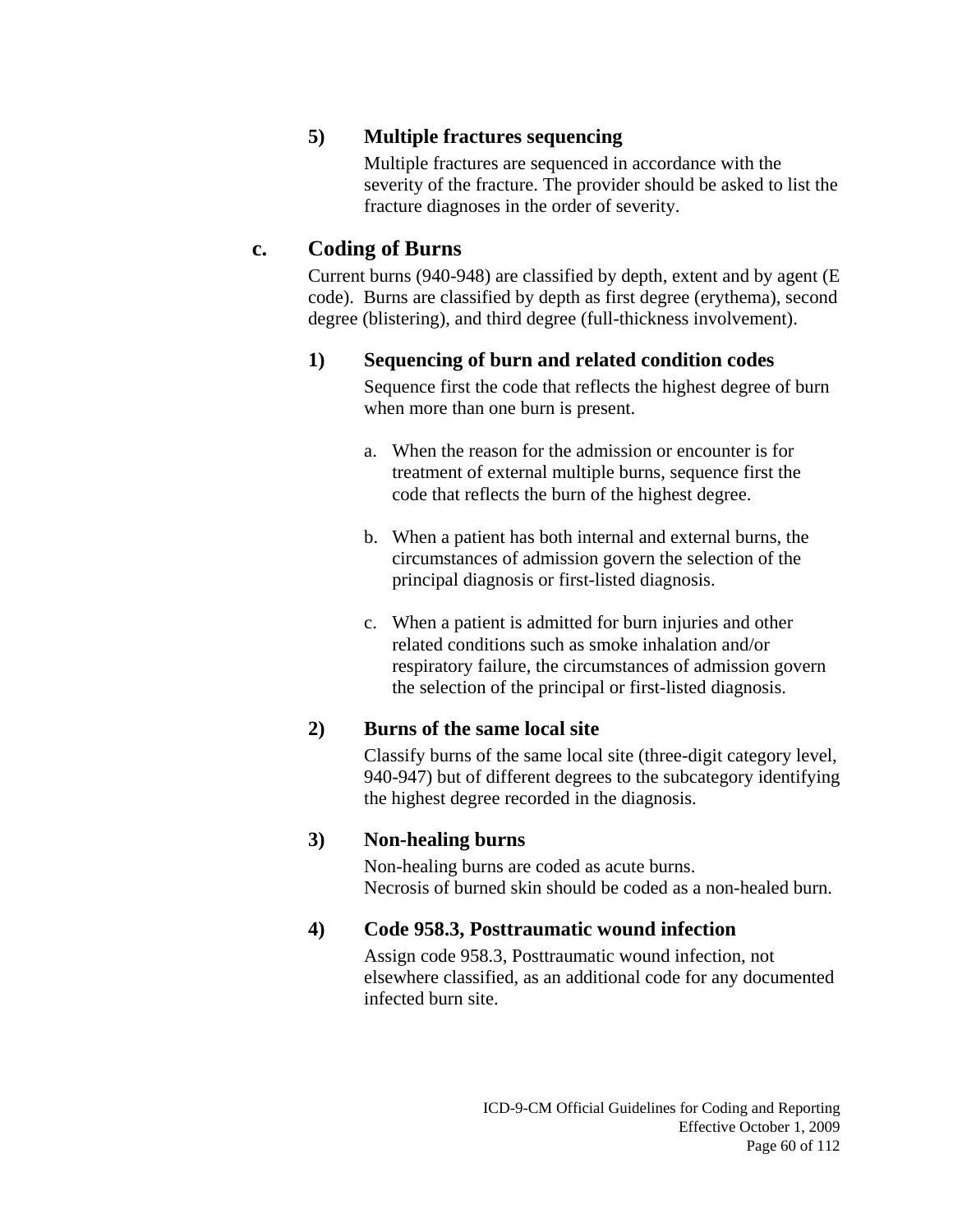#### **5) Assign separate codes for each burn site**

When coding burns, assign separate codes for each burn site. Category 946 Burns of Multiple specified sites, should only be used if the location of the burns are not documented. Category 949, Burn, unspecified, is extremely vague and should rarely be used.

### **6) Assign codes from category 948, Burns**

Burns classified according to extent of body surface involved, when the site of the burn is not specified or when there is a need for additional data. It is advisable to use category 948 as additional coding when needed to provide data for evaluating burn mortality, such as that needed by burn units. It is also advisable to use category 948 as an additional code for reporting purposes when there is mention of a third-degree burn involving 20 percent or more of the body surface.

In assigning a code from category 948:

Fourth-digit codes are used to identify the percentage of total body surface involved in a burn (all degree).

Fifth-digits are assigned to identify the percentage of body surface involved in third-degree burn.

Fifth-digit zero (0) is assigned when less than 10 percent or when no body surface is involved in a third-degree burn.

Category 948 is based on the classic "rule of nines" in estimating body surface involved: head and neck are assigned nine percent, each arm nine percent, each leg 18 percent, the anterior trunk 18 percent, posterior trunk 18 percent, and genitalia one percent. Providers may change these percentage assignments where necessary to accommodate infants and children who have proportionately larger heads than adults and patients who have large buttocks, thighs, or abdomen that involve burns.

#### **7) Encounters for treatment of late effects of burns**

Encounters for the treatment of the late effects of burns (i.e., scars or joint contractures) should be coded to the residual

> ICD-9-CM Official Guidelines for Coding and Reporting Effective October 1, 2009 Page 61 of 112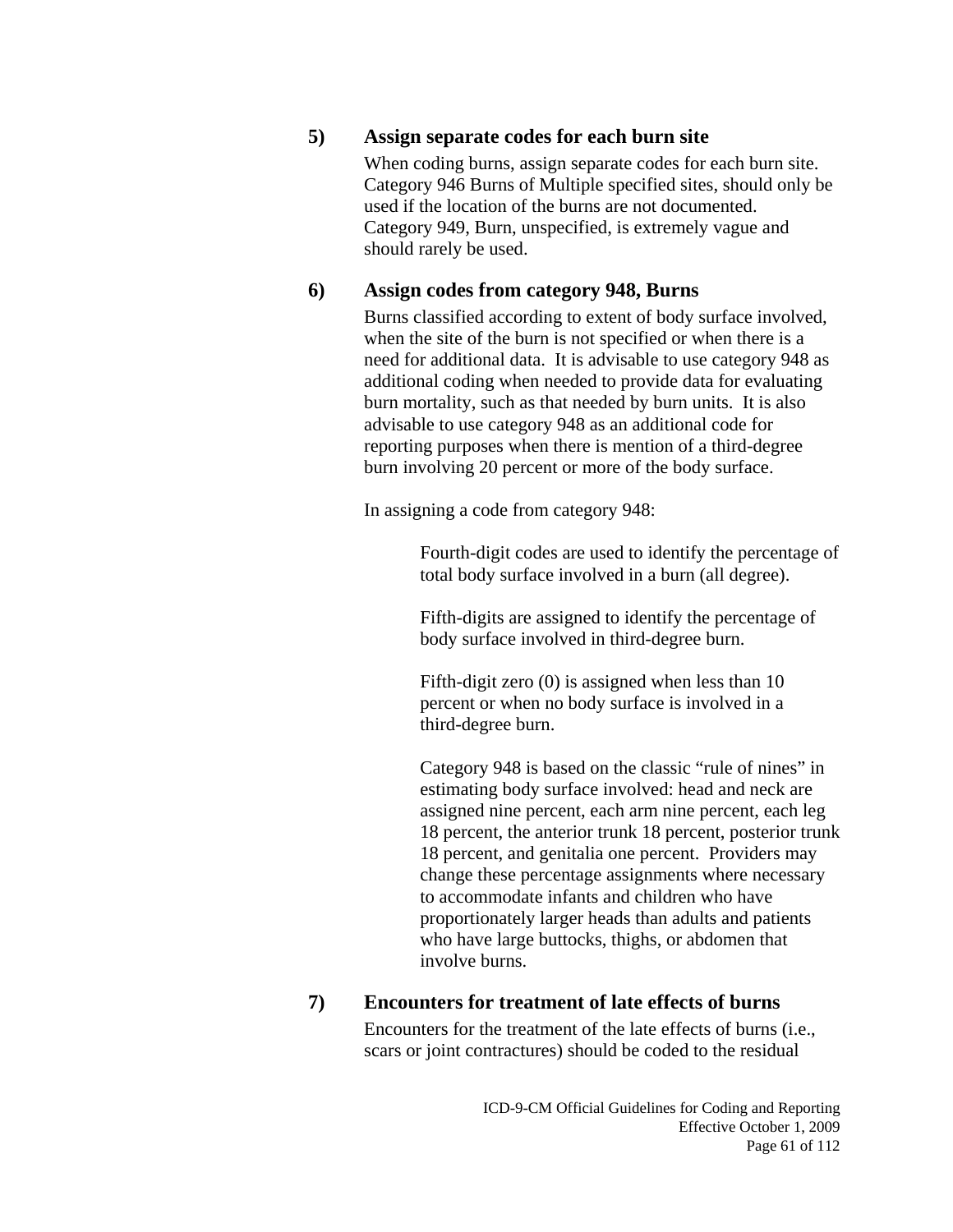condition (sequelae) followed by the appropriate late effect code (906.5-906.9). A late effect E code may also be used, if desired.

## **8) Sequelae with a late effect code and current burn**

When appropriate, both a sequelae with a late effect code, and a current burn code may be assigned on the same record (when both a current burn and sequelae of an old burn exist).

# **d. Coding of Debridement of Wound, Infection, or Burn**

Excisional debridement involves surgical removal or cutting away, as opposed to a mechanical (brushing, scrubbing, washing) debridement.

For coding purposes, excisional debridement is assigned to code 86.22.

Nonexcisional debridement is assigned to code 86.28.

# **e. Adverse Effects, Poisoning and Toxic Effects**

The properties of certain drugs, medicinal and biological substances or combinations of such substances, may cause toxic reactions. The occurrence of drug toxicity is classified in ICD-9-CM as follows:

## **1) Adverse Effect**

When the drug was correctly prescribed and properly administered, code the reaction plus the appropriate code from the E930-E949 series. Codes from the E930-E949 series must be used to identify the causative substance for an adverse effect of drug, medicinal and biological substances, correctly prescribed and properly administered. The effect, such as tachycardia, delirium, gastrointestinal hemorrhaging, vomiting, hypokalemia, hepatitis, renal failure, or respiratory failure, is coded and followed by the appropriate code from the E930-E949 series.

Adverse effects of therapeutic substances correctly prescribed and properly administered (toxicity, synergistic reaction, side effect, and idiosyncratic reaction) may be due to (1) differences among patients, such as age, sex, disease, and genetic factors, and (2) drug-related factors, such as type of drug, route of administration, duration of therapy, dosage, and bioavailability.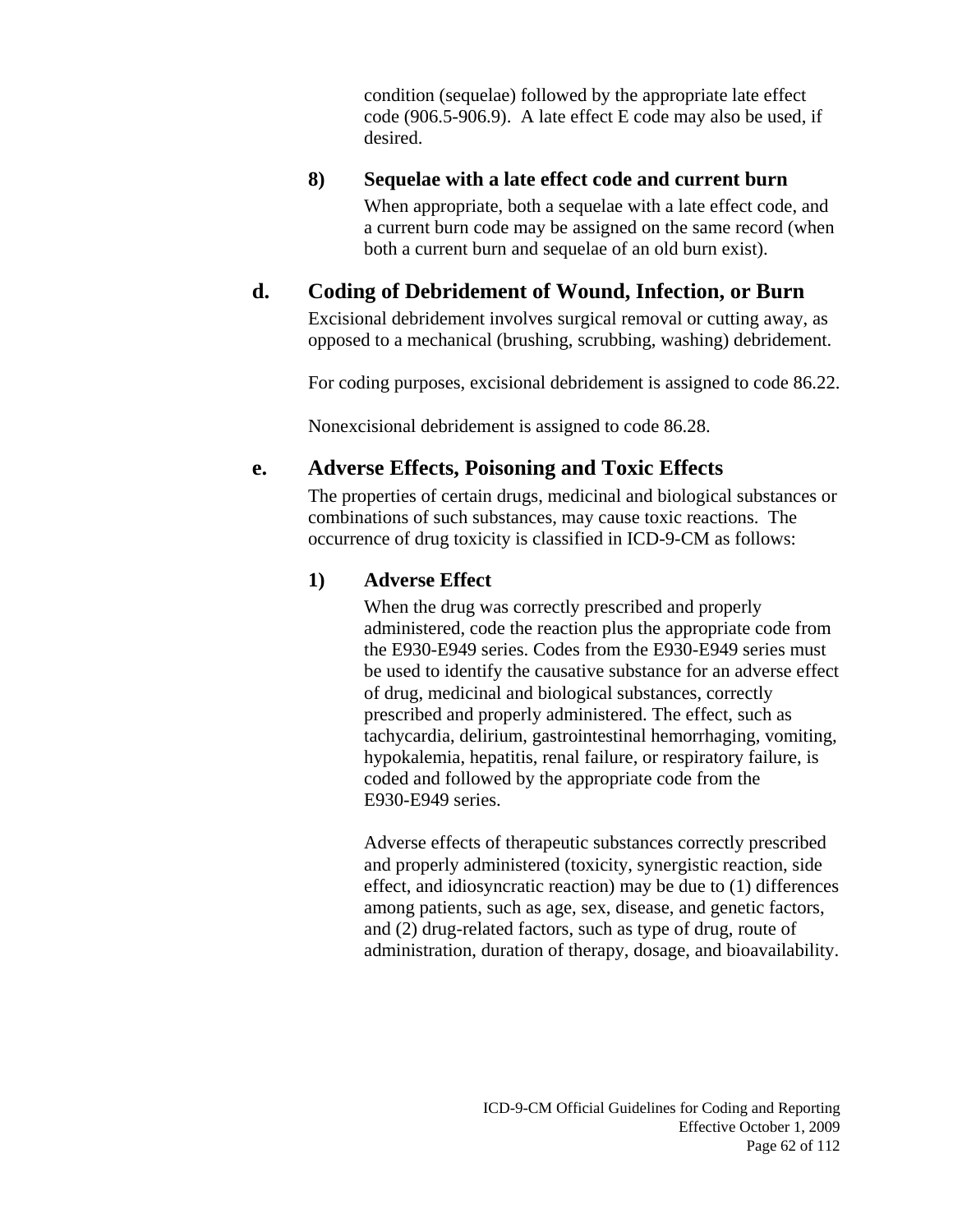### **2) Poisoning**

#### **(a) Error was made in drug prescription**

Errors made in drug prescription or in the administration of the drug by provider, nurse, patient, or other person, use the appropriate poisoning code from the 960-979 series.

#### **(b) Overdose of a drug intentionally taken**

If an overdose of a drug was intentionally taken or administered and resulted in drug toxicity, it would be coded as a poisoning (960-979 series).

#### **(c) Nonprescribed drug taken with correctly prescribed and properly administered drug**

If a nonprescribed drug or medicinal agent was taken in combination with a correctly prescribed and properly administered drug, any drug toxicity or other reaction resulting from the interaction of the two drugs would be classified as a poisoning.

#### **(d) Interaction of drug(s) and alcohol**

**When a reaction results from the interaction of a drug(s) and alcohol, this would be classified as poisoning.**

#### **(e) Sequencing of poisoning**

When coding a poisoning or reaction to the improper use of a medication (e.g., wrong dose, wrong substance, wrong route of administration) the poisoning code is sequenced first, followed by a code for the manifestation. If there is also a diagnosis of drug abuse or dependence to the substance, the abuse or dependence is coded as an additional code. *See Section I.C.3.a.6.b. if poisoning is the result of insulin pump malfunctions and Section I.C.19 for general use of E-codes.*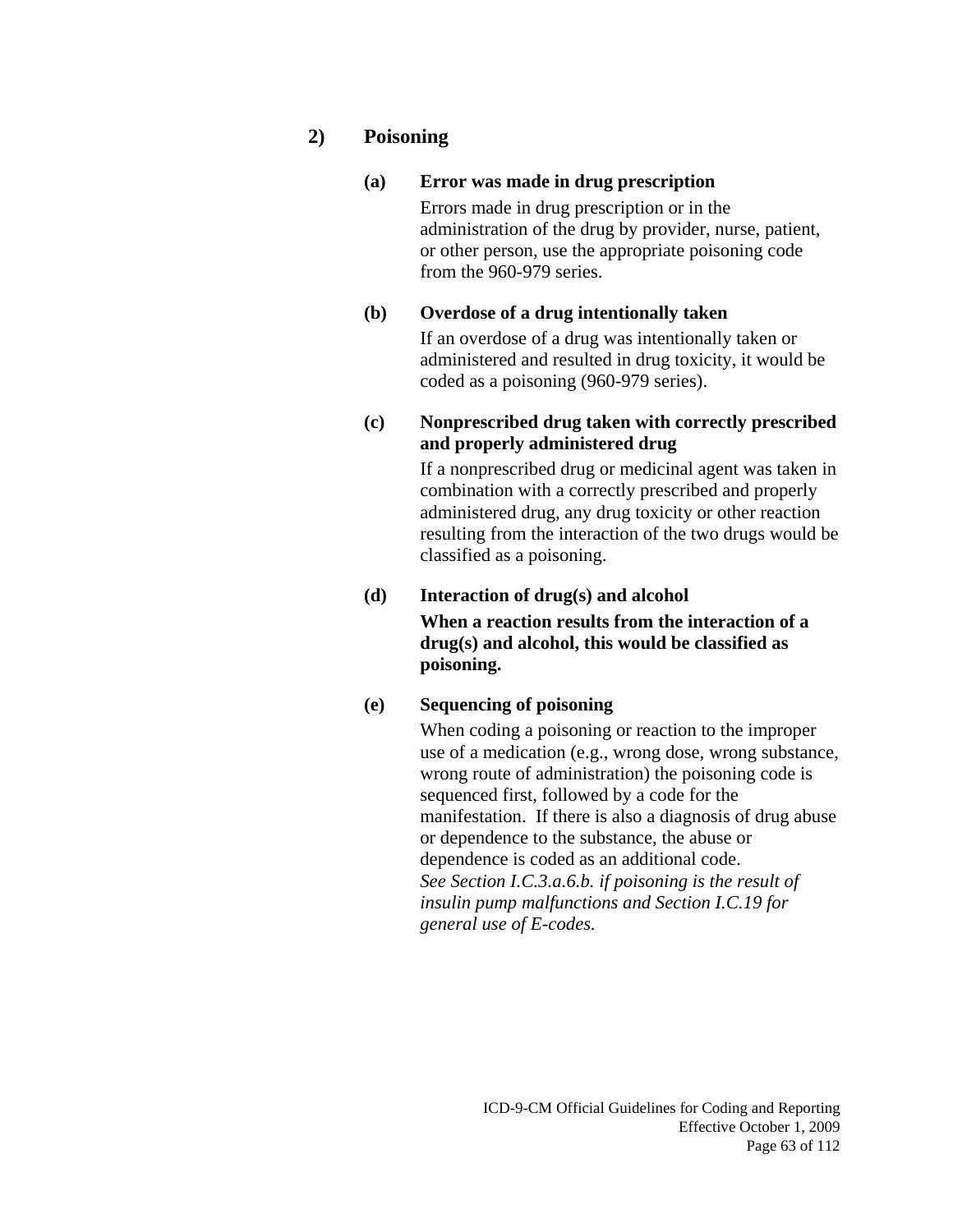## **3) Toxic Effects**

#### **(a) Toxic effect codes**

When a harmful substance is ingested or comes in contact with a person, this is classified as a toxic effect. The toxic effect codes are in categories 980-989.

#### **(b) Sequencing toxic effect codes**

A toxic effect code should be sequenced first, followed by the code(s) that identify the result of the toxic effect.

#### **(c) External cause codes for toxic effects**

An external cause code from categories E860-E869 for accidental exposure, codes E950.6 or E950.7 for intentional self-harm, category E962 for assault, or categories E980-E982, for undetermined, should also be assigned to indicate intent.

## **f. Complications of care**

### **1) Complications of care**

#### **(a) Documentation of complications of care**

As with all procedural or postprocedural complications, code assignment is based on the provider's documentation of the relationship between the condition and the procedure.

## **2) Transplant complications**

#### **(a) Transplant complications other than kidney**

Codes under subcategory 996.8, Complications of transplanted organ, are for use for both complications and rejection of transplanted organs. A transplant complication code is only assigned if the complication affects the function of the transplanted organ. Two codes are required to fully describe a transplant complication, the appropriate code from subcategory 996.8 and a secondary code that identifies the complication.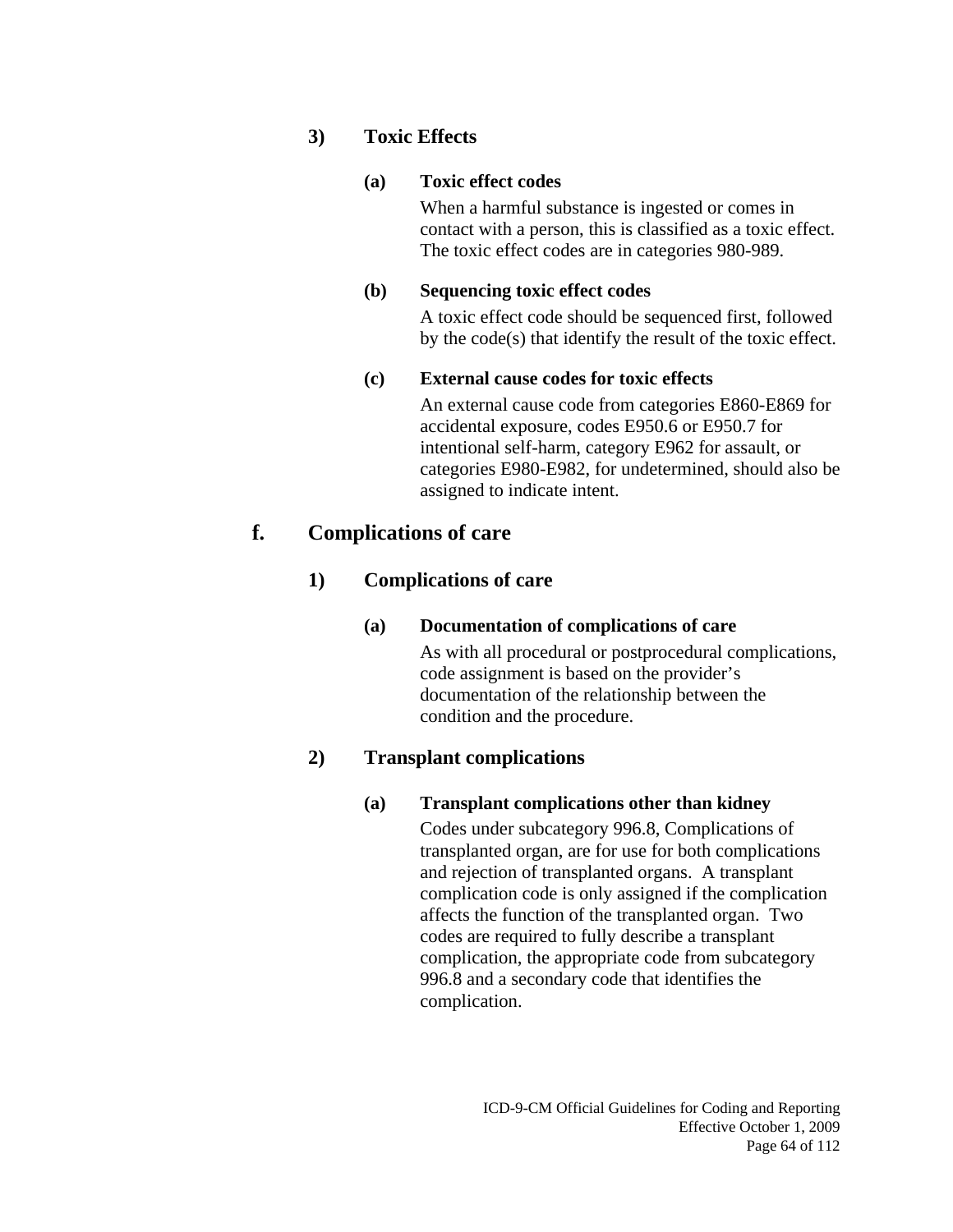Pre-existing conditions or conditions that develop after the transplant are not coded as complications unless they affect the function of the transplanted organs.

*See I.C.18.d.3) for transplant organ removal status* 

*See I.C.2.i for malignant neoplasm associated with transplanted organ.* 

#### **(b) Chronic kidney disease and kidney transplant complications**

Patients who have undergone kidney transplant may still have some form of chronic kidney disease (CKD) because the kidney transplant may not fully restore kidney function.Code 996.81 should be assigned for documented complications of a kidney transplant, such as transplant failure or rejection or other transplant complication. Code 996.81 should not be assigned for post kidney transplant patients who have chronic kidney (CKD) unless a transplant complication such as transplant failure or rejection is documented. If the documentation is unclear as to whether the patient has a complication of the transplant, query the provider.

For patients with CKD following a kidney transplant, but who do not have a complication such as failure or rejection, *see section I.C.10.a.2, Chronic kidney disease and kidney transplant status*.

#### **3) Ventilator associated pneumonia**

#### **(a) Documentation of Ventilator associated Pneumonia**

As with all procedural or postprocedural complications, code assignment is based on the provider's documentation of the relationship between the condition and the procedure.

Code 997.31, Ventilator associated pneumonia, should be assigned only when the provider has documented ventilator associated pneumonia (VAP). An additional code to identify the organism (e.g., Pseudomonas aeruginosa, code 041.7) should also be assigned. Do not assign an additional code from categories 480-484 to identify the type of pneumonia.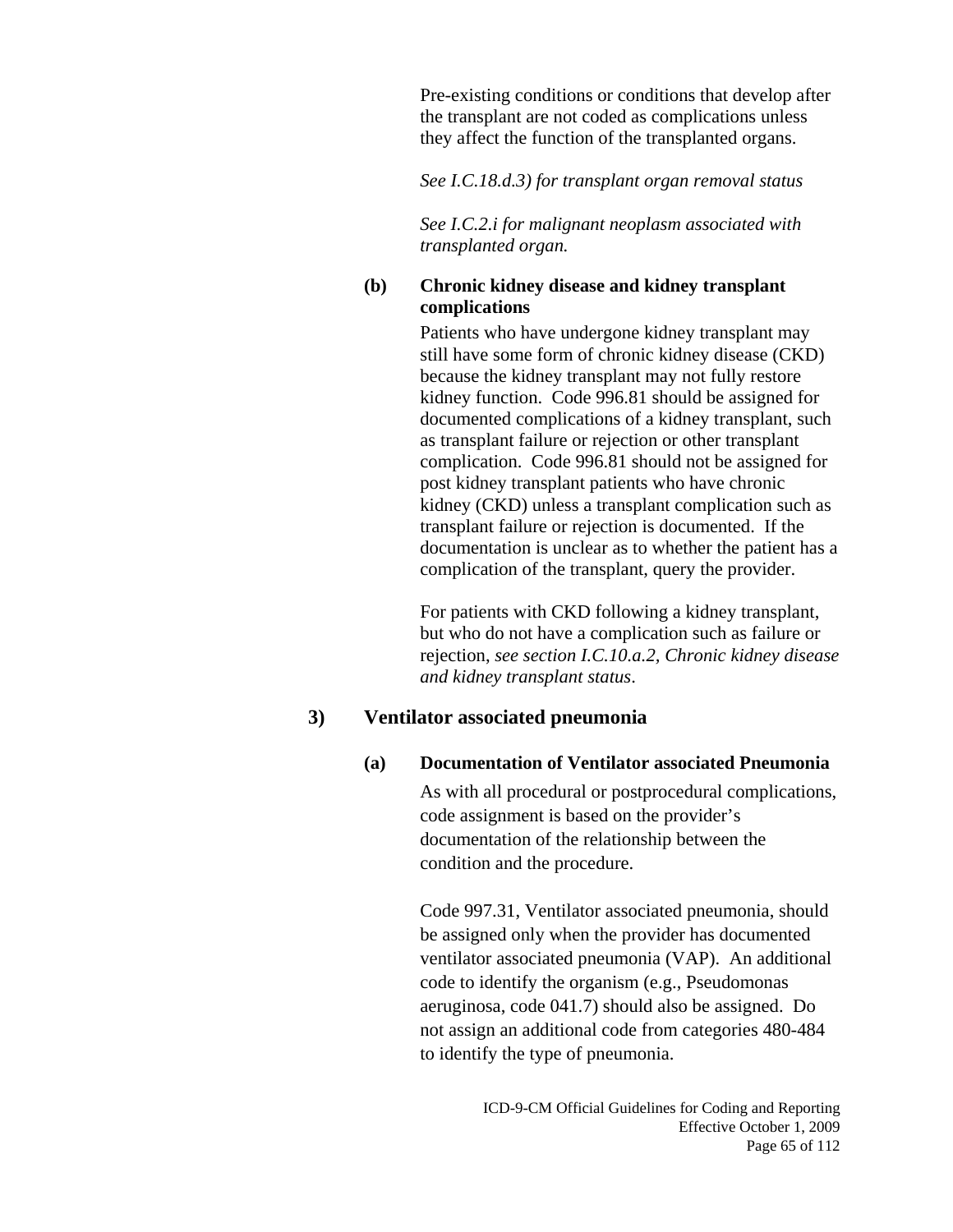Code 997.31 should not be assigned for cases where the patient has pneumonia and is on a mechanical ventilator but the provider has not specifically stated that the pneumonia is ventilator-associated pneumonia.

If the documentation is unclear as to whether the patient has a pneumonia that is a complication attributable to the mechanical ventilator, query the provider.

#### **(b) Patient admitted with pneumonia and develops VAP**

A patient may be admitted with one type of pneumonia (e.g., code 481, Pneumococcal pneumonia) and subsequently develop VAP. In this instance, the principal diagnosis would be the appropriate code from categories 480-484 for the pneumonia diagnosed at the time of admission. Code 997.31, Ventilator associated pneumonia, would be assigned as an additional diagnosis when the provider has also documented the presence of ventilator associated pneumonia.

## **g. SIRS due to Non-infectious Process**

The systemic inflammatory response syndrome (SIRS) can develop as a result of certain non-infectious disease processes, such as trauma, malignant neoplasm, or pancreatitis. When SIRS is documented with a noninfectious condition, and no subsequent infection is documented, the code for the underlying condition, such as an injury, should be assigned, followed by code 995.93, Systemic inflammatory response syndrome due to noninfectious process without acute organ dysfunction, or 995.94, Systemic inflammatory response syndrome due to non-infectious process with acute organ dysfunction. If an acute organ dysfunction is documented, the appropriate code(s) for the associated acute organ dysfunction(s) should be assigned in addition to code 995.94. If acute organ dysfunction is documented, but it cannot be determined if the acute organ dysfunction is associated with SIRS or due to another condition (e.g., directly due to the trauma), the provider should be queried.

When the non-infectious condition has led to an infection that results in SIRS, *see Section I.C.1.b.12 for the guideline for sepsis and severe sepsis associated with a non-infectious process.*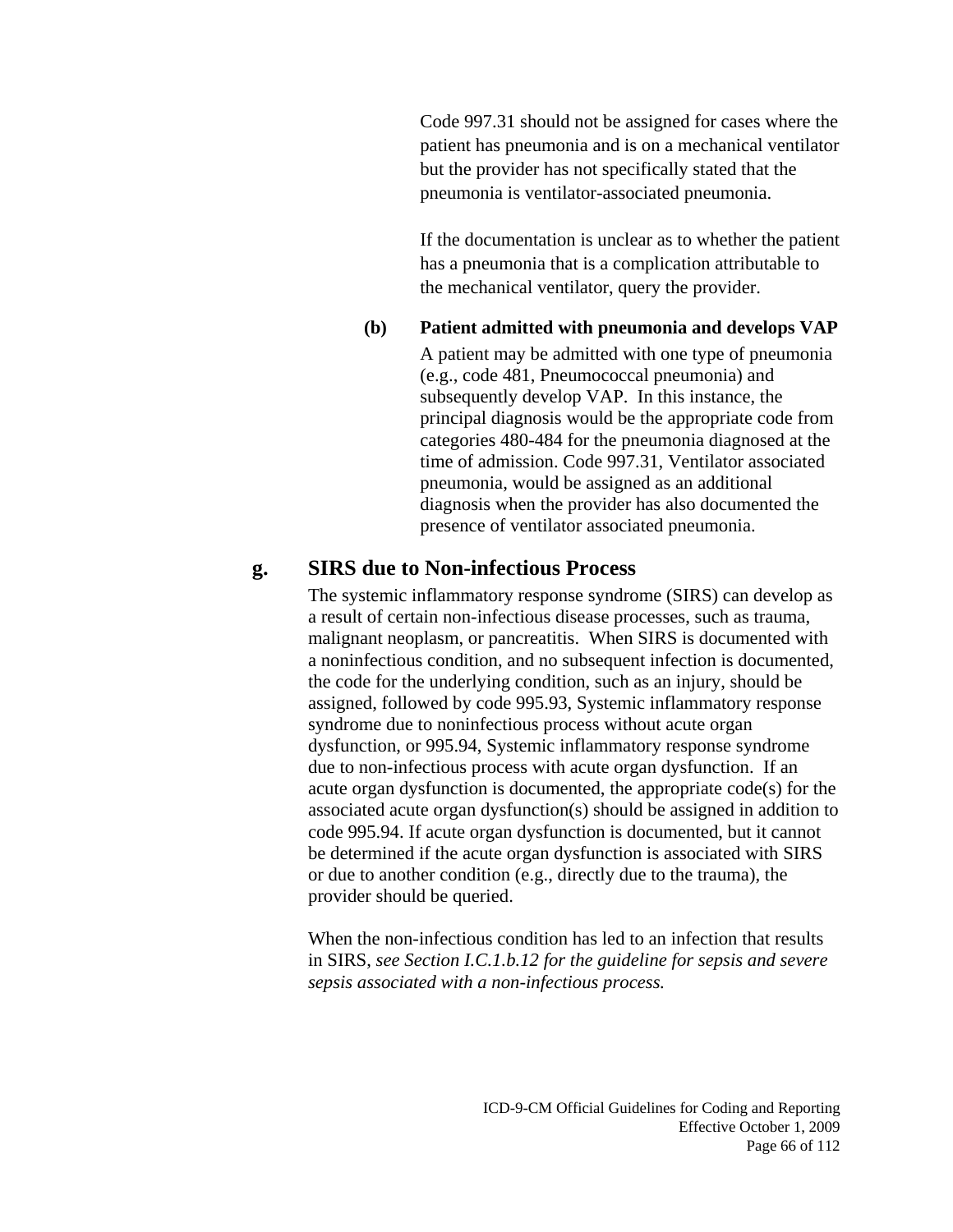# **18. Classification of Factors Influencing Health Status and Contact with Health Service (Supplemental V01-V89)**

**Note:** The chapter specific guidelines provide additional information about the use of V codes for specified encounters.

## **a. Introduction**

ICD-9-CM provides codes to deal with encounters for circumstances other than a disease or injury. The Supplementary Classification of Factors Influencing Health Status and Contact with Health Services (V01.0 - V89.09) is provided to deal with occasions when circumstances other than a disease or injury (codes 001-999) are recorded as a diagnosis or problem.

There are four primary circumstances for the use of V codes:

- **1)** A person who is not currently sick encounters the health services for some specific reason, such as to act as an organ donor, to receive prophylactic care, such as inoculations or health screenings, or to receive counseling on health related issues.
- **2)** A person with a resolving disease or injury, or a chronic, longterm condition requiring continuous care, encounters the health care system for specific aftercare of that disease or injury (e.g., dialysis for renal disease; chemotherapy for malignancy; cast change). A diagnosis/symptom code should be used whenever a current, acute, diagnosis is being treated or a sign or symptom is being studied.
- **3)** Circumstances or problems influence a person's health status but are not in themselves a current illness or injury.
- **4)** Newborns, to indicate birth status

# **b. V codes use in any healthcare setting**

V codes are for use in any healthcare setting. V codes may be used as either a first listed (principal diagnosis code in the inpatient setting) or secondary code, depending on the circumstances of the encounter. Certain V codes may only be used as first listed, others only as secondary codes.

*See Section I.C.18.e,* **V Codes That May Only be Principal/First-Listed Diagnosis***.*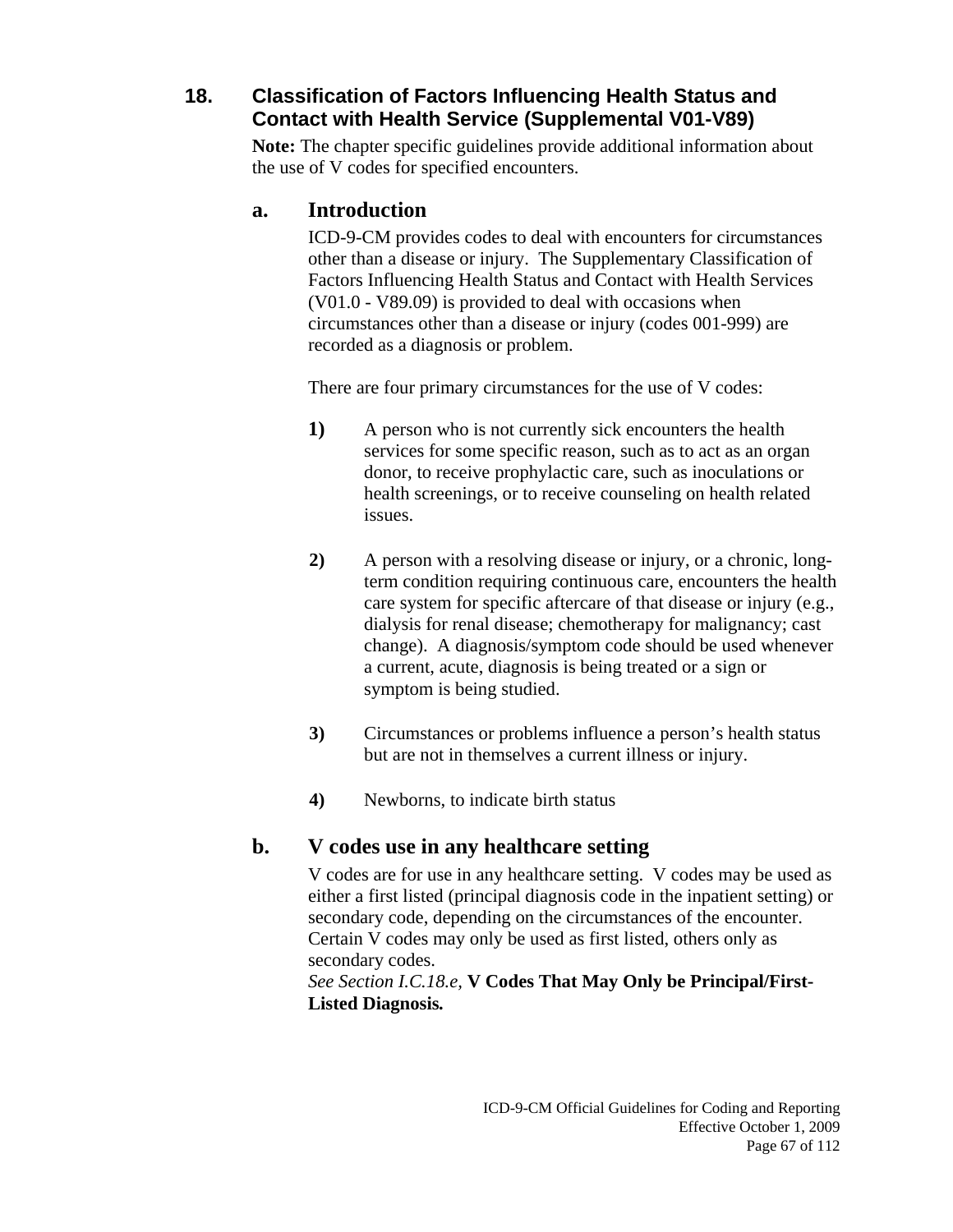## **c. V Codes indicate a reason for an encounter**

They are not procedure codes. A corresponding procedure code must accompany a V code to describe the procedure performed.

# **d. Categories of V Codes**

## **1) Contact/Exposure**

Category V01 indicates contact with or exposure to communicable diseases. These codes are for patients who do not show any sign or symptom of a disease but have been exposed to it by close personal contact with an infected individual or are in an area where a disease is epidemic. These codes may be used as a first listed code to explain an encounter for testing, or, more commonly, as a secondary code to identify a potential risk.

# **2) Inoculations and vaccinations**

Categories V03-V06 are for encounters for inoculations and vaccinations. They indicate that a patient is being seen to receive a prophylactic inoculation against a disease. The injection itself must be represented by the appropriate procedure code. A code from V03-V06 may be used as a secondary code if the inoculation is given as a routine part of preventive health care, such as a well-baby visit.

## **3) Status**

Status codes indicate that a patient is either a carrier of a disease or has the sequelae or residual of a past disease or condition. This includes such things as the presence of prosthetic or mechanical devices resulting from past treatment. A status code is informative, because the status may affect the course of treatment and its outcome. A status code is distinct from a history code. The history code indicates that the patient no longer has the condition.

A status code should not be used with a diagnosis code from one of the body system chapters, if the diagnosis code includes the information provided by the status code. For example, code V42.1, Heart transplant status, should not be used with code 996.83, Complications of transplanted heart. The status code does not provide additional information. The complication code indicates that the patient is a heart transplant patient.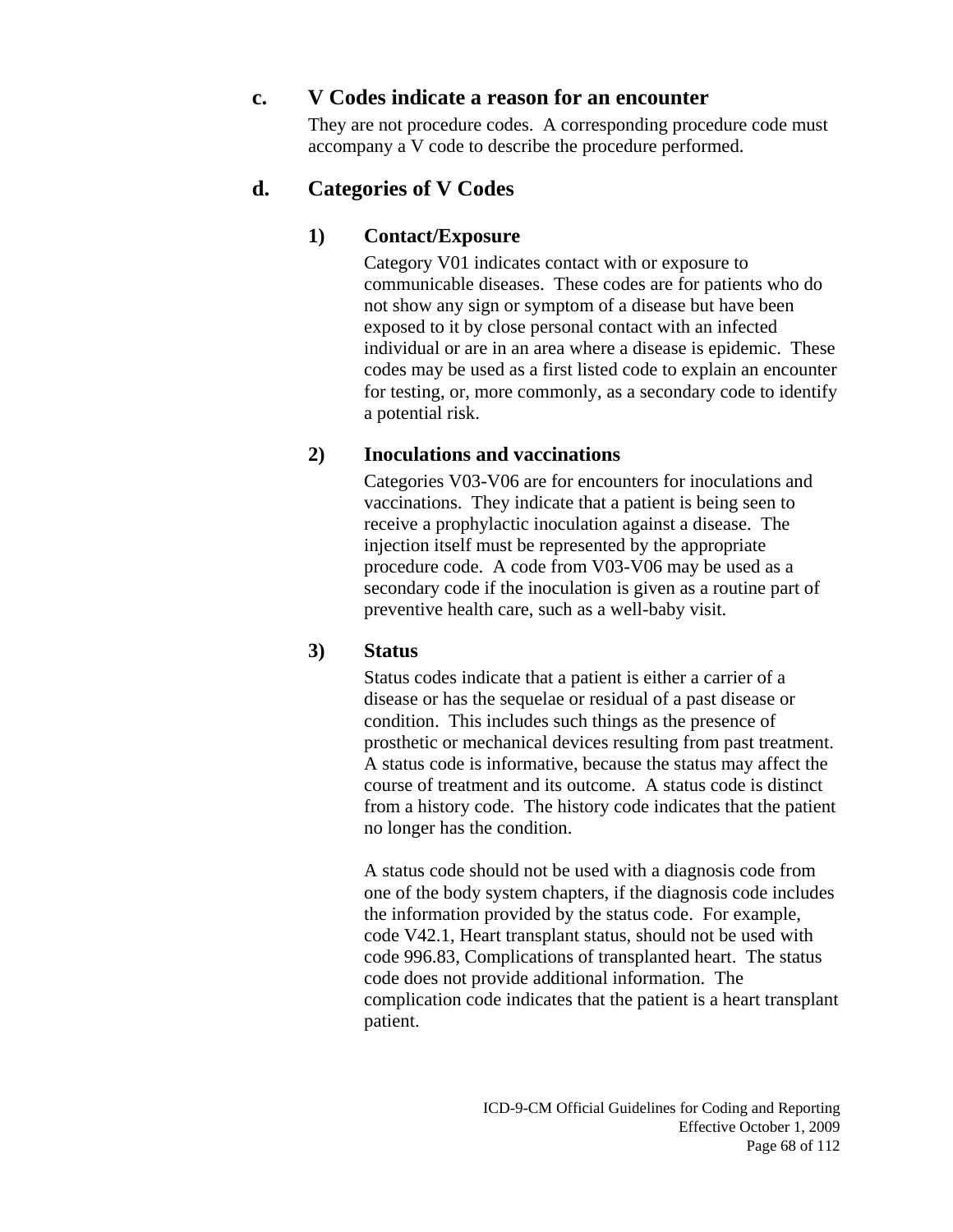The status V codes/categories are:

|                 | $\frac{1}{100}$ status $\sqrt{2}$ codes/eate goings are:                                               |
|-----------------|--------------------------------------------------------------------------------------------------------|
| V <sub>02</sub> | Carrier or suspected carrier of infectious diseases                                                    |
|                 | Carrier status indicates that a person harbors the<br>specific organisms of a disease without manifest |
|                 | symptoms and is capable of transmitting the                                                            |
|                 | infection.                                                                                             |
| V07.5X          | Prophylactic use of agents affecting estrogen                                                          |
|                 | receptors and estrogen level                                                                           |
|                 | This code indicates when a patient is receiving a                                                      |
|                 | drug that affects estrogen receptors and estrogen                                                      |
|                 | levels for prevention of cancer.                                                                       |
| V <sub>08</sub> | Asymptomatic HIV infection status                                                                      |
|                 | This code indicates that a patient has tested positive                                                 |
|                 | for HIV but has manifested no signs or symptoms                                                        |
|                 | of the disease.                                                                                        |
| V <sub>09</sub> | Infection with drug-resistant microorganisms                                                           |
|                 | This category indicates that a patient has an                                                          |
|                 | infection that is resistant to drug treatment.                                                         |
|                 | Sequence the infection code first.                                                                     |
| V21             | Constitutional states in development                                                                   |
| V22.2           | Pregnant state, incidental                                                                             |
|                 | This code is a secondary code only for use when the                                                    |
|                 | pregnancy is in no way complicating the reason for                                                     |
|                 | visit. Otherwise, a code from the obstetric chapter                                                    |
|                 | is required.                                                                                           |
| V26.5x          | <b>Sterilization status</b>                                                                            |
| V42             | Organ or tissue replaced by transplant                                                                 |
| V43             | Organ or tissue replaced by other means                                                                |
| V44             | Artificial opening status                                                                              |
| V <sub>45</sub> | Other postsurgical states                                                                              |
|                 | Assign code V45.87, Transplant organ removal                                                           |
|                 | status, to indicate that a transplanted organ has been<br>previously removed. This code should not be  |
|                 | assigned for the encounter in which the transplanted                                                   |
|                 | organ is removed. The complication necessitating                                                       |
|                 | removal of the transplant organ should be assigned                                                     |
|                 | for that encounter.                                                                                    |
|                 |                                                                                                        |
|                 |                                                                                                        |

*See section I.C17.f.2. for information on the coding of organ transplant complications.* 

Assign code V45.88, Status post administration of tPA (rtPA) in a different facility within the last 24 hours prior to admission to the current facility, as a secondary diagnosis when a patient is received by transfer into a facility and documentation indicates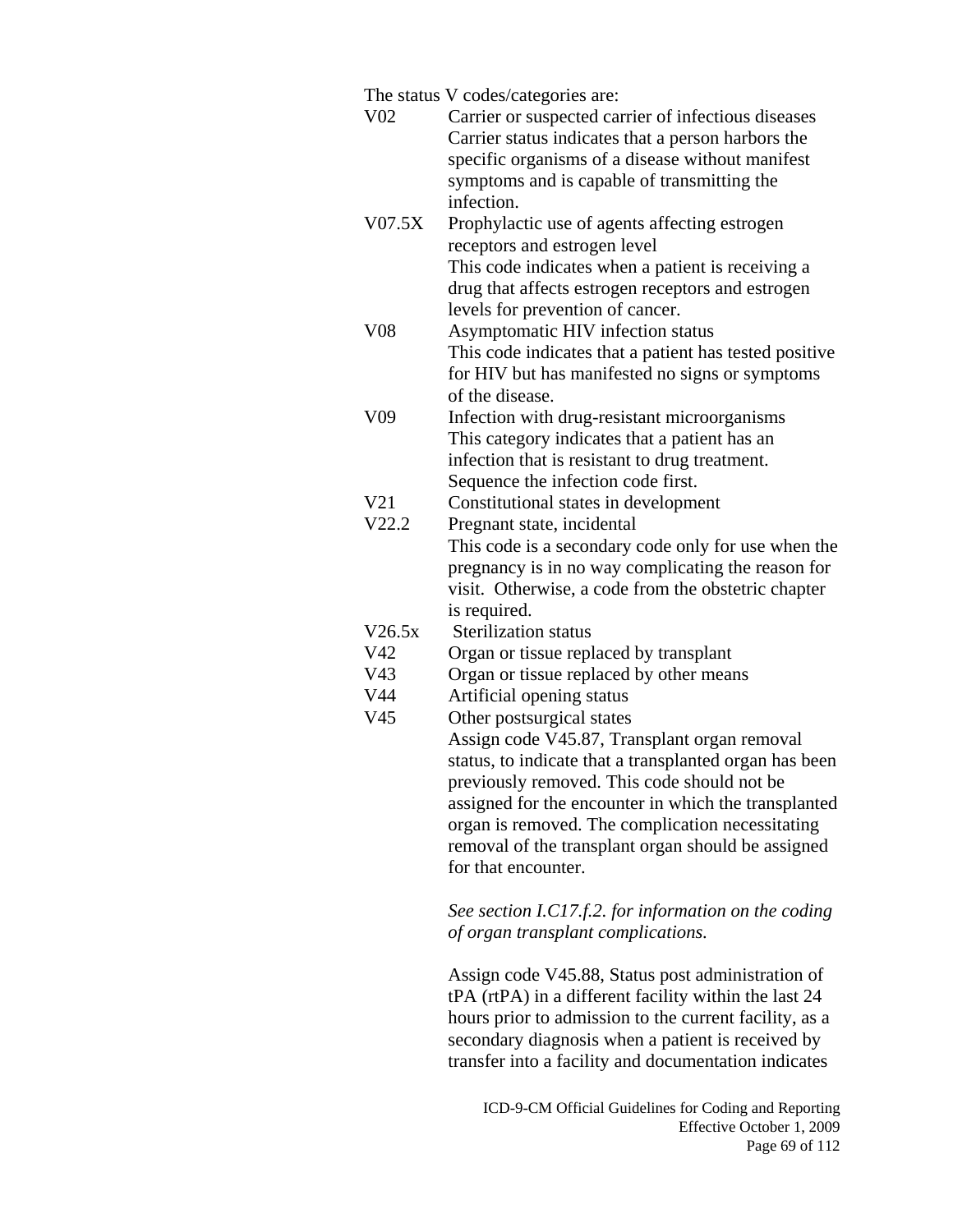they were administered tissue plasminogen activator (tPA) within the last 24 hours prior to admission to the current facility.

This guideline applies even if the patient is still receiving the tPA at the time they are received into the current facility.

The appropriate code for the condition for which the tPA was administered (such as cerebrovascular disease or myocardial infarction) should be assigned first.

Code V45.88 is only applicable to the receiving facility record and not to the transferring facility record.

- V46 Other dependence on machines
- V49.6 Upper limb amputation status V49.7 Lower limb amputation status **Note:** Categories V42-V46, and subcategories V49.6, V49.7 are for use only if there are no complications or malfunctions of the organ or tissue replaced, the amputation site or the equipment on which the patient is dependent.
- V49.81 Postmenopausal status
- V49.82 Dental sealant status
- V49.83 Awaiting organ transplant status
- V58.6x Long-term (current) drug use Codes from this subcategory indicate a patient's continuous use of a prescribed drug (including such things as aspirin therapy) for the long-term treatment of a condition or for prophylactic use. It is not for use for patients who have addictions to drugs. This subcategory is not for use of medications for detoxification or maintenance programs to prevent withdrawal symptoms in patients with drug dependence (e.g., methadone maintenance for opiate dependence). Assign the appropriate code for the drug dependence instead.

Assign a code from subcategory V58.6, Long-term (current) drug use, if the patient is receiving a medication for an extended period as a prophylactic measure (such as for the prevention of deep vein thrombosis) or as treatment of a chronic condition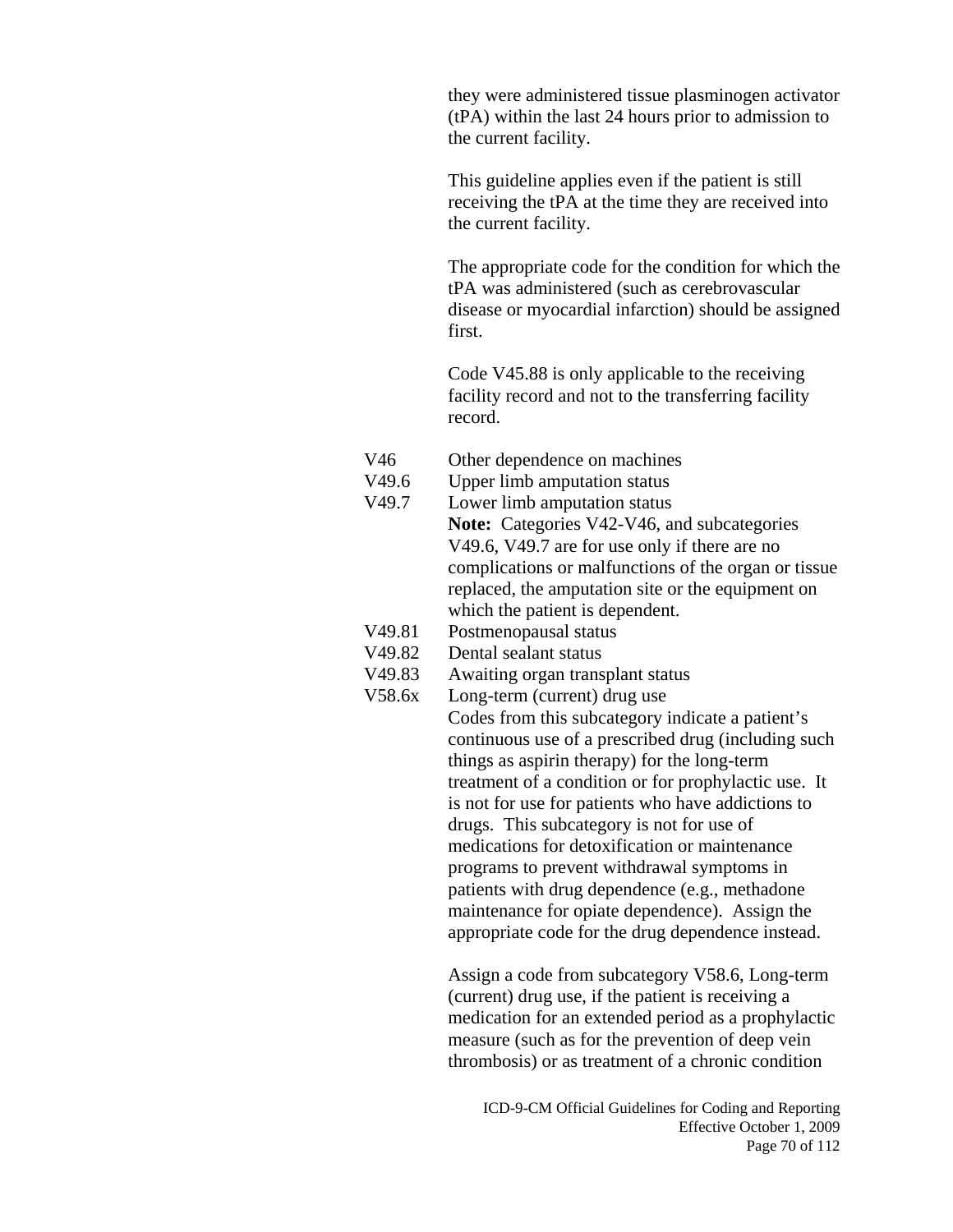(such as arthritis) or a disease requiring a lengthy course of treatment (such as cancer). Do not assign a code from subcategory V58.6 for medication being administered for a brief period of time to treat an acute illness or injury (such as a course of antibiotics to treat acute bronchitis).

V83 Genetic carrier status

Genetic carrier status indicates that a person carries a gene, associated with a particular disease, which may be passed to offspring who may develop that disease. The person does not have the disease and is not at risk of developing the disease.

V84 Genetic susceptibility status

Genetic susceptibility indicates that a person has a gene that increases the risk of that person developing the disease.

Codes from category V84, Genetic susceptibility to disease, should not be used as principal or firstlisted codes. If the patient has the condition to which he/she is susceptible, and that condition is the reason for the encounter, the code for the current condition should be sequenced first. If the patient is being seen for follow-up after completed treatment for this condition, and the condition no longer exists, a follow-up code should be sequenced first, followed by the appropriate personal history and genetic susceptibility codes. If the purpose of the encounter is genetic counseling associated with procreative management, a code from subcategory V26.3, Genetic counseling and testing, should be assigned as the first-listed code, followed by a code from category V84. Additional codes should be assigned for any applicable family or personal history.

*See Section I.C. 18.d.14 for information on prophylactic organ removal due to a genetic susceptibility.*

- V85 Body Mass Index (BMI) V86 Estrogen receptor status
- V88 Acquired absence of other organs and tissue

## **4) History (of)**

There are two types of history V codes, personal and family. Personal history codes explain a patient's past medical condition that no longer exists and is not receiving any treatment, but that has the potential for recurrence, and

> ICD-9-CM Official Guidelines for Coding and Reporting Effective October 1, 2009 Page 71 of 112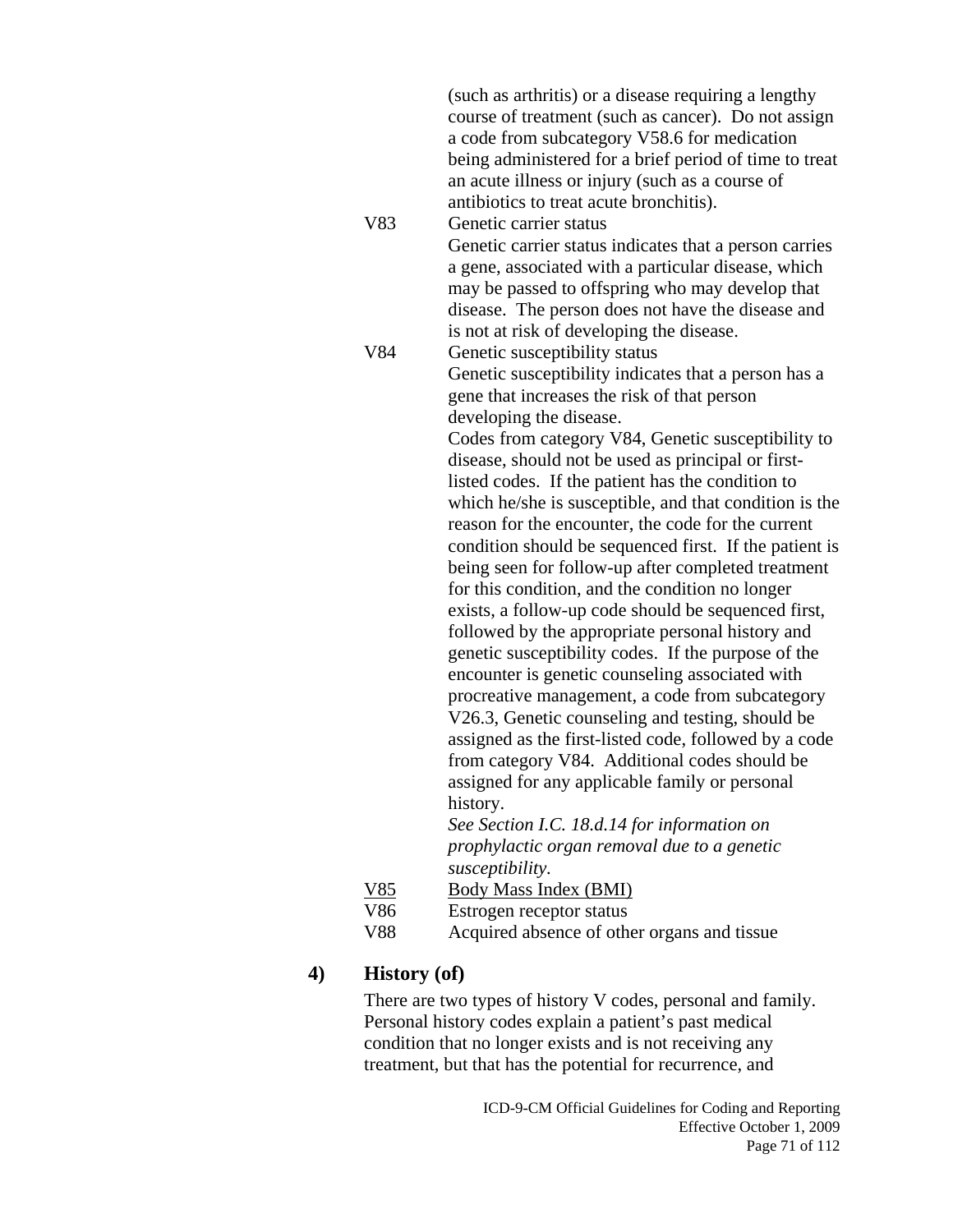therefore may require continued monitoring. The exceptions to this general rule are category V14, Personal history of allergy to medicinal agents, and subcategory V15.0, Allergy, other than to medicinal agents. A person who has had an allergic episode to a substance or food in the past should always be considered allergic to the substance.

Family history codes are for use when a patient has a family member(s) who has had a particular disease that causes the patient to be at higher risk of also contracting the disease.

Personal history codes may be used in conjunction with followup codes and family history codes may be used in conjunction with screening codes to explain the need for a test or procedure. History codes are also acceptable on any medical record regardless of the reason for visit. A history of an illness, even if no longer present, is important information that may alter the type of treatment ordered.

The history V code categories are:

| V10             | Personal history of malignant neoplasm               |
|-----------------|------------------------------------------------------|
| V <sub>12</sub> | Personal history of certain other diseases           |
| V13             | Personal history of other diseases                   |
|                 | Except: V13.4, Personal history of arthritis, and    |
|                 | V13.6, Personal history of congenital                |
|                 | malformations. These conditions are life-long so     |
|                 | are not true history codes.                          |
| V <sub>14</sub> | Personal history of allergy to medicinal agents      |
| V15             | Other personal history presenting hazards to health  |
|                 | Except: V15.7, Personal history of contraception.    |
| V16             | Family history of malignant neoplasm                 |
| V17             | Family history of certain chronic disabling diseases |
|                 |                                                      |

- V18 Family history of certain other specific diseases
- V19 Family history of other conditions
- V87 Other specified personal exposures and history presenting hazards to health

#### **5) Screening**

Screening is the testing for disease or disease precursors in seemingly well individuals so that early detection and treatment can be provided for those who test positive for the disease. Screenings that are recommended for many subgroups in a population include: routine mammograms for women over 40, a fecal occult blood test for everyone over 50, an amniocentesis to rule out a fetal anomaly for pregnant women over 35, because the incidence of breast cancer and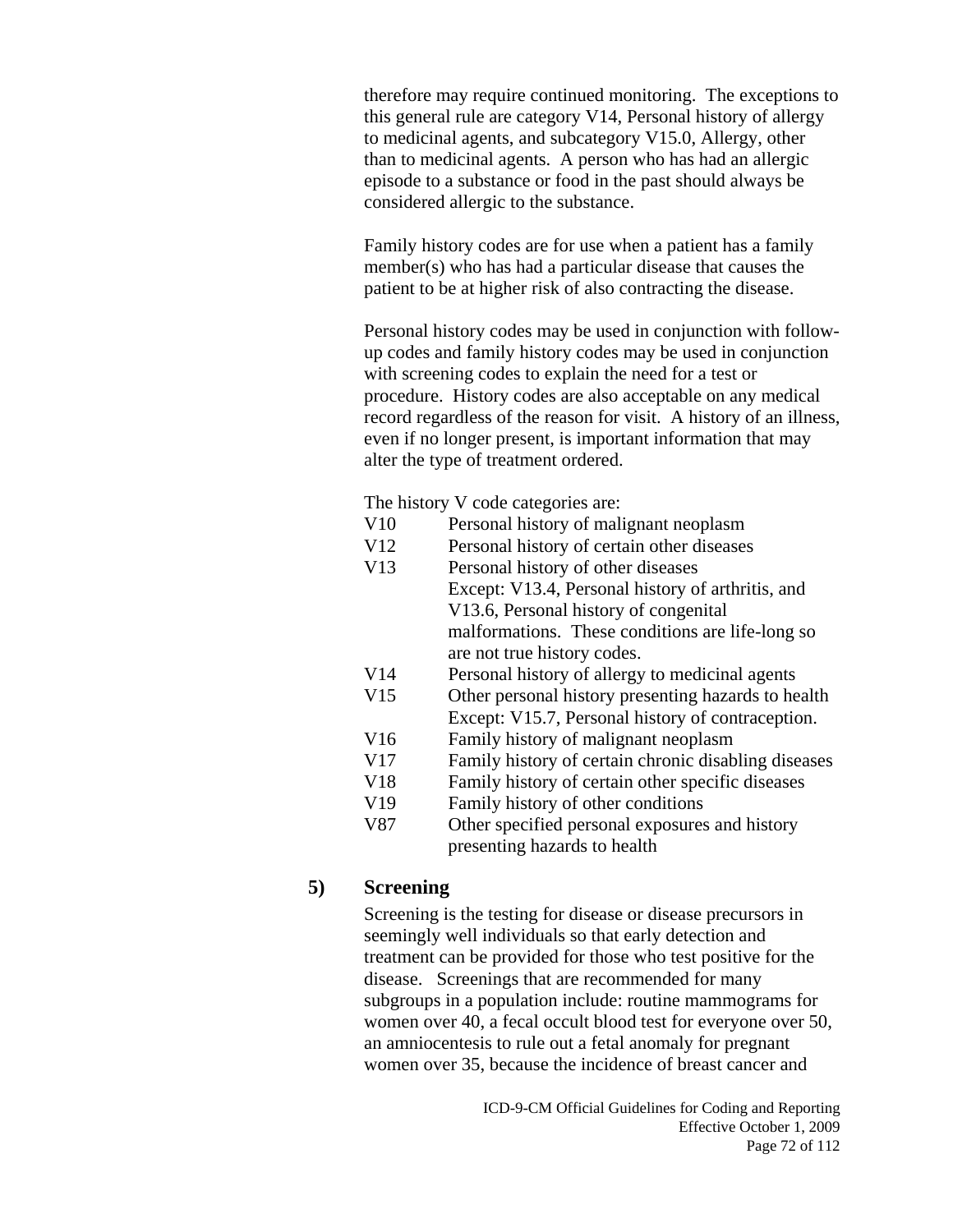colon cancer in these subgroups is higher than in the general population, as is the incidence of Down's syndrome in older mothers.

The testing of a person to rule out or confirm a suspected diagnosis because the patient has some sign or symptom is a diagnostic examination, not a screening. In these cases, the sign or symptom is used to explain the reason for the test.

A screening code may be a first listed code if the reason for the visit is specifically the screening exam. It may also be used as an additional code if the screening is done during an office visit for other health problems. A screening code is not necessary if the screening is inherent to a routine examination, such as a pap smear done during a routine pelvic examination.

Should a condition be discovered during the screening then the code for the condition may be assigned as an additional diagnosis.

The V code indicates that a screening exam is planned. A procedure code is required to confirm that the screening was performed.

The screening V code categories: V28 Antenatal screening V73-V82 Special screening examinations

#### **6) Observation**

There are three observation V code categories. They are for use in very limited circumstances when a person is being observed for a suspected condition that is ruled out. The observation codes are not for use if an injury or illness or any signs or symptoms related to the suspected condition are present. In such cases the diagnosis/symptom code is used with the corresponding E code to identify any external cause.

The observation codes are to be used as principal diagnosis only. The only exception to this is when the principal diagnosis is required to be a code from the V30, Live born infant, category. Then the V29 observation code is sequenced after the V30 code. Additional codes may be used in addition to the observation code but only if they are unrelated to the suspected condition being observed.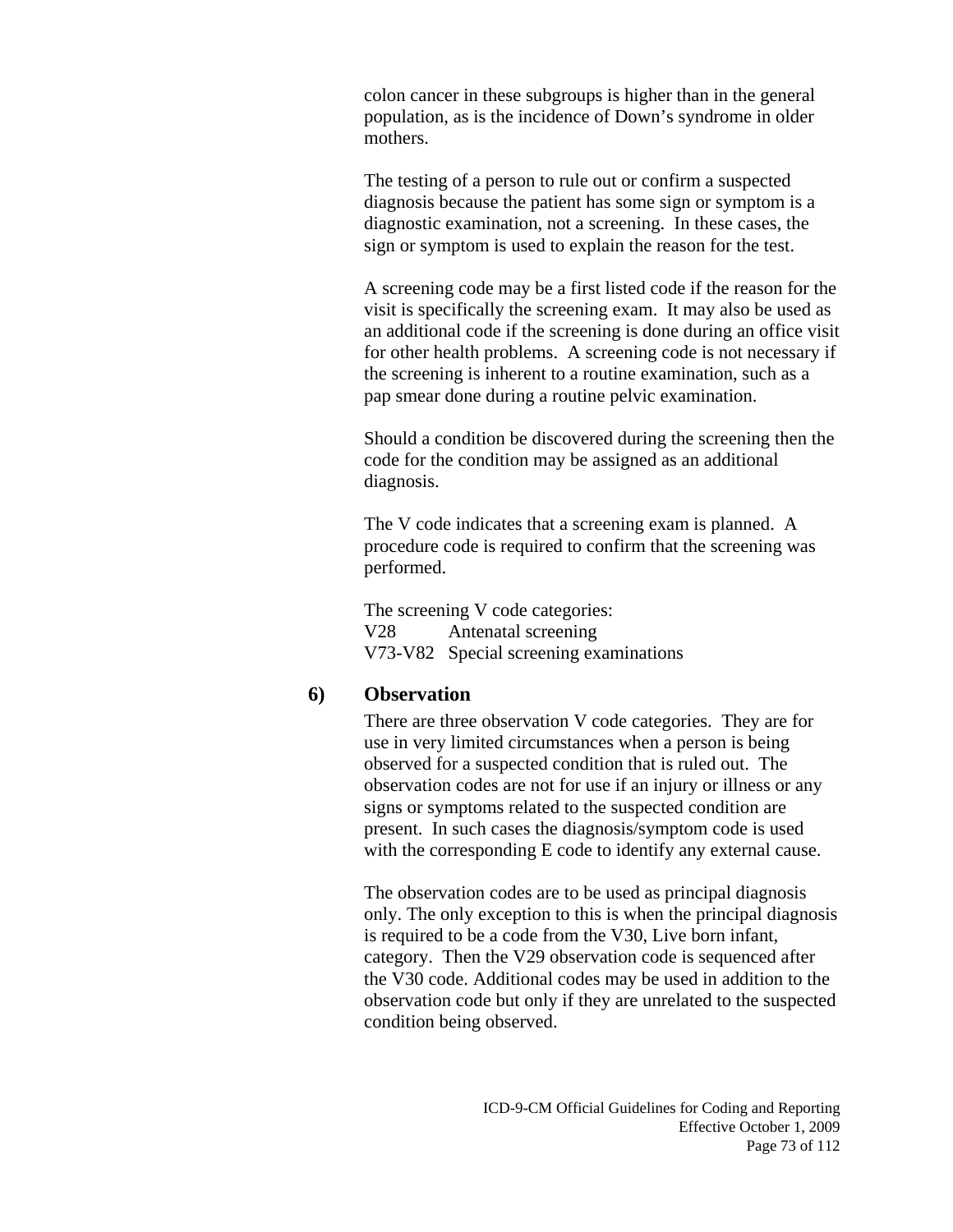Codes from subcategory V89.0, Suspected maternal and fetal conditions not found, may either be used as a first listed or as an additional code assignment depending on the case. They are for use in very limited circumstances on a maternal record when an encounter is for a suspected maternal or fetal condition that is ruled out during that encounter (for example, a maternal or fetal condition may be suspected due to an abnormal test result). These codes should not be used when the condition is confirmed. In those cases, the confirmed condition should be coded. In addition, these codes are not for use if an illness or any signs or symptoms related to the suspected condition or problem are present. In such cases the diagnosis/symptom code is used.

Additional codes may be used in addition to the code from subcategory V89.0, but only if they are unrelated to the suspected condition being evaluated.

Codes from subcategory V89.0 may not be used for encounters for antenatal screening of mother. *See Section I.C.18.d., Screening).* 

For encounters for suspected fetal condition that are inconclusive following testing and evaluation, assign the appropriate code from category 655, 656, 657 or 658.

The observation V code categories:

| V <sub>29</sub> | Observation and evaluation of newborns for         |
|-----------------|----------------------------------------------------|
|                 | suspected condition not found                      |
|                 | For the birth encounter, a code from category V30  |
|                 | should be sequenced before the V29 code.           |
| V71             | Observation and evaluation for suspected condition |
|                 | not found                                          |
| V89             | Suspected maternal and fetal conditions not found  |

#### **7) Aftercare**

Aftercare visit codes cover situations when the initial treatment of a disease or injury has been performed and the patient requires continued care during the healing or recovery phase, or for the long-term consequences of the disease. The aftercare V code should not be used if treatment is directed at a current, acute disease or injury. The diagnosis code is to be used in these cases. Exceptions to this rule are codes V58.0, Radiotherapy, and codes from subcategory V58.1, Encounter for chemotherapy and immunotherapy for neoplastic conditions. These codes are to be first listed, followed by the

> ICD-9-CM Official Guidelines for Coding and Reporting Effective October 1, 2009 Page 74 of 112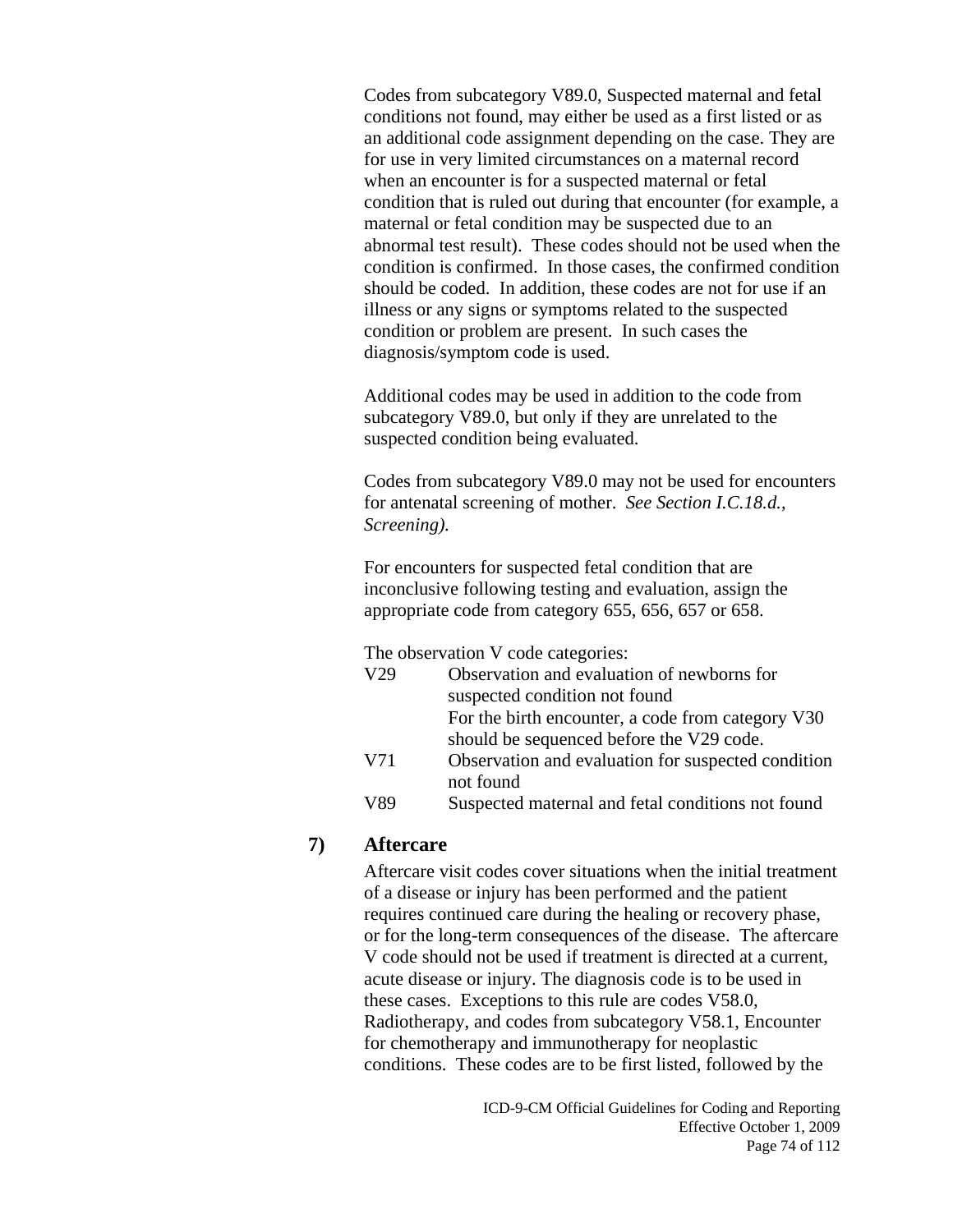diagnosis code when a patient's encounter is solely to receive radiation therapy or chemotherapy for the treatment of a neoplasm. Should a patient receive both chemotherapy and radiation therapy during the same encounter code V58.0 and V58.1 may be used together on a record with either one being sequenced first.

The aftercare codes are generally first listed to explain the specific reason for the encounter. An aftercare code may be used as an additional code when some type of aftercare is provided in addition to the reason for admission and no diagnosis code is applicable. An example of this would be the closure of a colostomy during an encounter for treatment of another condition.

Aftercare codes should be used in conjunction with any other aftercare codes or other diagnosis codes to provide better detail on the specifics of an aftercare encounter visit, unless otherwise directed by the classification. The sequencing of multiple aftercare codes is discretionary.

Certain aftercare V code categories need a secondary diagnosis code to describe the resolving condition or sequelae, for others, the condition is inherent in the code title.

Additional V code aftercare category terms include fitting and adjustment, and attention to artificial openings.

Status V codes may be used with aftercare V codes to indicate the nature of the aftercare. For example code V45.81, Aortocoronary bypass status, may be used with code V58.73, Aftercare following surgery of the circulatory system, NEC, to indicate the surgery for which the aftercare is being performed. Also, a transplant status code may be used following code V58.44, Aftercare following organ transplant, to identify the organ transplanted. A status code should not be used when the aftercare code indicates the type of status, such as using V55.0, Attention to tracheostomy with V44.0, Tracheostomy status.

*See Section I. B.16 Admissions/Encounter for Rehabilitation* 

The aftercare V category/codes:

- V51.0 Encounter for breast reconstruction following mastectomy
- V52 Fitting and adjustment of prosthetic device and implant

ICD-9-CM Official Guidelines for Coding and Reporting Effective October 1, 2009 Page 75 of 112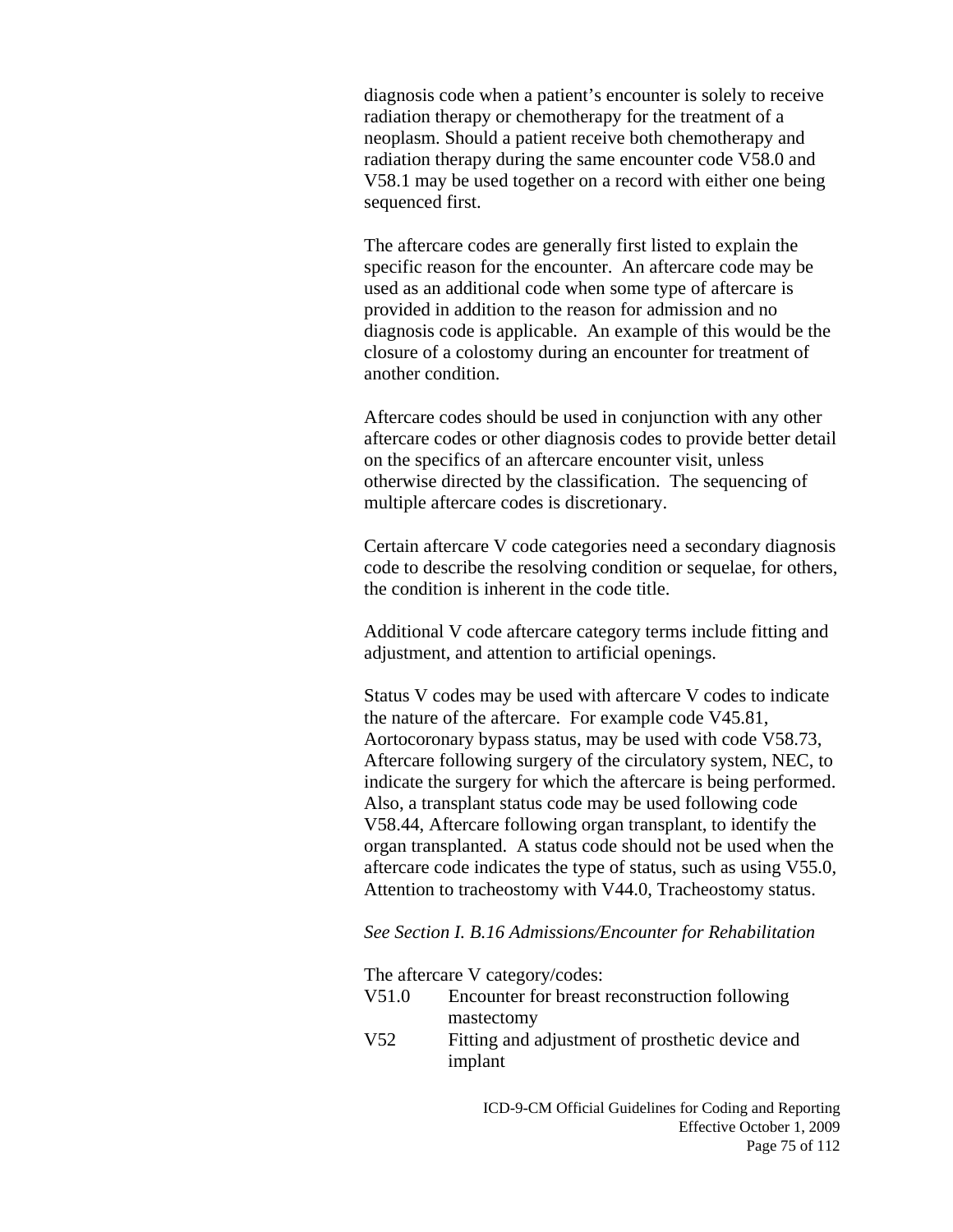- V53 Fitting and adjustment of other device
- V54 Other orthopedic aftercare
- V55 Attention to artificial openings
- V56 Encounter for dialysis and dialysis catheter care
- V57 Care involving the use of rehabilitation procedures
- V58.0 Radiotherapy
- V58.11 Encounter for antineoplastic chemotherapy
- V58.12 Encounter for antineoplastic immunotherapy
- V58.3x Attention to dressings and sutures<br>V58.41 Encounter for planned post-operat
- Encounter for planned post-operative wound closure
- V58.42 Aftercare, surgery, neoplasm
- V58.43 Aftercare, surgery, trauma
- V58.44 Aftercare involving organ transplant
- V58.49 Other specified aftercare following surgery
- V58.7x Aftercare following surgery
- V58.81 Fitting and adjustment of vascular catheter
- V58.82 Fitting and adjustment of non-vascular catheter
- V58.83 Monitoring therapeutic drug
- V58.89 Other specified aftercare

# **8) Follow-up**

The follow-up codes are used to explain continuing surveillance following completed treatment of a disease, condition, or injury. They imply that the condition has been fully treated and no longer exists. They should not be confused with aftercare codes that explain current treatment for a healing condition or its sequelae. Follow-up codes may be used in conjunction with history codes to provide the full picture of the healed condition and its treatment. The follow-up code is sequenced first, followed by the history code.

A follow-up code may be used to explain repeated visits. Should a condition be found to have recurred on the follow-up visit, then the diagnosis code should be used in place of the follow-up code.

The follow-up V code categories:

- V24 Postpartum care and evaluation
- V67 Follow-up examination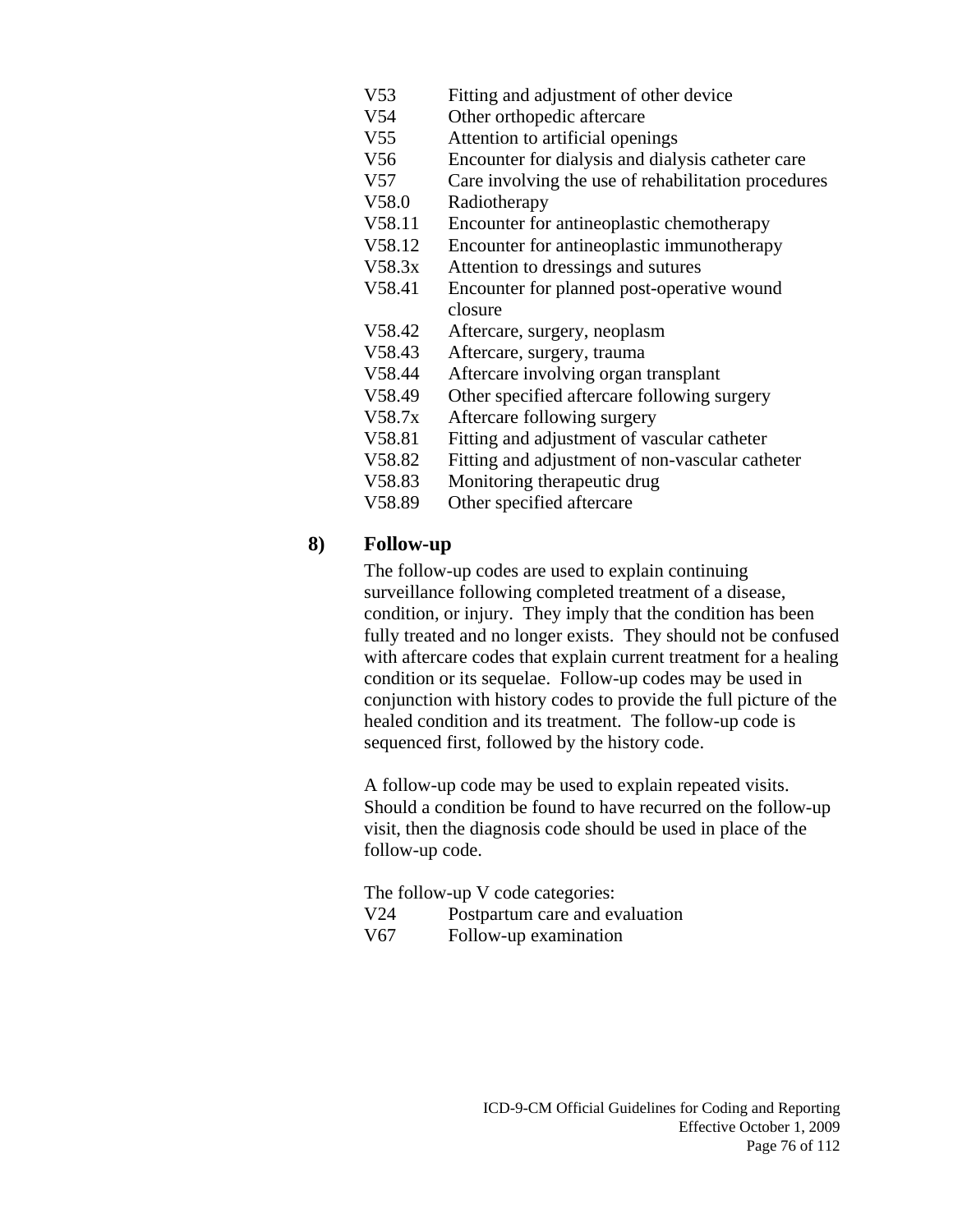#### **9) Donor**

Category V59 is the donor codes. They are used for living individuals who are donating blood or other body tissue. These codes are only for individuals donating for others, not for self donations. They are not for use to identify cadaveric donations.

### **10) Counseling**

Counseling V codes are used when a patient or family member receives assistance in the aftermath of an illness or injury, or when support is required in coping with family or social problems. They are not necessary for use in conjunction with a diagnosis code when the counseling component of care is considered integral to standard treatment.

The counseling V categories/codes:

| V25.0                  | General counseling and advice for contraceptive |  |  |
|------------------------|-------------------------------------------------|--|--|
|                        | management                                      |  |  |
| $T T \cap \mathcal{L}$ |                                                 |  |  |

- V26.3 Genetic counseling
- V26.4 General counseling and advice for procreative management
- V61**.X** Other family circumstances
- V65.1 Person consulted on behalf of another person
- V65.3 Dietary surveillance and counseling
- V65.4 Other counseling, not elsewhere classified

### **11) Obstetrics and related conditions**

*See Section I.C.11., the Obstetrics guidelines for further instruction on the use of these codes.* 

V codes for pregnancy are for use in those circumstances when none of the problems or complications included in the codes from the Obstetrics chapter exist (a routine prenatal visit or postpartum care). Codes V22.0, Supervision of normal first pregnancy, and V22.1, Supervision of other normal pregnancy, are always first listed and are not to be used with any other code from the OB chapter.

The outcome of delivery, category V27, should be included on all maternal delivery records. It is always a secondary code.

V codes for family planning (contraceptive) or procreative management and counseling should be included on an obstetric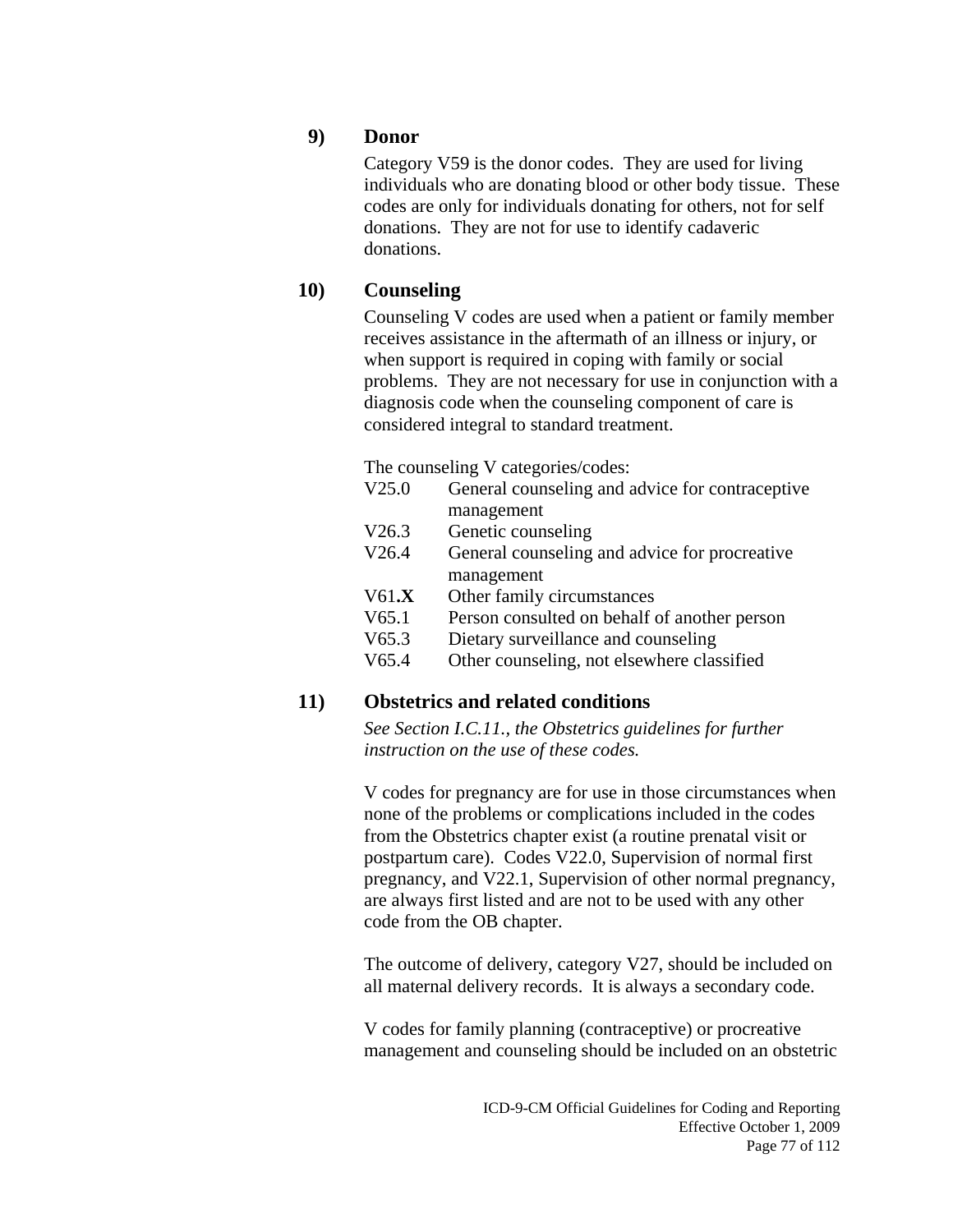record either during the pregnancy or the postpartum stage, if applicable.

Obstetrics and related conditions V code categories:

V22 Normal pregnancy

| V <sub>23</sub> | Supervision of high-risk pregnancy                     |
|-----------------|--------------------------------------------------------|
|                 | Except: V23.2, Pregnancy with history of abortion.     |
|                 | Code 646.3, Habitual aborter, from the OB chapter      |
|                 | is required to indicate a history of abortion during a |
|                 | pregnancy.                                             |
| V <sub>24</sub> | Postpartum care and evaluation                         |
| V <sub>25</sub> | Encounter for contraceptive management                 |
|                 | Except V25.0x                                          |
|                 | (See Section I.C.18.d.11, Counseling)                  |
| V26             | Procreative management                                 |
|                 | Except V26.5x, Sterilization status, V26.3 and         |
|                 | V26.4                                                  |
|                 | (See Section I.C.18.d.11., Counseling)                 |
| V <sub>27</sub> | Outcome of delivery                                    |
| V28             | Antenatal screening                                    |
|                 | (See Section I.C.18.d.6., Screening)                   |
|                 |                                                        |

#### **12) Newborn, infant and child**

*See Section I.C.15, the Newborn guidelines for further instruction on the use of these codes.* 

Newborn V code categories:

| V <sub>20</sub> | Health supervision of infant or child              |  |
|-----------------|----------------------------------------------------|--|
| V <sub>29</sub> | Observation and evaluation of newborns for         |  |
|                 | suspected condition not found                      |  |
|                 | (See Section I.C.18.d.7, Observation)              |  |
|                 | V30-V39 Liveborn infant according to type of birth |  |

### **13) Routine and administrative examinations**

The V codes allow for the description of encounters for routine examinations, such as, a general check-up, or examinations for administrative purposes, such as a pre-employment physical. The codes are not to be used if the examination is for diagnosis of a suspected condition or for treatment purposes. In such cases the diagnosis code is used. During a routine exam, should a diagnosis or condition be discovered, it should be coded as an additional code. Pre-existing and chronic conditions and history codes may also be included as additional codes as long as the examination is for administrative purposes and not focused on any particular condition.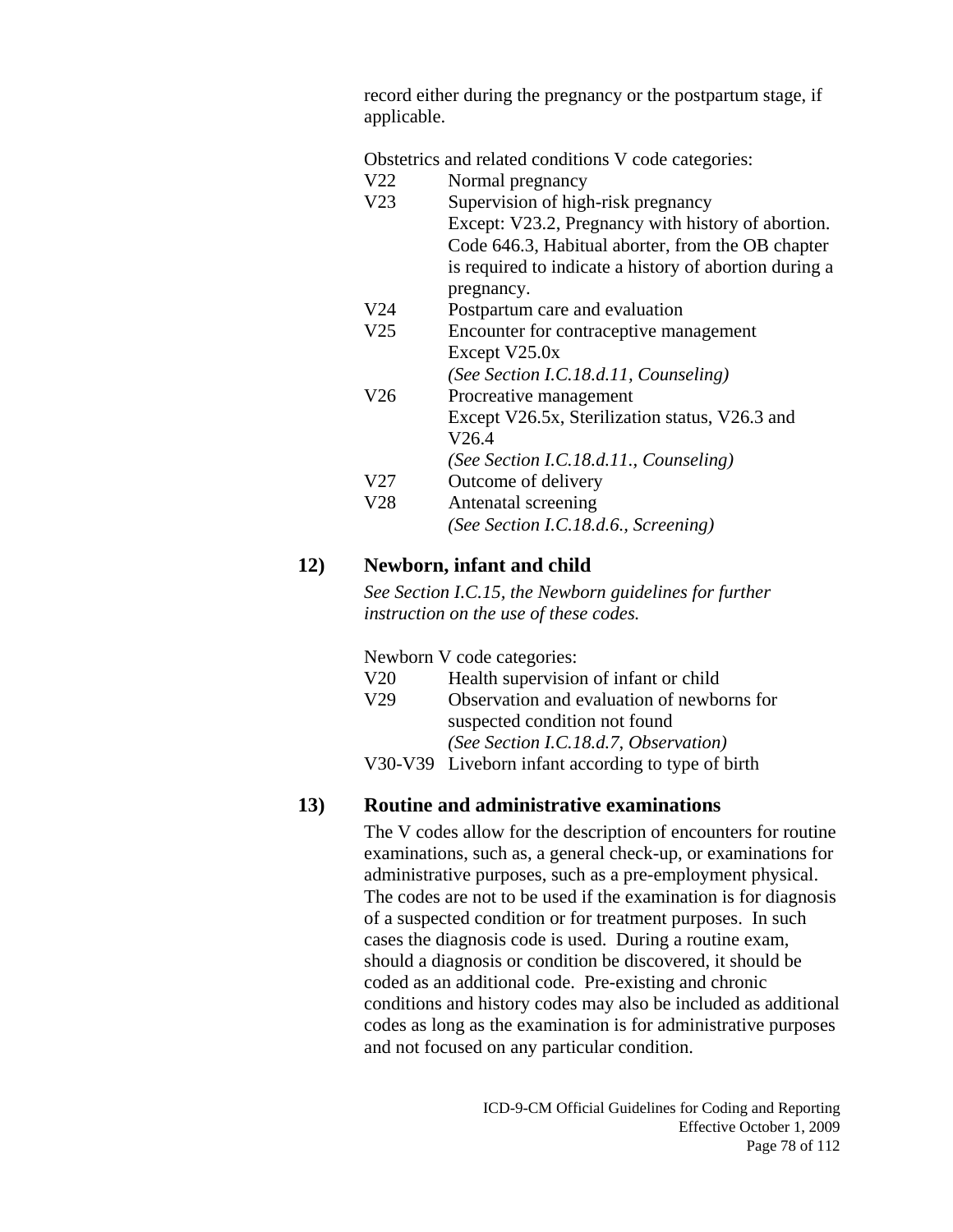Pre-operative examination **and pre-procedural laboratory examination** V codes are for use only in those situations when a patient is being cleared for **a procedure or** surgery and no treatment is given.

The V codes categories/code for routine and administrative examinations:

| V20.2                                     | Routine infant or child health check                  |  |
|-------------------------------------------|-------------------------------------------------------|--|
|                                           | Any injections given should have a corresponding      |  |
|                                           | procedure code.                                       |  |
| V70                                       | General medical examination                           |  |
| V72                                       | Special investigations and examinations               |  |
|                                           | Codes V72.5 and V72.62 may be used if the reason      |  |
| for the patient encounter is for routine. |                                                       |  |
|                                           | laboratory/radiology testing in the absence of any    |  |
|                                           | signs, symptoms, or associated diagnosis. If routine  |  |
|                                           | testing is performed during the same encounter as a   |  |
|                                           | test to evaluate a sign, symptom, or diagnosis, it is |  |
|                                           | appropriate to assign both the V code and the code    |  |
|                                           | describing the reason for the non-routine test.       |  |
|                                           |                                                       |  |

#### **14) Miscellaneous V codes**

The miscellaneous V codes capture a number of other health care encounters that do not fall into one of the other categories. Certain of these codes identify the reason for the encounter, others are for use as additional codes that provide useful information on circumstances that may affect a patient's care and treatment.

#### **Prophylactic Organ Removal**

For encounters specifically for prophylactic removal of breasts, ovaries, or another organ due to a genetic susceptibility to cancer or a family history of cancer, the principal or first listed code should be a code from subcategory V50.4, Prophylactic organ removal, followed by the appropriate genetic susceptibility code and the appropriate family history code.

If the patient has a malignancy of one site and is having prophylactic removal at another site to prevent either a new primary malignancy or metastatic disease, a code for the malignancy should also be assigned in addition to a code from subcategory V50.4. A V50.4 code should not be assigned if the patient is having organ removal for treatment of a malignancy, such as the removal of the testes for the treatment of prostate cancer.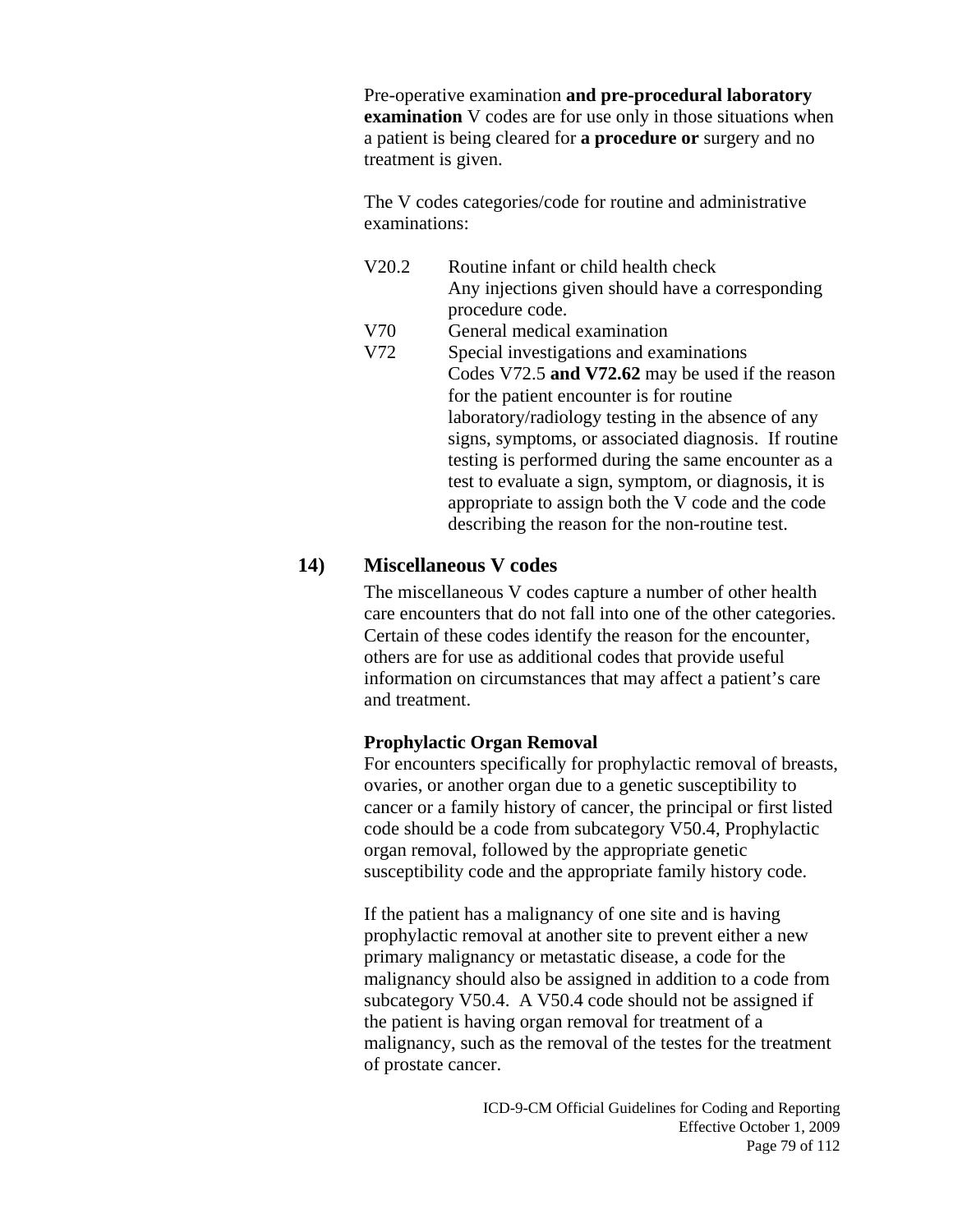Miscellaneous V code categories/codes:

| V <sub>07</sub><br>Need for isolation and other prophylactic measures |                                                     |
|-----------------------------------------------------------------------|-----------------------------------------------------|
|                                                                       | Except V07.5, Prophylactic use of agents affecting  |
|                                                                       | estrogen receptors and estrogen levels              |
| V <sub>50</sub>                                                       | Elective surgery for purposes other than remedying  |
|                                                                       | health states                                       |
| V <sub>58.5</sub>                                                     | Orthodontics                                        |
| V <sub>60</sub>                                                       | Housing, household, and economic circumstances      |
| V <sub>62</sub>                                                       | Other psychosocial circumstances                    |
| V <sub>63</sub>                                                       | Unavailability of other medical facilities for care |
| V <sub>64</sub>                                                       | Persons encountering health services for specific   |
|                                                                       | procedures, not carried out                         |
| V <sub>66</sub>                                                       | Convalescence and Palliative Care                   |
| V <sub>68</sub>                                                       | Encounters for administrative purposes              |
| V69                                                                   | Problems related to lifestyle                       |

#### **15) Nonspecific V codes**

Certain V codes are so non-specific, or potentially redundant with other codes in the classification, that there can be little justification for their use in the inpatient setting. Their use in the outpatient setting should be limited to those instances when there is no further documentation to permit more precise coding. Otherwise, any sign or symptom or any other reason for visit that is captured in another code should be used.

Nonspecific V code categories/codes:

| V11               | Personal history of mental disorder               |  |
|-------------------|---------------------------------------------------|--|
|                   | A code from the mental disorders chapter, with an |  |
|                   | in remission fifth-digit, should be used.         |  |
| V <sub>13.4</sub> | Personal history of arthritis                     |  |
| V <sub>13.6</sub> | Personal history of congenital malformations      |  |
| V <sub>15.7</sub> | Personal history of contraception                 |  |
| V23.2             | Pregnancy with history of abortion                |  |
| V40               | Mental and behavioral problems                    |  |
| V41               | Problems with special senses and other special    |  |
|                   | functions                                         |  |
| V47               | Other problems with internal organs               |  |
| V48               | Problems with head, neck, and trunk               |  |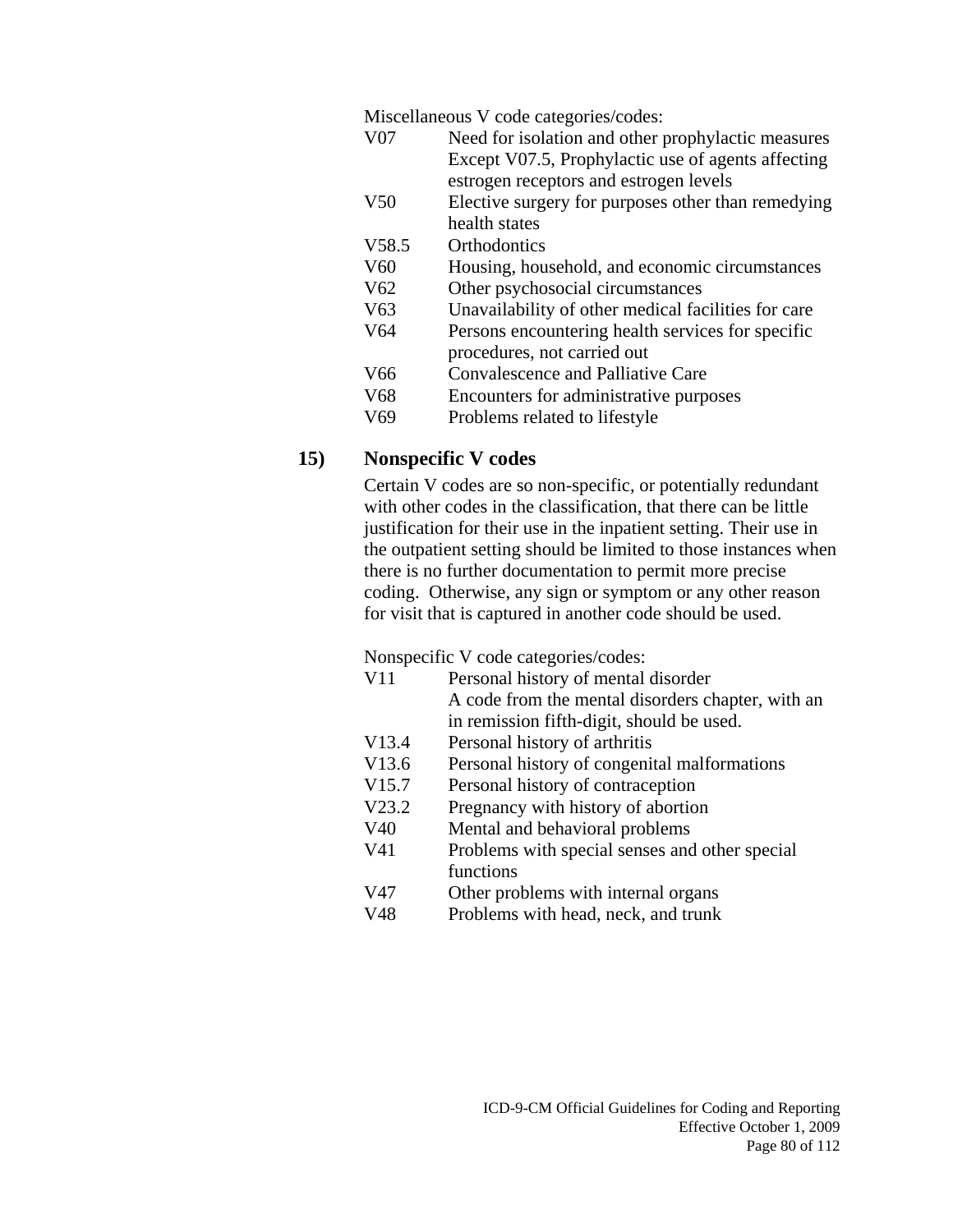V49 Problems with limbs and other problems

|       | Exceptions:        |                                                      |
|-------|--------------------|------------------------------------------------------|
|       | V <sub>49.6</sub>  | Upper limb amputation status                         |
|       | V49.7              | Lower limb amputation status                         |
|       | V49.81             | Postmenopausal status                                |
|       | V <sub>49.82</sub> | Dental sealant status                                |
|       | V49.83             | Awaiting organ transplant                            |
|       |                    | status                                               |
| V51.8 |                    | Other aftercare involving the use of plastic surgery |
|       |                    |                                                      |

- V58.2 Blood transfusion, without reported diagnosis
- V58.9 Unspecified aftercare  *See Section IV.K. and Section IV.L. of the Outpatient guidelines.*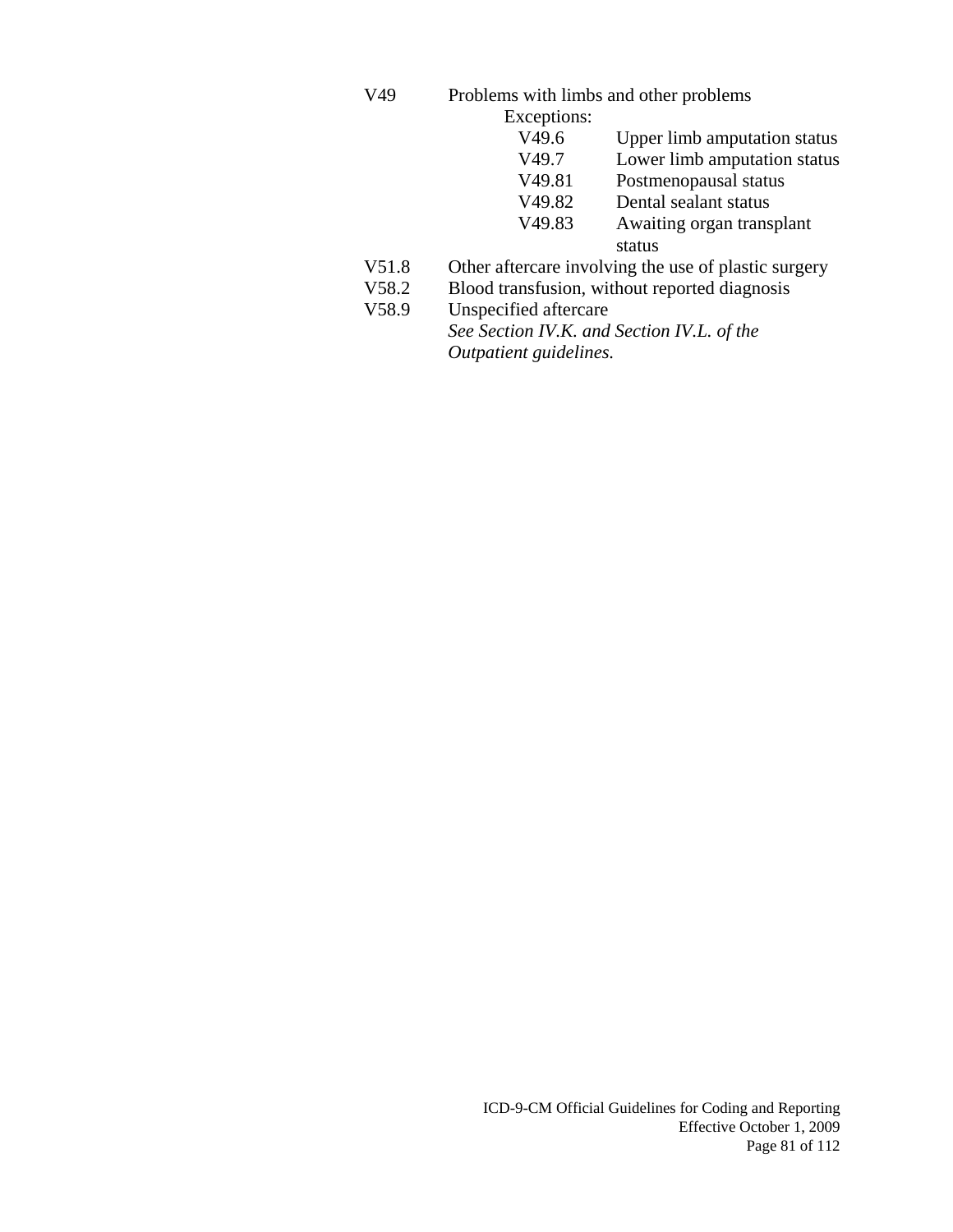### **e. V Codes That May Only be Principal/First-Listed Diagnosis**

**The list of V codes/categories below may only be reported as the principal/first-listed diagnosis, except when there are multiple encounters on the same day and the medical records for the encounters are combined or when there is more than one V code that meets the definition of principal diagnosis (e.g., a patient is admitted to home healthcare for both aftercare and rehabilitation and they equally meet the definition of principal diagnosis). These codes should not be reported if they do not meet the definition of principal or first-listed diagnosis.** 

*See Section II and Section IV.A for information on selection of principal and first-listed diagnosis.* 

#### *See Section II.C for information on two or more diagnoses that equally meet the definition for principal diagnosis.*

- V20.X Health supervision of infant or child
- V22.0 Supervision of normal first pregnancy
- V22.1 Supervision of other normal pregnancy
- V24.X Postpartum care and examination
- V26.81 Encounter for assisted reproductive fertility procedure cycle

#### **V26.82 Encounter for fertility preservation procedure**

- V30.X Single liveborn
- V31.X Twin, mate liveborn
- V32.X Twin, mate stillborn
- V33.X Twin, unspecified
- V34.X Other multiple, mates all liveborn
- V35.X Other multiple, mates all stillborn
- V36.X Other multiple, mates live- and stillborn
- V37.X Other multiple, unspecified
- V39.X Unspecified
- V46.12 Encounter for respirator dependence during power failure
- V46.13 Encounter for weaning from respirator [ventilator]
- V51.0 Encounter for breast reconstruction following mastectomy
- V56.0 Extracorporeal dialysis
- V57.X Care involving use of rehabilitation procedures
- V58.0 Radiotherapy
- V58.11 Encounter for antineoplastic chemotherapy
- V58.12 Encounter for antineoplastic immunotherapy
- V59.X Donors
- V66.0 Convalescence and palliative care following surgery

ICD-9-CM Official Guidelines for Coding and Reporting Effective October 1, 2009 Page 82 of 112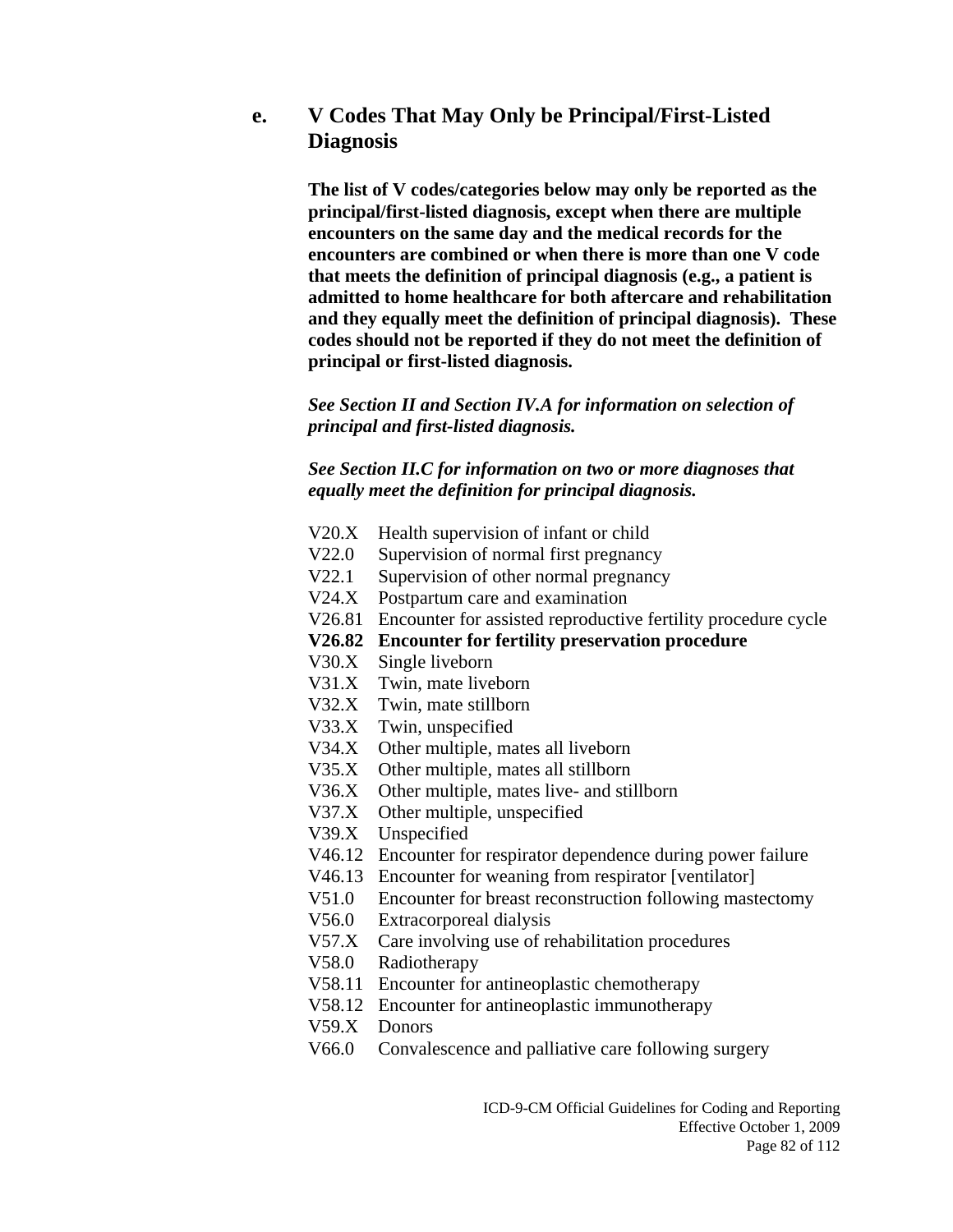- V66.1 Convalescence and palliative care following radiotherapy
- V66.2 Convalescence and palliative care following chemotherapy
- V66.3 Convalescence and palliative care following psychotherapy and other treatment for mental disorder
- V66.4 Convalescence and palliative care following treatment of fracture
- V66.5 Convalescence and palliative care following other treatment
- V66.6 Convalescence and palliative care following combined treatment
- V66.9 Unspecified convalescence
- V68.X Encounters for administrative purposes
- V70.0 Routine general medical examination at a health care facility
- V70.1 General psychiatric examination, requested by the authority
- V70.2 General psychiatric examination, other and unspecified
- V70.3 Other medical examination for administrative purposes
- V70.4 Examination for medicolegal reasons
- V70.5 Health examination of defined subpopulations
- V70.6 Health examination in population surveys
- V70.8 Other specified general medical examinations
- V70.9 Unspecified general medical examination
- V71.X Observation and evaluation for suspected conditions not found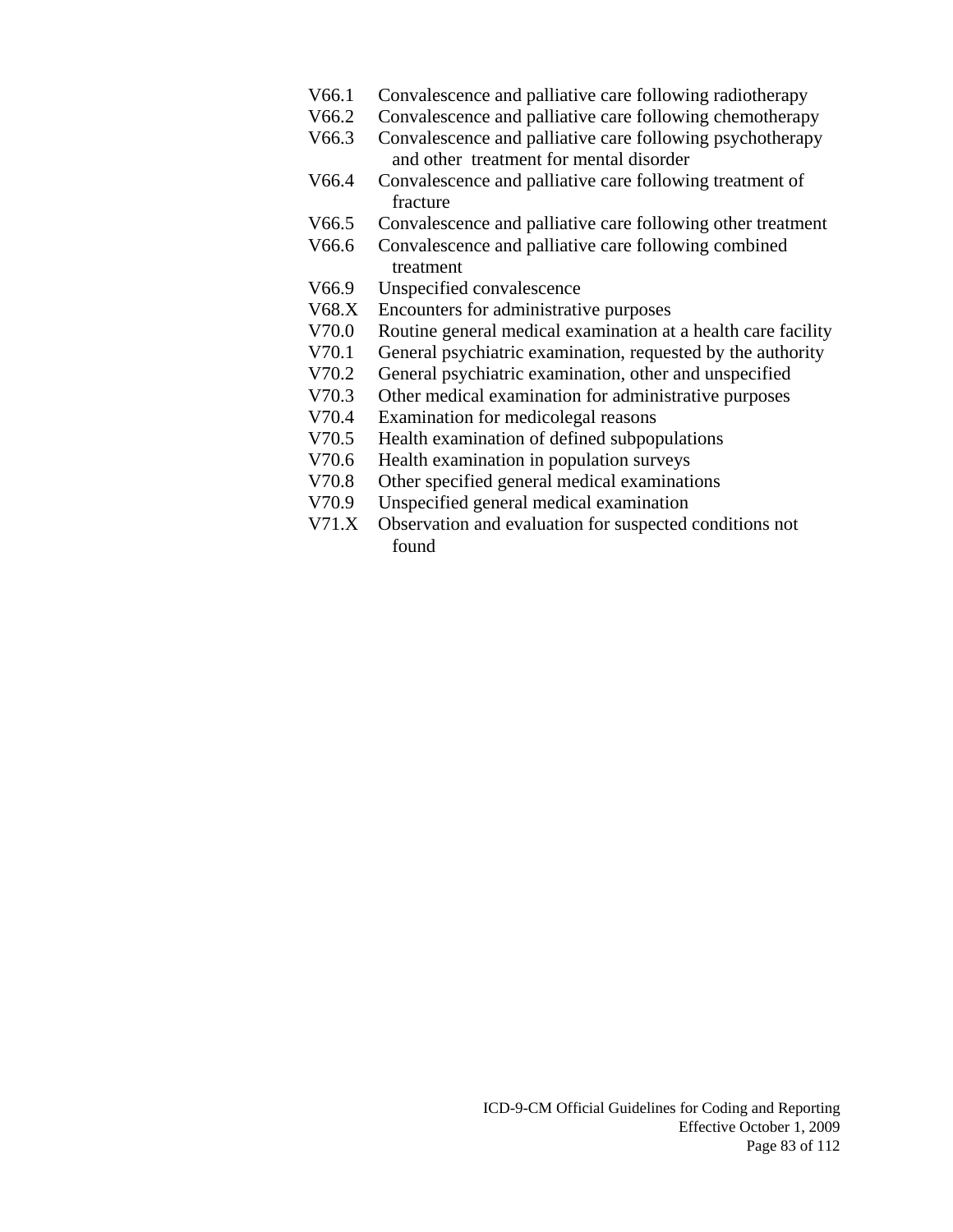### **19. Supplemental Classification of External Causes of Injury and Poisoning (E-codes, E800-E999)**

Introduction: These guidelines are provided for those who are currently collecting E codes in order that there will be standardization in the process. If your institution plans to begin collecting E codes, these guidelines are to be applied. The use of E codes is supplemental to the application of ICD-9-CM diagnosis codes.

External causes of injury and poisoning codes (**categories E000 and E800- E999**) are intended to provide data for injury research and evaluation of injury prevention strategies**. Activity codes (categories E001-E030) are intended to be used to describe the activity of a person seeking care for injuries as well as other health conditions, when the injury or other health condition resulted from an activity or the activity contributed to a condition.** E codes capture how the injury, **poisoning, or adverse effect** happened (cause), the intent (unintentional or accidental; or intentional, such as suicide or assault), **the person's status (e.g. civilian, military), the associated activity** and the place where the event occurred.

Some major categories of E codes include:

transport accidents poisoning and adverse effects of drugs, medicinal substances and biologicals accidental falls accidents caused by fire and flames accidents due to natural and environmental factors late effects of accidents, assaults or self injury assaults or purposely inflicted injury suicide or self inflicted injury

These guidelines apply for the coding and collection of E codes from records in hospitals, outpatient clinics, emergency departments, other ambulatory care settings and provider offices, and nonacute care settings, except when other specific guidelines apply.

## **a. General E Code Coding Guidelines**

### **1) Used with any code in the range of 001-V89**

An E code **from categories E800-E999** may be used with any code in the range of 001-V89, which indicates an injury, poisoning, or adverse effect due to an external cause.

**An activity E code (categories E001-E030) may be used with any code in the range of 001-V89 that indicates an injury, or other health condition that resulted from an activity, or the activity contributed to a condition.**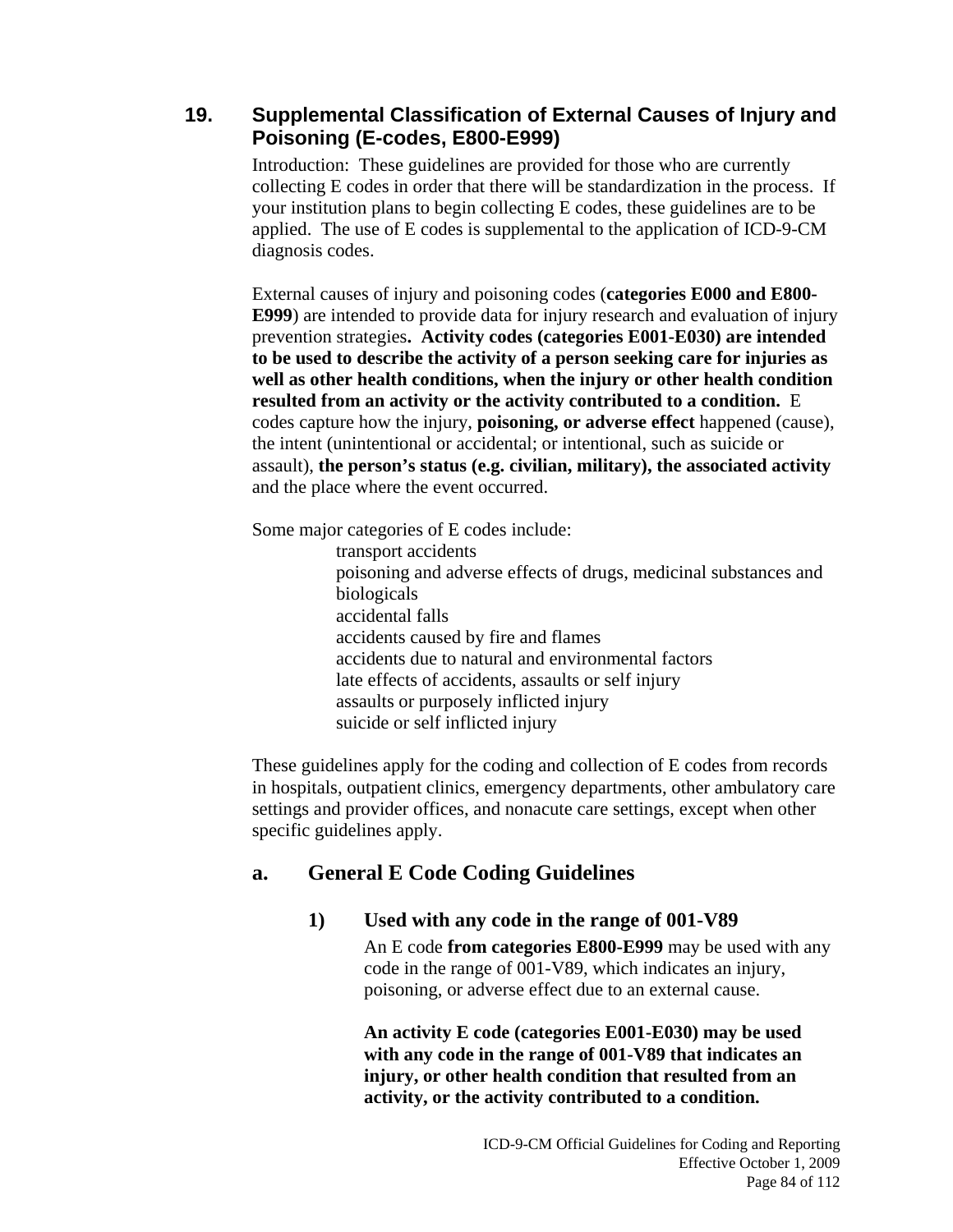## **2) Assign the appropriate E code for all initial treatments**

Assign the appropriate E code for the initial encounter of an injury, poisoning, or adverse effect of drugs, not for subsequent treatment.

External cause of injury codes (E-codes) may be assigned while the acute fracture codes are still applicable. *See Section I.C.17.b.1 for coding of acute fractures.* 

### **3) Use the full range of E codes**

Use the full range of E codes **(E800 – E999)** to completely describe the cause, the intent and the place of occurrence, if applicable, for all injuries, poisonings, and adverse effects of drugs.

*See a.1.), j.), and k.) in this section for information on the use of status and activity E codes.*

### **4) Assign as many E codes as necessary**

Assign as many E codes as necessary to fully explain each cause.

### **5) The selection of the appropriate E code**

The selection of the appropriate E code is guided by the Index to External Causes, which is located after the alphabetical index to diseases and by Inclusion and Exclusion notes in the Tabular List.

### **6) E code can never be a principal diagnosis**

An E code can never be a principal (first listed) diagnosis.

### **7) External cause code(s) with systemic inflammatory response syndrome (SIRS)**

An external cause code is not appropriate with a code from subcategory 995.9, unless the patient also has **another condition for which an E code would be appropriate (such as** an injury, poisoning, or adverse effect of drugs.

### **8) Multiple Cause E Code Coding Guidelines**

More than one E-code is required to fully describe the external cause of an illness, injury or poisoning. The assignment of Ecodes should be sequenced in the following priority:

If two or more events cause separate injuries, an E code should be assigned for each cause. The first listed E code will be selected in the following order: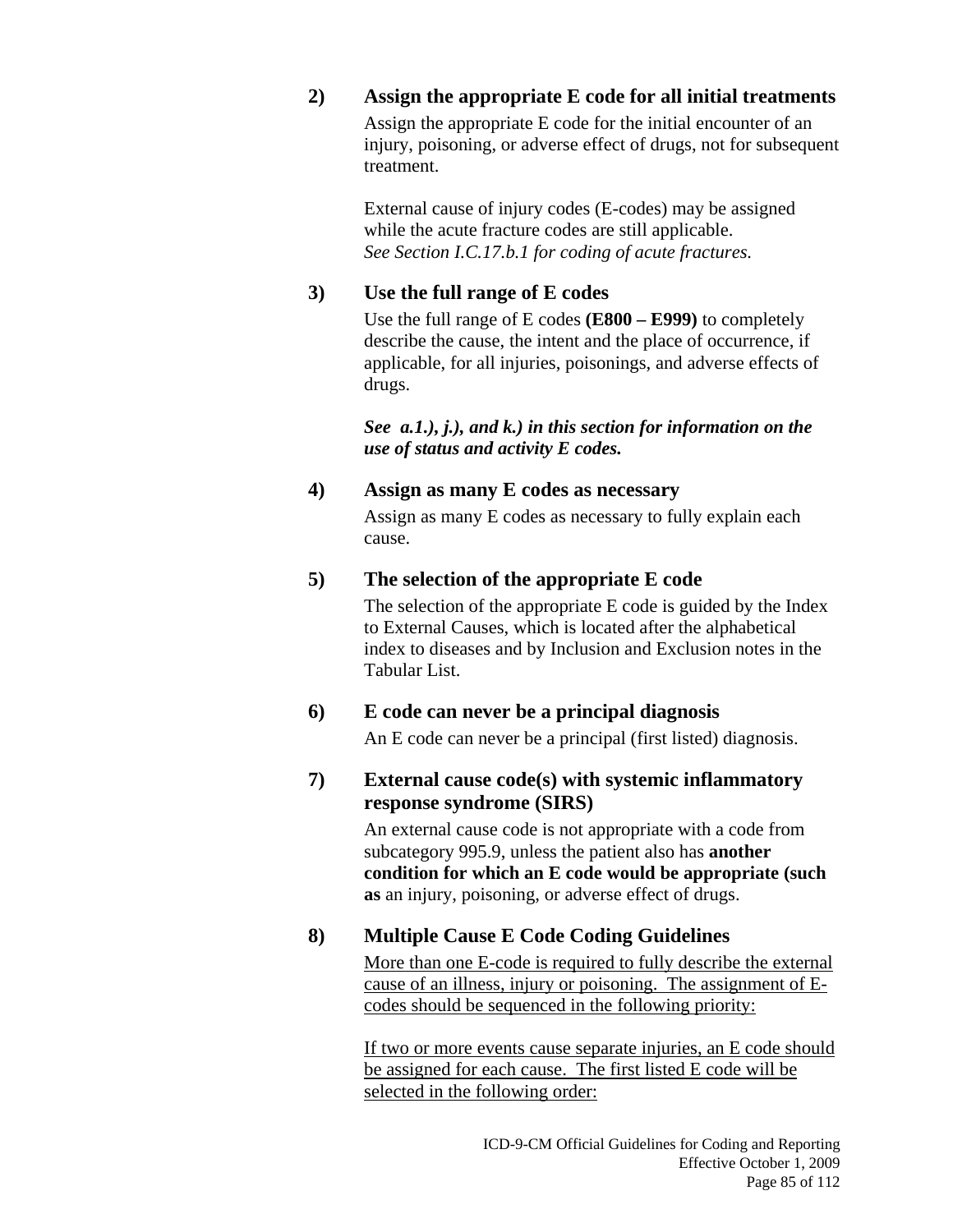E codes for child and adult abuse take priority over all other E codes*. See Section I.C.19.e., Child and Adult abuse guidelines.*

E codes for terrorism events take priority over all other E codes except child and adult abuse.

E codes for cataclysmic events take priority over all other E codes except child and adult abuse and terrorism.

E codes for transport accidents take priority over all other E codes except cataclysmic events, child and adult abuse and terrorism.

**Activity and external cause status codes are assigned following all causal (intent) E codes.** 

The first-listed E code should correspond to the cause of the most serious diagnosis due to an assault, accident, or self-harm, following the order of hierarchy listed above.

**9) If the reporting format limits the number of E codes If the reporting format limits the number of E codes that can be used in reporting clinical data, report the code for the cause/intent most related to the principal diagnosis. If the format permits capture of additional E codes, the cause/intent, including medical misadventures, of the additional events should be reported rather than the codes for place, activity or external status.**

# **b. Place of Occurrence Guideline**

Use an additional code from category E849 to indicate the Place of Occurrence. The Place of Occurrence describes the place where the event occurred and not the patient's activity at the time of the event.

Do not use E849.9 if the place of occurrence is not stated.

# **c. Adverse Effects of Drugs, Medicinal and Biological Substances Guidelines**

### **1) Do not code directly from the Table of Drugs**

Do not code directly from the Table of Drugs and Chemicals. Always refer back to the Tabular List.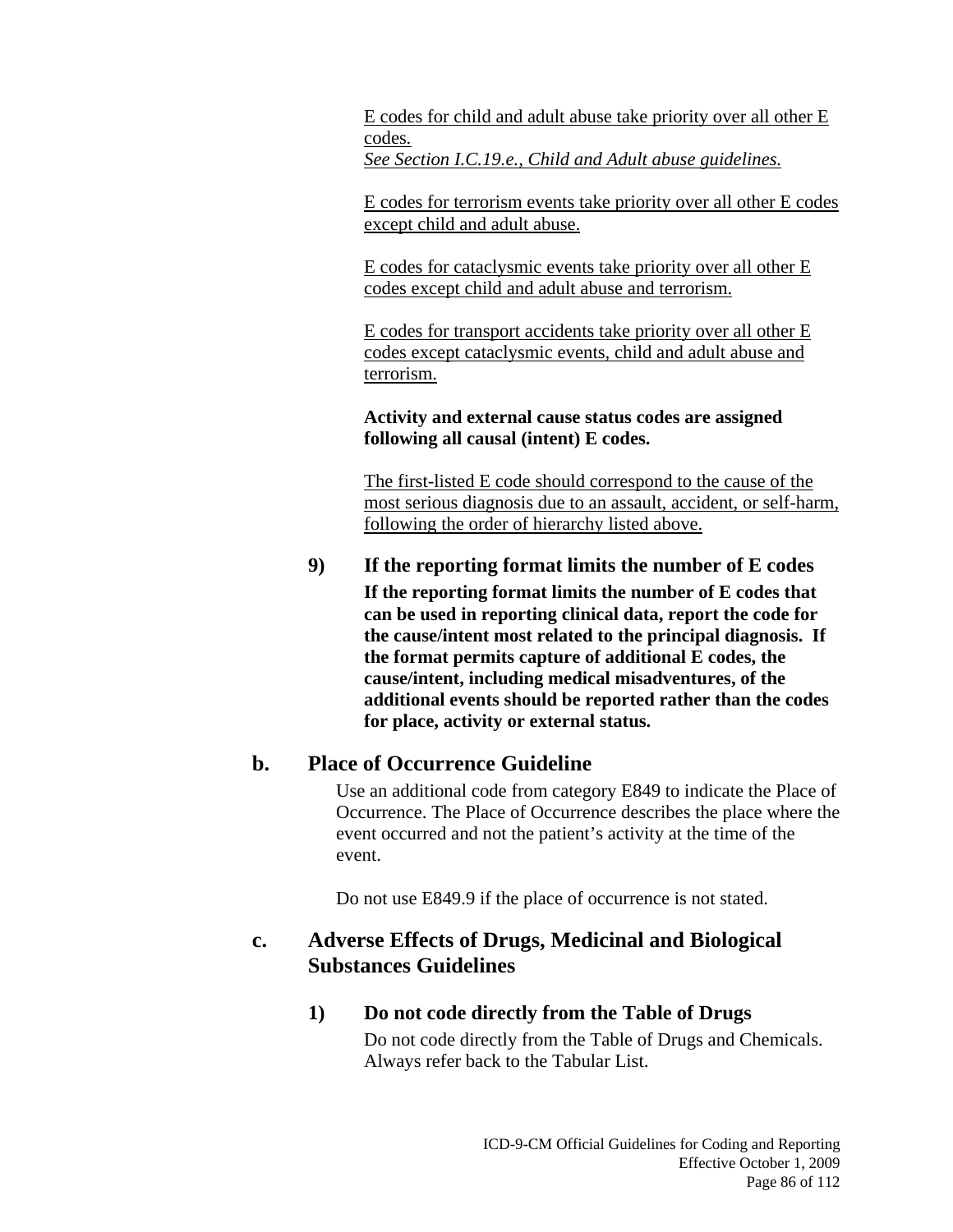#### **2) Use as many codes as necessary to describe**

Use as many codes as necessary to describe completely all drugs, medicinal or biological substances.

If the reporting format limits the number of E codes, and there are different fourth digit codes in the same three digit category, use the code for "Other specified" of that category of drugs, medicinal or biological substances. If there is no "Other specified" code in that category, use the appropriate "Unspecified" code in that category.

If the reporting format limits the number of E codes, and the codes are in different three digit categories, assign the appropriate E code for other multiple drugs and medicinal substances.

#### **3) If the same E code would describe the causative agent**

If the same E code would describe the causative agent for more than one adverse reaction, assign the code only once.

### **4) If two or more drugs, medicinal or biological substances**

If two or more drugs, medicinal or biological substances are reported, code each individually unless the combination code is listed in the Table of Drugs and Chemicals. In that case, assign the E code for the combination.

### **5) When a reaction results from the interaction of a drug(s)**

When a reaction results from the interaction of a drug(s) and alcohol, use poisoning codes and E codes for both.

### **6) Codes from the E930-E949 series**

Codes from the E930-E949 series must be used to identify the causative substance for an adverse effect of drug, medicinal and biological substances, correctly prescribed and properly administered. The effect, such as tachycardia, delirium, gastrointestinal hemorrhaging, vomiting, hypokalemia, hepatitis, renal failure, or respiratory failure, is coded and followed by the appropriate code from the E930-E949 series.

# **d. Child and Adult Abuse Guideline**

## **1) Intentional injury**

When the cause of an injury or neglect is intentional child or adult abuse, the first listed E code should be assigned from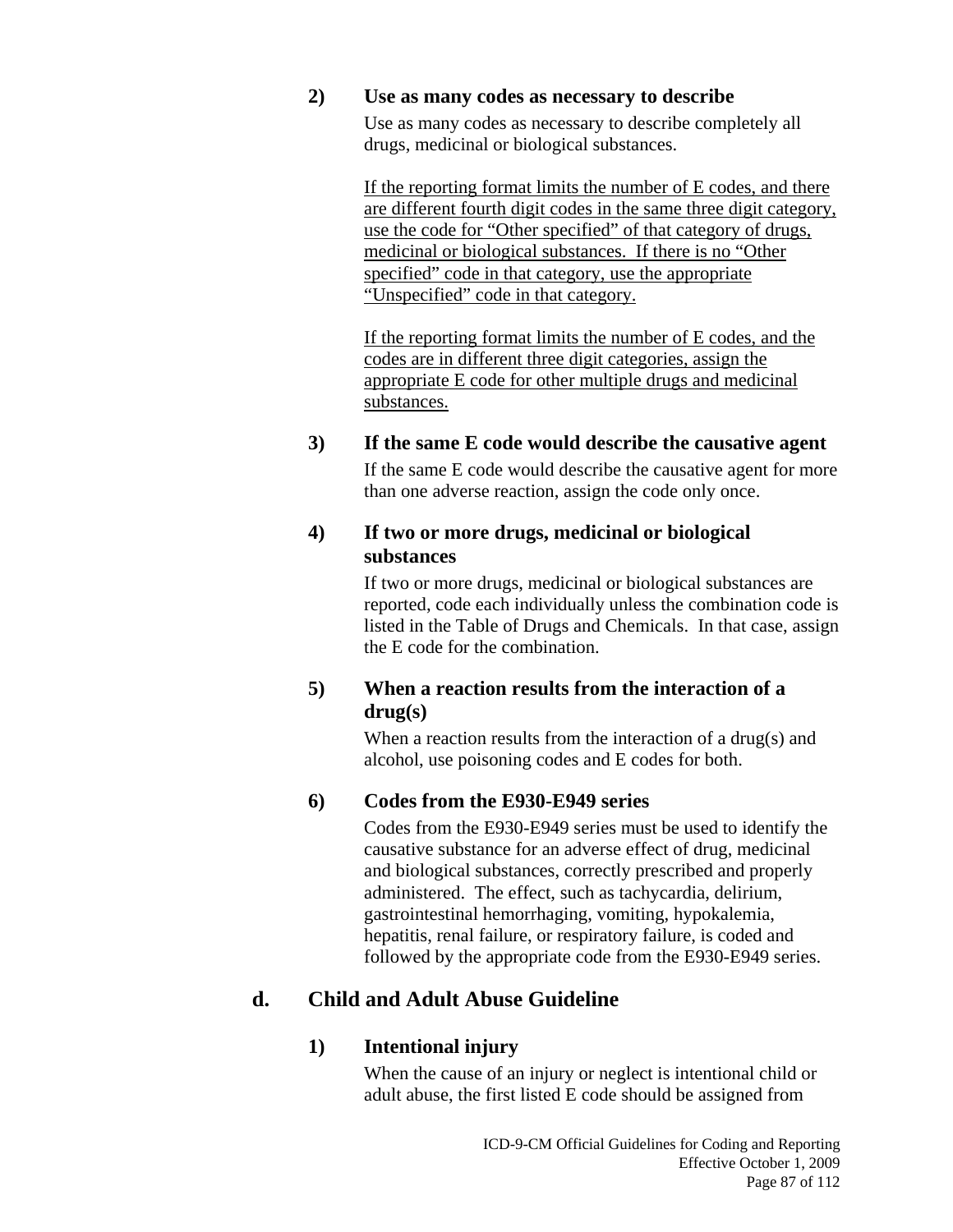categories E960-E968, Homicide and injury purposely inflicted by other persons, (except category E967). An E code from category E967, Child and adult battering and other maltreatment, should be added as an additional code to identify the perpetrator, if known.

### **2) Accidental intent**

In cases of neglect when the intent is determined to be accidental E code E904.0, Abandonment or neglect of infant and helpless person, should be the first listed E code.

# **e. Unknown or Suspected Intent Guideline**

**1) If the intent (accident, self-harm, assault) of the cause of an injury or poisoning is unknown** 

> If the intent (accident, self-harm, assault) of the cause of an injury or poisoning is unknown or unspecified, code the intent as undetermined E980-E989.

### **2) If the intent (accident, self-harm, assault) of the cause of an injury or poisoning is questionable**

If the intent (accident, self-harm, assault) of the cause of an injury or poisoning is questionable, probable or suspected, code the intent as undetermined E980-E989.

# **f. Undetermined Cause**

When the intent of an injury or poisoning is known, but the cause is unknown, use codes: E928.9, Unspecified accident, E958.9, Suicide and self-inflicted injury by unspecified means, and E968.9, Assault by unspecified means.

These E codes should rarely be used, as the documentation in the medical record, in both the inpatient outpatient and other settings, should normally provide sufficient detail to determine the cause of the injury.

# **g. Late Effects of External Cause Guidelines**

# **1) Late effect E codes**

Late effect E codes exist for injuries and poisonings but not for adverse effects of drugs, misadventures and surgical complications.

## **2) Late effect E codes (E929, E959, E969, E977, E989, or E999.1)**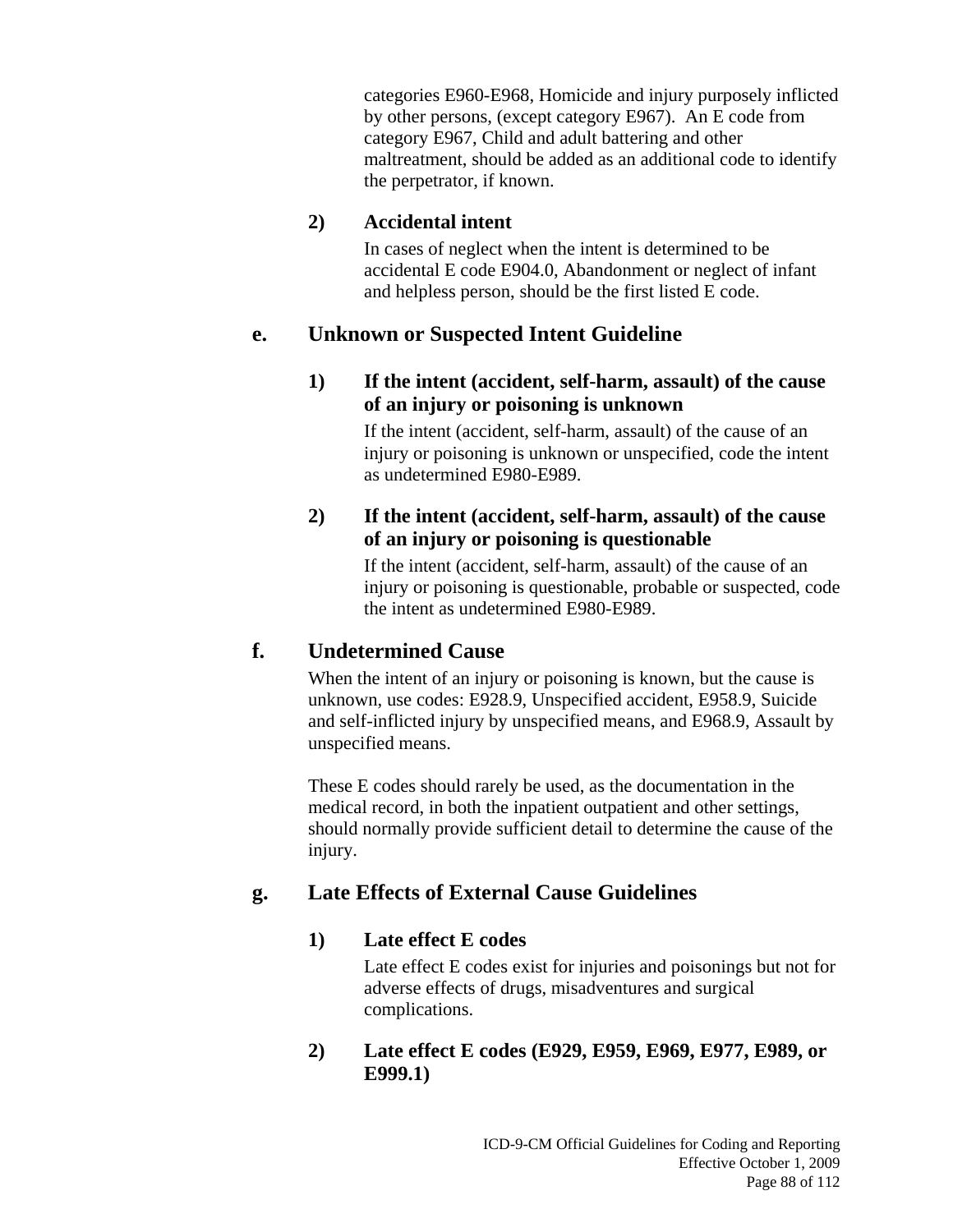A late effect E code (E929, E959, E969, E977, E989, or E999.1) should be used with any report of a late effect or sequela resulting from a previous injury or poisoning (905-909).

### **3) Late effect E code with a related current injury**

A late effect E code should never be used with a related current nature of injury code.

## **4) Use of late effect E codes for subsequent visits**

Use a late effect E code for subsequent visits when a late effect of the initial injury or poisoning is being treated. There is no late effect E code for adverse effects of drugs. Do not use a late effect E code for subsequent visits for followup care (e.g., to assess healing, to receive rehabilitative therapy) of the injury or poisoning when no late effect of the injury has been documented.

# **h. Misadventures and Complications of Care Guidelines**

## **1) Code range E870-E876**

Assign a code in the range of E870-E876 if misadventures are stated by the provider. **When applying the E code guidelines pertaining to sequencing, these E codes are considered causal codes.**

## **2) Code range E878-E879**

Assign a code in the range of E878-E879 if the provider attributes an abnormal reaction or later complication to a surgical or medical procedure, but does not mention misadventure at the time of the procedure as the cause of the reaction.

# **i. Terrorism Guidelines**

## **1) Cause of injury identified by the Federal Government (FBI) as terrorism**

When the cause of an injury is identified by the Federal Government (FBI) as terrorism, the first-listed E-code should be a code from category E979, Terrorism. The definition of terrorism employed by the FBI is found at the inclusion note at E979. The terrorism E-code is the only E-code that should be assigned. Additional E codes from the assault categories should not be assigned.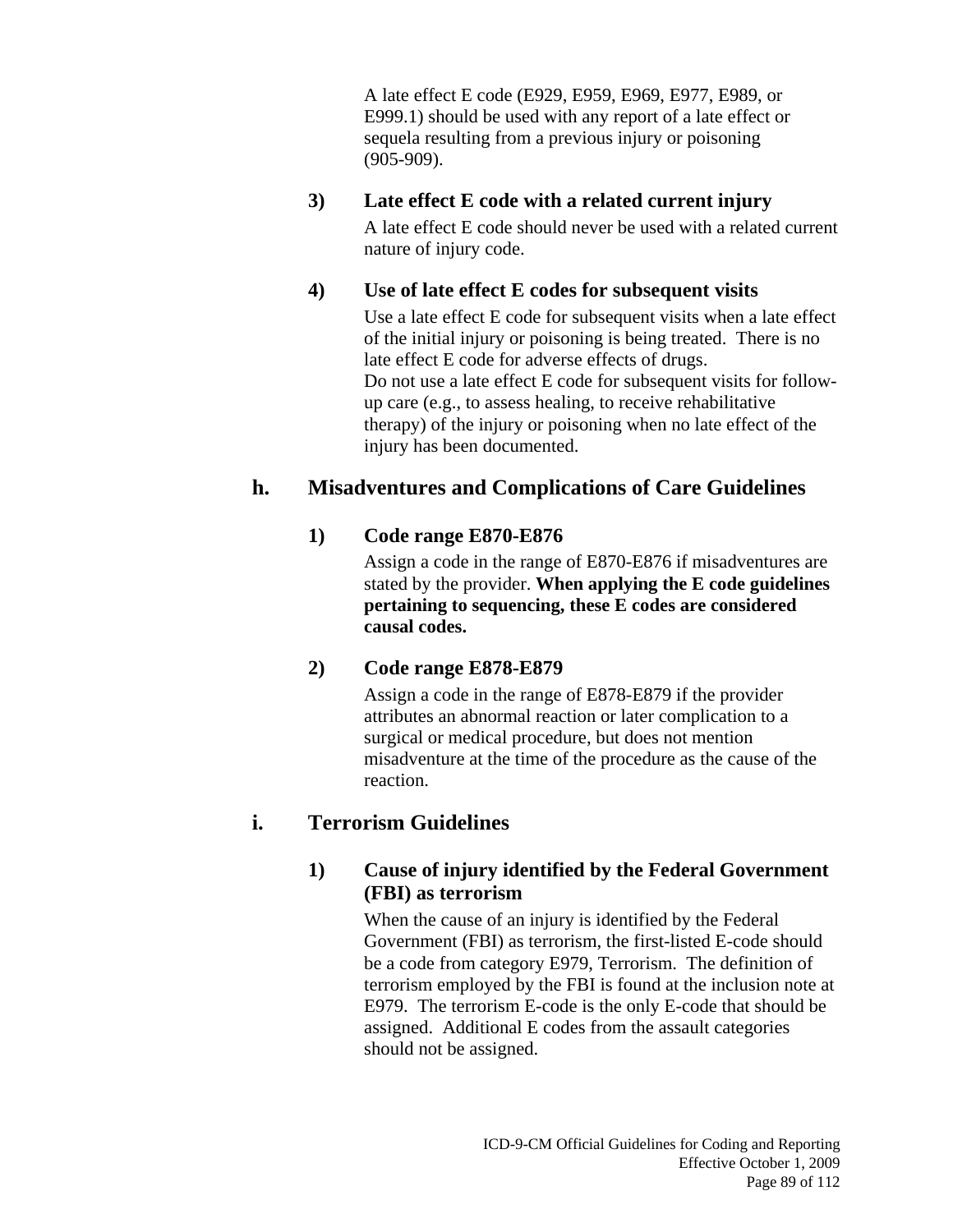### **2) Cause of an injury is suspected to be the result of terrorism**

When the cause of an injury is suspected to be the result of terrorism a code from category E979 should not be assigned. Assign a code in the range of E codes based circumstances on the documentation of intent and mechanism.

### **3) Code E979.9, Terrorism, secondary effects**

Assign code E979.9, Terrorism, secondary effects, for conditions occurring subsequent to the terrorist event. This code should not be assigned for conditions that are due to the initial terrorist act.

### **4) Statistical tabulation of terrorism codes**

For statistical purposes these codes will be tabulated within the category for assault, expanding the current category from E960-E969 to include E979 and E999.1.

## **j. Activity Code Guidelines**

**Assign a code from category E001-E030 to describe the activity that caused or contributed to the injury or other health condition.** 

**Unlike other E codes, activity E codes may be assigned to indicate a health condition (not just injuries) resulted from an activity, or the activity contributed to the condition.** 

**The activity codes are not applicable to poisonings, adverse effects, misadventures or late effects.** 

## **k. External cause status**

**A code from category E000, External cause status, should be assigned whenever any other E code is assigned for an encounter, including an Activity E code, except for the events noted below. Assign a code from category E000, External cause status, to indicate the work status of the person at the time the event occurred. The status code indicates whether the event occurred during military activity, whether a non-military person was at work, whether an individual including a student or volunteer was involved in a non-work activity at the time of the causal event**.

**A code from E000, External cause status, should be assigned, when applicable, with other external cause codes, such as transport accidents and falls. The external cause status codes**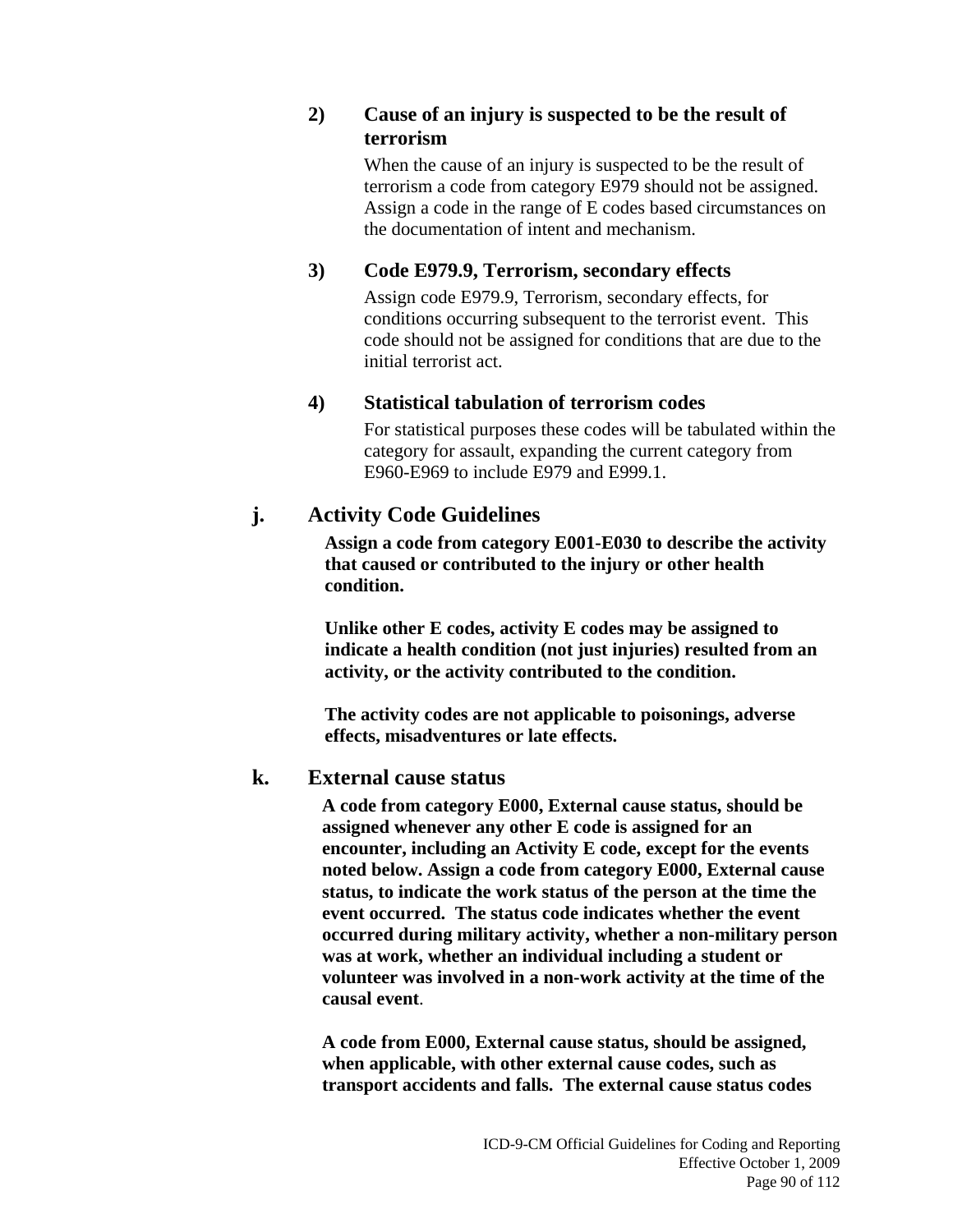**are not applicable to poisonings, adverse effects, misadventures or late effects.** 

**Do not assign a code from category E000 if no other E codes (cause, activity) are applicable for the encounter.** 

**Do not assign code E000.9, Unspecified external cause status, if the status is not stated.**

# **Section II. Selection of Principal Diagnosis**

The circumstances of inpatient admission always govern the selection of principal diagnosis. The principal diagnosis is defined in the Uniform Hospital Discharge Data Set (UHDDS) as "that condition established after study to be chiefly responsible for occasioning the admission of the patient to the hospital for care."

The UHDDS definitions are used by hospitals to report inpatient data elements in a standardized manner. These data elements and their definitions can be found in the July 31, 1985, Federal Register (Vol. 50, No, 147), pp. 31038-40.

Since that time the application of the UHDDS definitions has been expanded to include all nonoutpatient settings (acute care, short term, long term care and psychiatric hospitals; home health agencies; rehab facilities; nursing homes, etc).

In determining principal diagnosis the coding conventions in the ICD-9-CM, Volumes I and II take precedence over these official coding guidelines. *(See Section I.A., Conventions for the ICD-9-CM)* 

The importance of consistent, complete documentation in the medical record cannot be overemphasized. Without such documentation the application of all coding guidelines is a difficult, if not impossible, task.

# **A. Codes for symptoms, signs, and ill-defined conditions**

Codes for symptoms, signs, and ill-defined conditions from Chapter 16 are not to be used as principal diagnosis when a related definitive diagnosis has been established.

# **B. Two or more interrelated conditions, each potentially meeting the definition for principal diagnosis.**

When there are two or more interrelated conditions (such as diseases in the same ICD-9-CM chapter or manifestations characteristically associated with a certain disease) potentially meeting the definition of principal diagnosis, either condition may be sequenced first, unless the circumstances of the admission, the therapy provided, the Tabular List, or the Alphabetic Index indicate otherwise.

# **C. Two or more diagnoses that equally meet the definition for principal diagnosis**

In the unusual instance when two or more diagnoses equally meet the criteria for principal diagnosis as determined by the circumstances of admission, diagnostic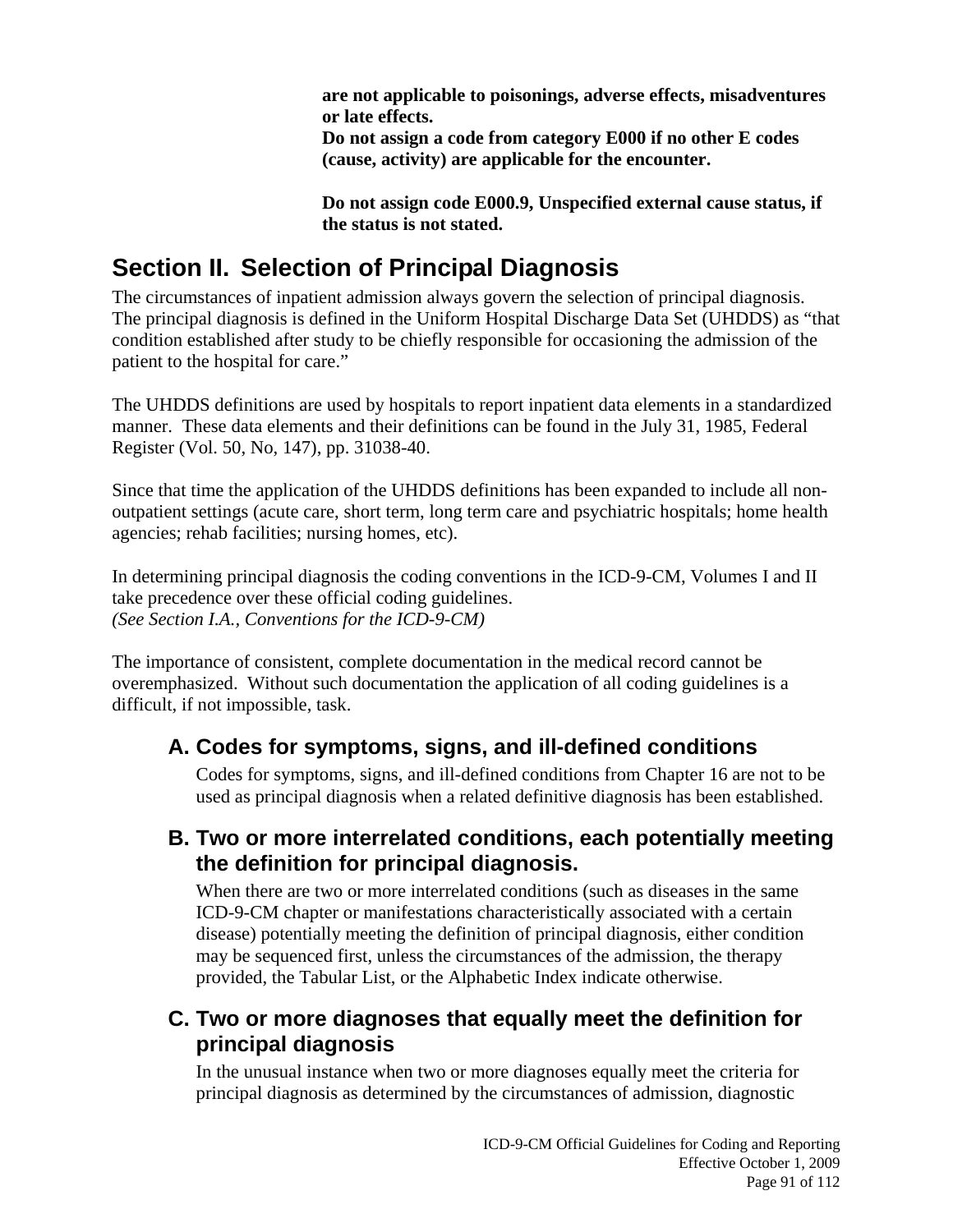workup and/or therapy provided, and the Alphabetic Index, Tabular List, or another coding guidelines does not provide sequencing direction, any one of the diagnoses may be sequenced first.

## **D. Two or more comparative or contrasting conditions.**

In those rare instances when two or more contrasting or comparative diagnoses are documented as "either/or" (or similar terminology), they are coded as if the diagnoses were confirmed and the diagnoses are sequenced according to the circumstances of the admission. If no further determination can be made as to which diagnosis should be principal, either diagnosis may be sequenced first.

# **E. A symptom(s) followed by contrasting/comparative diagnoses**

When a symptom(s) is followed by contrasting/comparative diagnoses, the symptom code is sequenced first. All the contrasting/comparative diagnoses should be coded as additional diagnoses.

# **F. Original treatment plan not carried out**

Sequence as the principal diagnosis the condition, which after study occasioned the admission to the hospital, even though treatment may not have been carried out due to unforeseen circumstances.

# **G. Complications of surgery and other medical care**

When the admission is for treatment of a complication resulting from surgery or other medical care, the complication code is sequenced as the principal diagnosis. If the complication is classified to the 996-999 series and the code lacks the necessary specificity in describing the complication, an additional code for the specific complication should be assigned.

# **H. Uncertain Diagnosis**

If the diagnosis documented **at the time of discharge** is qualified as "probable", "suspected", "likely", "questionable", "possible", or "still to be ruled out", or other similar terms indicating uncertainty, code the condition as if it existed or was established. The bases for these guidelines are the diagnostic workup, arrangements for further workup or observation, and initial therapeutic approach that correspond most closely with the established diagnosis.

**Note:** This guideline is applicable only to inpatient admissions to short-term, acute, long-term care and psychiatric hospitals.

# **I. Admission from Observation Unit**

## **1. Admission Following Medical Observation**

When a patient is admitted to an observation unit for a medical condition, which either worsens or does not improve, and is subsequently admitted as an inpatient of the same hospital for this same medical condition, the principal diagnosis would be the medical condition which led to the hospital admission.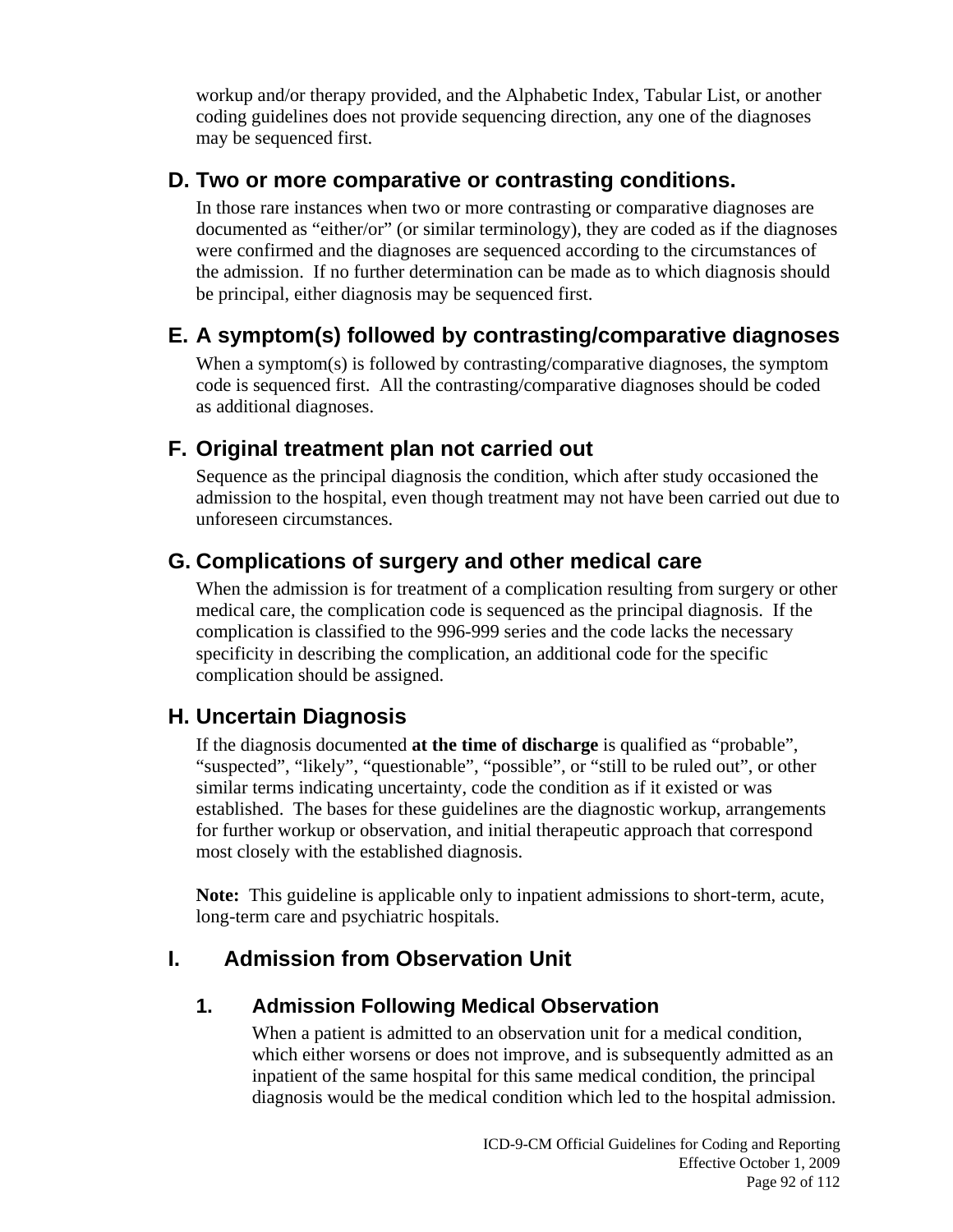# **2. Admission Following Post-Operative Observation**

When a patient is admitted to an observation unit to monitor a condition (or complication) that develops following outpatient surgery, and then is subsequently admitted as an inpatient of the same hospital, hospitals should apply the Uniform Hospital Discharge Data Set (UHDDS) definition of principal diagnosis as "that condition established after study to be chiefly responsible for occasioning the admission of the patient to the hospital for care."

# **J. Admission from Outpatient Surgery**

When a patient receives surgery in the hospital's outpatient surgery department and is subsequently admitted for continuing inpatient care at the same hospital, the following guidelines should be followed in selecting the principal diagnosis for the inpatient admission:

- If the reason for the inpatient admission is a complication, assign the complication as the principal diagnosis.
- If no complication, or other condition, is documented as the reason for the inpatient admission, assign the reason for the outpatient surgery as the principal diagnosis.
- If the reason for the inpatient admission is another condition unrelated to the surgery, assign the unrelated condition as the principal diagnosis.

# **Section III. Reporting Additional Diagnoses**

## GENERAL RULES FOR OTHER (ADDITIONAL) DIAGNOSES

For reporting purposes the definition for "other diagnoses" is interpreted as additional conditions that affect patient care in terms of requiring:

clinical evaluation; or therapeutic treatment; or diagnostic procedures; or extended length of hospital stay; or increased nursing care and/or monitoring.

The UHDDS item #11-b defines Other Diagnoses as "all conditions that coexist at the time of admission, that develop subsequently, or that affect the treatment received and/or the length of stay. Diagnoses that relate to an earlier episode which have no bearing on the current hospital stay are to be excluded." UHDDS definitions apply to inpatients in acute care, short-term, long term care and psychiatric hospital setting. The UHDDS definitions are used by acute care shortterm hospitals to report inpatient data elements in a standardized manner. These data elements and their definitions can be found in the July 31, 1985, Federal Register (Vol. 50, No, 147), pp. 31038-40.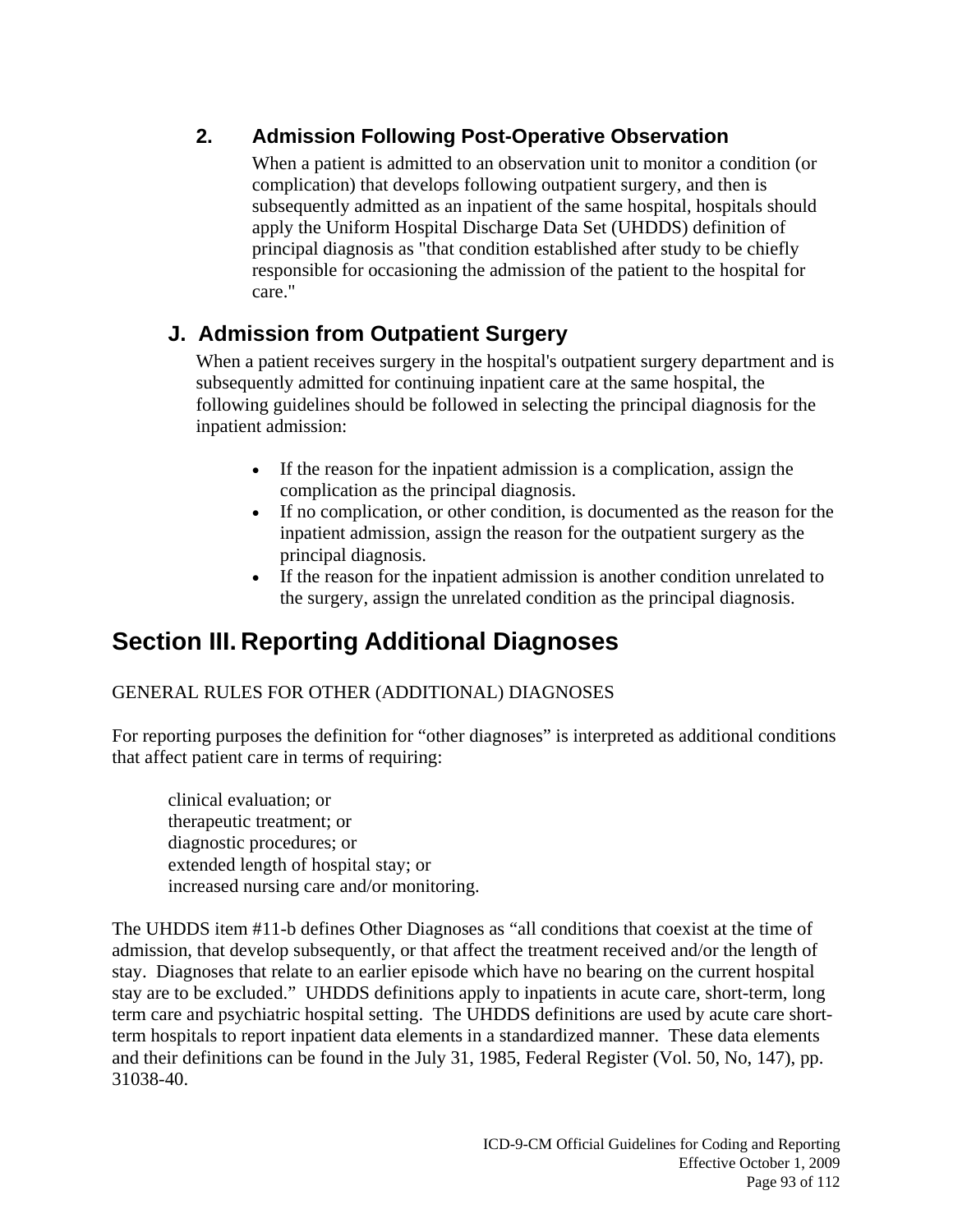Since that time the application of the UHDDS definitions has been expanded to include all nonoutpatient settings (acute care, short term, long term care and psychiatric hospitals; home health agencies; rehab facilities; nursing homes, etc).

The following guidelines are to be applied in designating "other diagnoses" when neither the Alphabetic Index nor the Tabular List in ICD-9-CM provide direction. The listing of the diagnoses in the patient record is the responsibility of the attending provider.

## **A. Previous conditions**

If the provider has included a diagnosis in the final diagnostic statement, such as the discharge summary or the face sheet, it should ordinarily be coded. Some providers include in the diagnostic statement resolved conditions or diagnoses and status-post procedures from previous admission that have no bearing on the current stay. Such conditions are not to be reported and are coded only if required by hospital policy.

However, history codes (V10-V19) may be used as secondary codes if the historical condition or family history has an impact on current care or influences treatment.

# **B. Abnormal findings**

Abnormal findings (laboratory, x-ray, pathologic, and other diagnostic results) are not coded and reported unless the provider indicates their clinical significance. If the findings are outside the normal range and the attending provider has ordered other tests to evaluate the condition or prescribed treatment, it is appropriate to ask the provider whether the abnormal finding should be added.

**Please note:** This differs from the coding practices in the outpatient setting for coding encounters for diagnostic tests that have been interpreted by a provider.

# **C. Uncertain Diagnosis**

If the diagnosis documented at the time of discharge is qualified as "probable", "suspected", "likely", "questionable", "possible", or "still to be ruled out" or other similar terms indicating uncertainty, code the condition as if it existed or was established. The bases for these guidelines are the diagnostic workup, arrangements for further workup or observation, and initial therapeutic approach that correspond most closely with the established diagnosis.

**Note:** This guideline is applicable only to inpatient admissions to short-term, acute, long-term care and psychiatric hospitals.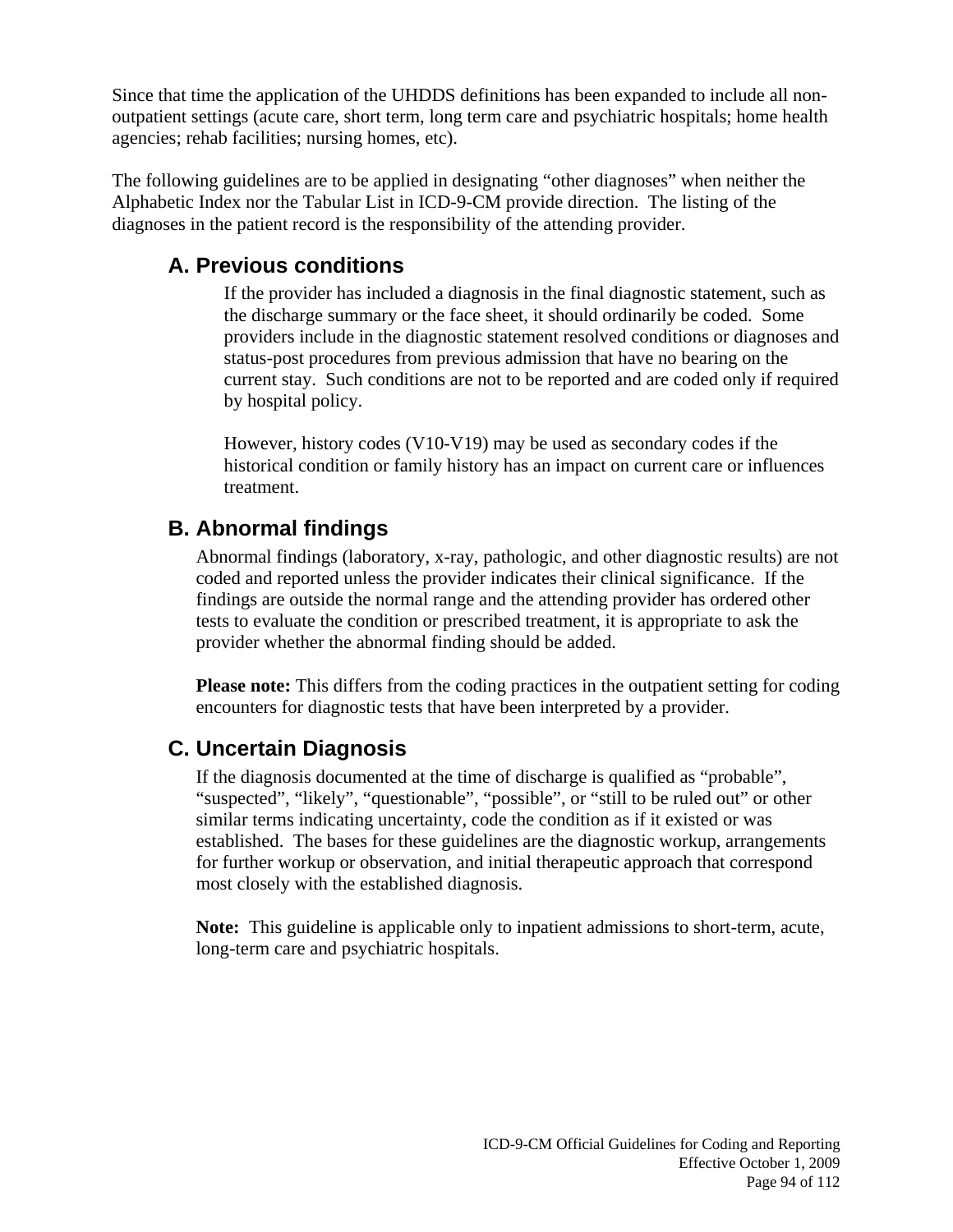# **Section IV. Diagnostic Coding and Reporting Guidelines for Outpatient Services**

These coding guidelines for outpatient diagnoses have been approved for use by hospitals/ providers in coding and reporting hospital-based outpatient services and provider-based office visits.

Information about the use of certain abbreviations, punctuation, symbols, and other conventions used in the ICD-9-CM Tabular List (code numbers and titles), can be found in Section IA of these guidelines, under "Conventions Used in the Tabular List." Information about the correct sequence to use in finding a code is also described in Section I.

The terms encounter and visit are often used interchangeably in describing outpatient service contacts and, therefore, appear together in these guidelines without distinguishing one from the other.

Though the conventions and general guidelines apply to all settings, coding guidelines for outpatient and provider reporting of diagnoses will vary in a number of instances from those for inpatient diagnoses, recognizing that:

The Uniform Hospital Discharge Data Set (UHDDS) definition of principal diagnosis applies only to inpatients in acute, short-term, long-term care and psychiatric hospitals.

Coding guidelines for inconclusive diagnoses (probable, suspected, rule out, etc.) were developed for inpatient reporting and do not apply to outpatients.

# **A. Selection of first-listed condition**

In the outpatient setting, the term first-listed diagnosis is used in lieu of principal diagnosis.

In determining the first-listed diagnosis the coding conventions of ICD-9-CM, as well as the general and disease specific guidelines take precedence over the outpatient guidelines.

Diagnoses often are not established at the time of the initial encounter/visit. It may take two or more visits before the diagnosis is confirmed.

The most critical rule involves beginning the search for the correct code assignment through the Alphabetic Index. Never begin searching initially in the Tabular List as this will lead to coding errors.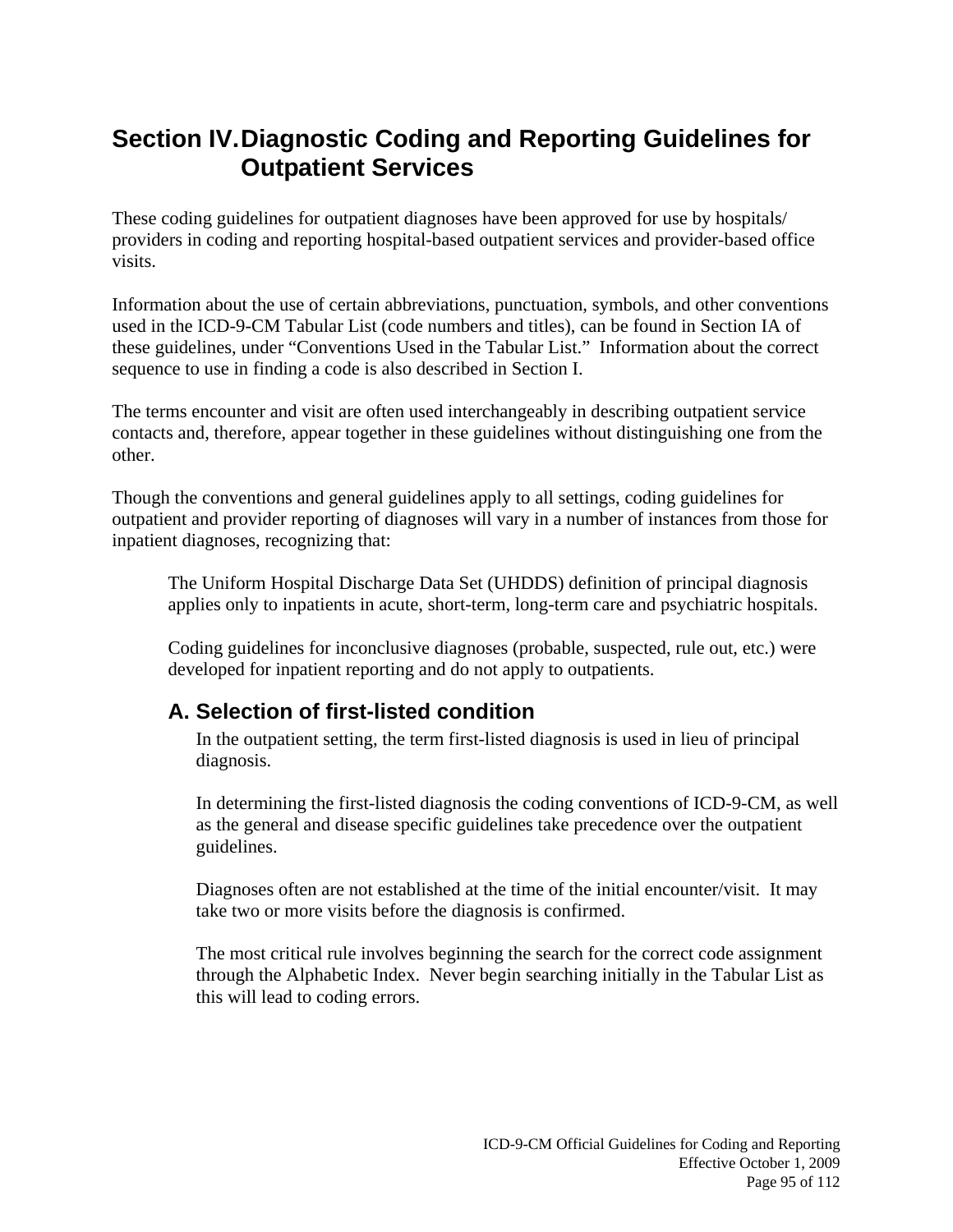## **1. Outpatient Surgery**

When a patient presents for outpatient surgery, code the reason for the surgery as the first-listed diagnosis (reason for the encounter), even if the surgery is not performed due to a contraindication.

## **2. Observation Stay**

When a patient is admitted for observation for a medical condition, assign a code for the medical condition as the first-listed diagnosis.

When a patient presents for outpatient surgery and develops complications requiring admission to observation, code the reason for the surgery as the first reported diagnosis (reason for the encounter), followed by codes for the complications as secondary diagnoses.

# **B. Codes from 001.0 through V89**

The appropriate code or codes from 001.0 through **V89** must be used to identify diagnoses, symptoms, conditions, problems, complaints, or other reason(s) for the encounter/visit.

# **C. Accurate reporting of ICD-9-CM diagnosis codes**

For accurate reporting of ICD-9-CM diagnosis codes, the documentation should describe the patient's condition, using terminology which includes specific diagnoses as well as symptoms, problems, or reasons for the encounter. There are ICD-9-CM codes to describe all of these.

# **D. Selection of codes 001.0 through 999.9**

The selection of codes 001.0 through 999.9 will frequently be used to describe the reason for the encounter. These codes are from the section of ICD-9-CM for the classification of diseases and injuries (e.g. infectious and parasitic diseases; neoplasms; symptoms, signs, and ill-defined conditions, etc.).

# **E. Codes that describe symptoms and signs**

Codes that describe symptoms and signs, as opposed to diagnoses, are acceptable for reporting purposes when a diagnosis has not been established (confirmed) by the provider. Chapter 16 of ICD-9-CM, Symptoms, Signs, and Ill-defined conditions (codes 780.0 - 799.9) contain many, but not all codes for symptoms.

# **F. Encounters for circumstances other than a disease or injury**

ICD-9-CM provides codes to deal with encounters for circumstances other than a disease or injury. The Supplementary Classification of factors Influencing Health Status and Contact with Health Services (V01.0- **V89**) is provided to deal with occasions when circumstances other than a disease or injury are recorded as diagnosis or problems*. See Section I.C. 18 for information on V-codes.*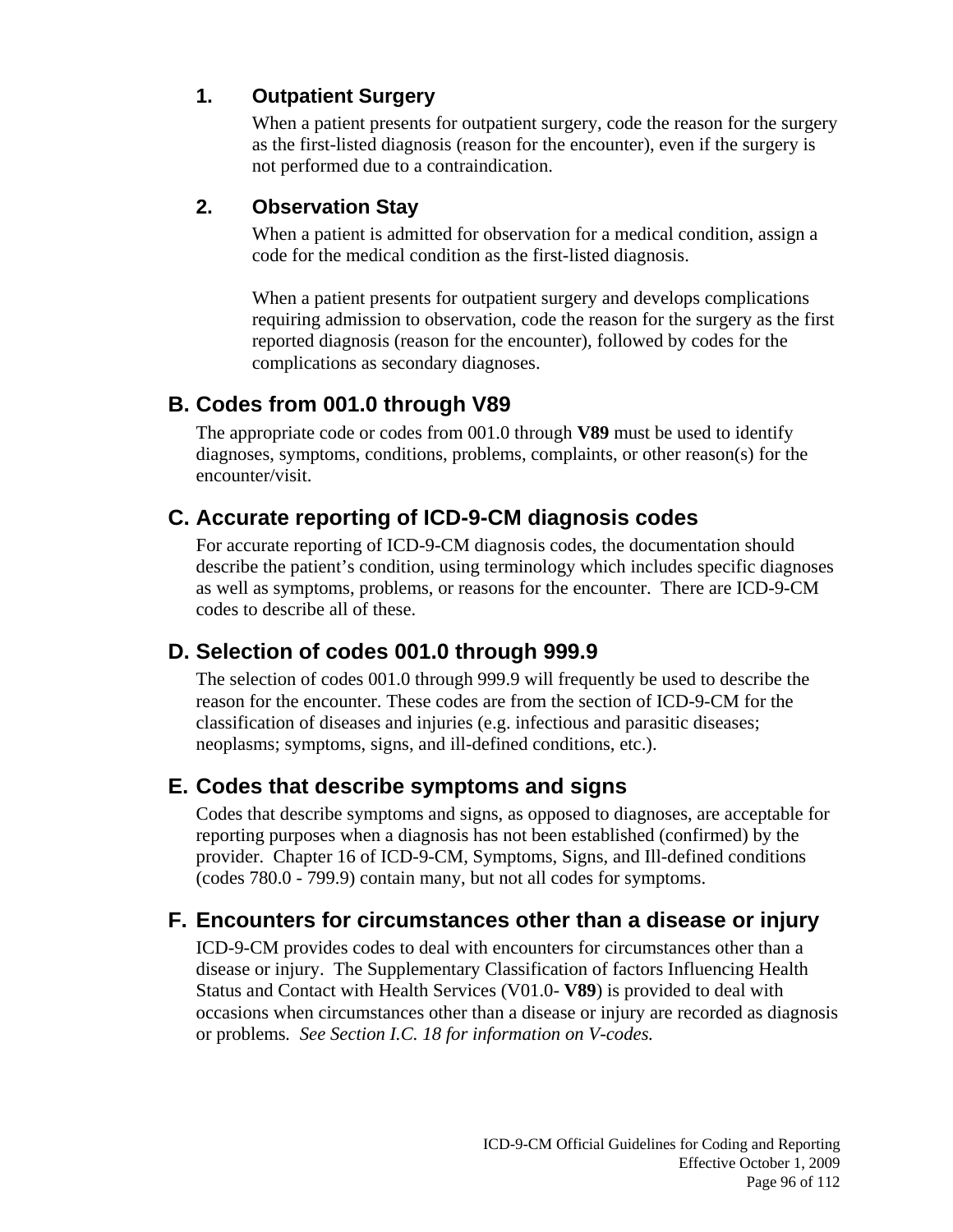# **G. Level of Detail in Coding**

## **1. ICD-9-CM codes with 3, 4, or 5 digits**

ICD-9-CM is composed of codes with either 3, 4, or 5 digits. Codes with three digits are included in ICD-9-CM as the heading of a category of codes that may be further subdivided by the use of fourth and/or fifth digits, which provide greater specificity.

# **2. Use of full number of digits required for a code**

A three-digit code is to be used only if it is not further subdivided. Where fourth-digit subcategories and/or fifth-digit subclassifications are provided, they must be assigned. A code is invalid if it has not been coded to the full number of digits required for that code.

*See also discussion under Section I.b.3., General Coding Guidelines, Level of Detail in Coding.* 

## **H. ICD-9-CM code for the diagnosis, condition, problem, or other reason for encounter/visit**

List first the ICD-9-CM code for the diagnosis, condition, problem, or other reason for encounter/visit shown in the medical record to be chiefly responsible for the services provided. List additional codes that describe any coexisting conditions. In some cases the first-listed diagnosis may be a symptom when a diagnosis has not been established (confirmed) by the physician.

# **I. Uncertain diagnosis**

Do not code diagnoses documented as "probable", "suspected," "questionable," "rule out," or "working diagnosis" or other similar terms indicating uncertainty. Rather, code the condition(s) to the highest degree of certainty for that encounter/visit, such as symptoms, signs, abnormal test results, or other reason for the visit.

**Please note:** This differs from the coding practices used by short-term, acute care, long-term care and psychiatric hospitals.

# **J. Chronic diseases**

Chronic diseases treated on an ongoing basis may be coded and reported as many times as the patient receives treatment and care for the condition(s)

# **K. Code all documented conditions that coexist**

Code all documented conditions that coexist at the time of the encounter/visit, and require or affect patient care treatment or management. Do not code conditions that were previously treated and no longer exist. However, history codes (V10-V19) may be used as secondary codes if the historical condition or family history has an impact on current care or influences treatment.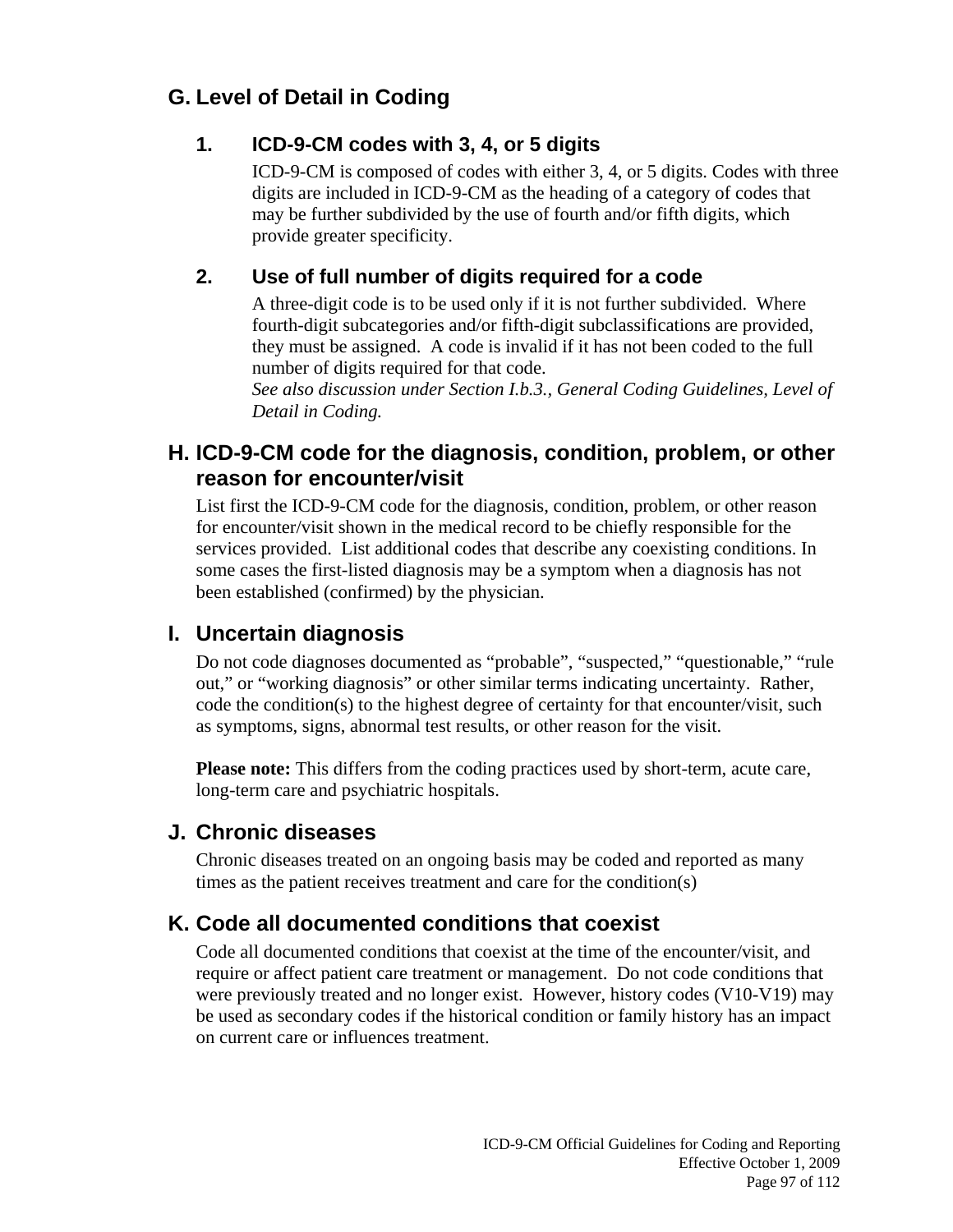# **L. Patients receiving diagnostic services only**

For patients receiving diagnostic services only during an encounter/visit, sequence first the diagnosis, condition, problem, or other reason for encounter/visit shown in the medical record to be chiefly responsible for the outpatient services provided during the encounter/visit. Codes for other diagnoses (e.g., chronic conditions) may be sequenced as additional diagnoses.

For encounters for routine laboratory/radiology testing in the absence of any signs, symptoms, or associated diagnosis, assign V72.5 and **a code from subcategory** V72.6. If routine testing is performed during the same encounter as a test to evaluate a sign, symptom, or diagnosis, it is appropriate to assign both the V code and the code describing the reason for the non-routine test.

For outpatient encounters for diagnostic tests that have been interpreted by a physician, and the final report is available at the time of coding, code any confirmed or definitive diagnosis(es) documented in the interpretation. Do not code related signs and symptoms as additional diagnoses.

**Please note:** This differs from the coding practice in the hospital inpatient setting regarding abnormal findings on test results.

### **M. Patients receiving therapeutic services only**

For patients receiving therapeutic services only during an encounter/visit, sequence first the diagnosis, condition, problem, or other reason for encounter/visit shown in the medical record to be chiefly responsible for the outpatient services provided during the encounter/visit. Codes for other diagnoses (e.g., chronic conditions) may be sequenced as additional diagnoses.

The only exception to this rule is that when the primary reason for the admission/encounter is chemotherapy, radiation therapy, or rehabilitation, the appropriate V code for the service is listed first, and the diagnosis or problem for which the service is being performed listed second.

## **N. Patients receiving preoperative evaluations only**

For patients receiving preoperative evaluations only, sequence first a code from category V72.8, Other specified examinations, to describe the pre-op consultations. Assign a code for the condition to describe the reason for the surgery as an additional diagnosis. Code also any findings related to the pre-op evaluation.

## **O. Ambulatory surgery**

For ambulatory surgery, code the diagnosis for which the surgery was performed. If the postoperative diagnosis is known to be different from the preoperative diagnosis at the time the diagnosis is confirmed, select the postoperative diagnosis for coding, since it is the most definitive.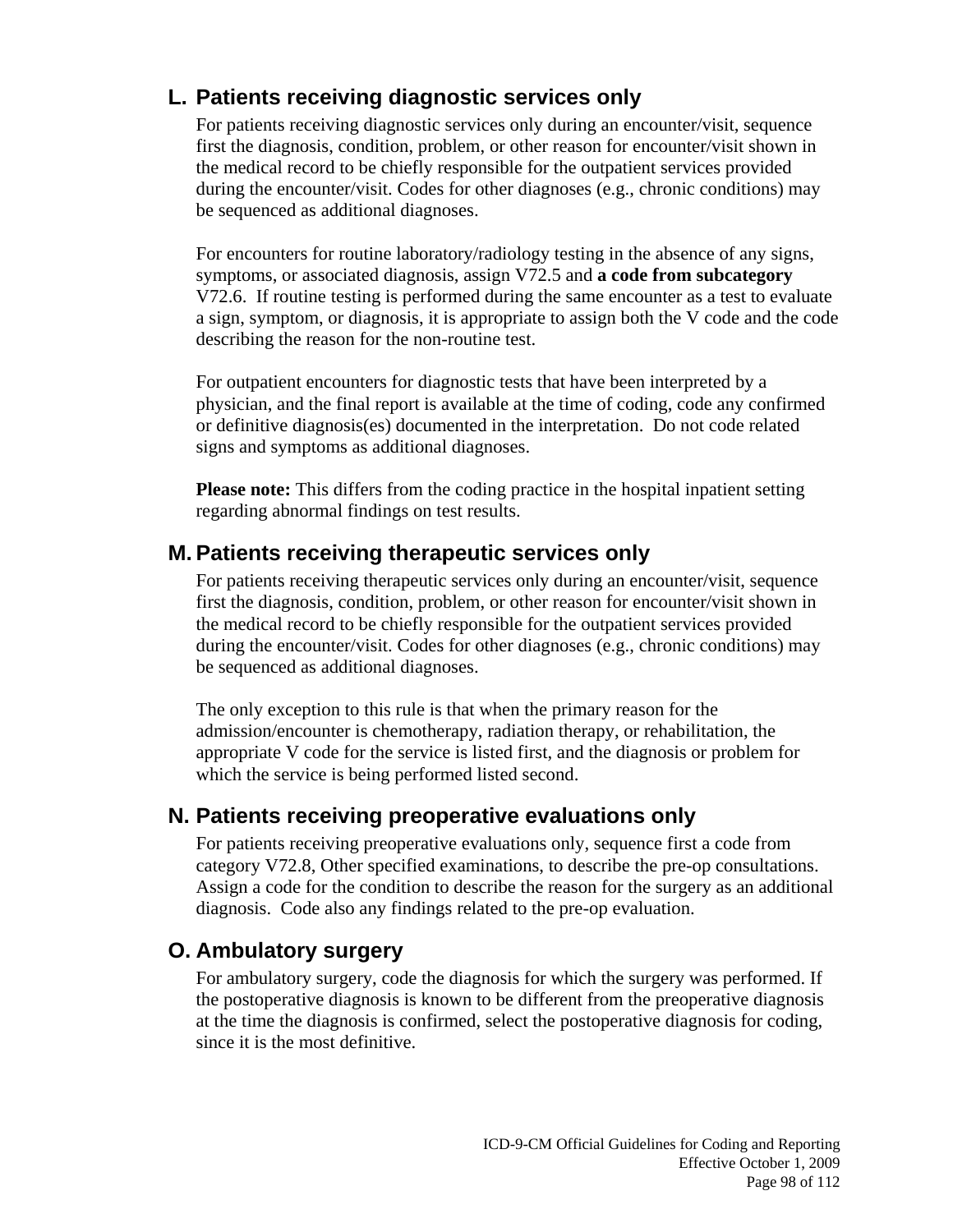# **P. Routine outpatient prenatal visits**

For routine outpatient prenatal visits when no complications are present, codes V22.0, Supervision of normal first pregnancy, or V22.1, Supervision of other normal pregnancy, should be used as the principal diagnosis. These codes should not be used in conjunction with chapter 11 codes.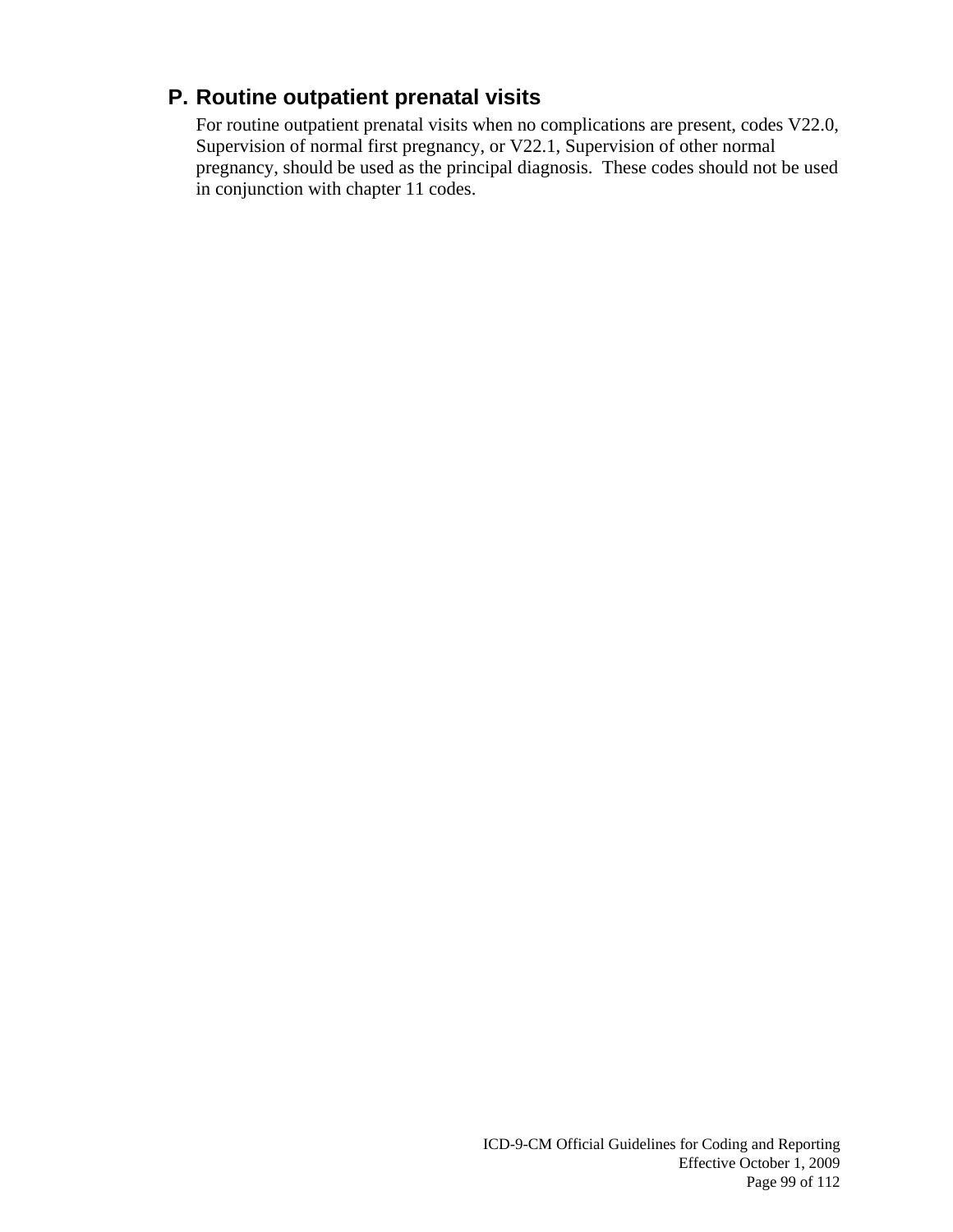# **Appendix I Present on Admission Reporting Guidelines**

### **Introduction**

These guidelines are to be used as a supplement to the *ICD-9-CM Official Guidelines for Coding and Reporting* to facilitate the assignment of the Present on Admission (POA) indicator for each diagnosis and external cause of injury code reported on claim forms (UB-04 and 837 Institutional).

These guidelines are not intended to replace any guidelines in the main body of the *ICD-9-CM Official Guidelines for Coding and Reporting*. The POA guidelines are not intended to provide guidance on when a condition should be coded, but rather, how to apply the POA indicator to the final set of diagnosis codes that have been assigned in accordance with Sections I, II, and III of the official coding guidelines. Subsequent to the assignment of the ICD-9-CM codes, the POA indicator should then be assigned to those conditions that have been coded.

As stated in the Introduction to the ICD-9-CM Official Guidelines for Coding and Reporting, a joint effort between the healthcare provider and the coder is essential to achieve complete and accurate documentation, code assignment, and reporting of diagnoses and procedures. The importance of consistent, complete documentation in the medical record cannot be overemphasized. Medical record documentation from any provider involved in the care and treatment of the patient may be used to support the determination of whether a condition was present on admission or not. In the context of the official coding guidelines, the term "provider" means a physician or any qualified healthcare practitioner who is legally accountable for establishing the patient's diagnosis.

These guidelines are not a substitute for the provider's clinical judgment as to the determination of whether a condition was/was not present on admission. The provider should be queried regarding issues related to the linking of signs/symptoms, timing of test results, and the timing of findings.

### **General Reporting Requirements**

All claims involving inpatient admissions to general acute care hospitals or other facilities that are subject to a law or regulation mandating collection of present on admission information.

Present on admission is defined as present at the time the order for inpatient admission occurs -- conditions that develop during an outpatient encounter, including emergency department, observation, or outpatient surgery, are considered as present on admission.

POA indicator is assigned to principal and secondary diagnoses (as defined in Section II of the Official Guidelines for Coding and Reporting) and the external cause of injury codes.

Issues related to inconsistent, missing, conflicting or unclear documentation must still be resolved by the provider.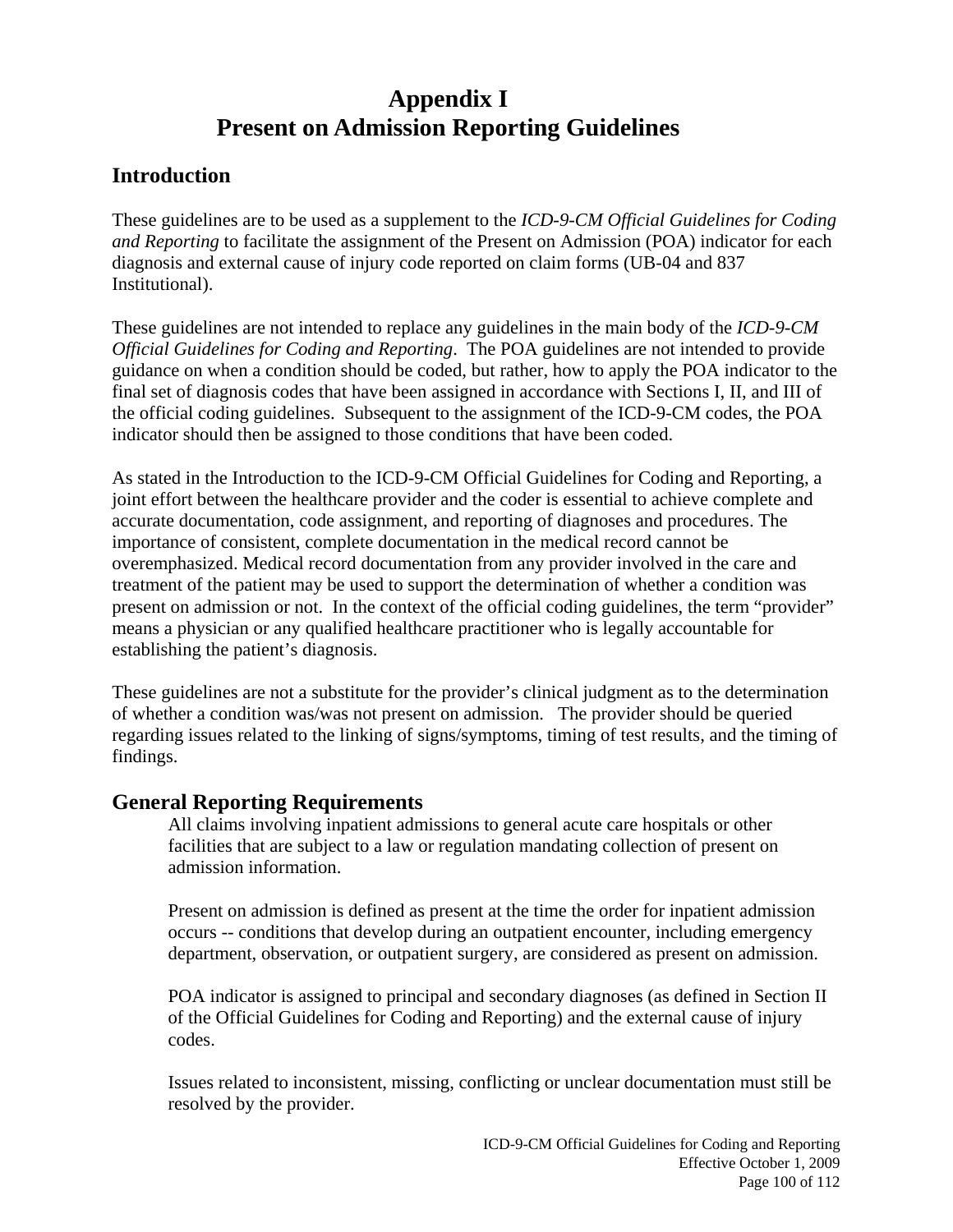If a condition would not be coded and reported based on UHDDS definitions and current official coding guidelines, then the POA indicator would not be reported.

#### **Reporting Options**

 Y - Yes  $N - No$  U - Unknown W – Clinically undetermined Unreported/Not used (or "1" for Medicare usage) – (Exempt from POA reporting)

#### **Reporting Definitions**

- $Y =$  present at the time of inpatient admission
- $N =$  not present at the time of inpatient admission

 $U =$  documentation is insufficient to determine if condition is present on admission  $W =$  provider is unable to clinically determine whether condition was present on admission or not

#### **Timeframe for POA Identification and Documentation**

There is no required timeframe as to when a provider (per the definition of "provider" used in these guidelines) must identify or document a condition to be present on admission. In some clinical situations, it may not be possible for a provider to make a definitive diagnosis (or a condition may not be recognized or reported by the patient) for a period of time after admission. In some cases it may be several days before the provider arrives at a definitive diagnosis. This does not mean that the condition was not present on admission. Determination of whether the condition was present on admission or not will be based on the applicable POA guideline as identified in this document, or on the provider's best clinical judgment.

If at the time of code assignment the documentation is unclear as to whether a condition was present on admission or not, it is appropriate to query the provider for clarification.

#### **Assigning the POA Indicator**

#### **Condition is on the "Exempt from Reporting" list**

 Leave the "present on admission" field blank if the condition is on the list of ICD-9-CM codes for which this field is not applicable. This is the only circumstance in which the field may be left blank.

#### **POA Explicitly Documented**

Assign Y for any condition the provider explicitly documents as being present on admission.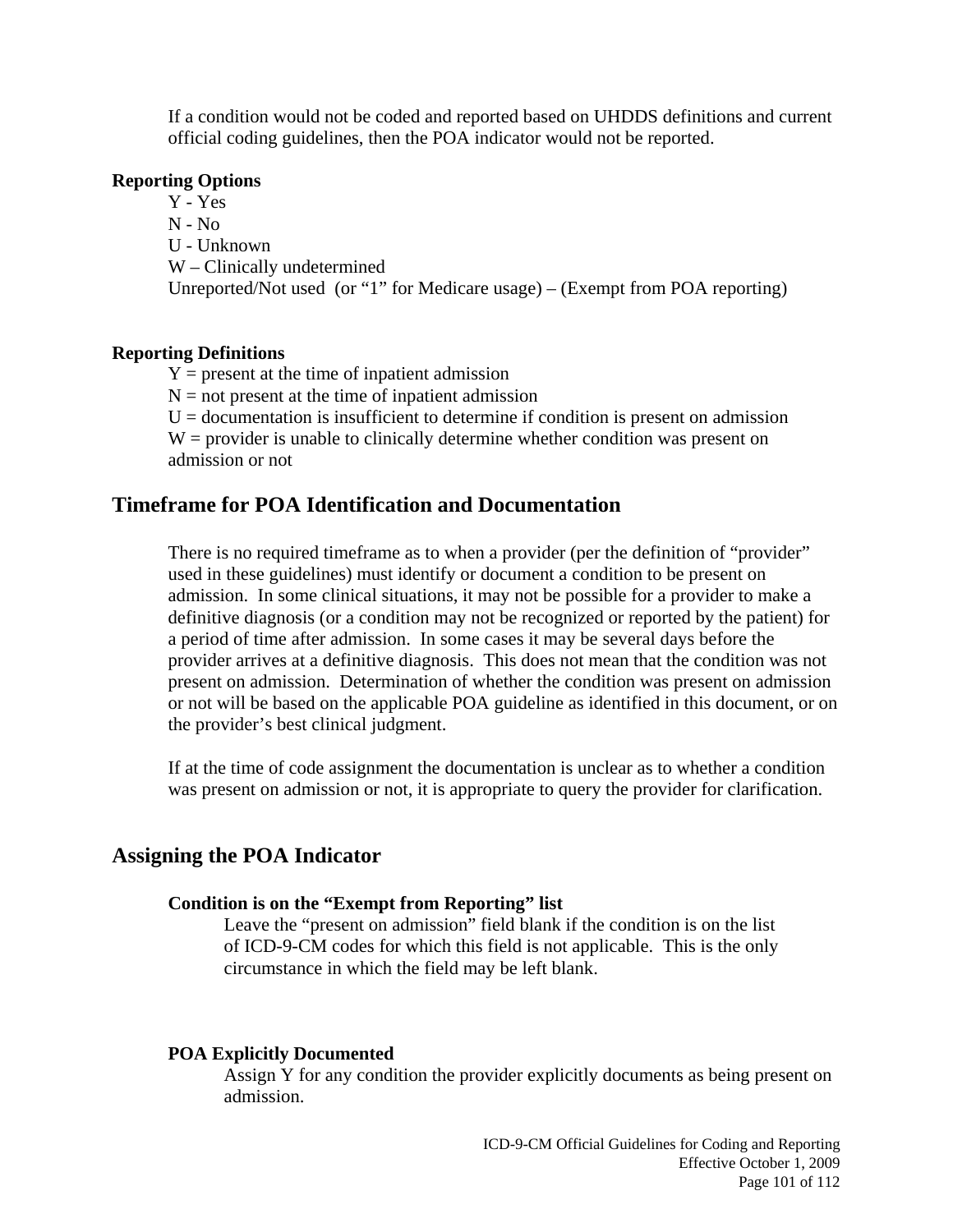Assign N for any condition the provider explicitly documents as not present at the time of admission.

#### **Conditions diagnosed prior to inpatient admission**

Assign "Y" for conditions that were diagnosed prior to admission (example: hypertension, diabetes mellitus, asthma)

# **Conditions diagnosed during the admission but clearly present before admission**

Assign "Y" for conditions diagnosed during the admission that were clearly present but not diagnosed until after admission occurred.

Diagnoses subsequently confirmed after admission are considered present on admission if at the time of admission they are documented as suspected, possible, rule out, differential diagnosis, or constitute an underlying cause of a symptom that is present at the time of admission.

#### **Condition develops during outpatient encounter prior to inpatient admission**

Assign Y for any condition that develops during an outpatient encounter prior to a written order for inpatient admission.

#### **Documentation does not indicate whether condition was present on admission**

Assign "U" when the medical record documentation is unclear as to whether the condition was present on admission. "U" should not be routinely assigned and used only in very limited circumstances. Coders are encouraged to query the providers when the documentation is unclear.

#### **Documentation states that it cannot be determined whether the condition was or was not present on admission**

Assign "W" when the medical record documentation indicates that it cannot be clinically determined whether or not the condition was present on admission.

#### **Chronic condition with acute exacerbation during the admission**

If the code is a combination code that identifies both the chronic condition and the acute exacerbation, see POA guidelines pertaining to combination codes.

If the combination code only identifies the chronic condition and not the acute exacerbation (e.g., acute exacerbation of CHF), assign "Y."

#### **Conditions documented as possible, probable, suspected, or rule out at the time of discharge**

If the final diagnosis contains a possible, probable, suspected, or rule out diagnosis, and this diagnosis was **based on signs, symptoms or clinical findings**  suspected at the time of inpatient admission, assign "Y."

If the final diagnosis contains a possible, probable, suspected, or rule out diagnosis, and this diagnosis was based on **signs,** symptoms or clinical findings that were not present on admission, assign "N".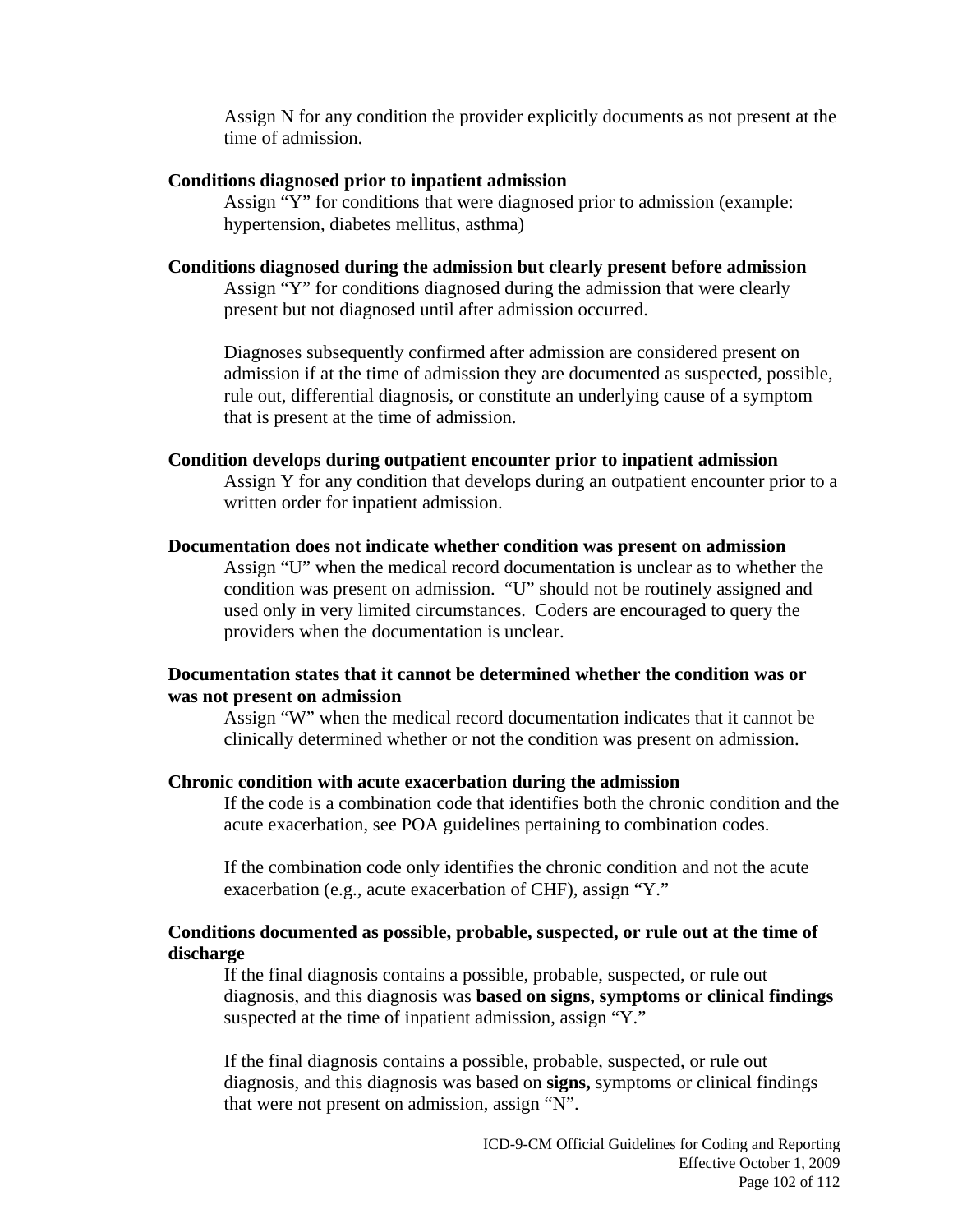#### **Conditions documented as impending or threatened at the time of discharge**

If the final diagnosis contains an impending or threatened diagnosis, and this diagnosis is based on symptoms or clinical findings that were present on admission, assign "Y".

If the final diagnosis contains an impending or threatened diagnosis, and this diagnosis is based on symptoms or clinical findings that were not present on admission, assign "N".

#### **Acute and Chronic Conditions**

Assign "Y" for acute conditions that are present at time of admission and N for acute conditions that are not present at time of admission.

Assign "Y" for chronic conditions, even though the condition may not be diagnosed until after admission.

If a single code identifies both an acute and chronic condition, see the POA guidelines for combination codes.

#### **Combination Codes**

Assign "N" if any part of the combination code was not present on admission (e.g., obstructive chronic bronchitis with acute exacerbation and the exacerbation was not present on admission; gastric ulcer that does not start bleeding until after admission; asthma patient develops status asthmaticus after admission)

Assign "Y" if all parts of the combination code were present on admission (e.g., patient with diabetic nephropathy is admitted with uncontrolled diabetes)

If the final diagnosis includes comparative or contrasting diagnoses, and both were present, or suspected, at the time of admission, assign "Y".

For infection codes that include the causal organism, assign "Y" if the infection (or signs of the infection) was present on admission, even though the culture results may not be known until after admission (e.g., patient is admitted with pneumonia and the provider documents pseudomonas as the causal organism a few days later).

#### **Same Diagnosis Code for Two or More Conditions**

When the same ICD-9-CM diagnosis code applies to two or more conditions during the same encounter (e.g. bilateral condition, or two separate conditions classified to the same ICD-9-CM diagnosis code):

Assign "Y" if all conditions represented by the single ICD-9-CM code were present on admission (e.g. bilateral fracture of the same bone, same site, and both fractures were present on admission)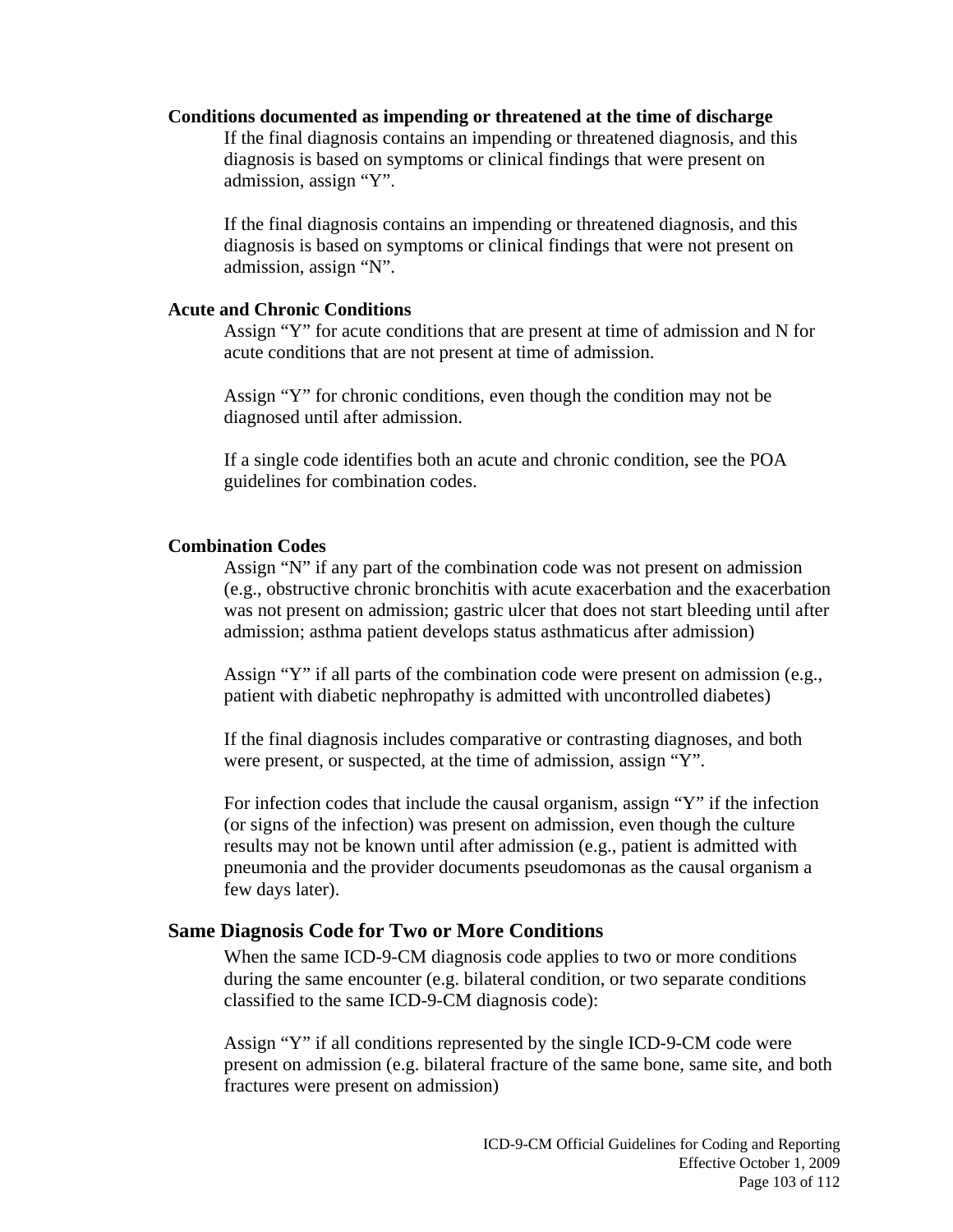Assign "N" if any of the conditions represented by the single ICD-9-CM code was not present on admission (e.g. dehydration with hyponatremia is assigned to code 276.1, but only one of these conditions was present on admission).

#### **Obstetrical conditions**

Whether or not the patient delivers during the current hospitalization does not affect assignment of the POA indicator. The determining factor for POA assignment is whether the pregnancy complication or obstetrical condition described by the code was present at the time of admission or not.

If the pregnancy complication or obstetrical condition was present on admission (e.g., patient admitted in preterm labor), assign "Y".

If the pregnancy complication or obstetrical condition was not present on admission (e.g.,  $2^{nd}$  degree laceration during delivery, postpartum hemorrhage that occurred during current hospitalization, fetal distress develops after admission), assign "N".

If the obstetrical code includes more than one diagnosis and any of the diagnoses identified by the code were not present on admission assign "N".

(e.g., Code 642.7, Pre-eclampsia or eclampsia superimposed on preexisting hypertension).

If the obstetrical code includes information that is not a diagnosis, do not consider that information in the POA determination.

(e.g. Code 652.1x, Breech or other malpresentation successfully converted to cephalic presentation should be reported as present on admission if the fetus was breech on admission but was converted to cephalic presentation after admission (since the conversion to cephalic presentation does not represent a diagnosis, the fact that the conversion occurred after admission has no bearing on the POA determination).

#### **Perinatal conditions**

Newborns are not considered to be admitted until after birth. Therefore, any condition present at birth or that developed in utero is considered present at admission and should be assigned "Y". This includes conditions that occur during delivery (e.g., injury during delivery, meconium aspiration, exposure to streptococcus B in the vaginal canal).

#### **Congenital conditions and anomalies**

Assign "Y" for congenital conditions and anomalies. Congenital conditions are always considered present on admission.

#### **External cause of injury codes**

Assign "Y" for any E code representing an external cause of injury or poisoning that occurred prior to inpatient admission (e.g., patient fell out of bed at home, patient fell out of bed in emergency room prior to admission)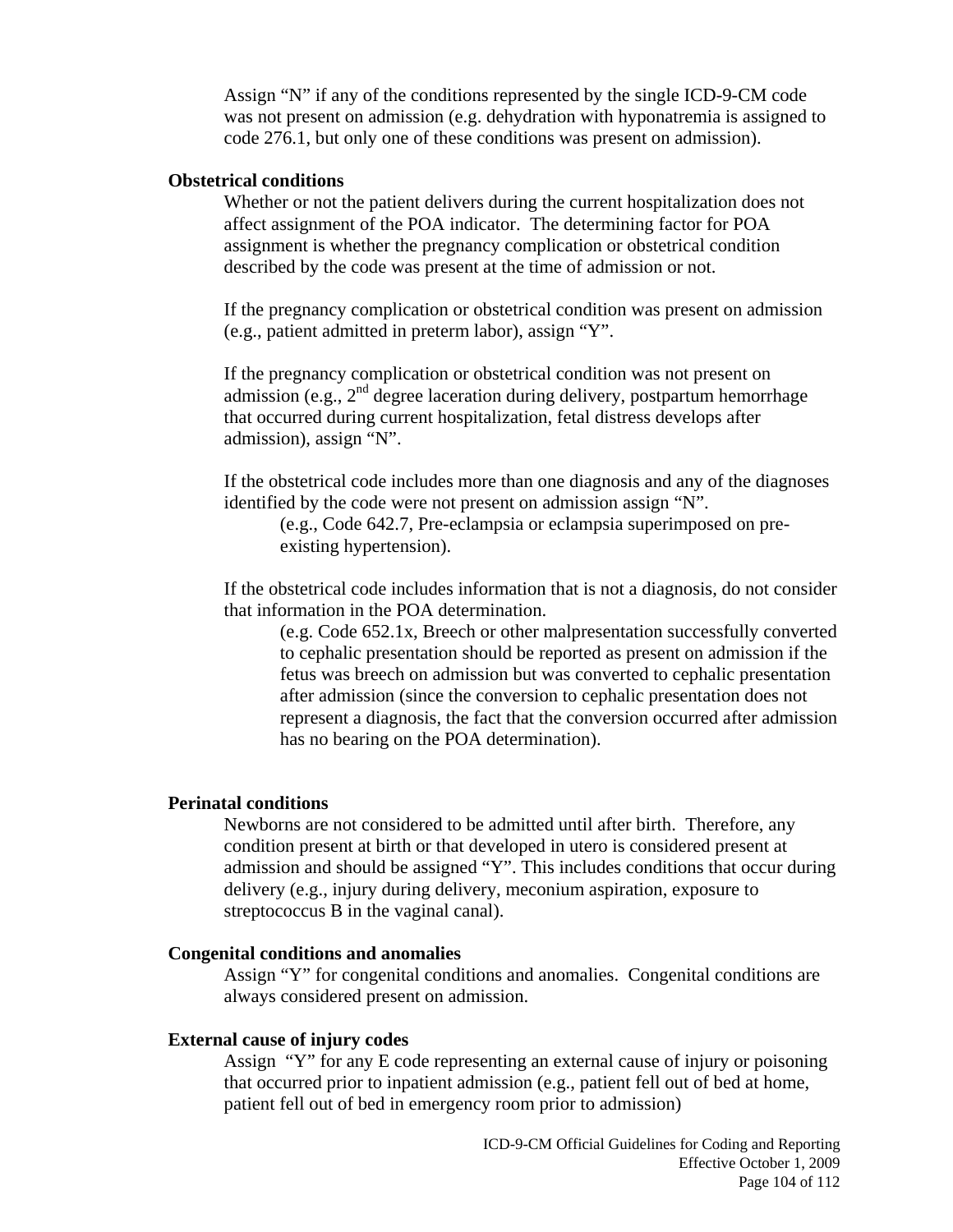Assign "N" for any E code representing an external cause of injury or poisoning that occurred during inpatient hospitalization (e.g., patient fell out of hospital bed during hospital stay, patient experienced an adverse reaction to a medication administered after inpatient admission)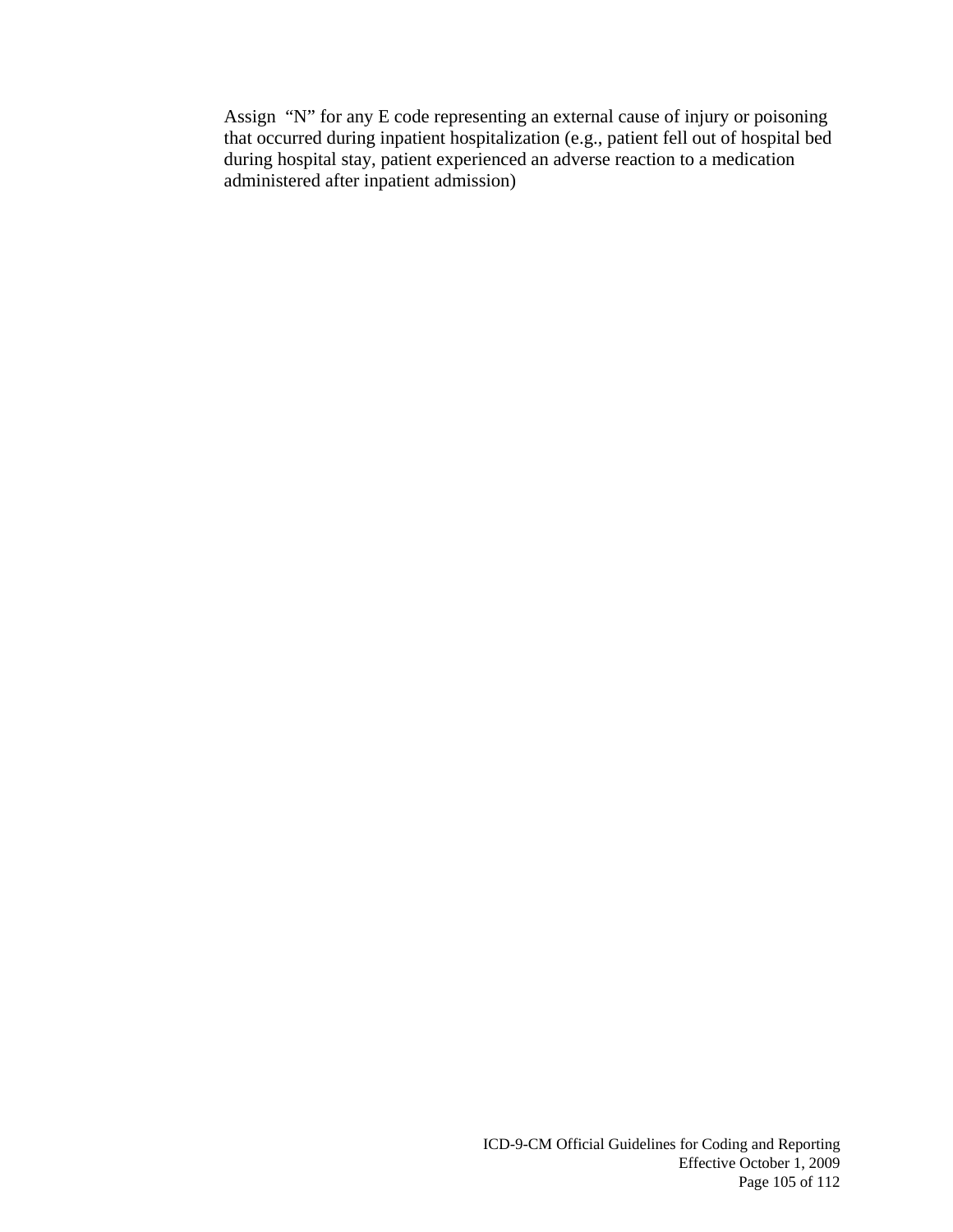## **Categories and Codes**

## **Exempt from**

## **Diagnosis Present on Admission Requirement**

*Note: "Diagnosis present on admission" for these code categories are exempt because they represent circumstances regarding the healthcare encounter or factors influencing health status that do not represent a current disease or injury or are always present on admission* 

137-139, Late effects of infectious and parasitic diseases

268.1, Rickets, late effect

326, Late effects of intracranial abscess or pyogenic infection

412, Old myocardial infarction

438, Late effects of cerebrovascular disease

650, Normal delivery

660.7, Failed forceps or vacuum extractor, unspecified

677, Late effect of complication of pregnancy, childbirth, and the puerperium

905-909, Late effects of injuries, poisonings, toxic effects, and other external causes

V02, Carrier or suspected carrier of infectious diseases

V03, Need for prophylactic vaccination and inoculation against bacterial diseases

V04, Need for prophylactic vaccination and inoculation against certain viral diseases

V05, Need for other prophylactic vaccination and inoculation against single diseases

V06, Need for prophylactic vaccination and inoculation against combinations of diseases

V07, Need for isolation and other prophylactic measures

V10, Personal history of malignant neoplasm

V11, Personal history of mental disorder

V12, Personal history of certain other diseases

V13, Personal history of other diseases

V14, Personal history of allergy to medicinal agents

**V15.01-V15.09, Other personal history, Allergy, other than to medicinal agents** 

**V15.1, Other personal history, Surgery to heart and great vessels** 

**V15.2, Other personal history, Surgery to other major organs** 

**V15.3, Other personal history, Irradiation** 

V15.4, Other personal history, Psychological trauma

V15.5, Other personal history, Injury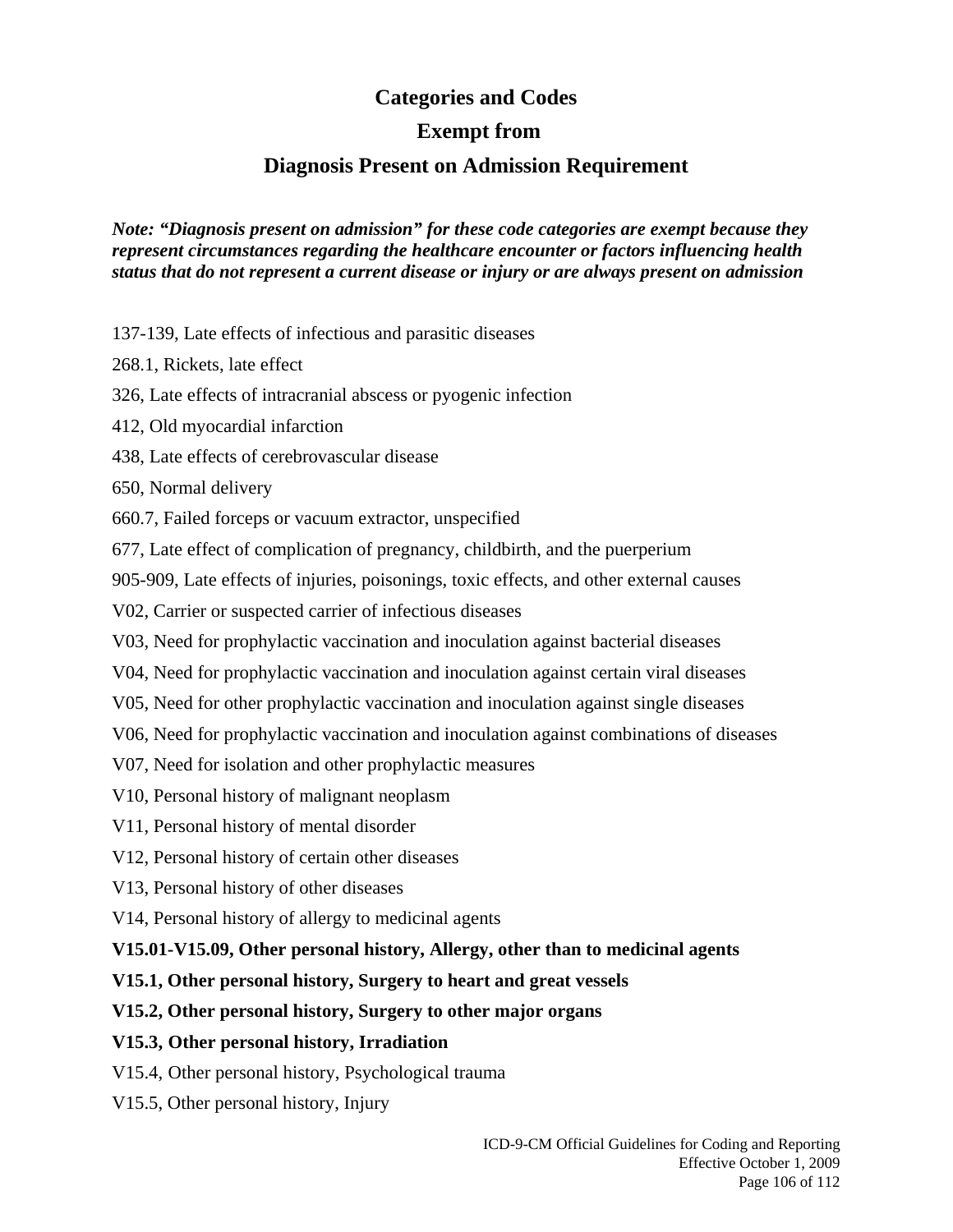V15.6, Other personal history, Poisoning

V15.7, Other personal history, Contraception

#### **V15.80, Other personal history, History of failed moderate sedation**

V15.81, Other personal history, Noncompliance with medical treatment

V15.82, Other personal history, History of tobacco use

#### **V15.83, Other personal history, Underimmunization status**

**V15.84, Other personal history, Contact with and (suspected) exposure to asbestos** 

#### **V15.85, Other personal history, Contact with and (suspected) exposure to potentially hazardous body fluids**

#### **V15.86, Other personal history, Contact with and (suspected) exposure to lead**

V15.88, Other personal history, History of fall

V15.89, Other personal history, Other

V15.9 Unspecified personal history presenting hazards to health

V16, Family history of malignant neoplasm

V17, Family history of certain chronic disabling diseases

V18, Family history of certain other specific conditions

V19, Family history of other conditions

V20, Health supervision of infant or child

V21, Constitutional states in development

V22, Normal pregnancy

- V23, Supervision of high-risk pregnancy
- V24, Postpartum care and examination
- V25, Encounter for contraceptive management

V26, Procreative management

#### V27, Outcome of delivery

### V28, Antenatal screening

- V29, Observation and evaluation of newborns for suspected condition not found
- V30-V39, Liveborn infants according to type of birth
- V42, Organ or tissue replaced by transplant
- V43, Organ or tissue replaced by other means
- V44, Artificial opening status
- V45, Other postprocedural states
- V46, Other dependence on machines

V49.60-V49.77, Upper and lower limb amputation status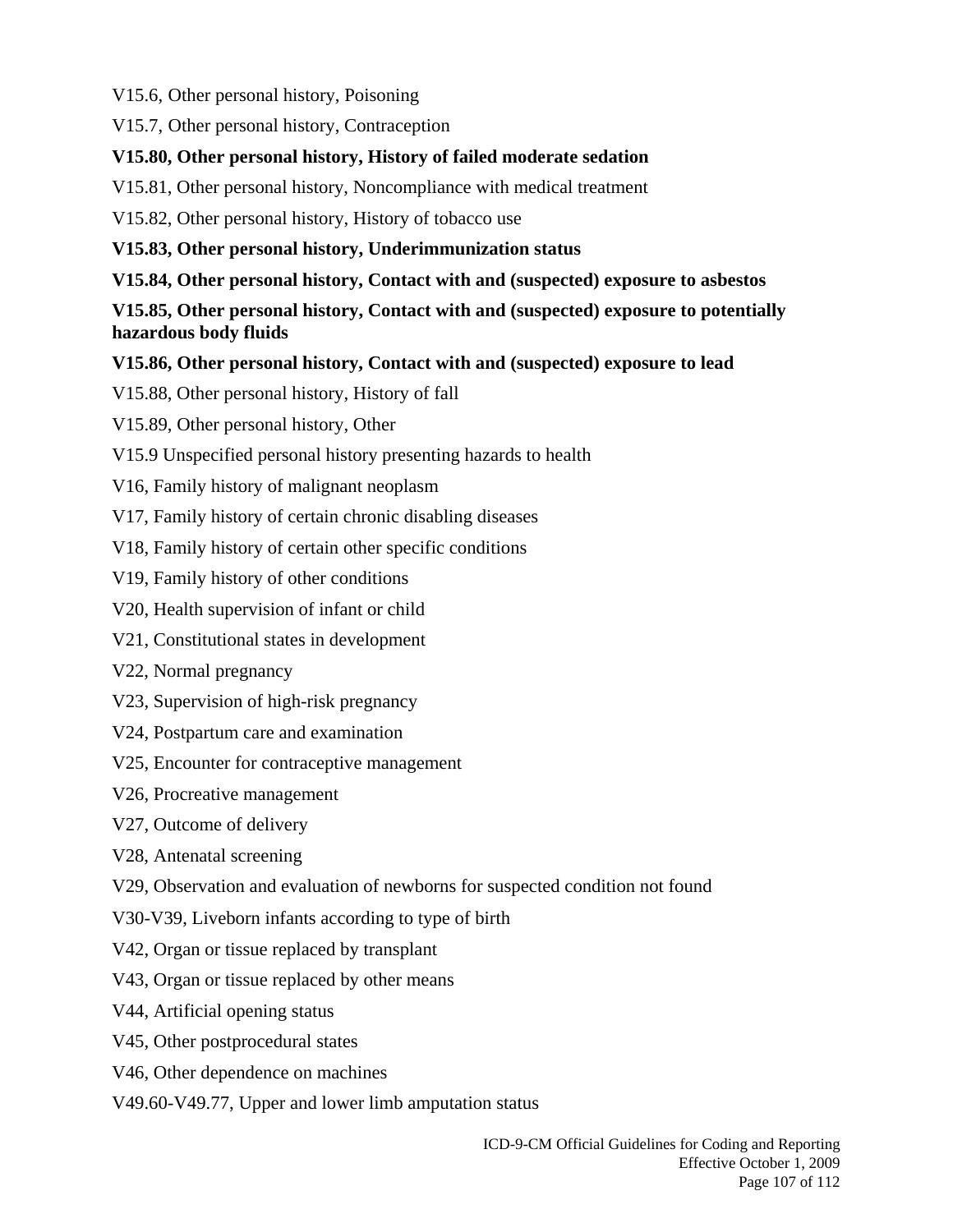- V49.81-V49.84, Other specified conditions influencing health status
- V50, Elective surgery for purposes other than remedying health states
- V51, Aftercare involving the use of plastic surgery
- V52, Fitting and adjustment of prosthetic device and implant
- V53, Fitting and adjustment of other device
- V54, Other orthopedic aftercare
- V55, Attention to artificial openings
- V56, Encounter for dialysis and dialysis catheter care
- V57, Care involving use of rehabilitation procedures
- V58, Encounter for other and unspecified procedures and aftercare

V59, Donors

- V60, Housing, household, and economic circumstances
- V61, Other family circumstances
- V62, Other psychosocial circumstances
- V64, Persons encountering health services for specific procedures, not carried out
- V65, Other persons seeking consultation
- V66, Convalescence and palliative care
- V67, Follow-up examination
- V68, Encounters for administrative purposes
- V69, Problems related to lifestyle
- V70, General medical examination
- V71, Observation and evaluation for suspected condition not found
- V72, Special investigations and examinations
- V73, Special screening examination for viral and chlamydial diseases
- V74, Special screening examination for bacterial and spirochetal diseases
- V75, Special screening examination for other infectious diseases
- V76, Special screening for malignant neoplasms
- V77, Special screening for endocrine, nutritional, metabolic, and immunity disorders
- V78, Special screening for disorders of blood and blood-forming organs
- V79, Special screening for mental disorders and developmental handicaps
- V80, Special screening for neurological, eye, and ear diseases
- V81, Special screening for cardiovascular, respiratory, and genitourinary diseases
- V82, Special screening for other conditions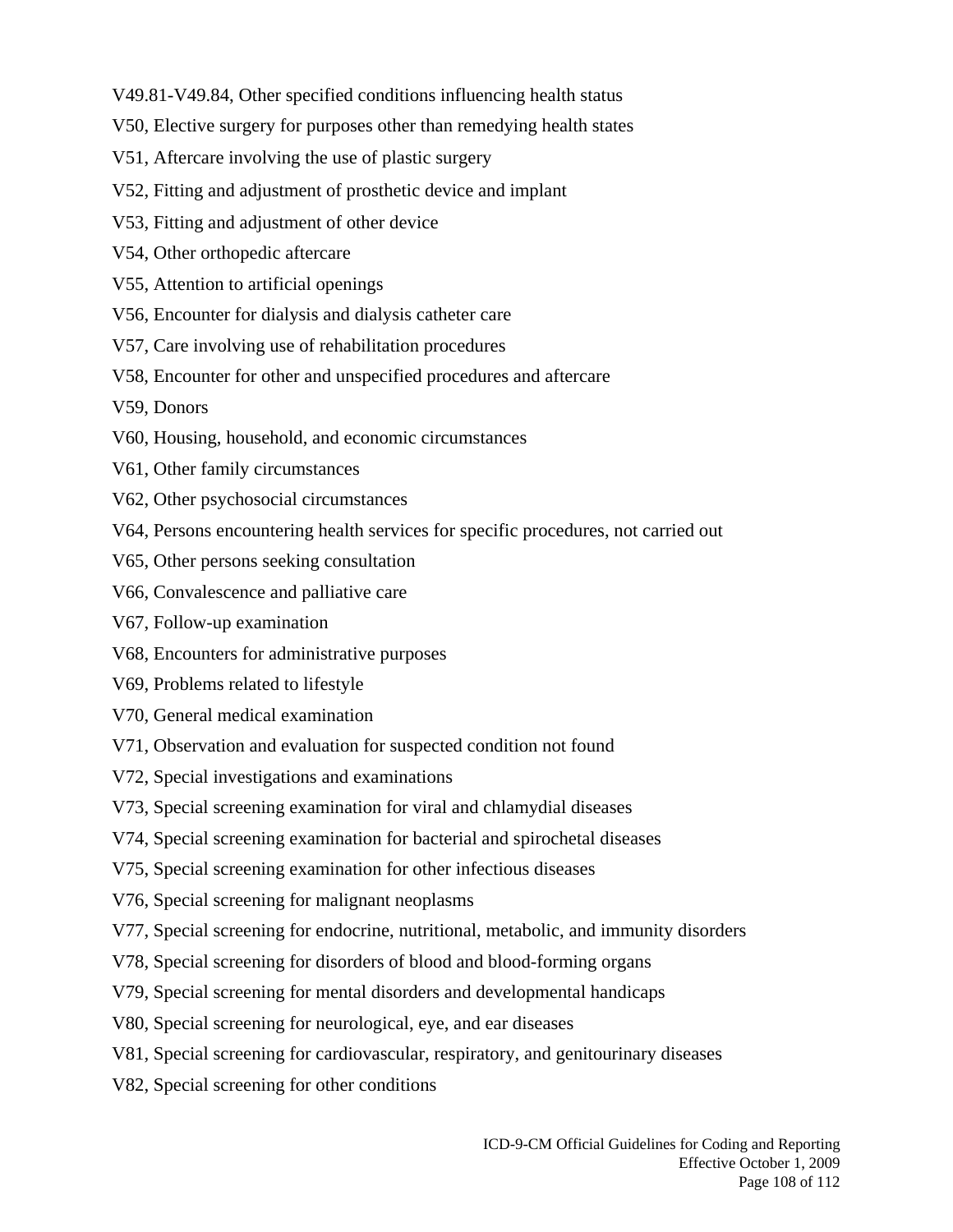- V83, Genetic carrier status
- V84, Genetic susceptibility to disease
- V85, Body Mass Index
- V86 Estrogen receptor status

## **V87.32, Contact with and (suspected) exposure to algae bloom**

- V87.4, Personal history of drug therapy
- V88, Acquired absence of cervix and uterus
- V89, Suspected maternal and fetal conditions not found

## **E000, External cause status**

## **E001-E030, Activity**

E800-E807, Railway accidents

- E810-E819, Motor vehicle traffic accidents
- E820-E825, Motor vehicle nontraffic accidents
- E826-E829, Other road vehicle accidents
- E830-E838, Water transport accidents
- E840-E845, Air and space transport accidents
- E846-E848, Vehicle accidents not elsewhere classifiable
- E849.0-E849.6, Place of occurrence
- E849.8-E849.9, Place of occurrence
- E883.1, Accidental fall into well
- E883.2, Accidental fall into storm drain or manhole
- E884.0, Fall from playground equipment
- E884.1, Fall from cliff
- E885.0, Fall from (nonmotorized) scooter
- E885.1, Fall from roller skates
- E885.2, Fall from skateboard
- E885.3, Fall from skis
- E885.4, Fall from snowboard
- E886.0, Fall on same level from collision, pushing, or shoving, by or with other person, In sports
- E890.0-E890.9, Conflagration in private dwelling
- E893.0, Accident caused by ignition of clothing, from controlled fire in private dwelling
- E893.2, Accident caused by ignition of clothing, from controlled fire not in building or structure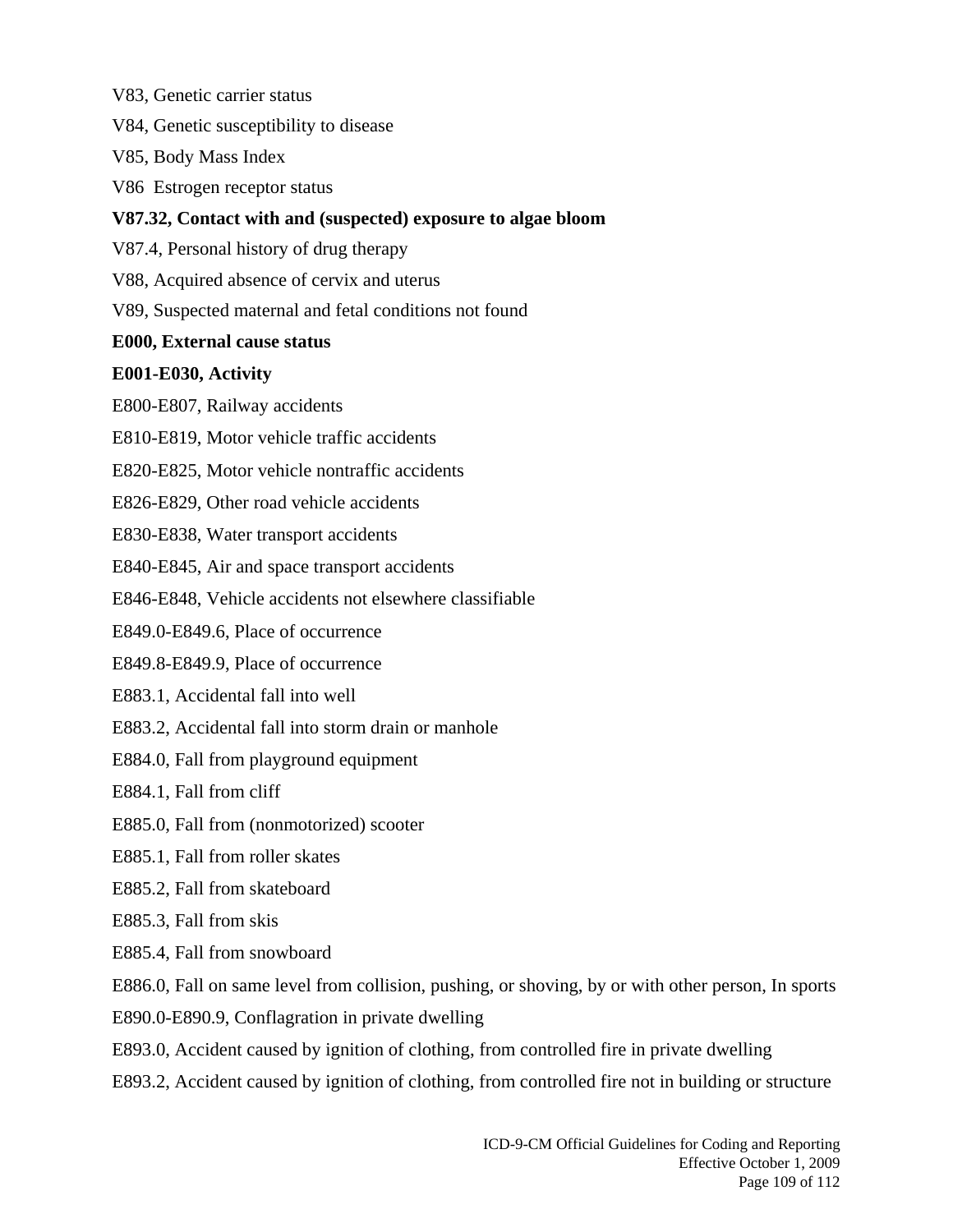E894, Ignition of highly inflammable material

E895, Accident caused by controlled fire in private dwelling

E897, Accident caused by controlled fire not in building or structure

E898.0-E898.1, Accident caused by other specified fire and flames

E917.0, Striking against or struck accidentally by objects or persons, in sports without subsequent fall

E917.1, Striking against or struck accidentally by objects or persons, caused by a crowd, by collective fear or panic without subsequent fall

E917.2, Striking against or struck accidentally by objects or persons, in running water without subsequent fall

E917.5, Striking against or struck accidentally by objects or persons, object in sports with subsequent fall

E917.6, Striking against or struck accidentally by objects or persons, caused by a crowd, by collective fear or panic with subsequent fall

E919.0-E919.1, Accidents caused by machinery

E919.3-E919.9, Accidents caused by machinery

E921.0-E921.9, Accident caused by explosion of pressure vessel

E922.0-E922.9, Accident caused by firearm and air gun missile

E924.1, Caustic and corrosive substances

E926.2, Visible and ultraviolet light sources

E928.0-E928.8, Other and unspecified environmental and accidental causes

E929.0-E929.9, Late effects of accidental injury

E959, Late effects of self-inflicted injury

E970-E978, Legal intervention

E979, Terrorism

E981.0-E981.8, Poisoning by gases in domestic use, undetermined whether accidentally or

purposely inflicted

E982.0-E982.9, Poisoning by other gases, undetermined whether accidentally or purposely inflicted

E985.0-E985.7, Injury by firearms, air guns and explosives, undetermined whether accidentally or purposely inflicted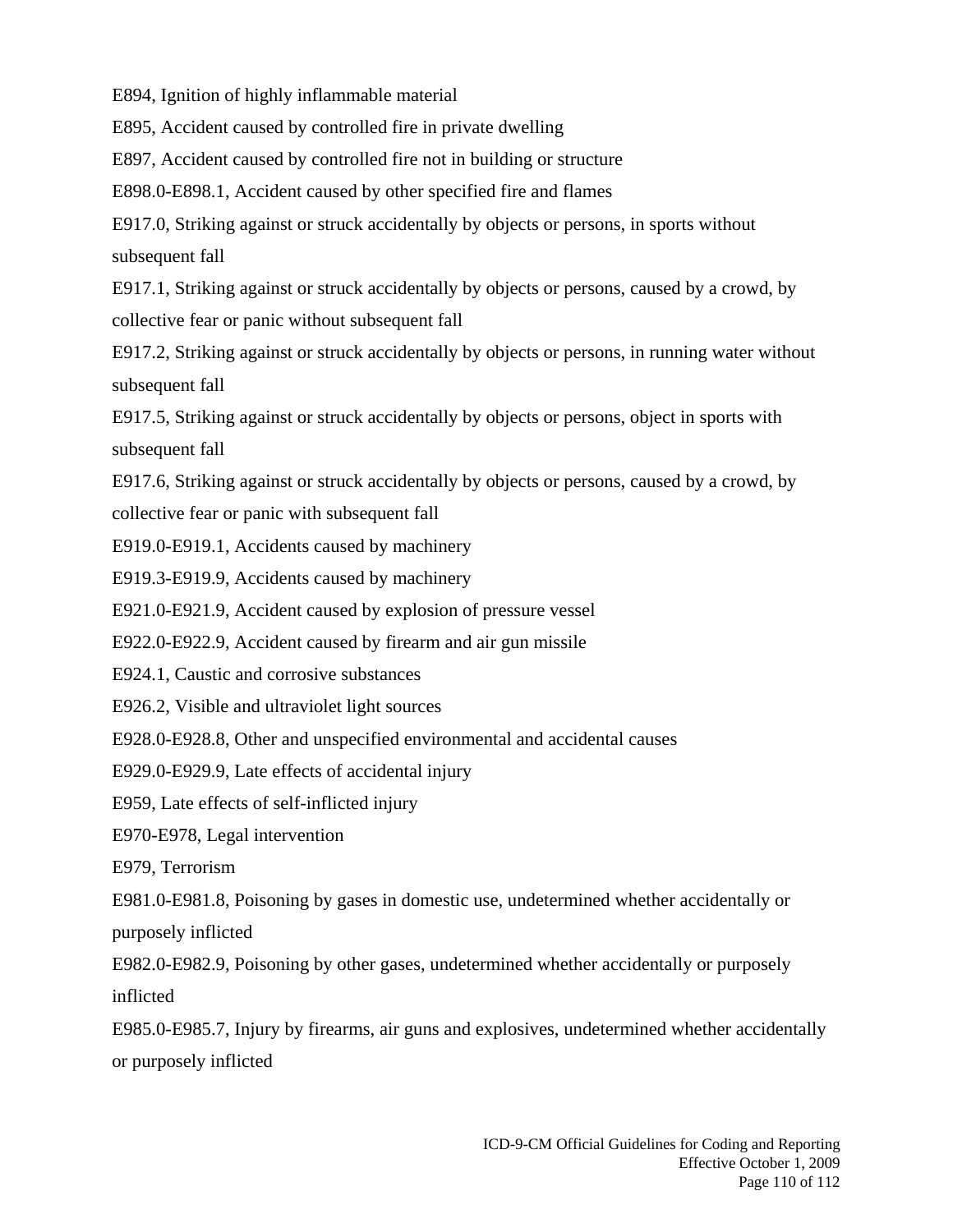E987.0, Falling from high place, undetermined whether accidentally or purposely inflicted, residential premises

E987.2, Falling from high place, undetermined whether accidentally or purposely inflicted,

natural sites

E989, Late effects of injury, undetermined whether accidentally or purposely inflicted

E990-E999, Injury resulting from operations of war